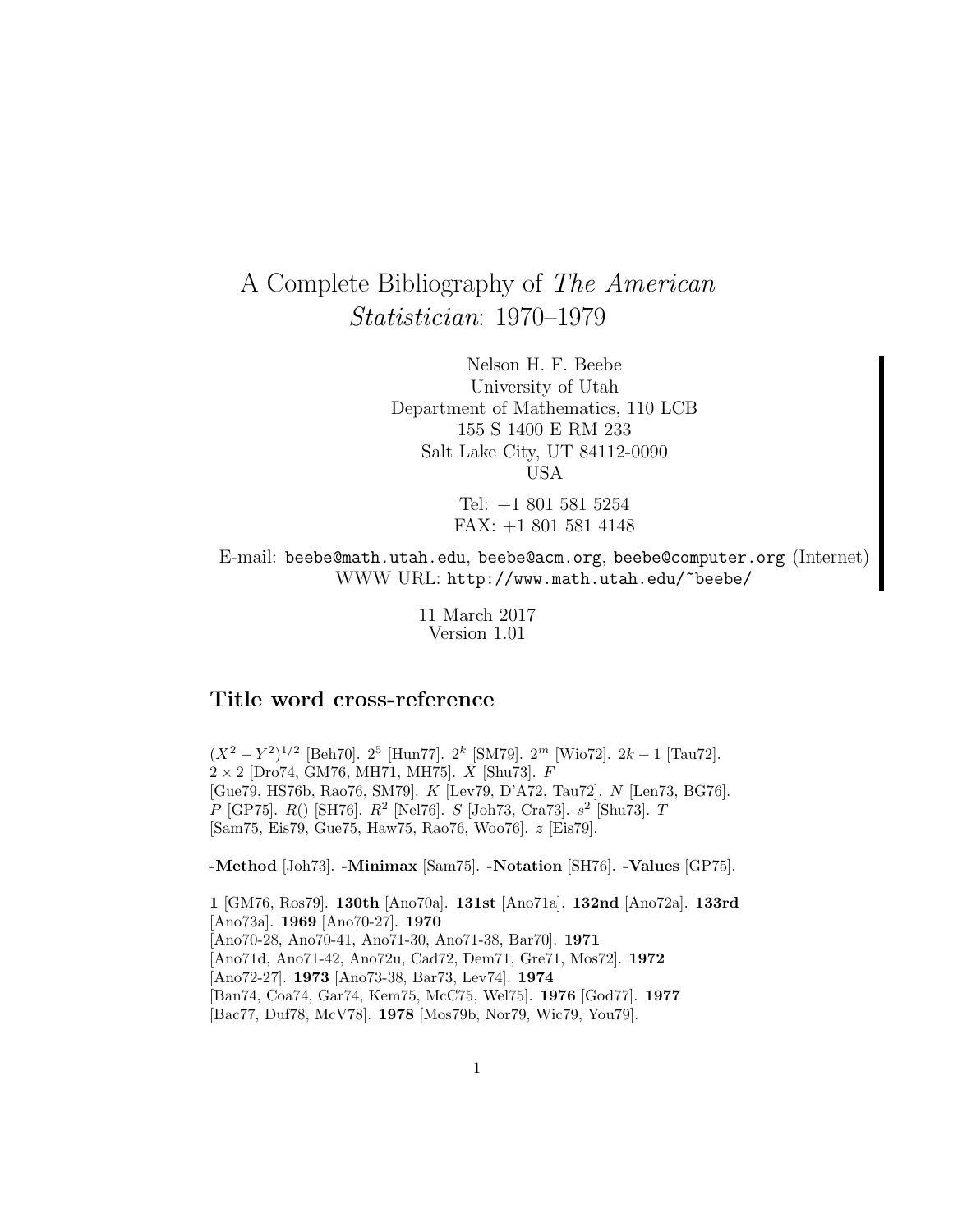**3** [BR79].

**4-Deck** [MBG75].

**Abbreviated** [Pos74]. **Abstracts** [Sea73]. **Accuracy** [WD77]. **Action** [Dem75]. **Activities** [Ano70v, Ano70w, Ano70x, Ano70y, Ano70z, Ano71u, Ano71v, Ano71w, Ano71x, Ano72v, Ano72w, Ano72x, Ano72y, Ano72z, Ano73x, Ano73y, Mar76, MF77]. **Actual** [GM76]. **Ad** [Ano76j, Ano77k]. **Addenda** [Ano70d]. **Addition** [Bet77]. **Adjustment** [Joh74b]. **Admissibility** [DM75]. **Advisory** [Gol75]. **Aesthetic** [Doa76]. **Affairs** [Bro76]. **Afraid** [NJ73]. **after** [Ano71-40]. **against** [Fue72]. **Agencies** [CEF<sup>+</sup>70, Gol75]. **Agreement** [CH79]. **Agreement/Categorical** [CH79]. **Agriculture** [PRPM79]. **alias** [KP79]. **Allan** [God77]. **Allocation** [Key79a, Key79b, Nis79, Rob79]. **Alternative** [Fis73, Gue77c, Han79, Jan73, Les73, Sol75, Har76]. **Alternatives** [Mal78]. **American** [CEF<sup>+</sup>70, Gol75, Mos70, Ano73z]. **among** [WD77]. **Amounts** [Add74, Ano74e]. **Analogies** [Eva73]. **Analogues** [FW76]. **Analysis** [Add74, Ano74e, Ans73, Bib73, BF78, BP75, BWSW79, BB71b, CM72, CC74, Fox79, Fri77, KK74, Lee78, MH71, Mee78, NHC79, Ros70, Ros71, Sch71, Sea79, Sha79, SU72, Woo76, Mon79]. **Ancillary** [Pad77]. **Anniversaries** [Ano70d, Eis70]. **Annotated** [Sea79]. **Annual** [Ano70a, Ano71a, Ano72a, Ano72b, Ano73a, Mer71]. **ANOVA** [Ano78f, D'A72, HW78, Sir71]. **Answer** [CJ73]. **Answers** [RB70, Rub70a, RS70, RAM70, Rub70b, RGH71, Rub71a, RA71, RB71, Rub71b, Rub72a, Rub72b, RS72, Rub72c, Rub72d, RA73, Rub73b, RR73]. **APL** [Fox79]. **Application** [GK73a, Gol73, Hou73, Kab70, Mor73, Sim76, Spe74]. **Applications** [FW76, MHF75, Wal71, Hog79]. **Applied** [WM72]. **Appraisal** [RGW70]. **Approach** [Fis73, LW79, Mak79, RD76, Smi78]. **Approaches** [Coo72, Sei75, Urq71]. **Approximate** [GT74, Gue77d]. **Approximation** [GT71]. **Approximations** [Gue79]. **April** [Ano71d]. **Arcsine** [Mil78]. **Arguments** [Bar77, Raf70]. **Arithmetic** [Blo76]. **ASA** [Ano71-39, Ano74j, BB72, Gol75, Mer71]. **Asked** [CJ73]. **Aspect** [Wio72]. **Aspects** [Coc71]. **Assess** [BL78]. **Assessing** [MHF77]. **assisted** [MH76, NHC79]. **Assisting** [Mos76]. **Associated** [Lev79]. **Association** [Fuc79, Ano73z, CEF<sup>+</sup>70, Gol75, Mos70]. **Assumption** [Mun77]. **Assumptions** [MHL77]. **Asymptotic** [GK73b]. **Attainability** [Ano79g, GM77a]. **Audio** [Pos76]. **Audio-Visual** [Pos76]. **Audiotape** [Gri79]. **Audiovisual** [Pos77b]. **Author** [Ano79a]. **Autocorrelated** [Hua76]. **Autocorrelation** [JM76]. **Automated** [Lor75]. **Autoregressive** [Nel76]. **Autoregressive-Moving** [Nel76]. **Available** [Gue77e]. **Average** [Fuc79, Nel76, Sei75]. **Averages** [Ano78e, Gel78].

**B** [Ano70-28, Wel75]. **Back**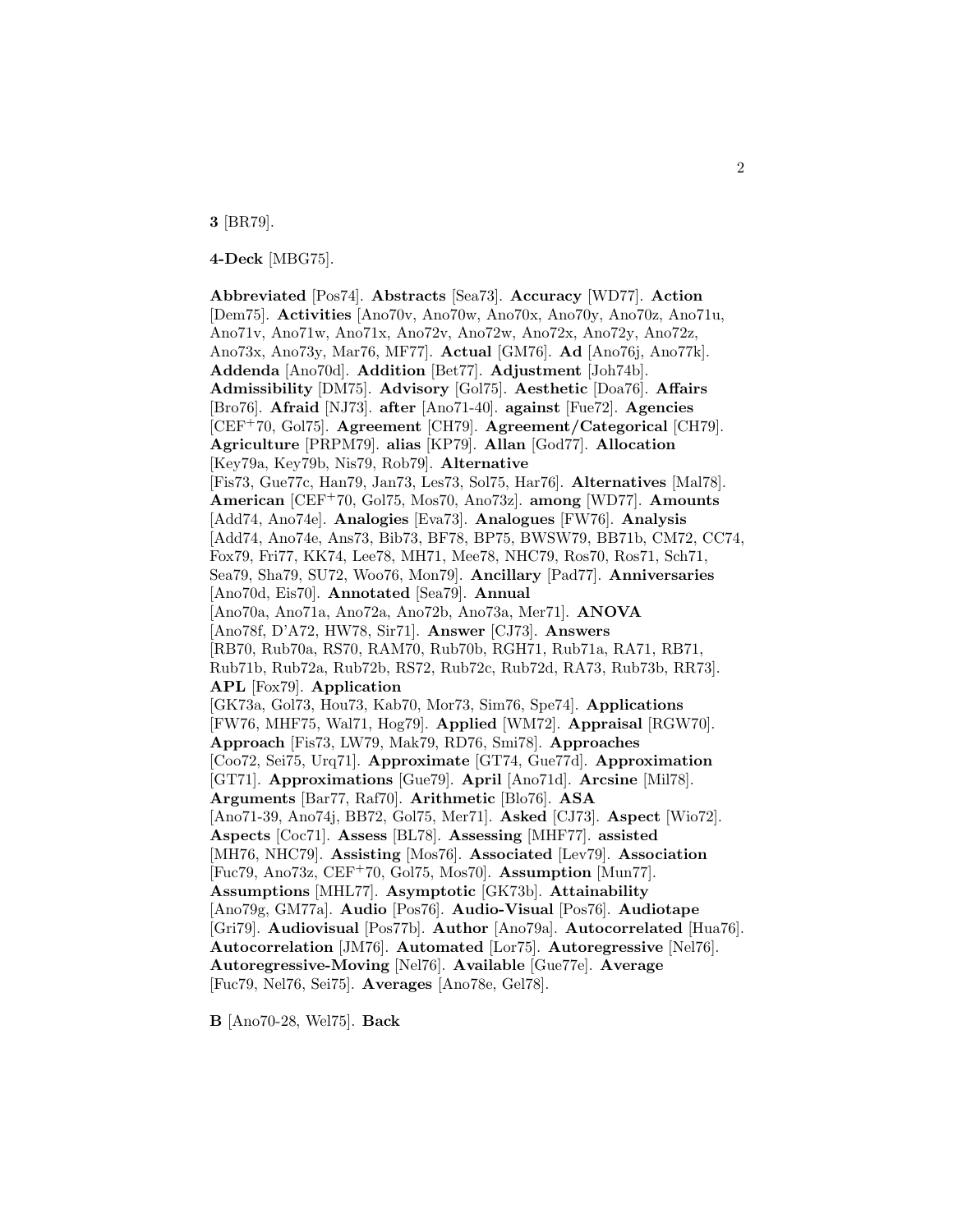[Ano70e, Ano70f, Ano70g, Ano70h, Ano70i, Ano71e, Ano71f, Ano71g, Ano71h, Ano71i, Ano72c, Ano72d, Ano72e, Ano72f, Ano72g, Ano73c, Ano73d, Ano73e, Ano73f, Ano73g, Ano74a, Ano74b, Ano74c, Ano74d, Ano75a, Ano75b, Ano75c, Ano75d, Ano76a, Ano76b, Ano76c, Ano76d, Ano77a, Ano77b, Ano77c, Ano77d, Ano78a, Ano78b, Ano78c, Ano78d, Ano79b, Ano79c, Ano79d, Ano79e]. **Bad** [Wil78a]. **Balanced** [Hoc74]. **Bands** [BPJ73]. **Barnes** [Coa74]. **Baseball** [GOS78]. **Based** [HA75, Tan79]. **Basic** [Lee78]. **Basis** [Dem75]. **Basu** [KT75]. **Baye** [Ait71]. **Bayes** [Kru72, TB73]. **Bayesian** [Dia75, Eas73, EJO76, Lig75, LP76, Nov75, RD76]. **Bayesians** [Fis72]. **Be** [Wil78a, BS75]. **Beattie** [McC75]. **Behavior** [Bro74a, Fis72]. **Behavioral** [Kru71]. **Being** [CJ73]. **below** [Gue71a]. **Benford** [Var72]. **Bernoulli** [Str79, LP76]. **Best** [Tau72]. **Between** [D'A72, Guj70a, Luc73, BZ76, Guj70b, JK76, Pro73, Rao76, Wei70]. **Bias** [Hua76, Ksh71, MHF77]. **Biased** [DR79, Fuc79]. **Bibliography** [Pos76, Pos77b]. **Bimodality** [Hil71]. **Binary** [Mor78, SU72]. **Binomial** [Ano73o, Che71, Dro74, Dwa79, GT74, Her72, Rao77, Sch76]. **Birnbaum** [God77]. **Birthday** [Rus76, Gli70, Mun77]. **Bivariate** [Jos70, Kow73]. **Bizarre** [Bra77]. **Blackjack** [Ano75e, MBG75]. **Blue** [Blo76, MHL77]. **BMDP** [Fra77]. **Board** [Ano70b, Ano71c, Ano73b]. **Book** [Car78a, IK78, Noe77, Pos74, Pos79, Shu78b, Shu78a, Sog79, SL79, Tra78]. **Both** [RW74]. **Bounds** [Ano79g, GM77a]. **Bowman** [Mos72]. **Box** [HMC78, MTL78]. **Bridge** [Coc71]. **brief** [BR78a]. **Bruyere** [Ano71-31]. **Buffon** [PW75]. **Bunches** [Fis72]. **Bureau** [BB71a]. **Burgess** [You79]. **Business** [Shi71a].

**C** [Ano70-27, Bar73, Dem72]. **CADA** [NHC79]. **Calculating** [Raf70]. **Calculation** [Gue77a, Gue77b, Gue79, Hua76]. **Calculations** [WD77]. **Calculators** [Gue77e]. **Can** [Rob78a, Rob78b, Wel78, Wil78a, Win78]. **Car** [Ten71]. **Card** [Abr73]. **Care** [Ric77]. **Carlo** [LH72, RB74]. **Carnival** [BR78b]. **Case** [GM76, Hol74, Sir71, Wio75]. **Categorical** [SC71]. **Cauchy** [SB71]. **Caused** [Fri77]. **Census** [Bro71, Key79a, Key79b, Nis79, Rob79, Ros71, VK79]. **Centers** [RM77]. **Central** [Gue75, Mak79, Mos76]. **Certain** [BR78b, Jos70, Man72, SB71, WK70, Kap79]. **Certified** [BS75]. **Chain** [Con77, Kab70]. **Chance** [GK79]. **Change** [Sei75, Har76]. **Chapter** [Ano70j, Ano70k, Ano70l, Ano70m, Ano70n, Ano71j, Ano71k, Ano71l, Ano71m, Ano71n, Ano72h, Ano72i, Ano72j, Ano72k, Ano72l, Ano73h, Ano73i, Ano73j, Ano73k, Ano73l]. **Characteristic** [Man73a, Ger79]. **Characterize** [Nel77]. **Charts** [Hou73]. **Chebyshev** [Ano79g, GM77a]. **Chi** [D'A72, DH72, Gue77d, JB70]. **Chi-Square** [Gue77d, JB70]. **Chi-Squared** [D'A72, DH72]. **Chicago** [Ano71-37]. **Chill** [Wio75]. **Chinese** [Orl74]. **Choices** [Mor78]. **Chow** [Ano79h, Wil78b]. **Civil** [Ben72]. **Class** [Jan71]. **Class-Size** [Jan71]. **Classical** [Man73b]. **Classification** [Spe74, Han79]. **Classifications** [Doa76]. **Classroom** [FT79]. **Clerk** [Bro74b]. **Clinical**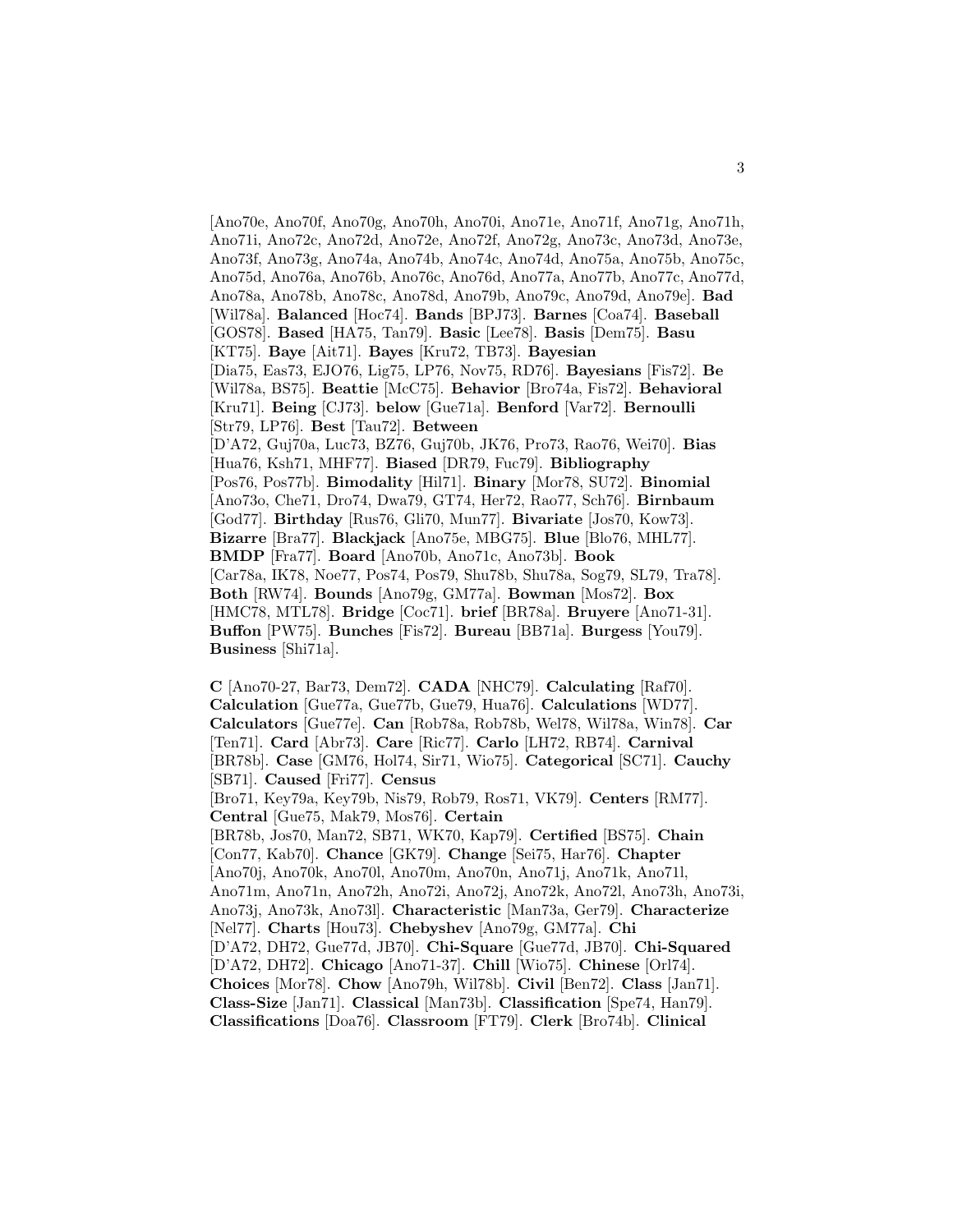[Ede79]. **CLT** [Mak79]. **Cochran** [Fis73]. **Coefficient**

[Bar74, Cro72, Eva73, FT71, Gue77b, Kat75b, Kym70, Win79]. **Coefficients** [GT74, Guj70b, Guj70a, Han74, LL75, LMR75, Luc73, SU72, Swi74]. **Collaborators** [Ano72m, Ano77f, Ano78g, Ano79i]. **Colleges** [MF77]. **Combinations** [Mor75]. **Combinatorics** [JK76]. **Combined** [WM72]. **Comment**

[Coo72, DuM79, Hei79, Nis79, Rob79, Rya79, Wel78, Wel79, Win78]. **Comments** [Eck72, TB73]. **Commission** [Eck72, RWM<sup>+</sup>72, Wei74]. **Committee** [Ano71-37, Ano76j, Ano77k, Mos70, Rob71, Ros70, Whi71, Ano72-28, Ano73-27, Ano73z, CEF<sup>+</sup>70, Gif70, Gol75, Mar74, Mar76]. **Committees** [Gol75]. **Common** [Bra77, HS76b]. **Communication** [BB71a]. **Community** [Ban72b]. **Comparing** [Adc73, Bro71, MHF75]. **Comparison** [Bea76, EF77, Har70, RB74]. **Comparisons** [Lev79]. **Compartmental** [Kni73, Mat73]. **Competitions** [GOS78]. **Complete** [JKS73, Wac76]. **Completeness** [DM75, Sti72]. **Components** [Rut71, ST73, SR74]. **Compound** [Ste73a]. **Computation** [GM78, HA75]. **Computation-Based** [HA75]. **Computations** [RB74, LH72]. **Computer** [AAF72, BB71a, CS79, DR79, DuM79, Gen77, Hei79, HMC78, MHF75, Mee78, Rya79, Sea79, Sha79, Tan79, Thi79a, Thi79b, WM72, WM73, Wel79, MH76, NHC79]. **computer-assisted** [MH76, NHC79]. **Computer-Based** [Tan79]. **Computing**

[Add74, Ano74e, DuM79, Hei79, Hol74, RJ73, Rya79, Thi79a, Thi79b, Wel79]. **Concepts** [Lee78, Shi71a]. **Concerning** [Gue77a]. **Condensed** [CEF<sup>+</sup>70]. **Conditional** [Ban71b, Hun72, Law76, Pan73, Str71, Wal71, Kap79]. **Conducive** [Bra77]. **Conduct** [MF77]. **Conducted** [Hun77]. **Conference** [Ano73z, Ano74j, Shu78b, Shu78a]. **Confidence** [And72, BPJ73, Des71b, ES79, GT74, Gue71b, Gue72, Gue77a, Hsi72, Kat75a, Noe72, Wil73a]. **Confidence-Interval** [Hsi72]. **Confidentiality** [Dun76, Ano77k]. **Considerations** [FHV75]. **Consistency** [RW74]. **Constructing** [Day72, WH71]. **Construction** [Con77, Jos70]. **Consultation** [BF78]. **Consulting** [Ban71a, Boe72, Mar79b]. **Consumption** [Ken76]. **Contestants** [Cow75]. **Contested** [DGK78]. **Contexts** [Wal76]. **Contingency** [Fox79, GM76, KK74, Lee78, MH71, MH75, Sne74]. **Contrasts** [CM72]. **Contributions** [Fri77]. **Control** [Nel79]. **Convenient** [Smi79]. **Convictions** [Fri72]. **Cooperative** [Ban71a]. **COPSS** [Ano72-28]. **Correction** [Ano74e, Ano76e, Nar74]. **Corrections** [Ano73n, Ano73m, Ano73o, Ano75e]. **Correlation** [BS79, Cro72, Eva73, FT71, Gue77b, Kat75b, Kym70, Law76, Law79, LL75, LMR75, Luc73, Mey74, Sch79b, War73, Wei70, Win79]. **Correlations** [Man75]. **Correspondence** [Rao76]. **Corrigenda** [Ano70d, Ano77e, Ano78f, Ano78e, Ano79f, Ano79g, Ano79h]. **Corrigendum** [And75, Ano73p]. **Cost** [Wil73a]. **Council** [Mos70]. **Counterviews** [Wei74]. **Countries** [Bro71]. **Course** [CCF<sup>+</sup>77, Dia75, Hou73, Lig75, Nel79, Nov75]. **Courses** [Ban72a, Urq75]. **Covariance**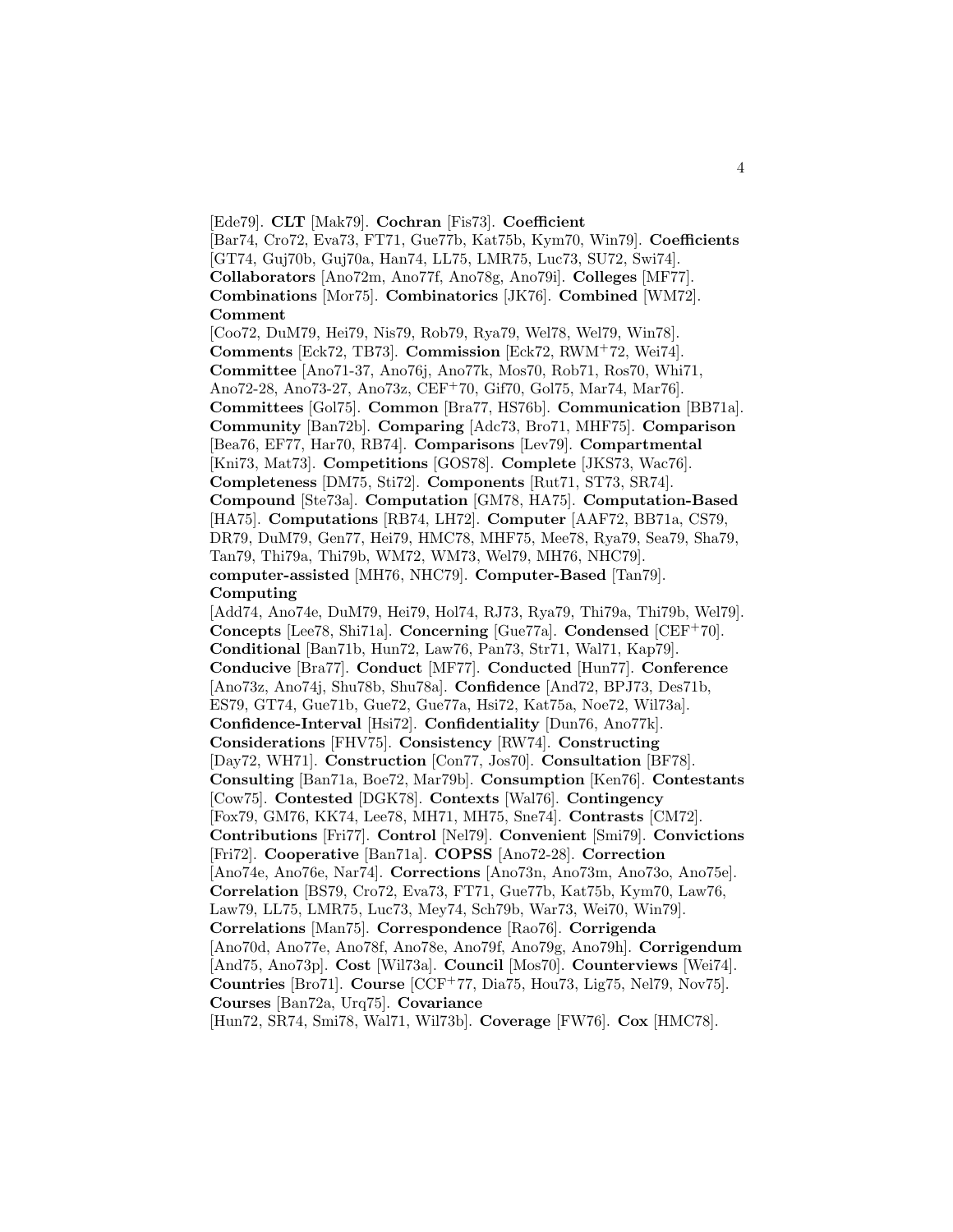**Craps** [Bry73]. **Criteria** [FHV75, Fri72]. **Criterion** [Ano79f, BA76, Eat78, Pol78]. **Critical** [Joi74]. **Crooked** [Bry73]. **Crowder** [Bar70]. **Cuba** [Gli70]. **Cumulants** [Ano73n, Dos73, Har72b]. **CUPM** [Ano72-39]. **Curio** [GD74]. **Curious** [Wio72]. **Current** [RM77]. **Curriculum** [Pie76]. **Curve** [BPJ73]. **Cycle** [Shi71a].

**Data** [Bro71, CH79, Dav76, Day72, Fre71, Joi74, Men70, Mor73, Nam78, NHC79, Ros71, Sea79, SH76, VK79, Wil78a, WH71]. **Dated** [Gli70]. **Davis** [Wil76]. **Decision** [Har72a, Woo76]. **Deck** [MBG75]. **Decomposition** [Pan73]. **Decompositions** [DH72]. **Deficiencies** [Kot75]. **Degree** [Sei75, Sir71]. **Degrees** [Goo73]. **Demographic** [RM77]. **Denominator** [HS76b]. **density** [TK76]. **Department** [Ano71-37]. **Dependence** [Han71, HS76b]. **Dependent** [YY75]. **Derivation** [Joh73, Mar70, Whi73, Win79]. **Deriving** [Wac76]. **Design** [FF73, Had73, Hun77, MHF77, PRPM79, RGW70, Scl72]. **Designed** [Har74]. **Designs** [Coc71, MHF75]. **Desk** [Gue77b, Gue77e]. **Determination** [Bar74, Gue70, Gue77c]. **Develop** [BL78]. **Developing** [Dun77, Ede79]. **Development** [CCF<sup>+</sup>77, Kat75b, Ric77]. **Developments** [Shi71b]. **Deviance** [Arn74]. **Deviation** [D'A70, GT71]. **Device** [Pos78b]. **Diagrammatical** [Hsi72]. **Diagrams** [Ryb75]. **Dice** [Bry73, DD72]. **Dichotomous** [D'A72]. **Didaktik** [Noe77]. **Difference** [And72, BZ76, JB70]. **Differences** [Luc73]. **Differentials** [Gas75]. **Digest** [Bry76]. **Dimension** [AM74, And75]. **dimensional** [Mon79]. **Direct** [Kat75b]. **Directors** [Ano70b, Ano71c, Ano73b]. **Discrete** [Sel71, Whi73, KP79]. **Discrimination** [Fue72, KA75]. **Discussion** [Dia75, Hoc73, Lig75]. **Display** [Sne74]. **Displays** [Wai74]. **Distributed** [Coo72]. **Distribution** [Abr73, Ano73o, Bra77, Che71, Con77, D'A70, Dwa79, GK73b, Gue70, Gue71a, Gue72, Gue77b, Gue78b, Haw74, Her72, Hoc74, JB70, KS72, Noe72, Rao77, Tau72, Ger79, Kap79, KP79, Tra78]. **Distribution-Free** [Gue70, Noe72]. **distributional** [Kap79]. **Distributions** [Ban71b, EJO76, Jan71, Jos70, KJ73, Kow73, LB71, Man72, Man76a, Nel77, Pro73, RW74, Whi73]. **Disturbances** [Hua76]. **Do** [DD72]. **Don** [HR71]. **Donald** [Bar73]. **Double** [DF77, Mil78]. **Dream** [Orl74]. **Dual** [DF77]. **Due** [Ksh71]. **Dummy** [GD74, Guj70b, Guj70a, Men71].

**Each** [Max74]. **Early** [Mos79a]. **Earnings** [Gas75]. **Easily** [Gue78a]. **Easy** [Wat73]. **EASYMAP** [IS79]. **Economic** [Ano70p, Ano70o, Ano70-39, Ano70-40, Ano71b, Ano71o, Ano71-40, Ano71-41, Ano72b, Ano72o, Ano72n, Ano72-40, Ano72-41, Ano73r, Ano73q, Ano73-39, Ano73-40, Bar77, BB71a, Joh74b, Mal78]. **Editor** [Ano73m,

BMF<sup>+</sup>72, BDR<sup>+</sup>72, CTL<sup>+</sup>77, CN78, CNR<sup>+</sup>72, DSMG78, DTB<sup>+</sup>70, DMK<sup>+</sup>70, DWTG78, DGK<sup>+</sup>75, DDB<sup>+</sup>75, FGF<sup>+</sup>71, FvFC<sup>+</sup>74, FDH<sup>+</sup>73, GRB<sup>+</sup>74, GDS<sup>+</sup>76, GFM<sup>+</sup>77, HPG<sup>+</sup>71, HJN<sup>+</sup>73, HHN<sup>+</sup>76, HGS<sup>+</sup>70, KBE<sup>+</sup>73,

 $KBR+71, KBT+75, KsLG+74, LFB+72, MDH+71, MRT+79, MDC+72,$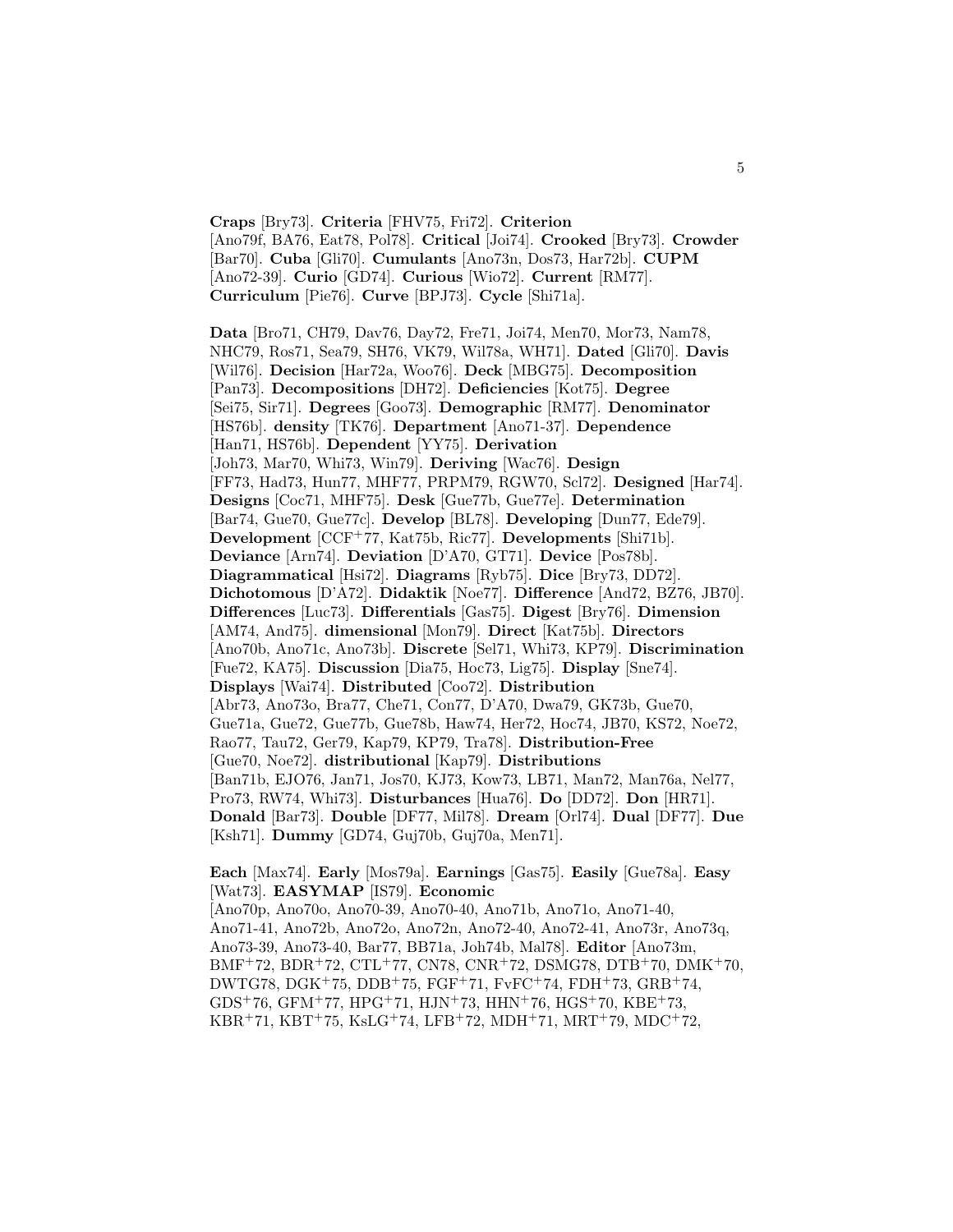Nar74, NVM<sup>+</sup>78, PKT<sup>+</sup>79, PCM<sup>+</sup>74, PGG<sup>+</sup>79, RWH<sup>+</sup>70, SGM77, SHG76,  $SBK<sup>+</sup>75, SZM79, SKR<sup>+</sup>71, Var72, WSG<sup>+</sup>73, WRH<sup>+</sup>70, WER<sup>+</sup>77, YYB<sup>+</sup>76$ . **Editorial** [Ano72m, Ano77f, Ano78g, Ano79i, WC70]. **Education** [Car78b, Cle71, CEF<sup>+</sup>70, Fau77, Fed78, Hog72, Pos76, Pos77b]. **Edward** [Bar70]. **Effect** [MHL77, Rus76]. **Effective** [Joh74a]. **Effects** [CM72]. **Efficiency** [MHL77]. **Efficient** [Han74]. **Eisenhart** [Kut74]. **Election** [DGK78]. **Elections** [RS73, She72]. **Elementary** [Gil77, Hoy72, Mar79a, Whi73]. **Empirical** [Kru72, Wai74]. **Employees** [Man74]. **Employment** [Fue72]. **Energy** [Mos79a]. **Eng** [Car78a]. **Engineering** [SS70]. **Enough** [GOS78]. **Environmental** [Fri77]. **Equality** [D'A72, EF77, Guj70b, Guj70a, SC71]. **Equally** [DD72]. **Equations** [SC71]. **Equivalence** [Sol75]. **Equivalency** [KA75]. **Ernest** [Mos79b]. **Error** [Bli71, Blo78, BZ76, Des71a, FT79, GM76, Bar76]. **Errors** [AM74, And75, Fei71, Fri72, GK73a, Lor75, Rao73]. **Errors-in-Variables** [Rao73]. **Establishing** [Ban71a]. **Estimability** [See77]. **Estimate** [Gue71a, Kat75a]. **Estimates** [Arn72, Dea70, GT74, LB72, Woo76]. **Estimating** [Max74, Men71, Rub73a, SR74, Han79]. **Estimation** [Bha76, Bli71, Bus73, Che71, Coo72, D'A70, Eas73, GT71, Hsi72, Kru72, Sam75, Scl72, Sel71, Smi78, Sti72, Str79, YY75, TK76, Tor78]. **Estimators** [Bha73, Gue78a, Han74, Hua76, MHL77, ST73, Sch76, TB73]. **Ethical** [Bra73]. **Ethics** [Gib73]. **Evaluating** [CCF<sup>+</sup>77, Cow75, MHF75]. **Evaluation** [DN73, FHV75, Joi74, MHF77, Ano71-37]. **Evenings** [Coc71]. **Events** [Won72]. **Evidence** [Kat75a]. **Exact** [MBG75, Man73b, SM79]. **Example** [Ano79f, Bro74a, Dea70, FT79, Har74, JM76, Lee78, Pol78, Rao77]. **Examples** [Ano78e, Arn72, Cut76, DH72, Gel78, Hun77, Mal79]. **Excerpts** [Kru71]. **Exchangeable** [HS76a]. **Exercise** [BP75, Man73a]. **Exercises** [Nam78]. **Exist** [DD72]. **Expansion** [RLM74]. **Expect** [Ban70]. **Expectation** [Beh70, Hun72]. **Expectations** [Bet77, Gol73]. **Experiment** [Har74, SM79]. **Experimental** [AM74, And75, Had73, Har75, MHF75, MHF77, PRPM79, Scl72]. **Experiments** [Add74, Ano74e, Hun77]. **Expert** [VC76]. **Explaining** [Bro76]. **EXPLOR** [MHF77]. **Exploratory** [LW79]. **Exponent** [Ano73o, Her72]. **Exponential** [Pro73, Sel71]. **Expository** [Coo72]. **Expressing** [Ano73n, Har72b]. **Expression** [Jan73, Les73]. **Extended** [Sea73]. **Extensions** [WS79]. **Extreme** [Arn74]. **Ezekiel** [Wel75].

**Factor** [Sch71, Mon79]. **Factors** [Add74, Ano74e, Gue77a]. **Failures** [Ste73a]. **False** [Har74]. **Family** [Sel71]. **Fatou** [Sim76]. **Features** [MHF77]. **Federal** [Ano73z, Dun77, Eck72, Gol75, Mal78, RWM<sup>+</sup>72, Shi70, Shi71b, Wei74, Ano73z, Ano76j]. **Feller** [Ano70-41]. **Fieller** [Zer78]. **Films** [KK78]. **Filmstrips** [Gri79]. **Finding** [Key70]. **Findings** [BB72]. **Finetti** [HS76a]. **Finite** [Bea76, BZ76, Kab70]. **First**

[Ano70o, Ano71o, Ano72n, Ano73q, Len73]. **Fisher** [Bea76, Win79]. **Fit** [Bus73]. **Fixed** [CM72, Des71b]. **Food** [Joh74b]. **Forced** [Mor78]. **Forecast**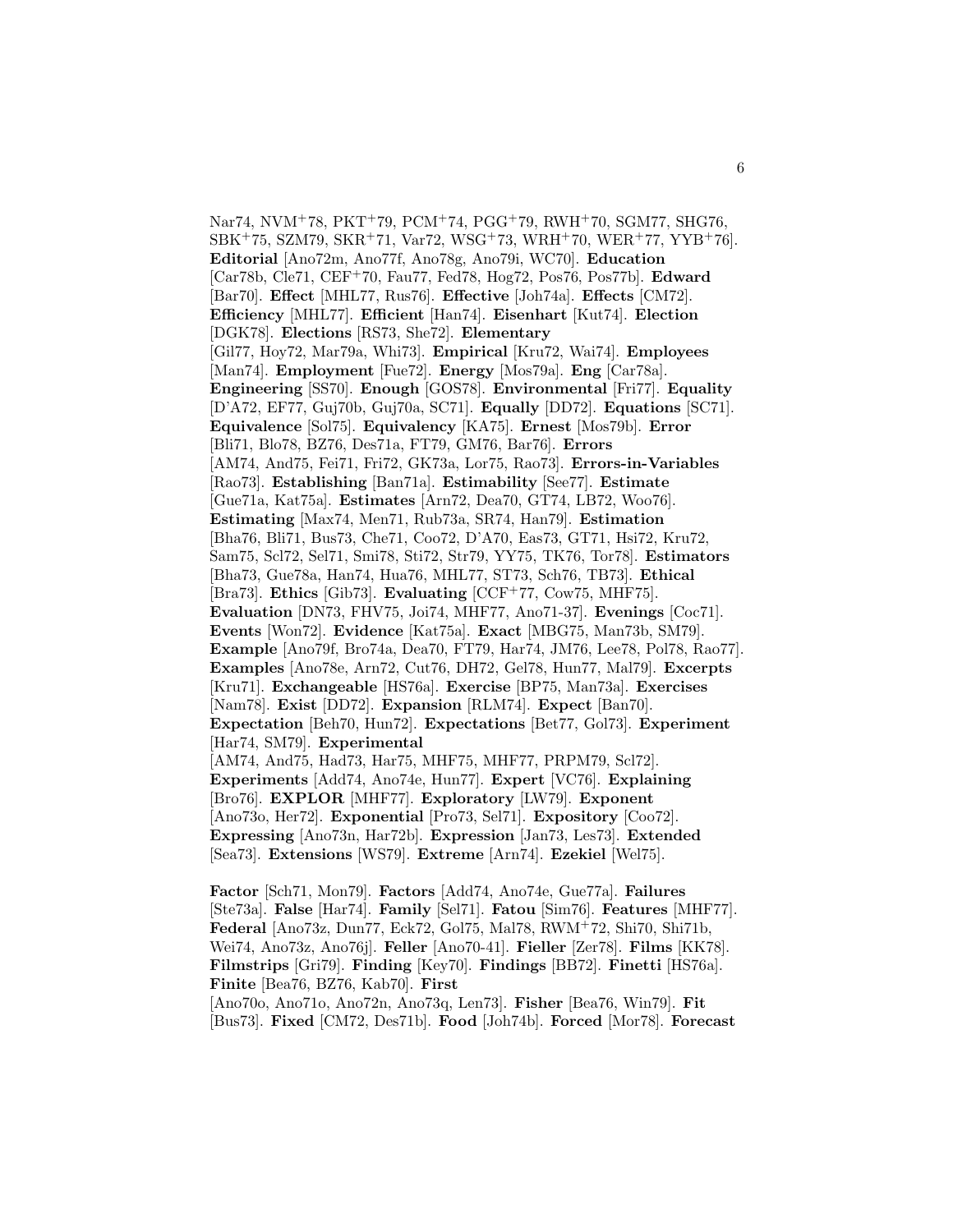[Des71a]. **Forecasting** [MHW74, MW78]. **Form** [Boo75, HMC78, Joh73]. **Forms** [Beh77]. **Formula** [Ano73p, Gok72, Gue75, Man75, Wal71]. **Found** [Gue78a]. **Foundations** [God70, HR71, Sav70]. **Four** [Ryb75]. **Fourth** [Ano70p, Ano71b, Ano72o, Ano73r, Shu78a]. **Fraction** [Gue71a]. **Framework** [CCF<sup>+</sup>77, Dun77]. **Franklin** [Dem71]. **Frederick** [Dem71]. **Free** [Gue70, Noe72]. **Freedom** [Goo73, Sir71]. **Freeman** [Mil78]. **Frequency** [Doa76, EJO76]. **Front** [Ano70q, Ano70r, Ano70s, Ano70t, Ano70u, Ano71p, Ano71q, Ano71r, Ano71s, Ano71t, Ano72p, Ano72q, Ano72r, Ano72s, Ano72t, Ano73s, Ano73t, Ano73u, Ano73v, Ano73w, Ano74f, Ano74g, Ano74h, Ano74i, Ano75f, Ano75g, Ano75h, Ano75i, Ano76f, Ano76g, Ano76h, Ano76i, Ano77g, Ano77h, Ano77i, Ano77j, Ano78h, Ano78i, Ano78j, Ano78k, Ano79j, Ano79k, Ano79l, Ano79m, Ano79n]. **Function** [Gil77, Jan73, Les73, Man73a, Raf70, RLM74]. **Functional** [Beh77, HMC78]. **Functions** [Hoy72, Kot75]. **Future** [Ano71-39, Dun76, Fol70].

**Gainsbrugh** [Bac77]. **Game** [BR78b, CC74, GK79, Yeh70]. **Games** [GOS78, PRPM79]. **Gamma** [Gue72, Raf70]. **General** [Bli71, Hoc74, Nor76, Zer78]. **Generalization** [Guj70a, Har76]. **Generalizations** [Gin71, Kea74]. **Generalized** [Bha76, Bus73, CM72, Dwa79, Rid77, Sol75, Spe74]. **Generating** [Hoy72, Jan73, Kot75, Les73, MSH76, RLM74, KP79]. **generation** [LH72]. **Geometric** [LL75, Pro73, Sch79b]. **Geometrical** [Ait71]. **George** [Ano72u, Ban74, Kem75]. **Get** [CJ73]. **Given** [Con77, Gue77c]. **Glance** [IK78]. **GLIM** [BR79]. **Goals** [Ano71-39]. **Good** [Wil78a]. **Goodness** [Bus73]. **Gosplan** [Gif70]. **Government** [Ano76j, Man74]. **Governmental** [Sch79a]. **Graduate** [Ano72-39]. **Graphical** [Fie79, HM74, Mul72, Sne74, Wei70]. **Graphics** [Gen77, BR78a]. **Graphs** [Ans73]. **Grouped** [Fre71].

**H** [McC75]. **Hamlet** [Spr70]. **Harold** [Lev74]. **Health** [CEF<sup>+</sup>70, Fri77, Ric77, Ste73b]. **Henry** [Cad72, McV78]. **Herbert** [Duf78]. **Heteroskedasticity** [JM76]. **High** [Pie76]. **Higher** [Fau77]. **Highlights** [Fra77]. **Hijacking** [Gli70]. **Histograms** [DF77, Pos77a]. **history** [BR78a]. **Hoc** [Ano76j, Ano77k]. **Hockey** [Mul77]. **Homogeneity** [GM76]. **Horse** [RD76]. **Horse-Racing** [RD76]. **Hotelling** [Lev74]. **Human** [Ano74j, Bro76]. **Hypergeometric** [Bea76, CS79, Dro74, GT74, Gue78b, Jan73, Les73]. **HYPERSAMS** [CS79]. **Hypotheses** [Gue77c, See77, Tau72]. **Hypothesis** [Hsi72, Kut74, Lor75, Sol75].

**IASPS** [MN71]. **Ideas** [Hun77]. **II** [Fei71, Fri72]. **Illustrate** [Day72]. **Illustrated** [Swi74]. **Illustrating** [Mak79]. **Illustration** [Mul72]. **Immigration** [Mat73]. **implementation** [TK76]. **Impossible** [Orl74]. **Improper** [Had73]. **Improvement** [Mal78]. **Improving** [Ano76j, Dav76].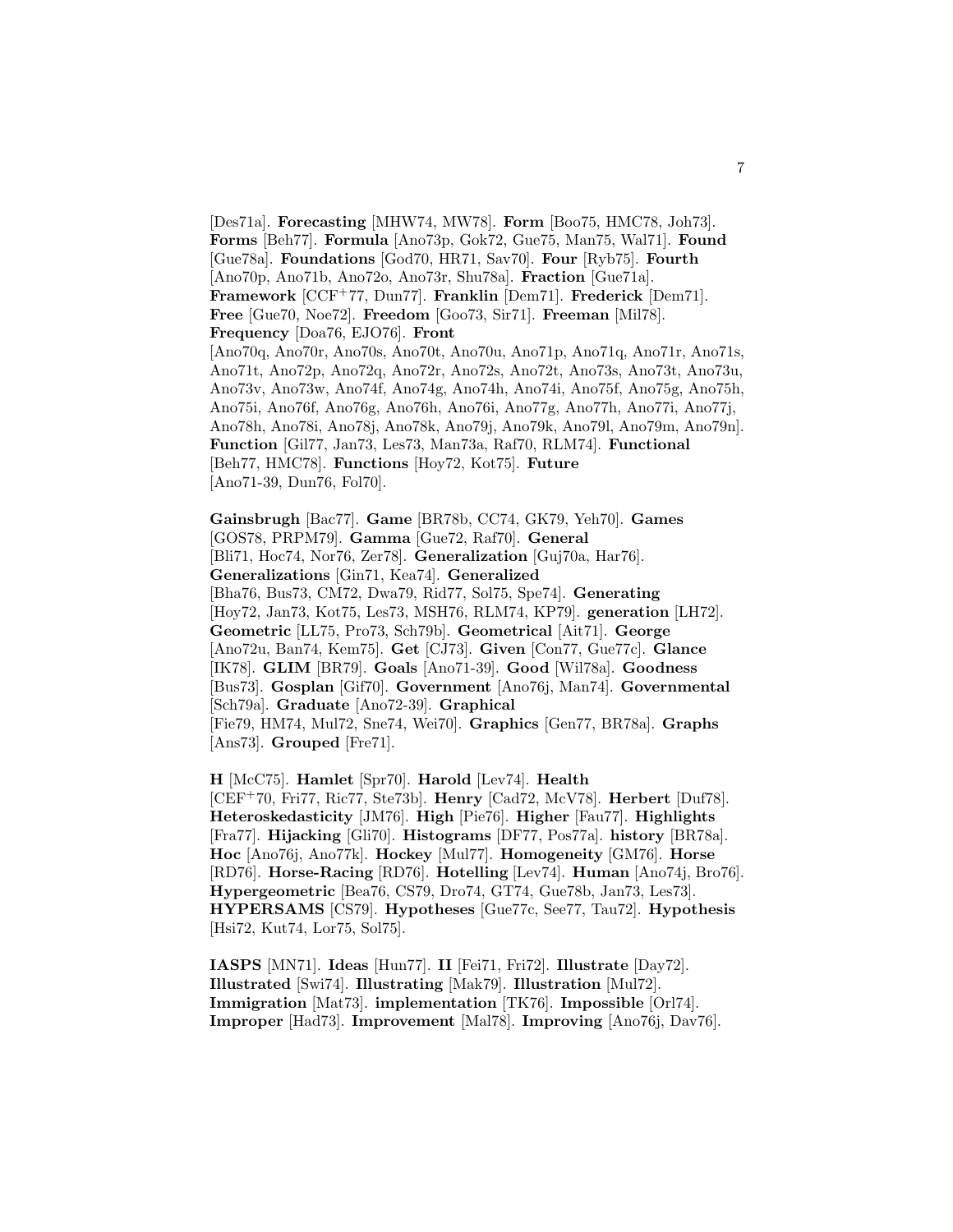**Income** [Man76b]. **Incomplete** [Gue72]. **Independence** [Hun72, Seb73, Shu73, Str71, Wil73b]. **Independent** [Ano78e, Blo78, D'A72, Gel78, IS79, KT75, Lev79, Ste73a, Won72, Bar76]. **Index** [Ano79a, Wio75]. **Indexes** [Men71]. **Indistinct** [Mor75]. **Industrial** [Gif70]. **Industry** [Mar79b]. **Inequality** [GM77b, WS79]. **Inference** [Ano79f, Eas73, HM74, LP76, Pol78]. **Inferences** [Fuc79]. **Information** [Ano77l, Ano78l, Ano79o, Key79a, Key79b, Mos79a, Nis79, Rob79, RGW70, Sal73]. **Innovations** [BB71a]. **Insanity** [Yeh70]. **Instability** [Swi74]. **Instant** [Yeh70]. **Instruction** [WM72, WM73]. **Instructional** [Tan79, Urq71]. **Instrumental** [Gin71]. **Instruments** [CCF<sup>+</sup>77]. **Integers** [Len73]. **Integral** [FW76, Haw75, Hig75, Raf70]. **Integrity** [Ano73z]. **Interaction** [Boe72]. **Interactions** [Har70, Mon79]. **Interactive** [Gen77, Gre77, MHW74, MW78, Mak79, Sha79, WM73]. **Interest** [Ano70d, Eis70]. **Interesting** [Sim76]. **International** [Ano70v, Ano70w, Ano70x, Ano70y, Ano70z, Ano71u, Ano71v, Ano71w, Ano71x, Ano72v, Ano72w, Ano72x, Ano72y, Ano72z, Ano73x, Ano73y]. **Interpretation** [BB71b, Chi70, Eva73, EJO76, GP75, Nel76, SU72]. **Interpretations** [Cro72]. **interpreting** [Mon79]. **Interval** [GT74, Haw74, Hsi72, Kat75a, Woo76]. **Intervals** [Des71b, ES79, Gue71b, Gue72, Gue77a, Noe72]. **Introduction** [GOS79, TK76, Gri79]. **Introductory** [CCF<sup>+</sup>77, Urq71]. **Invariance** [Bha73]. **Invariant** [Pad77]. **Inverse** [BPJ73, CM72, Mil78, Spe74]. **Involving** [Add74, Ano74e, Tau72, YY75]. **Irene** [Coa74]. **Isador** [Wic79]. **ISI** [Shu78b, Shu78a]. **Issue** [Car78b]. **Issues** [Fau77, Ste73b].

**J** [Ano71-42, Wel75]. **J.** [Gre71]. **Jacobian** [Wat73]. **Jerome** [Ano70-27]. **John** [Ano70-28, Ano72-27]. **Johnson** [Ano71-38]. **Joint** [Ano70a, Ano71a, Ano72a, Ano73a, Ano76j, Mos70]. **Jointly** [Men71]. **Joseph** [Wil76]. **Jr** [McV78]. **Judicial** [Fei71]. **Julius** [Nor79]. **Jury** [Fri72].

**Kaysen** [Ros70]. **Keller** [She78]. **Kit** [Ros79]. **Knockout** [Wio72]. **Known** [Bry72]. **Kolmogorov** [DN73, GK73b]. **Kurtosis** [Chi70, Dar70, Hil71].

**L** [Ano71-30]. **Lab** [Pos78a]. **Lack** [Ano77e, Cra73, SS76]. **Lagrange** [NJ73]. **Lags** [Coo72]. **Lansing** [Ano70-28]. **Large** [Ano78e, BG76, BPJ73, Bro74a, Gel78, Luc73]. **Laurence** [McV78]. **Law** [Bet77, Fue72, Var72]. **Laws** [Ano78e, Gel78]. **League** [Mul77]. **Leap** [Rus76]. **Least** [And72, Bha76, Bus73, KBG75, Rid77, SS70]. **Least-Squares** [SS70]. **Lecturer** [Sid74]. **Legal** [Kat75a]. **Lehmann** [Joh74a]. **Lemma** [Bry72, KT75, Sim76]. **Letter** [Var72]. **Letters** [Ano73m, BMF<sup>+</sup>72, BDR<sup>+</sup>72, CTL<sup>+</sup>77, CN78, CNR<sup>+</sup>72, DSMG78, DTB<sup>+</sup>70, DMK<sup>+</sup>70, DWTG78, DGK<sup>+</sup>75, DDB<sup>+</sup>75, FGF<sup>+</sup>71, FvFC<sup>+</sup>74, FDH<sup>+</sup>73,  $GRB+74, GDS+76, GFM+77, HPG+71, HJN+73, HHN+76, HGS+70,$ KBE+73, KBR+71, KBT+75, KsLG+74, LFB+72, MDH+71, MRT+79,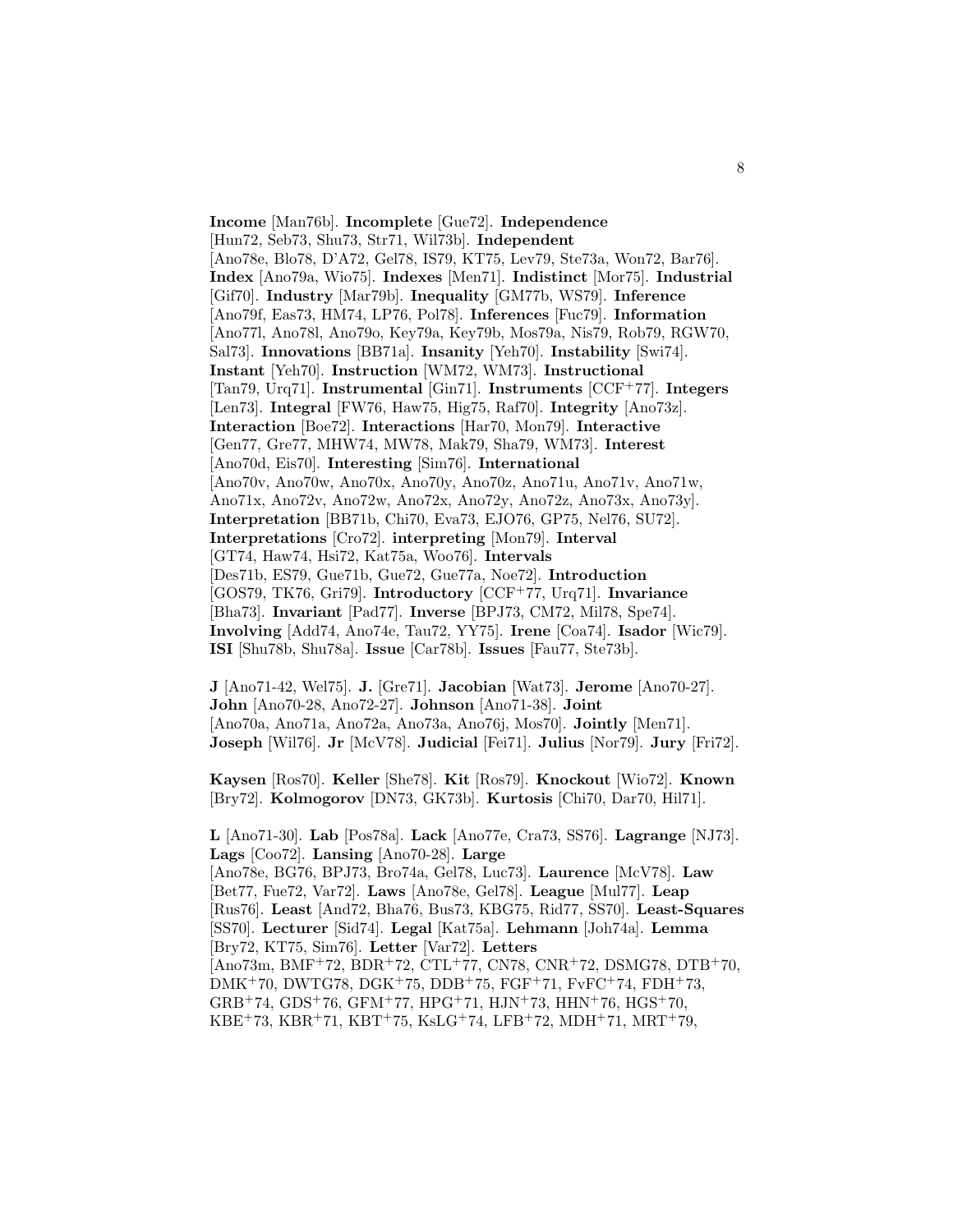$MDC+72$ , Nar74, NVM+78, PKT+79, PCM+74, PGG+79, RWH+70, SGM77,  $SHG76, SBK+75, SZM79, SKR+71, WSG+73, WRH+70, WER+77, YYB+76$ . **Levels** [And72]. **Li** [Ano70-27]. **Life** [BWSW79, Key70]. **Light** [RW74].

**Likelihood** [Dea70, Oli72, ST73, Sel71, Smi78, Sol75, Han79]. **Likely** [DD72]. **Limit** [Bar77, Gue71a, Mak79]. **Limitations** [Bar74]. **Limits** [Gue70, Sas70]. **Line** [IS79, LB71]. **Linear**

[Boo75, D'A70, Fox79, Guj70b, Guj70a, Kut74, Man73b, ST73, See77, Zer78]. **Linearity** [Mey74]. **Linking** [Dro74]. **List** [Eis75, Pos74]. **Literary** [Bry76]. **Literature** [KJ73]. **Living** [Pos77a]. **Local** [Blu75]. **Location** [Gre77]. **Log** [Fox79]. **Log-Linear** [Fox79]. **Logarithmic** [YY75]. **Logistic** [BPJ73]. **Loglinear** [KK74]. **Lognormal** [Nel77]. **Look** [ES79, KBG75]. **Low** [Haw74]. **Lubin** [Wic79]. **Lucas** [McV78].

**Machine** [IS79, LH72]. **Machine-generation** [LH72]. **Machine-Independent** [IS79]. **Made** [Wat73]. **Mahalanobis** [Dem72]. **Maintaining** [Ano73z]. **Majorities** [RS73, She72]. **Make** [Key70]. **Makers** [Mos76, Woo76]. **Making** [Bry76]. **Management** [Kab70]. **Manual** [Car78a]. **Manufacturing** [Nel79]. **Mapping** [IS79]. **Marginal** [Ban71b]. **Marginals** [Kow73]. **Markov** [Con77, Kab70]. **Marriageable** [Rub73a]. **Marshall** [Duf78]. **Martin** [Bac77]. **Masters** [Car78a]. **Matching** [Abr73]. **Materials** [Pos76, Pos77b, VK79]. **Mathematic** [Noe77]. **Mathematical** [Kru71]. **Mathematics** [Mos70]. **Matrix** [Ano78f, HW78, Smi78]. **Matter** [Ano70e, Ano70f, Ano70g, Ano70h, Ano70i, Ano70q, Ano70r, Ano70s, Ano70t, Ano70u, Ano71e, Ano71f, Ano71g, Ano71h, Ano71i, Ano71p, Ano71q, Ano71r, Ano71s, Ano71t, Ano72c, Ano72d, Ano72e, Ano72f, Ano72g, Ano72p, Ano72q, Ano72r, Ano72s, Ano72t, Ano73c, Ano73d, Ano73e, Ano73f, Ano73g, Ano73s, Ano73t, Ano73u, Ano73v, Ano73w, Ano74a, Ano74b, Ano74c, Ano74d, Ano74f, Ano74g, Ano74h, Ano74i, Ano75a, Ano75b, Ano75c, Ano75d, Ano75f, Ano75g, Ano75h, Ano75i, Ano76a, Ano76b, Ano76c, Ano76d, Ano76f, Ano76g, Ano76h, Ano76i, Ano77a, Ano77b, Ano77c, Ano77d, Ano77g, Ano77h, Ano77i, Ano77j, Ano78a, Ano78b, Ano78c, Ano78d, Ano78h, Ano78i, Ano78j, Ano78k, Ano79b, Ano79c, Ano79d, Ano79e, Ano79j, Ano79k, Ano79l, Ano79m]. **Matter** [Ano79n, Rob78a, Rob78b, Wel78, Win78]. **Maximizing** [Joh73]. **Maximum** [Dea70, Oli72, ST73, Sel71, Smi78]. **May** [Ban70]. **Mean** [Bli71, Blo76, BZ76, Cut76, GM77b, HS76b, Man75, Mar70, Sir71, Woo76]. **Meaning** [Sir71]. **Means** [Adc73, BZ76, Nor76, PH77, SM79]. **measured** [Bar76]. **Measurement** [Blo78, CCF<sup>+</sup>77, FT79]. **Measurements** [Max74]. **Measures** [Gas75, Hil71]. **Measuring** [Sei75]. **Mechanical** [Eva73]. **Median** [GM77b, Lev79]. **Medical** [She78]. **Meeting** [Ano70a, Ano71a, Ano72a, Ano73a]. **Meetings** [Ano71d, Ano72-28, Mer71, Ano70a, Ano71a, Ano72a, Ano73a, Ano73-38]. **Membership** [Mer71]. **Memory** [MBG75]. **Method** [Cow75, Day72, Had73, Joh73, Joh74a, Men71, Shu73, SM79, KP79].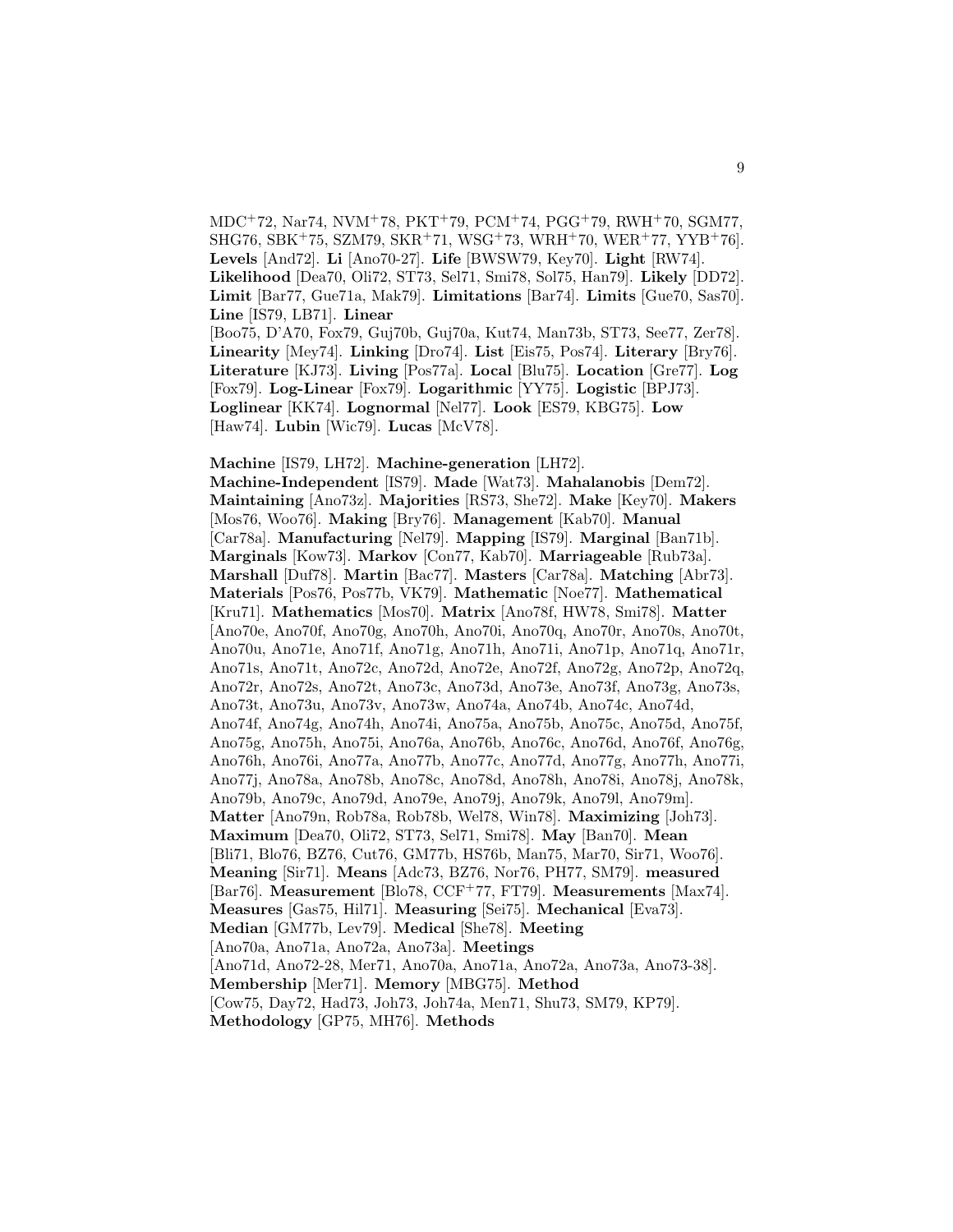[BL78, Bly72, Fie79, Mal79, Nel72, RB74, Han79]. **Meyer** [Ano71-30]. **Midrange** [Bro74a, RW74]. **Minimal** [Ano77e, Joh74a, SS76]. **Minimax** [Sam75]. **Minimization** [WK70]. **Minimum** [Arn72, Blu75, Eat78, Gue71a, Gue78a]. **Minitab** [RJ73]. **Minutes** [Ano72-28, Ano73-27]. **Missing** [Ksh71, Scl72, Sir71]. **Misspecification** [Rao71]. **Mixed** [CM76, Hoc73]. **Mode** [GM77b, Nel77]. **Model** [CM76, Gas77, Hoc73, Kni73, Kut74, Man73b, Mor78, Rao73, Rut71, ST73, Sch79b, Sch71, Zer78, Mon79]. **Models** [Cra72, GT74, Hoc74, JK76, KK74, Kut74, Mat73, Nel76, Scl72]. **Modernizing** [Shi71a]. **Modified** [Sch76]. **Moment** [Jan73, Kot75, Les73, RLM74]. **Moments** [Abr73, Ano73n, Dos73, Har72b, LB71, Pan73, SB71, WD77]. **Monitor** [NHC79]. **Monotonicity** [Gil77]. **Monte** [LH72, RB74]. **Mordecai** [Wel75]. **Motivation** [BB75]. **Moving** [Nel76]. **Multi** [Ban71b]. **Multi-Variate** [Ban71b]. **Multicollinearity** [GK73a, Sas70]. **Multidimensional** [Lee78]. **Multinomial** [Nel72, Tor78]. **Multiple** [Cra72, Cro72, Des71a, Har70, Law79, MSH76, Rao71, Rao76, Wei70]. **Multipliers** [NJ73]. **Multivariate** [Bib73, Han79]. **Murph** [Car78a]. **Mutually** [Ano78e, Gel78, Won72]. **Myth** [Bry76]. **Name** [JKS73]. **National** [Mar74, Mar76, BB71a, Mos79a, Mos70, Mul77]. **Natural** [Rao77]. **Needle** [PW75]. **Needs** [Har75]. **Negative** [Ano73o, Her72, ST73]. **News** [Ano70-29, Ano70-30, Ano70-31, Ano70-32, Ano70-33, Ano70-34, Ano70-35, Ano70-36, Ano70-37, Ano70-38, Ano71y, Ano71z, Ano71-27, Ano71-28, Ano71-29, Ano71-32, Ano71-33, Ano71-34, Ano71-35, Ano71-36, Ano72-29, Ano72-30, Ano72-31, Ano72-32, Ano72-33, Ano72-34, Ano72-35, Ano72-36, Ano72-37, Ano72-38, Ano73-28, Ano73-29, Ano73-30, Ano73-31, Ano73-32, Ano73-33, Ano73-34, Ano73-35, Ano73-36, Ano73-37]. **Neyman** [Sol75]. **Nicholson** [Ano72u]. **Ninetieth** [Nel77]. **Nixon** [Ano71-40]. **No** [Ros79, LB71]. **Non** [Ano79g, GM77a, Gue75, HM74, Kow73, Men71, Raf70, ST73, Sol75, SS70]. **Non-Attainability** [Ano79g, GM77a]. **Non-Central** [Gue75]. **Non-Equivalence** [Sol75]. **Non-Integral** [Raf70]. **Non-Negative** [ST73]. **Non-Normal** [Kow73]. **Non-Parametric** [HM74]. **Non-Seasonal** [Men71]. **Non-Typical** [SS70]. **Noncentral** [Gue79, Haw75]. **Nonlinear** [Ano76e, Gal75]. **nonparametric** [TK76]. **Nonstandard** [Lor75]. **Nonstatistical** [Wal76]. **Nonverbal** [Urq71]. **Normal** [Adc73, Ban71b, D'A70, Gue71a, Gue72, Gue77a, Haw75, Hol74, Kow73, Seb73, Tau72, Han79]. **Normality** [MHL77]. **Notation** [SH76]. **Note** [Beh77, Coo72, Cra73, FT71, GK73b, Gro71, Gue71a, Guj70b, Har72a, Haw74, Jan71, KA75, LB72, LL75, Mun77, Pro73, Rut71, SR74, SC71, Sol75, Str71, Win79, Won72, Tor78]. **Notes** [Ano70j, Ano70k, Ano70l, Ano70m, Ano70n, Ano71j, Ano71k, Ano71l, Ano71m, Ano71n, Ano72h, Ano72i, Ano72j, Ano72k, Ano72l, Ano73h, Ano73i,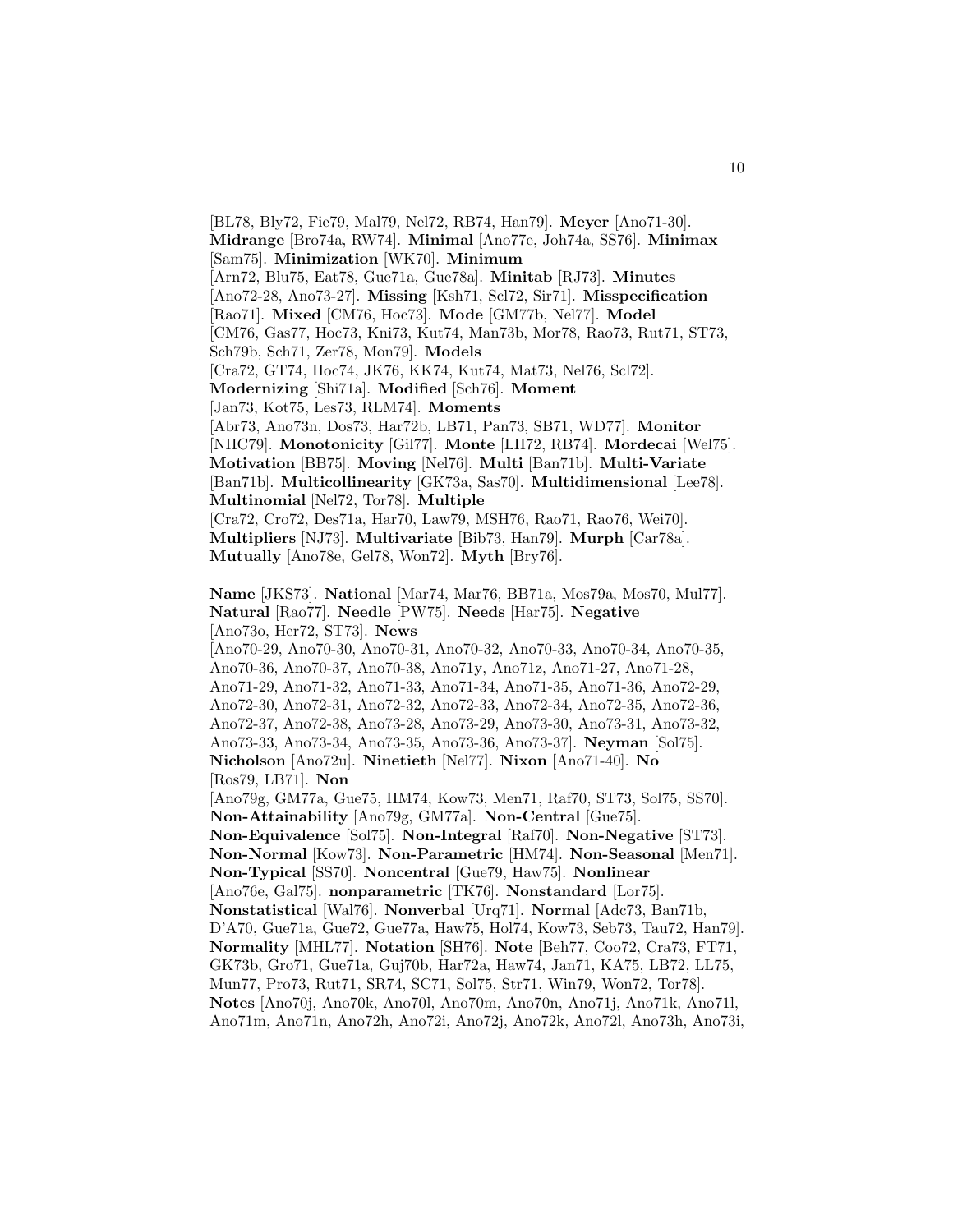Ano73j, Ano73k, Ano73l, Rao71, Rao73]. **Null** [Sol75]. **Number** [Mar70]. **Numbers** [Ano78e, Gel78, Sea79]. **Numerian** [SL79]. **Numerical** [Joi74].

**O** [MHL77]. **O-BLUE** [MHL77]. **Objective** [Bly72]. **Objects** [Mor75]. **Observations** [Cra73, Fre71, Han79]. **Observed** [Key70]. **Obtain** [Gue72, Kap79]. **Obtaining** [Joh74a, RB74]. **Oddity** [Oli72]. **Odds** [MH75, Spr70]. **Office** [Mos76]. **Official** [Har72a]. **OLS** [Hua76]. **One** [GK73b, Max74, Spe74, Bar76, Hog79]. **One-Sample** [GK73b]. **One-Way** [Spe74]. **Operational** [Ben72, Sch71]. **Operator** [Goo79]. **Optimal** [Des71b]. **Optimum** [MBG75]. **Order** [Beh77, RB74, SB71, LH72]. **Ordered** [Gol73, Mar70]. **Organization** [MF77]. **Oriented** [Mee78]. **Orthogonal** [CM72]. **Other** [Eva73, Wai74]. **Outer** [PH77]. **Outlook** [Ano70p, Ano70o, Ano70-39, Ano70-40, Ano71b, Ano71o, Ano71-40, Ano71-41, Ano72b, Ano72o, Ano72n, Ano72-40, Ano72-41, Ano73r, Ano73q, Ano73-39, Ano73-40]. **Output** [Sea79]. **Overall** [And72].

**P.** [Dem72]. **Package** [BWSW79, Tan79, MW78]. **Packages** [DuM79, FHV75, Hei79, Rya79, Thi79a, Thi79b, Wel79]. **Pairwise** [Lev79]. **Panel** [Ano72-39, Kru71]. **Paradox** [Kni73, Mat73]. **Parameter** [Che71, Sch76, Sel71]. **Parameters** [Man73b]. **Parametric** [HM74]. **Partial** [FT71, Fuc79, Kym70, Law76, Law79, LMR75, Luc73, Mul72, War73]. **Pascal** [Ano73o, Her72, Kea74]. **Path** [LMR75]. **Paul** [Ano71-31, Ano71-30]. **Peakedness** [Dar70]. **Pearson** [Sol75]. **Pedagogical** [JM76]. **Pedagogy** [WM72]. **Categorical** [CH79]. **RUNNER** [MW78]. **Pennsylvania** [Ano71d]. **Percentiles** [Nel77]. **Perpendicular** [Mar79a]. **Personal** [Ano70-34, Ano70-35, Ano70-36, Ano70-37, Ano70-38, Ano71-32, Ano71-33, Ano71-34, Ano71-35, Ano71-36, Ano72-34, Ano72-35, Ano72-36, Ano72-37, Ano72-38, Ano73-33, Ano73-34, Ano73-35, Ano73-36, Ano73-37, Boe72]. **Personalizing** [She78]. **Perspective** [Bir71]. **Piecewise** [Boo75]. **Pilot** [BL78]. **Pioneer** [Ban74]. **Plan** [She78]. **Planes** [Gli70]. **Planning** [Dun77, Gif70]. **Played** [GOS78]. **Plot** [Gen77]. **Plots** [Ksh71, MTL78, Mon79]. **Pluralities** [RS73, She72]. **Point** [Che71, Eas73]. **Poisson** [Dro74, Ger79, Mat73, Mul77, Ste73a]. **Policies** [Ano71-40]. **Policy** [Dav76, Mos76, Ric77, WC70]. **Policy-Relevant** [Dav76]. **Politics** [Hau73]. **Poll** [Bry76]. **Pollutants** [Fri77]. **Polya** [JK76, KS72]. **Polynomial** [BS79, Coo72, Sei75]. **Pooling** [LB72]. **Poor** [Dav76]. **Population** [Bea76, Joh74b, Kym70, Rub73a, Str79, SL79]. **Populations** [BZ76, D'A72, Tor78, Ano74j]. **Positive** [LB71]. **Possible** [Fuc79]. **Posterior** [Hol74]. **Power** [Gil77, Gue77d, Gue77c, Gue79, RLM74]. **Powers** [Len73]. **Practical** [Gre77]. **Practice** [MS75]. **Practices** [BL78]. **Prediction** [Rid77]. **Predictive** [EJO76]. **Preliminary** [Ano73-38]. **Preparation** [Ano72-39]. **Preposterior** [Woo76]. **Present** [ES79]. **Presentation** [Kat75a, Nam78]. **President** [Eck72, Ano71-40, RWM<sup>+</sup>72, Wei74]. **Presidents** [Ano72-28, Ano73-27]. **Principles** [Men70, RGW70]. **Printer** [IS79]. **Prior**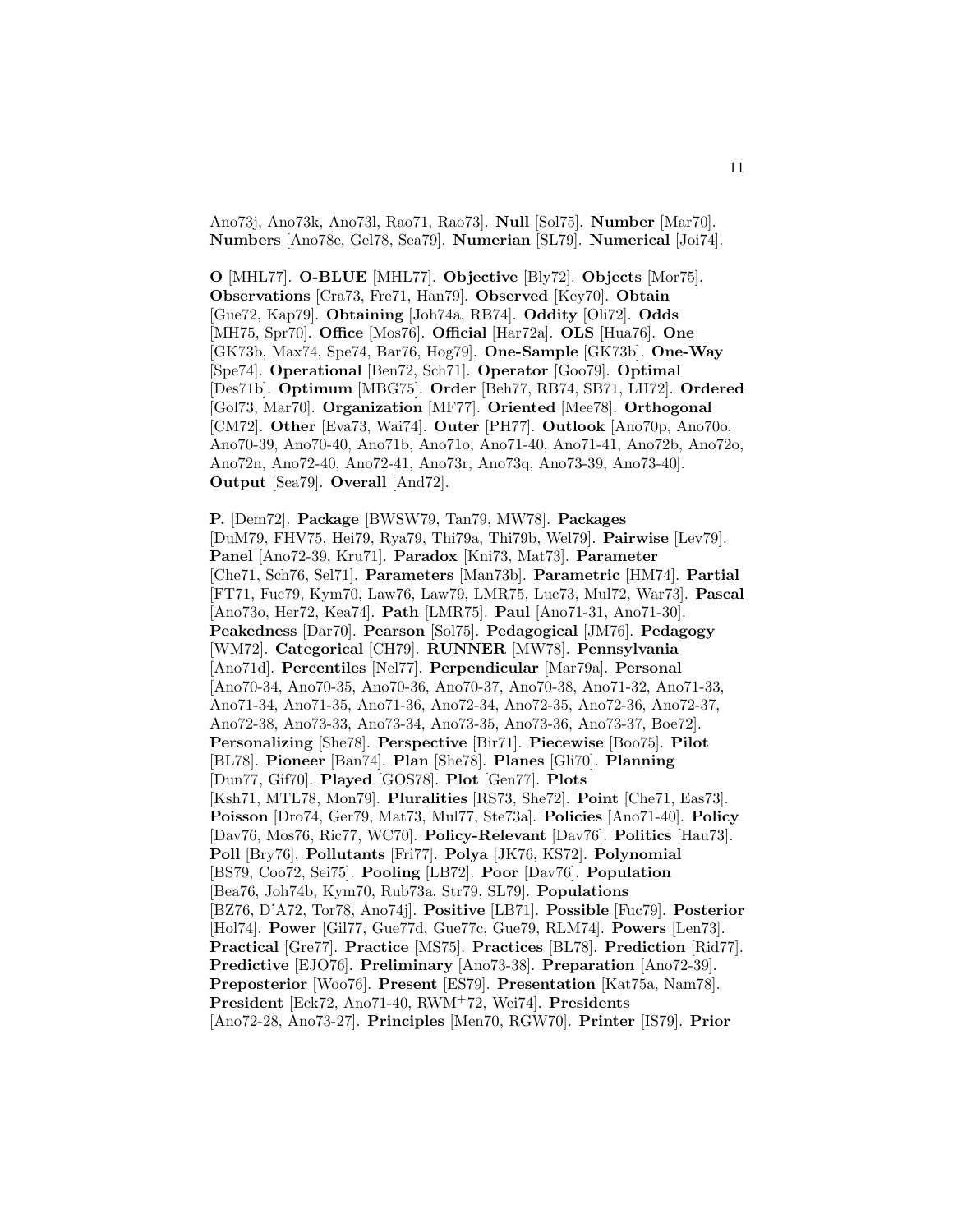[Fol70]. **Privacy** [Ano77k, Ban72b]. **Probabilistic** [Gil77]. **Probabilities** [Ano75e, BR78b, Fol70, GM76, Gue77b, Gue77e, Key70, MBG75, Str71]. **Probability** [Dem75, DGK78, FW76, Gas77, Gri79, Hoy72, JK76, Mor78, Pos78b, Pos78a, Ryb75, Tan79, Yeh70]. **Problem** [BB75, ES79, Jan71, RD76, Rus76, SS70, Ten71, WK70, Whi71, Gli70, Mun77]. **Problems** [Fri77, Goo72, Lor75, Mal78, Ryb75, Tem73]. **Procedure** [And72, KBG75, Str79]. **Procedures** [Har70, KA75, Wil73a]. **Proceeding** [Kat75a]. **Proceedings** [Men79, Shu78b, Shu78a]. **Process** [Fei71, Har72a, Ste73a, LP76]. **Processing** [Men70]. **Proctorial** [WM72, WM73]. **Production** [Ken76]. **Professional** [Ano73z]. **Program** [Ano73-38, CS79, DR79, FHV75, Gre77, HMC78, MHF75, MHF77, Mee78, Sha79, Sid74]. **Programmed** [MH71]. **Programs** [KBG75, WD77]. **Progress** [Mos70]. **Projections** [Mar79a]. **Proof** [Blu75, Bry72, Des71a, Gil77, Har76]. **Proofs** [Bib73]. **Properties** [Ano73o, Her72, MHF77]. **Property** [FW76, Man72, Ger79]. **Proportions** [EF77, Nel72]. **Proposal** [WC70]. **Prospects** [KJ73]. **Protection** [Ban72b]. **Protocol** [Ede79]. **proxy** [Bar76]. **Public** [Bro76, CEF<sup>+</sup>70, Mos76, Ste73b]. **Publications** [BB72, Eis75, FF73]. **Publishing** [Sea73]. **Pyramid** [Gas77].

**Quadratic** [Joh73]. **Qualitative** [Add74, Ano74e]. **Quality** [Nel79]. **Quantiles** [Gue77c]. **Quantitative** [Add74, Ano74e, BR78a]. **Quarter** [Ano70p, Ano70o, Ano70-39, Ano70-40, Ano71b, Ano71o, Ano71-41, Ano72o, Ano72n, Ano72-40, Ano72-41, Ano73r, Ano73q, Ano73-39, Ano73-40]. **Question** [CJ73, Gib73]. **Questions** [Bra73, Car78a, RB70, Rub70a, RS70, RAM70, Rub70b, RGH71, Rub71a, RA71, RB71, Rub71b, Rub72a, Rub72b, RS72, Rub72c, Rub72d, RA73, Rub73b, RR73]. **Quixote** [HR71]. **Quizzing** [WM73].

**R** [Ano70-27]. **Racing** [Bai77, RD76, Ten71]. **Randolph** [You79]. **Random** [Ano78e, Beh70, Gel78, Han71, JB70, MSH76, RB74, KP79]. **Randomization** [Gre77, Had73, Har75]. **Range** [Hoc74]. **Rank** [Eva73, Sch79b]. **Ranking** [GOS79]. **Rapprochement** [JK76]. **RATCAT** [CH79]. **Rater** [CH79]. **Rates** [Key70, Sei75]. **Ratio** [Gue77a, Nel72, Sol75, Han79]. **Ratios** [HS76b, MH75]. **Raymond** [Mos72]. **Reading** [Sav70]. **Real** [LB71]. **Really** [Dar70, JKS73, Wil78a]. **Recommendations** [Har74, Wei74]. **Recourse** [Ano73o, Her72]. **Redeeming** [Coc71]. **Reduced** [Bli71]. **Regional** [Ano71d, Ano73-38]. **Regressing** [Han74]. **Regression** [Ano76e, Ano78f, Arn74, BA76, Boo75, BS79, Cra72, Cut76, Des71a, DR79, Gal75, Han74, HW78, Kym70, LB72, LW79, Man73b, MS75, Men71, Mul72, SC71, SU72, Swi74, Wei70]. **Regressions** [Fre71, Guj70b, Guj70a, Rao71, Rao76, YY75]. **Regulation** [Sch79a]. **Rejoinder** [Key79b, Rob78b, Thi79b]. **Relation** [D'A72, Gue77e]. **Relationship** [Fue72, Pro73]. **Relationships** [Wei70]. **Relative** [EJO76]. **Release** [BR79]. **Relevant** [Dav76]. **Remark** [Bha73]. **Remarks**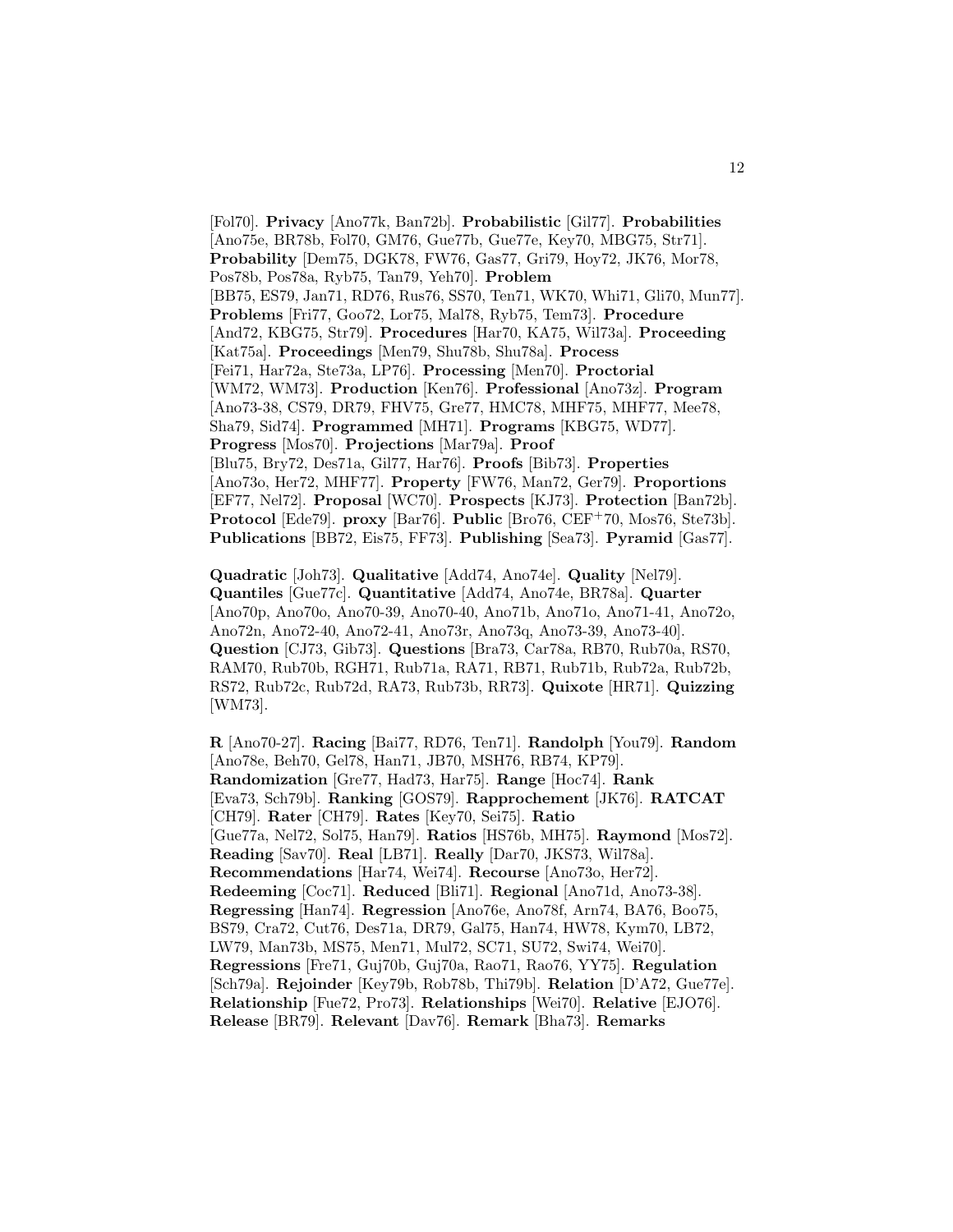[CM76, Fed78, Gue78b]. **Renowned** [Ano71-42]. **Report** [Ano70b, Ano70c, Ano71c, Ano71-37, Ano72-39, Ano73z, Ano73b, Ano74j, Ano77k, CEF<sup>+</sup>70, Eck72, Gol75, Kru71, Leh71, Leh72, Leh73, Mar76, Mos70, RWM<sup>+</sup>72, Wei74, Ano76j, Ros70]. **Reported** [Haw74]. **Reporting** [HA75, WH71]. **Representation** [HM74, Hsi72, LL75, Wei70]. **Required** [Ano73p, Gok72]. **Research** [Ban71a, Ben72, Har74, BB71a]. **Researchers** [RJ73]. **Resolution** [Haw74]. **Response** [BPJ73, MH76]. **Restriction** [AM74, And75]. **Restrictions** [Man73b]. **Result** [Des71a]. **Results** [Bli71, HA75, Mor73, Kap79]. **Reuben** [Bac77]. **Review** [Car78a, Car78b, Fau77, Fau78, Gri79, GK79, IK78, KK78, Men79, Nam78, Nel79, Noe77, Pos78b, Pos78a, Pos79, Ros79, Shu78b, Shu78a, Sog79, SL79, Tra78, VK79]. **Reviews** [Pos74, Sea73]. **Revisited** [Bai77]. **Rewards** [Ban70]. **Ridge** [MS75]. **Riefler** [Gar74]. **Right** [JKS73]. **Riley** [Bar73]. **Robert** [Ano71-38]. **Robust** [Mal79]. **Robustness** [Ano79f, Pol78, Hog79]. **Role** [Bro74b, Ede79, Mos76, Ric77]. **Ronald** [McC75]. **Root** [KBG75]. **Rootogram** [Wai74]. **Roots** [MSH76]. **Round** [Shu78b, Shu78a]. **Routine** [Hua76]. **Rubin** [Mos79b]. **Runs** [Gue78b, Mar70].

**S** [Eis75]. **S.** [Eis75]. **Sample** [Ano73p, BPJ73, Bro74a, CS79, Eat78, FW76, GM78, Gok72, GK73b, Gue70, Gue75, Gue77b, Gue77d, Gue77c, Gue79, Lev79, Man75, Mar70, Max74, WD77, Tor78]. **Sampling** [Cut76, God70, HR71, Rob71, Str79, Wil73a]. **Samuelson** [WS79]. **Sanders** [Car78a]. **Satellite** [MN71]. **Saved** [Har74]. **Scaled** [JB70]. **Scatters** [BB71b]. **Scheffe** [CM76, Joh73, Joh74a]. **Scheme** [Gas77]. **Scholarship** [Bir71]. **School** [Pie76]. **Schwarz** [Arn74]. **Science** [Man74]. **Sciences** [Kru71, WC70]. **Scientific** [Bro76]. **Scientist** [Bro74b]. **Seasonal** [Men71, Rus76]. **Seasonality** [GD74]. **Second** [Ano70-39, Ano72-40, Ano73-39, Sei75]. **Secretary** [Ano70c, Leh71, Leh72, Leh73]. **Section** [CEF<sup>+</sup>70]. **Segmenting** [Urq75]. **Selection** [GOS79, Rob71]. **Sequence** [PRPM79]. **Sequential** [Gro71]. **Serial** [Man75]. **Series** [BB71b, Fra77, Law79, Mee78, Nel76, RLM74, Sha79, Tra78]. **Servants** [Ben72]. **Service** [Ban71a, Ban72a, Urq75]. **Set** [Cra73, Gri79, Ryb75]. **Sets** [Fau78, Guj70b, Guj70a]. **Several** [Sei75]. **Sex** [Fue72]. **Shapes** [Bra77]. **Sharing** [AAF72, HS76b]. **Sharpening** [PW75]. **Shiskin** [Nor79]. **Shoe** [Bro74b]. **Short** [Bry72]. **Should** [BS75]. **Showing** [Cra73]. **SIBYL** [MW78]. **SIBYL/RUNNER** [MW78]. **Sign** [ES79, Gro71]. **Significance** [Blo78, Cra72]. **Significant** [And72]. **Simeon** [Mul77]. **Simple** [Blu75, GT71, Mar70, Mul72, ST73, Shu73, Sol75]. **Simplified** [Smi78]. **Simplifying** [SU72]. **SIMSAM** [Bri78]. **Simulator** [SL79]. **Single** [Rub73a, Sel71]. **Situation** [Bra77]. **Six** [BF78]. **Six-State** [BF78]. **Size** [Ano73p, CS79, Eat78, Fri72, Gok72, Gue70, Gue75, Gue77d, Gue77c, Gue79, Jan71, Wio72, Tor78]. **Sleuthing** [Wio75]. **Smirnov** [GM78, GK73b]. **Smooth** [RW74]. **Snedecor** [Ban74]. **Social**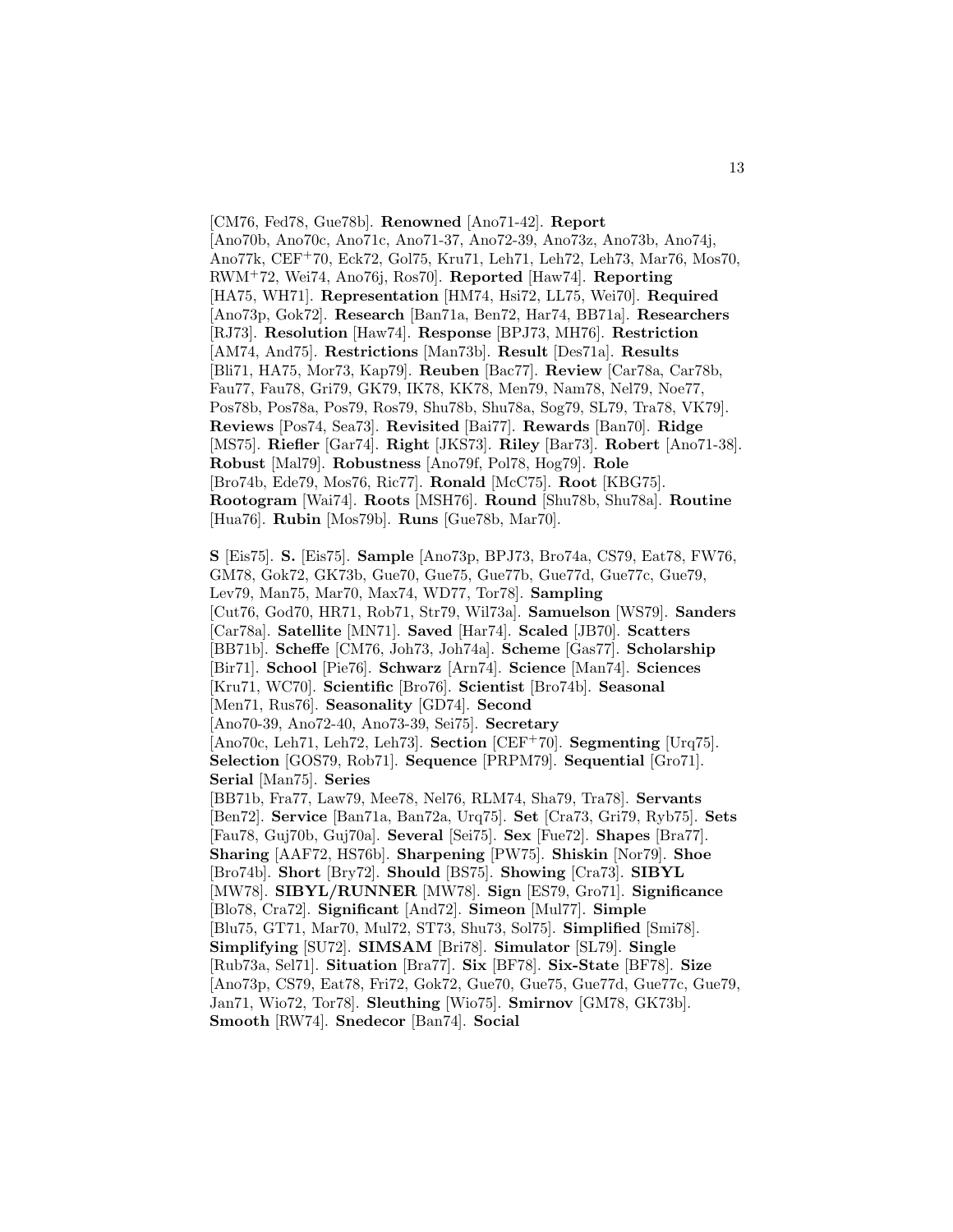[Coc71, Kru71, Ros71, Tem73, WC70]. **Societies** [Ano72-28, Ano73-27]. **Solution** [SS70, Car78a]. **Solving** [BB75]. **Some** [Ano78e, Arn72, Bar74, Bha73, Bli71, CM76, Cro72, Cut76, Eck72, Fed78, FW76, Fol70, Fra77, Fre71, Gel78, Gin71, Gue77e, Gue78a, Gue78b, Hig75, Hun77, Kea74, Kot75, LB71, Lee78, Mal78, Mal79, MHF75, Mor73, Rao71, Rao73, Sas70, TB73, Whi73]. **Special** [Car78b, Fau77]. **Specification** [Gue71a, HMC78]. **Specified** [Ano73p, Gok72]. **Speech** [Ano71-40]. **Splines** [Smi79]. **Spouses** [Rub73a]. **Spring** [Ano71d, Ano73-38]. **SPSS** [BWSW79]. **Square** [Bli71, Gue77d, HS76b, JB70, KBG75]. **Squared** [D'A72, DH72]. **Squares** [Bha76, Bus73, KBG75, Rid77, SS70]. **Stancliffe** [Wil76]. **Standard** [BZ76, D'A70, Des71a, GT71, Lor75]. **State** [Ano71d, BF78, RM77, Gif70]. **Stationary** [Con77]. **Statistic** [Chi70, DN73, GK73b, Joh74a, KT75, Wac76]. **Statistical** [Ano70a, Ano70v, Ano70w, Ano70x, Ano70y, Ano70z, Ano71a, Ano71u, Ano71v, Ano71w, Ano71x, Ano72a, Ano72v, Ano72w, Ano72x, Ano72y, Ano72z, Ano72-28, Ano73a, Ano73x, Ano73y, Ano73-27, Ano73z, Ano76j, Ans73, Ban71a, Ban72b, Blo78, Boe72, BF78, Bry76, Car78b, Cle71, DuM79, Dun76, Fau78, FF73, Fed78, FHV75, Fra77, Gas75, Gol75, Hei79, Hog72, Hog79, IS79, KJ73, Kym70, Mal78, Man74, Mar79b, Men70, MF77, Mos76, Mos70, Nel72, Nor76, Pos76, Pos77b, Rob71, RGW70, RJ73, Rya79, Smi79, Thi79a, Thi79b, Wel79, WD77, Ros79]. **Statistician** [Ano71-42, Ban70, Ban74, Bro74b, Har72a, Ste73b, VC76, Ede79, Fau77]. **Statisticians** [Ano70d, BS75, CEF<sup>+</sup>70, Eis70, Ken76, Rob78a, Rob78b, Wel78, Win78]. **Statistics** [AM74, And75, Ano72-39, Ano73z, Ban72a, Bar77, Beh77, Ben72, Bir71, Bly72, Bra73, BB75, Bro76, CCF<sup>+</sup>77, CEF<sup>+</sup>70, Dia75, Dun77, Eck72, Fau77, Fie79, Fol70, Fri77, Fue72, Gen77, GM78, Gif70, Goo72, Hau73, Hig75, HA75, KK78, KT75, Kru74, Lig75, Mar79a, Nov75, Orl74, Pad77, Pie76, Pos78a, RB74, Ric77, Sav70, Sch79a, She78, Shi70, Shi71b, Sid74, SB71, Tan79, Tem73, Urq71, WM72, Wal76, WH71, BR78a, LH72, Ano71-37, Ano76j, Mar74, Mar76, Men79, RWM<sup>+</sup>72, Wei74, Gri79, IK78]. **Status** [RM77]. **Stephan** [Dem71]. **Steps** [Mos79a]. **Stepwise** [BA76]. **Stevens** [Gre71]. **Stock** [Gre71]. **Strategies** [Bro76, Dav76]. **Strategy** [MBG75]. **Strengthening** [Bir71, Shi70]. **Strong** [Ano78e, Gel78]. **structural** [Har76]. **Student's** [Eis79, Hun77, PRPM79, RJ73, She78]. **Studies** [Cle71]. **Study** [Ano71-39, BL78, FT79, FF73, Wio75]. **Subclass** [Sea79]. **Subject** [Ano79a]. **Subjective** [Bly72]. **Successes** [Ste73a]. **Sufficiency** [Ano77e, Sal73, SS76, Sol72]. **Sufficient** [Joh74a, KT75, Wac76]. **Sufficiently** [BG76]. **Suggestions** [Sav70]. **Suitable** [FT79]. **Sum** [Len73]. **Summary** [BB72, Wei74]. **Sums** [DD72]. **Supplement** [Pos77b]. **Supplementary** [Eis75]. **Support** [WM73]. **Suppressor** [Day72]. **Sure** [CJ73]. **Surface** [Hig75, MH76]. **Survey** [Ano70p, Ano70o, Ano70-39, Ano70-40, Ano71b, Ano71o, Ano71-40, Ano71-41, Ano72b, Ano72o, Ano72n, Ano72-40, Ano72-41, Ano73r, Ano73q, Ano73-39, Ano73-40, BL78, God70, HR71, KJ73, Mor73, BB72, Kru71].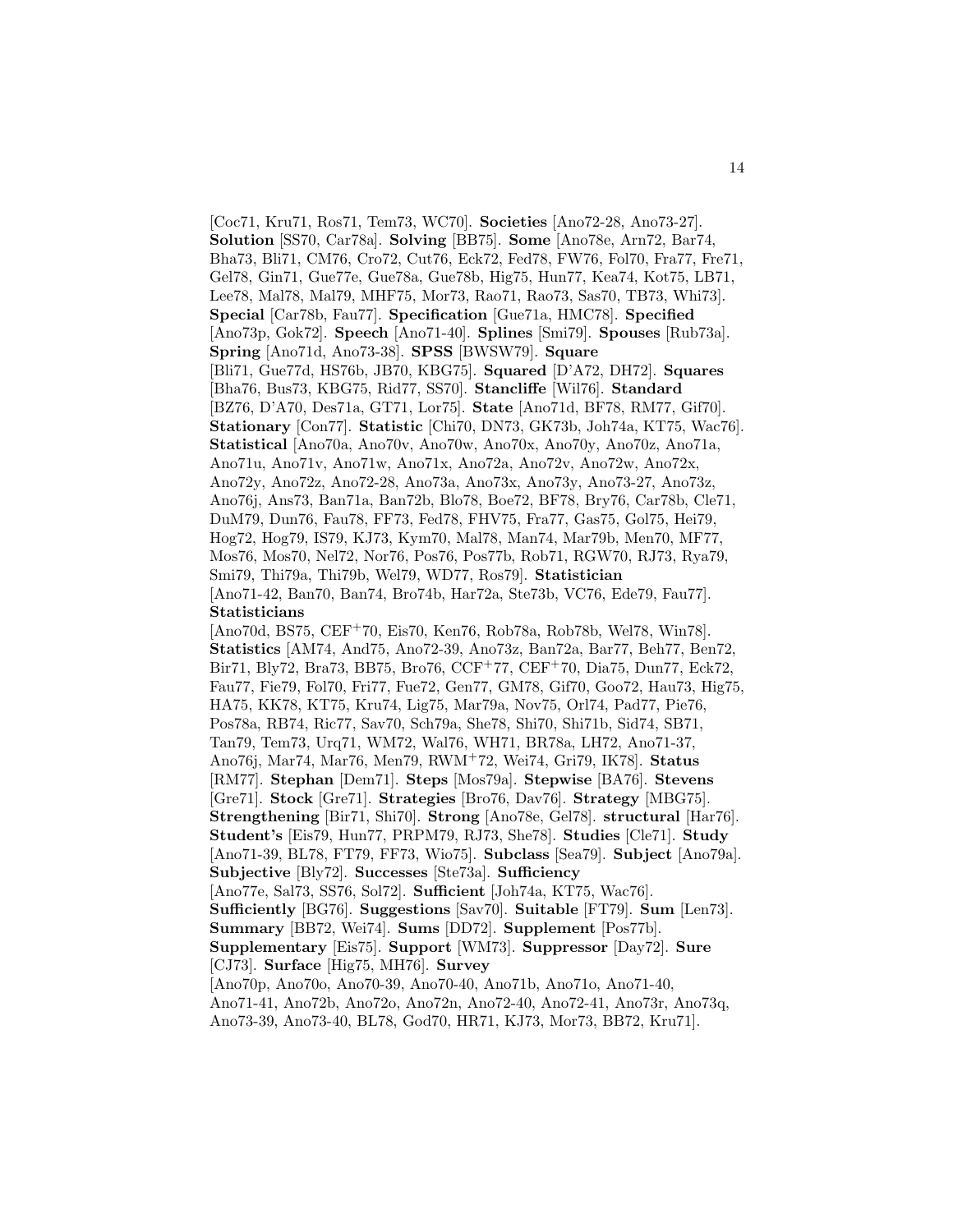**Survey-Sampling** [God70]. **Surveys** [Ano74j]. **Suspended** [Wai74]. **SWEEP** [Goo79]. **Symposia** [MN71]. **System** [BR79, IS79, MHW74, Mal78, RJ73, WM72, WM73, Ano76j, Dun76, Mos79a]. **Systematic** [Man75]. **Systems** [AAF72, RGW70].

**T** [Ano71-31, Bar70, Mos72]. **TAB** [Fox79]. **Table** [Add74, Ano74e, BWSW79, Dro74, GM76, Gue72, Key70, KK74, Lee78, MH71, MH75, Shu78b, Shu78a, Wio75]. **Tables** [Fox79, Gue77e, Sne74]. **Taeuber** [Coa74]. **Tails** [Man76a, RW74]. **Take** [GK79]. **Tax** [Man76b]. **Teachers** [Mos70]. **Teaching** [AAF72, AM74, And75, Ban72a, Ben72, Boe72, Cut76, DuM79, Fau77, Fei71, Gen77, Hei79, Hun77, Joh74a, KS72, Lee78, LW79, Men79, PRPM79, Rya79, Shu73, Thi79a, Thi79b, VK79, WM72, Wel79, MH76]. **Technique** [HMC78, Joh74a]. **Techniques** [Hig75, Sch71]. **Tennis** [CC74]. **Tenth** [Nel77]. **Terms** [Ano73n, Dos73, Har72b, LMR75]. **Test** [Ano79h, Bea76, Car78a, ES79, Gro71, Gue75, Gue78b, Kym70, Lev79, Wil78b, Har76]. **Testing** [Bha76, D'A72, Guj70b, Guj70a, Hsi72, Kut74, SC71, Sol72, Sol75]. **Tests** [Cra72, D'A72, EF77, Fuc79, GK73a, GM76, Gre77, Gue72, Gue77a, Gue77d, Lor75, Sol75, SM79, Tau72]. **Their** [Gue77e, Mal79, PH77, RM77]. **Theorem** [Ano73o, Bar77, Fis73, Her72, Zer78, Ait71, HS76a, Mak79]. **Theory** [BP75, Hoy72, JK76, Nor76, Ryb75, Sas70, TK76]. **Thereof** [Ano77e, SS76]. **Third** [Ano70-40, Ano71-41, Ano72-41, Ano73-40, Shu78b]. **Three** [Nam78, Mon79]. **three-factor** [Mon79]. **Ties** [Cra73, ES79]. **Time** [AAF72, BB71b, Law79, Mee78, Nel76, Sha79]. **Time-Series** [BB71b]. **Time-Sharing** [AAF72]. **Timer** [Haw74]. **Times** [Haw74, Mor73]. **TIMESERIES** [Sha79]. **today** [Hog79, Goo72]. **Tolerance** [Ano73p, Gok72, Gue70]. **Tool** [AAF72, Smi79]. **Total** [Mul72, Str79]. **Tournaments** [Wio72]. **Track** [Bai77]. **Tragedy** [HR71]. **Training** [CEF<sup>+</sup>70, Man74]. **Transactional** [BF78]. **Transformation** [FW76, HMC78, Mil78, SU72, Win79, YY75]. **Transformations** [Man76b, MSH76, Wat73]. **transition** [Eis79]. **Transparency** [Car78a, Fau78]. **Transparently** [Wat73]. **Treasurer** [Ano70c, Leh71, Leh72, Leh73]. **Trends** [KJ73, Ros71, Rus76]. **Trial** [Ede79, Fri72]. **Trimmed** [PH77]. **Trimming** [MHL77]. **Truncated** [Sel71]. **TSERIES** [Mee78]. **Tucker** [Cad72]. **Tukey** [Mil78]. **Tutorial** [Goo79]. **Two** [Adc73, CM76, Coo72, EF77, GM78, Gue77a, Guj70b, Hoc73, JB70, JK76, Key79a, Key79b, KK78, KA75, Max74, Mon79, Nel72, Nis79, Rob79, SC71, Sne74, Woo76, Bar76]. **Two-dimensional** [Mon79]. **Two-Sample** [GM78]. **Two-Way** [CM76, Hoc73, Sne74]. **Type** [Fei71, Fri72, GM76]. **Typical** [SS70].

**U.S** [Dun77]. **U.S.** [Dun76]. **U.S.S.R.** [Gif70]. **Ubiquity** [Kru74]. **UMP** [Ano79h, Wil78b]. **Unbalanced** [SH76]. **Unbiased** [Arn72, Gue71a, Gue71b, Gue72, Gue78a, GT71, Sti72]. **Unbiasedness**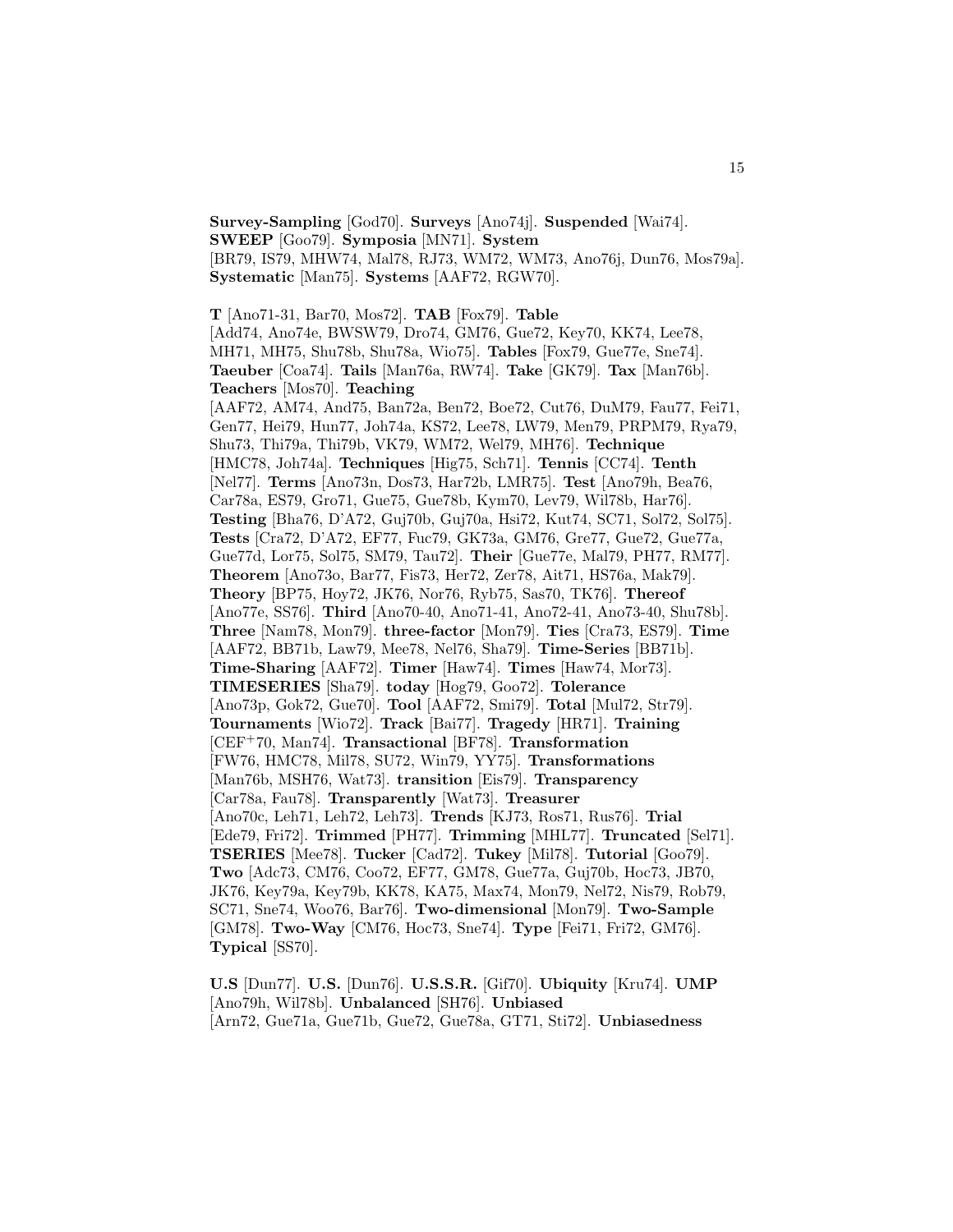[Blu75]. **unconditional** [Kap79]. **Unequal** [Sea79]. **Unequal-Subclass-Numbers** [Sea79]. **Uniformity** [Mun77]. **Universities** [MF77]. **University** [Ano71-37, Ban71a, Cle71, Ano71d]. **University-Wide** [Ban71a]. **untitled** [Pos79, Sog79]. **Unweighted** [SM79]. **Up-Dated** [Gli70]. **Urn** [JK76]. **Use** [Bar77, Gue72, Gue78b, Gue79, Guj70b, Guj70a, Mal79, SC71, SH76, Bar76, Hog79, Kap79]. **Used** [WD77]. **Useful** [Des71a, PRPM79, Smi79]. **User** [Ano73z, Mee78]. **User-Oriented** [Mee78]. **Uses** [Key79a, Key79b, Nis79, Rob79]. **Using** [DuM79, Gen77, Hei79, HMC78, Kot75, Man75, MSH76, Nel77, Rya79, Thi79a, Thi79b, Wel79].

**Validation** [Wai74]. **Value** [Scl72]. **Values** [GP75, Rao76, YY75]. **Vanishing** [Dro74]. **Variable** [Beh70, Blo78, Day72, Men71, YY75]. **Variables** [Ano78e, DH72, Gel78, Gin71, GD74, Guj70b, Guj70a, Han71, HS76a, JB70, Men71, Rao73, Ryb75, Seb73, SU72, Bar76, KP79]. **Variance** [Add74, Ano74e, Arn72, Blu75, BP75, CM72, Gue71a, Gue72, Gue78a, Hol74, Hua76, Man75, Mar70, Rut71, ST73, Sea79, Mon79]. **Variances** [Gue77a, Max74, PH77, Rut71]. **Variants** [JK76]. **Variate** [Ban71b]. **Variates** [MSH76]. **Variational** [Bib73]. **Variations** [MTL78]. **Various** [GM76, RB74]. **Vectors** [SC71]. **Versa** [Ano73n, Dos73, Har72b]. **Version** [Ait71, Gli70]. **versus** [Sol75]. **Vice** [Ano73n, Dos73, Har72b]. **Videotape** [Nel79]. **view** [Hog79, LP76]. **Viewpoint** [Cut76]. **Views** [Mer71, Wei74]. **vis** [Ste73b]. **vis-a-vis** [Ste73b]. **Visiting** [Sid74]. **Visual** [Pos76, Wai74, Whi73]. **Volume** [Ano77l, Ano78l, Ano79o, Eck72]. **Volumes** [Ano79a]. **vs** [Ano79f, Bly72, Pol78].

**W** [Ban74, Gar74]. **W.** [Ano71-42]. **Waiting** [Mor73]. **Walsh** [Ano72-27]. **Warren** [You79]. **Waste** [Sal73]. **Way** [CM76, Hoc73, Sne74, Spe74]. **Weak** [Ano78e, Gel78]. **Weighted** [Rao77]. **Which** [Day72, LB71, Pad77]. **Who** [Har75, NJ73]. **Whose** [RW74]. **Wide** [Ban71a]. **Widely** [WD77]. **Width** [Des71b]. **Wildlife** [Kab70]. **Wilks** [Eis75]. **William** [Ano70-41]. **Wind** [Wio75]. **Winfield** [Gar74]. **Winning** [BR78b]. **without** [Ano73o, CJ73, Her72]. **Witness** [VC76]. **Work** [Ano72-39, Mar74]. **Workers** [Har74]. **Workshop** [Men79]. **Workspace** [Fox79].

**Yarnold** [Eat78]. **Years** [Rus76]. **Youden** [Ano71-42]. **You've** [CJ73].

**Zero** [Add74, Ano74e, Hun72, Kym70, MBG75, Wil73b, YY75]. **Zero-Memory** [MBG75]. **Zyskind** [Kem75].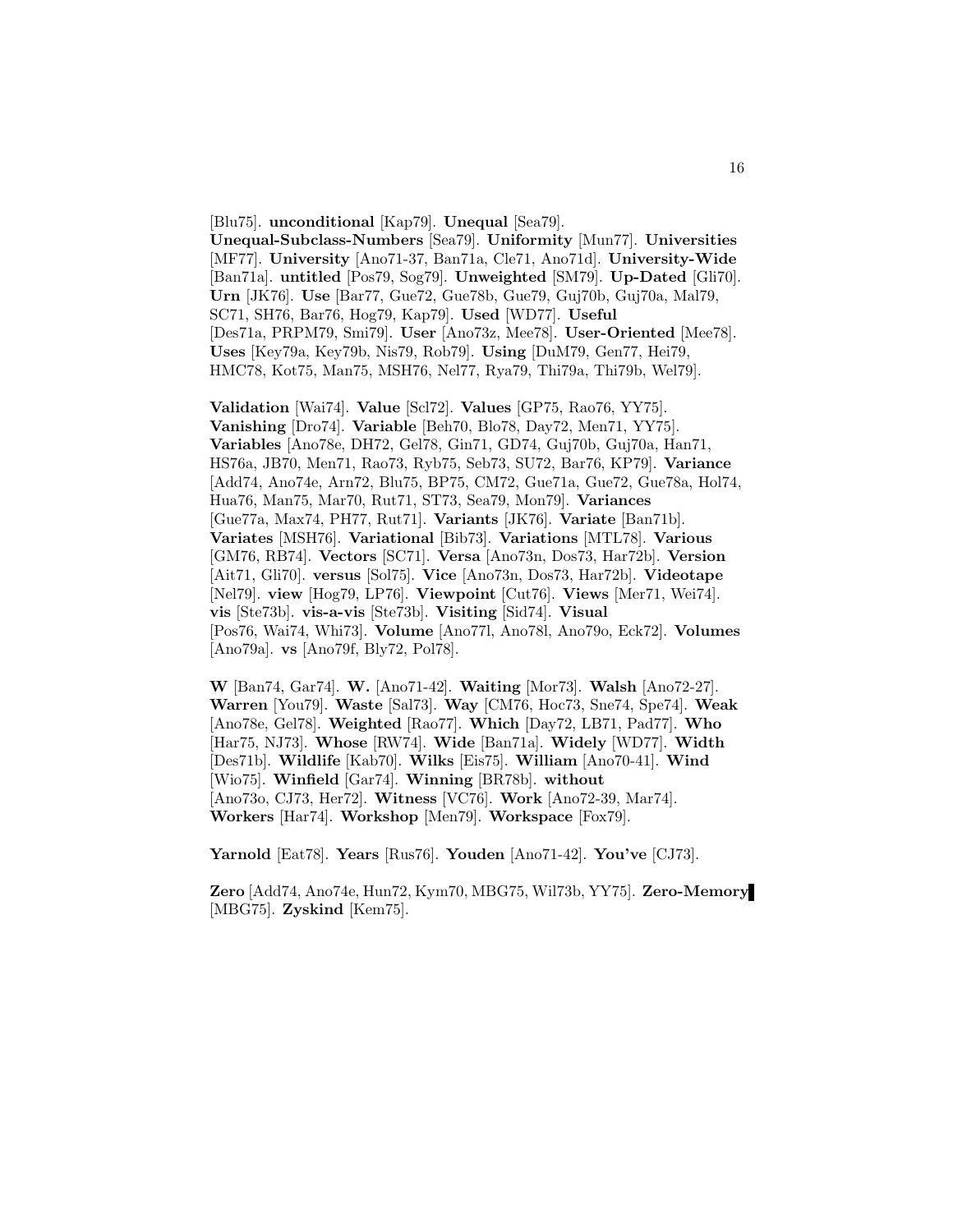# **References**

# **Abranovic:1972:TSC**

[AAF72] Wynn Abranovic, Roy Ageloff, and Donald Frederick. Time-sharing computer systems as a teaching tool. The American Statistician, 26(1):34–38, February 1972. CODEN ASTAAJ. ISSN 0003- 1305 (print), 1537-2731 (electronic). URL http://www.jstor.org/ stable/2682845.

# **Abramson:1973:MCM**

[Abr73] Lee R. Abramson. Moments of a card matching distribution. The American Statistician, 27(4):166, October 1973. CODEN ASTAAJ. ISSN 0003-1305 (print), 1537-2731 (electronic). URL http://www. jstor.org/stable/2684049.

# **Adcock:1973:CTN**

[Adc73] C. J. Adcock. Comparing two normal means. The American Statistician, 27(5):245, December 1973. CODEN ASTAAJ. ISSN 0003- 1305 (print), 1537-2731 (electronic). URL http://www.jstor.org/ stable/3087422.

# **Addelman:1974:CAV**

[Add74] Sidney Addelman. Computing the analysis of variance table for experiments involving qualitative factors and zero amounts of quantitative factors. The American Statistician, 28(1):21–22, February 1974. CODEN ASTAAJ. ISSN 0003-1305 (print), 1537-2731 (electronic). URL http://www.jstor.org/stable/2683524.

# **Aitchison:1971:GVB**

[Ait71] John Aitchison. A geometrical version of Bayes' Theorem. The American Statistician, 25(5):45–46, December 1971. CODEN AS-TAAJ. ISSN 0003-1305 (print), 1537-2731 (electronic). URL http: //www.jstor.org/stable/2686084.

# **Anderson:1974:REA**

[AM74] Virgil L. Anderson and Robert A. McLean. Restriction errors: Another dimension in teaching experimental statistics. The American Statistician, 28(4):145–152, November 1974. CODEN ASTAAJ. ISSN 0003-1305 (print), 1537-2731 (electronic). URL http://www. jstor.org/stable/2683342. See corrigendum [And75].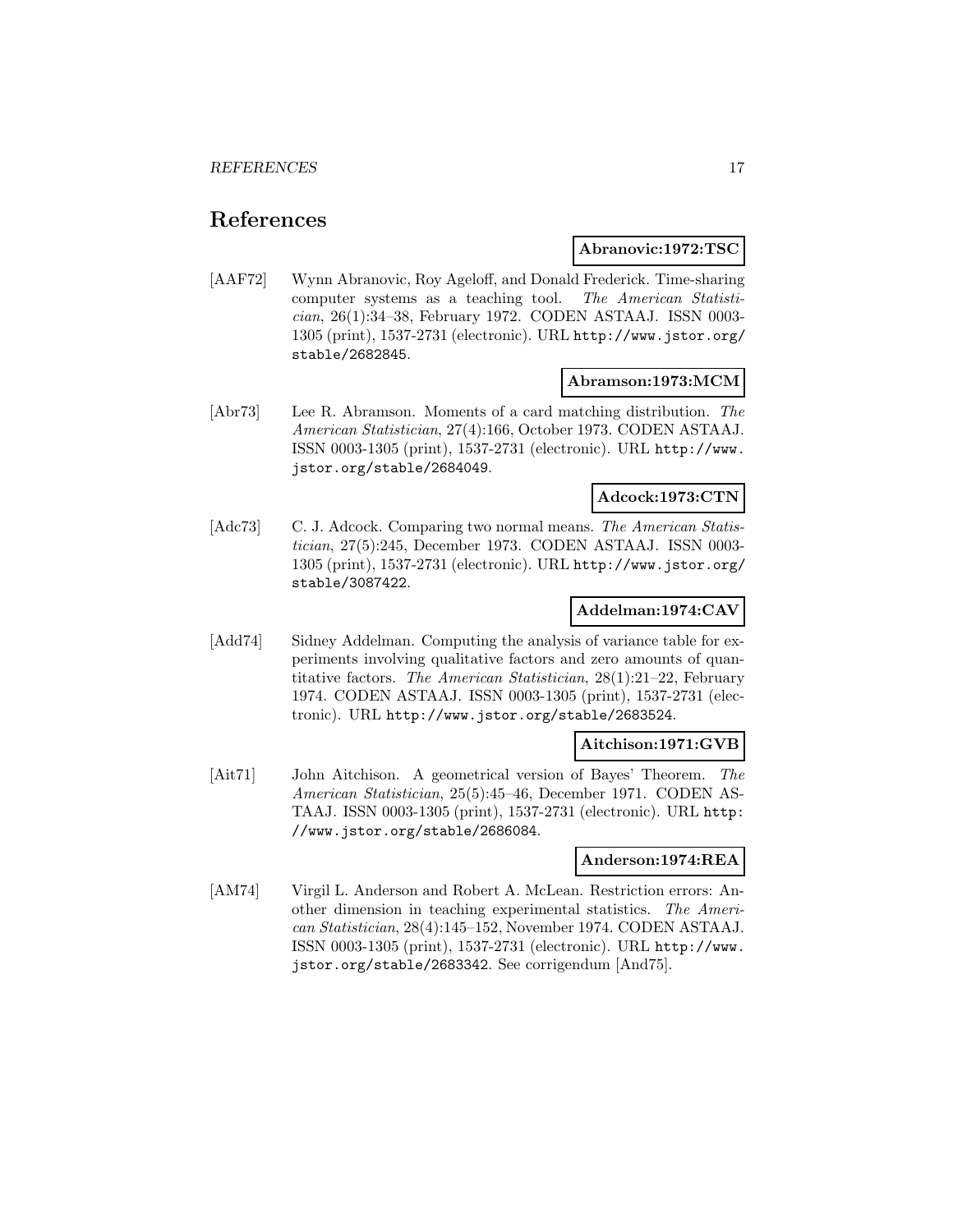### **Anderson:1972:OCL**

[And72] Donald A. Anderson. Overall confidence levels of the least significant difference procedure. The American Statistician, 26(4):30–32, October 1972. CODEN ASTAAJ. ISSN 0003-1305 (print), 1537- 2731 (electronic). URL http://www.jstor.org/stable/2683204.

# **Anderson:1975:CRE**

[And75] Virgil L. Anderson. Corrigendum: Restriction errors: Another dimension in teaching experimental statistics. The American Statistician, 29(3):134, August 1975. CODEN ASTAAJ. ISSN 0003- 1305 (print), 1537-2731 (electronic). URL http://www.jstor.org/ stable/2683444. See [AM74].

### **Anonymous:1970:AMJ**

[Ano70a] Anonymous. 130th Annual Meeting: Joint Statistical Meetings. The American Statistician, 24(4):32–45, October 1970. CODEN ASTAAJ. ISSN 0003-1305 (print), 1537-2731 (electronic). URL http://www.jstor.org/stable/2681315.

### **Anonymous:1970:RBD**

[Ano70b] Anonymous. 1969 report of the Board of Directors. The American Statistician, 24(2):43–44, April 1970. CODEN ASTAAJ. ISSN 0003-1305 (print), 1537-2731 (electronic). URL http://www. jstor.org/stable/2681937.

#### **Anonymous:1970:RST**

[Ano70c] Anonymous. 1969 report of the Secretary–Treasurer. The American Statistician, 24(2):44–46, April 1970. CODEN ASTAAJ. ISSN 0003-1305 (print), 1537-2731 (electronic). URL http://www. jstor.org/stable/2681938.

# **Anonymous:1970:ACA**

[Ano70d] Anonymous. Addenda and corrigenda: Anniversaries of interest to statisticians. The American Statistician, 24(5):36, December 1970. CODEN ASTAAJ. ISSN 0003-1305 (print), 1537-2731 (electronic). URL http://www.jstor.org/stable/2682452.

#### **Anonymous:1970:BMa**

[Ano70e] Anonymous. Back matter. The American Statistician, 24(1):64, February 1970. CODEN ASTAAJ. ISSN 0003-1305 (print), 1537- 2731 (electronic). URL http://www.jstor.org/stable/2682305.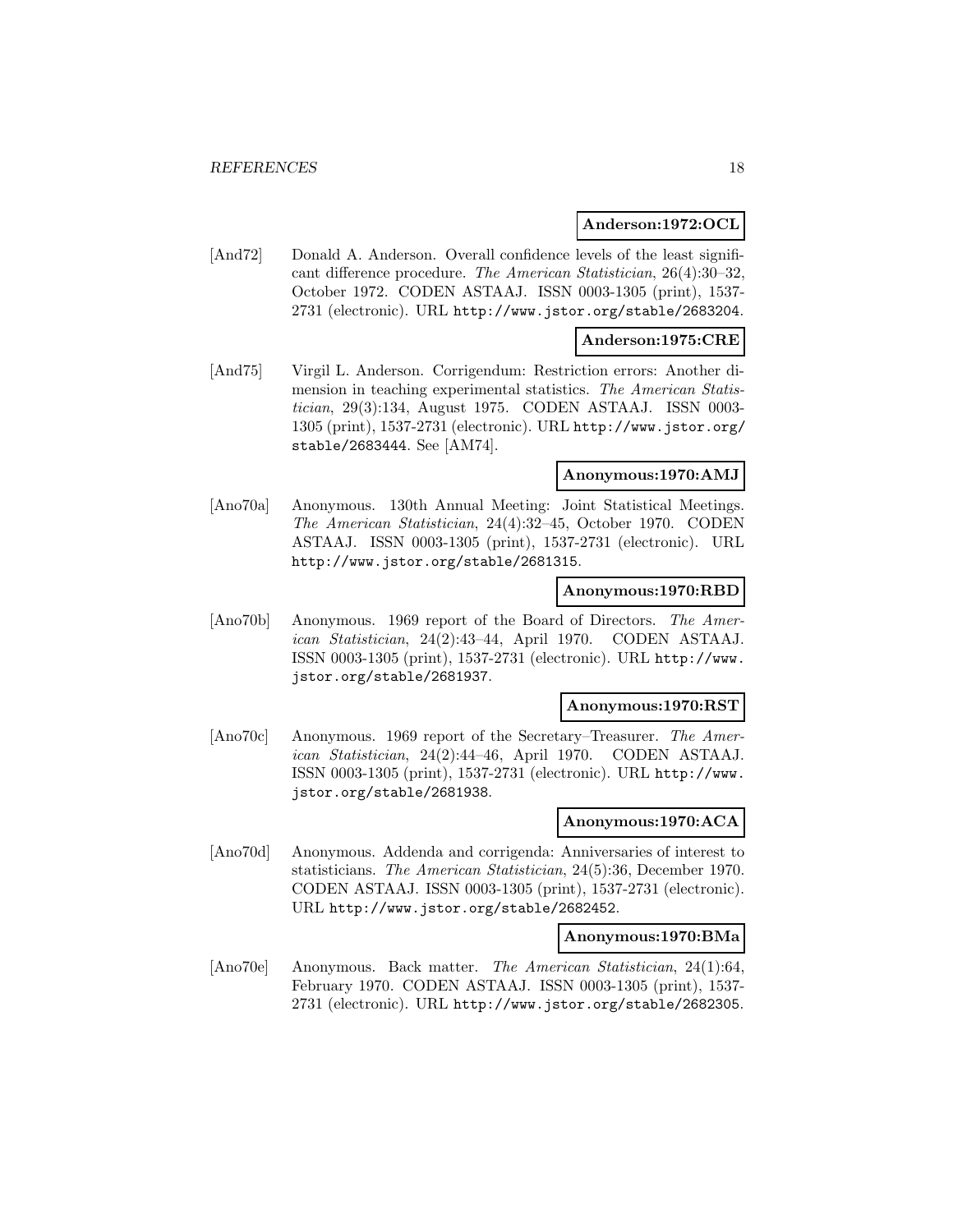### **Anonymous:1970:BMb**

[Ano70f] Anonymous. Back matter. The American Statistician, 24(2):47–48, April 1970. CODEN ASTAAJ. ISSN 0003-1305 (print), 1537-2731 (electronic). URL http://www.jstor.org/stable/2681939.

#### **Anonymous:1970:BMc**

[Ano70g] Anonymous. Back matter. The American Statistician, 24(3):32, June 1970. CODEN ASTAAJ. ISSN 0003-1305 (print), 1537-2731 (electronic). URL http://www.jstor.org/stable/2682423.

# **Anonymous:1970:BMd**

[Ano70h] Anonymous. Back matter. The American Statistician, 24(4):??, October 1970. CODEN ASTAAJ. ISSN 0003-1305 (print), 1537- 2731 (electronic). URL http://www.jstor.org/stable/2681319.

# **Anonymous:1970:BMe**

[Ano70i] Anonymous. Back matter. The American Statistician, 24(5):46–48, December 1970. CODEN ASTAAJ. ISSN 0003-1305 (print), 1537- 2731 (electronic). URL http://www.jstor.org/stable/2682455.

# **Anonymous:1970:CNa**

[Ano70j] Anonymous. Chapter notes. The American Statistician, 24(1):62– 63, February 1970. CODEN ASTAAJ. ISSN 0003-1305 (print), 1537-2731 (electronic). URL http://www.jstor.org/stable/ 2682304.

# **Anonymous:1970:CNb**

[Ano70k] Anonymous. Chapter notes. The American Statistician, 24(2):41– 42, April 1970. CODEN ASTAAJ. ISSN 0003-1305 (print), 1537- 2731 (electronic). URL http://www.jstor.org/stable/2681933.

# **Anonymous:1970:CNc**

[Ano70l] Anonymous. Chapter notes. The American Statistician, 24(3):30– 31, June 1970. CODEN ASTAAJ. ISSN 0003-1305 (print), 1537- 2731 (electronic). URL http://www.jstor.org/stable/2682422.

#### **Anonymous:1970:CNd**

[Ano70m] Anonymous. Chapter notes. The American Statistician, 24(4):55– 56, October 1970. CODEN ASTAAJ. ISSN 0003-1305 (print), 1537- 2731 (electronic). URL http://www.jstor.org/stable/2681318.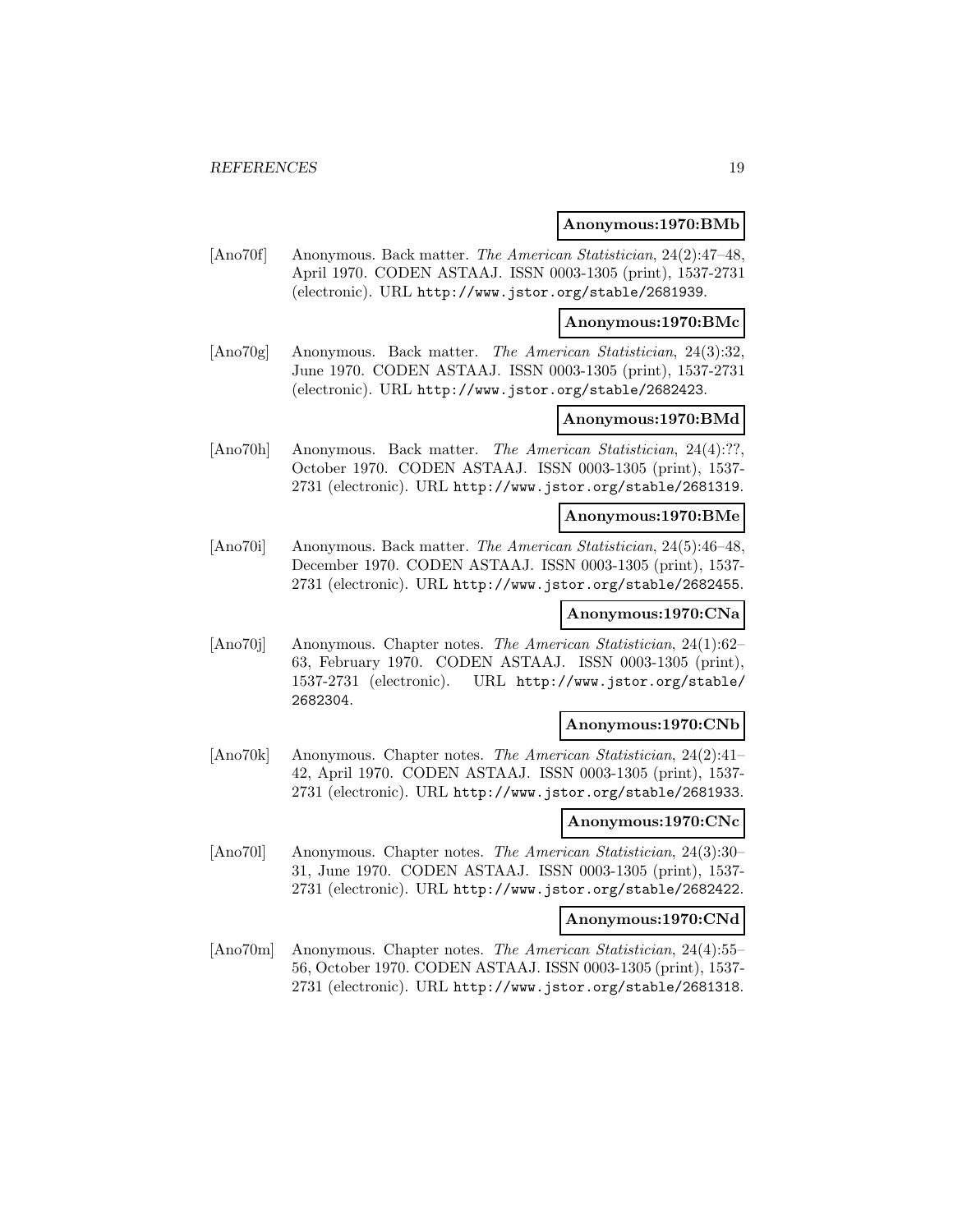#### **Anonymous:1970:CNe**

[Ano70n] Anonymous. Chapter notes. The American Statistician, 24(5): 44–45, December 1970. CODEN ASTAAJ. ISSN 0003-1305 (print), 1537-2731 (electronic). URL http://www.jstor.org/ stable/2682454.

# **Anonymous:1970:FQSb**

[Ano70o] Anonymous. First quarter survey of the economic outlook. The American Statistician, 24(2):40, April 1970. CODEN ASTAAJ. ISSN 0003-1305 (print), 1537-2731 (electronic). URL http://www. jstor.org/stable/2681932.

# **Anonymous:1970:FQSa**

[Ano70p] Anonymous. Fourth quarter survey of the economic outlook. The American Statistician, 24(1):56–57, February 1970. CODEN AS-TAAJ. ISSN 0003-1305 (print), 1537-2731 (electronic). URL http: //www.jstor.org/stable/2682302.

# **Anonymous:1970:FMa**

[Ano70q] Anonymous. Front matter. The American Statistician, 24(1):10–13, February 1970. CODEN ASTAAJ. ISSN 0003-1305 (print), 1537- 2731 (electronic). URL http://www.jstor.org/stable/2682286.

# **Anonymous:1970:FMb**

[Ano70r] Anonymous. Front matter. The American Statistician, 24(2):1, April 1970. CODEN ASTAAJ. ISSN 0003-1305 (print), 1537-2731 (electronic). URL http://www.jstor.org/stable/2681919.

#### **Anonymous:1970:FMc**

[Ano70s] Anonymous. Front matter. The American Statistician, 24(3):??, June 1970. CODEN ASTAAJ. ISSN 0003-1305 (print), 1537-2731 (electronic). URL http://www.jstor.org/stable/2682412.

### **Anonymous:1970:FMd**

[Ano70t] Anonymous. Front matter. The American Statistician, 24(4):1–8, October 1970. CODEN ASTAAJ. ISSN 0003-1305 (print), 1537- 2731 (electronic). URL http://www.jstor.org/stable/2681303.

# **Anonymous:1970:FMe**

[Ano70u] Anonymous. Front matter. The American Statistician, 24(5):1, December 1970. CODEN ASTAAJ. ISSN 0003-1305 (print), 1537- 2731 (electronic). URL http://www.jstor.org/stable/2682438.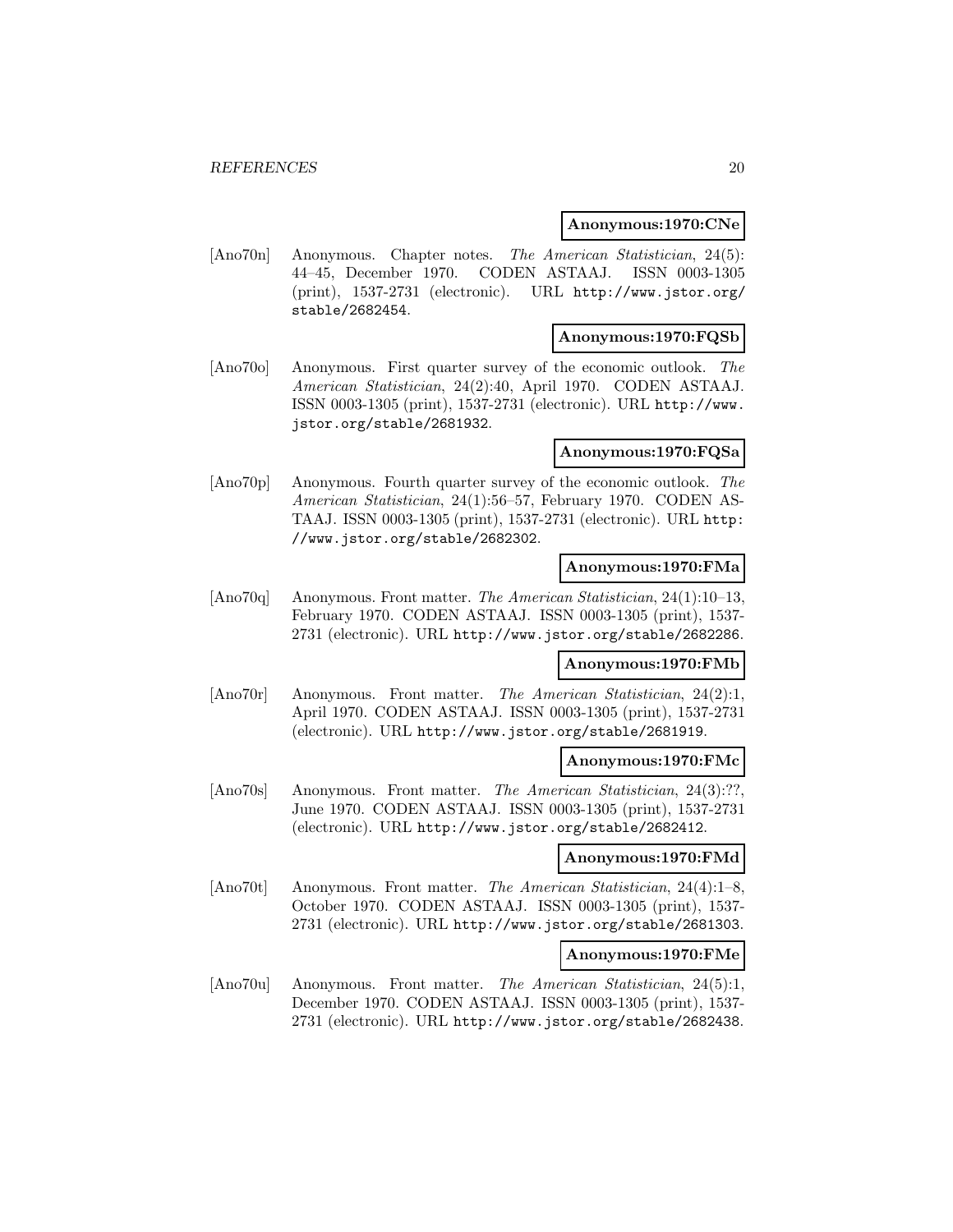### **Anonymous:1970:ISAa**

[Ano70v] Anonymous. International statistical activities. The American Statistician, 24(1):12–14, February 1970. CODEN ASTAAJ. ISSN 0003-1305 (print), 1537-2731 (electronic). URL http://www. jstor.org/stable/2682288.

# **Anonymous:1970:ISAb**

[Ano70w] Anonymous. International statistical activities. The American Statistician, 24(2):8–9, April 1970. CODEN ASTAAJ. ISSN 0003- 1305 (print), 1537-2731 (electronic). URL http://www.jstor.org/ stable/2681922.

# **Anonymous:1970:ISAc**

[Ano70x] Anonymous. International statistical activities. The American Statistician, 24(3):6–7, June 1970. CODEN ASTAAJ. ISSN 0003- 1305 (print), 1537-2731 (electronic). URL http://www.jstor.org/ stable/2682415.

# **Anonymous:1970:ISAd**

[Ano70y] Anonymous. International statistical activities. The American Statistician, 24(4):9, October 1970. CODEN ASTAAJ. ISSN 0003- 1305 (print), 1537-2731 (electronic). URL http://www.jstor.org/ stable/2681306.

#### **Anonymous:1970:ISAe**

[Ano70z] Anonymous. International statistical activities. The American Statistician, 24(5):6–7, December 1970. CODEN ASTAAJ. ISSN 0003-1305 (print), 1537-2731 (electronic). URL http://www. jstor.org/stable/2682440.

# **Anonymous:1970:JCR**

[Ano70-27] Anonymous. Jerome C. R. Li, 1914–1969. The American Statistician, 24(2):42, April 1970. CODEN ASTAAJ. ISSN 0003- 1305 (print), 1537-2731 (electronic). URL http://www.jstor.org/ stable/2681935.

# **Anonymous:1970:JBL**

[Ano70-28] Anonymous. John B. Lansing, 1919–1970. The American Statistician, 24(5):17, December 1970. CODEN ASTAAJ. ISSN 0003- 1305 (print), 1537-2731 (electronic). URL http://www.jstor.org/ stable/2682445.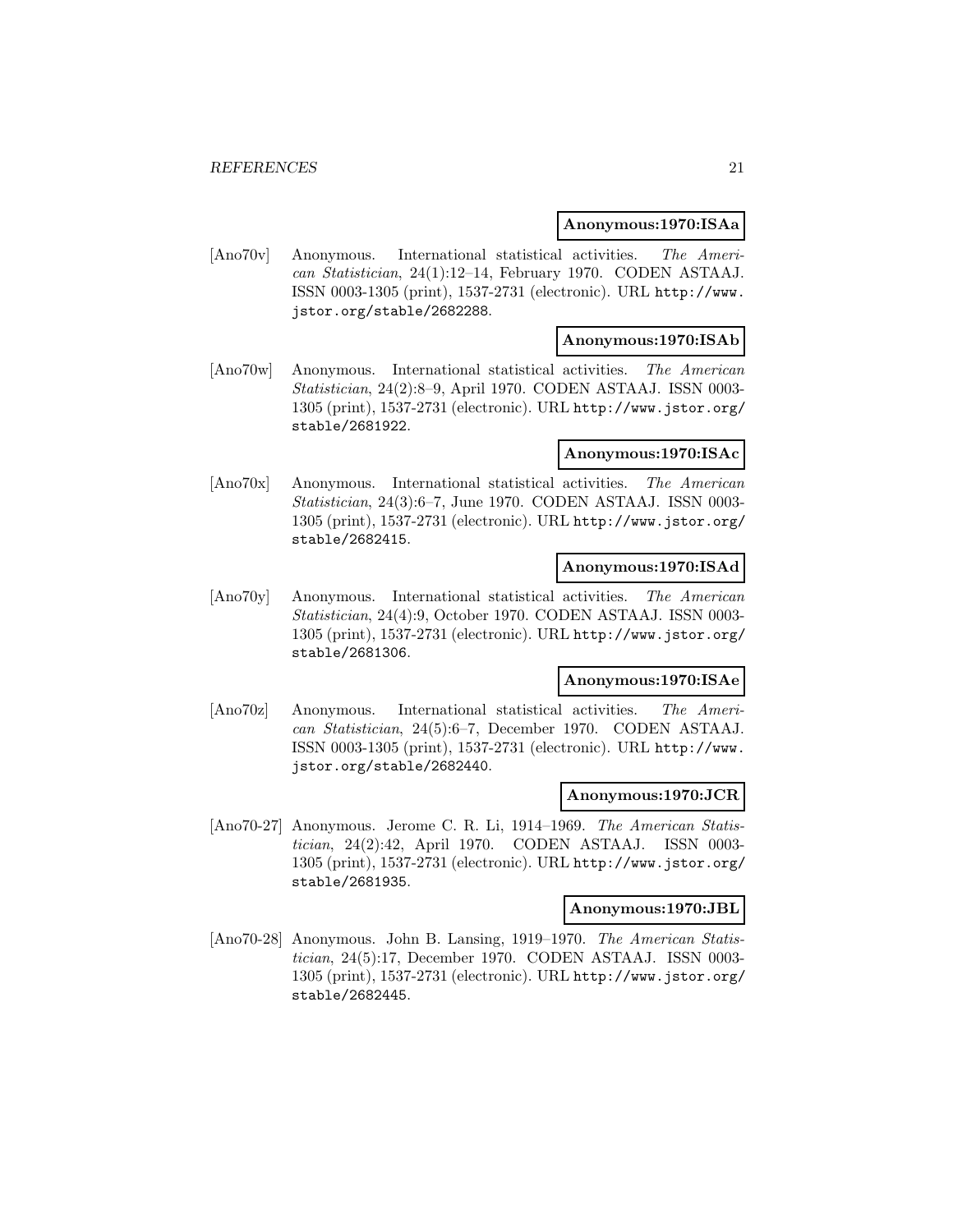### **Anonymous:1970:Na**

[Ano70-29] Anonymous. News. The American Statistician, 24(1):1–9, February 1970. CODEN ASTAAJ. ISSN 0003-1305 (print), 1537-2731 (electronic). URL http://www.jstor.org/stable/2682287.

**Anonymous:1970:Nb**

[Ano70-30] Anonymous. News. The American Statistician, 24(2):2–7, April 1970. CODEN ASTAAJ. ISSN 0003-1305 (print), 1537-2731 (electronic). URL http://www.jstor.org/stable/2681920.

# **Anonymous:1970:Nc**

[Ano70-31] Anonymous. News. The American Statistician, 24(3):1–5, June 1970. CODEN ASTAAJ. ISSN 0003-1305 (print), 1537-2731 (electronic). URL http://www.jstor.org/stable/2682413.

### **Anonymous:1970:Nd**

[Ano70-32] Anonymous. News. The American Statistician, 24(4):1–7, October 1970. CODEN ASTAAJ. ISSN 0003-1305 (print), 1537-2731 (electronic). URL http://www.jstor.org/stable/2681304.

# **Anonymous:1970:Ne**

[Ano70-33] Anonymous. News. The American Statistician, 24(5):2–5, December 1970. CODEN ASTAAJ. ISSN 0003-1305 (print), 1537-2731 (electronic). URL http://www.jstor.org/stable/2682439.

# **Anonymous:1970:PNa**

[Ano70-34] Anonymous. Personal news. The American Statistician, 24(1):14, February 1970. CODEN ASTAAJ. ISSN 0003-1305 (print), 1537- 2731 (electronic). URL http://www.jstor.org/stable/2682289.

#### **Anonymous:1970:PNb**

[Ano70-35] Anonymous. Personal news. The American Statistician, 24(2):7, April 1970. CODEN ASTAAJ. ISSN 0003-1305 (print), 1537-2731 (electronic). URL http://www.jstor.org/stable/2681921.

### **Anonymous:1970:PNc**

[Ano70-36] Anonymous. Personal news. The American Statistician, 24(3):5, June 1970. CODEN ASTAAJ. ISSN 0003-1305 (print), 1537-2731 (electronic). URL http://www.jstor.org/stable/2682414.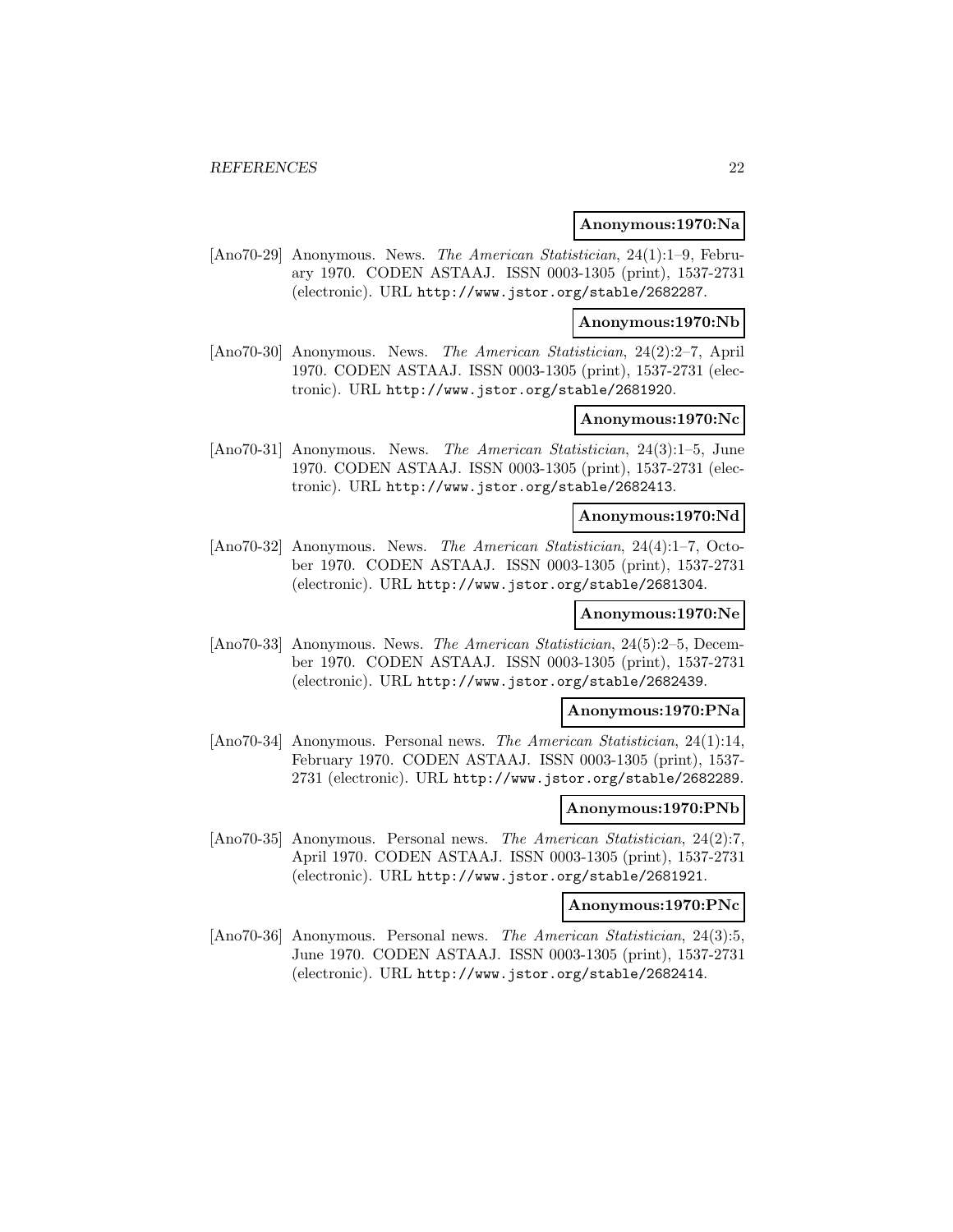### **Anonymous:1970:PNd**

[Ano70-37] Anonymous. Personal news. The American Statistician, 24(4):8, October 1970. CODEN ASTAAJ. ISSN 0003-1305 (print), 1537- 2731 (electronic). URL http://www.jstor.org/stable/2681305.

#### **Anonymous:1970:PNe**

[Ano70-38] Anonymous. Personal news. The American Statistician, 24(5):7–32. December 1970. CODEN ASTAAJ. ISSN 0003-1305 (print), 1537- 2731 (electronic). URL http://www.jstor.org/stable/2682441.

# **Anonymous:1970:SQS**

[Ano70-39] Anonymous. Second quarter survey of the economic outlook. The American Statistician, 24(3):7, June 1970. CODEN ASTAAJ. ISSN 0003-1305 (print), 1537-2731 (electronic). URL http://www. jstor.org/stable/2682416.

#### **Anonymous:1970:TQS**

[Ano70-40] Anonymous. Third quarter survey of the economic outlook. The American Statistician, 24(4):54, October 1970. CODEN ASTAAJ. ISSN 0003-1305 (print), 1537-2731 (electronic). URL http://www. jstor.org/stable/2681317.

# **Anonymous:1970:WF**

[Ano70-41] Anonymous. William Feller, 1907–1970. The American Statistician, 24(2):42, April 1970. CODEN ASTAAJ. ISSN 0003- 1305 (print), 1537-2731 (electronic). URL http://www.jstor.org/ stable/2681934.

# **Anonymous:1971:AMJ**

[Ano71a] Anonymous. 131st Annual Meeting: Joint Statistical Meetings. The American Statistician, 25(3):34–45, June 1971. CODEN ASTAAJ. ISSN 0003-1305 (print), 1537-2731 (electronic). URL http://www. jstor.org/stable/2683324.

### **Anonymous:1971:FQSa**

[Ano71b] Anonymous. 1970 fourth quarter survey of the economic outlook. The American Statistician, 25(1):37, February 1971. CODEN AS-TAAJ. ISSN 0003-1305 (print), 1537-2731 (electronic). URL http: //www.jstor.org/stable/2682210.

# **Anonymous:1971:RBD**

[Ano71c] Anonymous. 1970 report of the Board of Directors. The American Statistician, 25(3):57, June 1971. CODEN ASTAAJ. ISSN 0003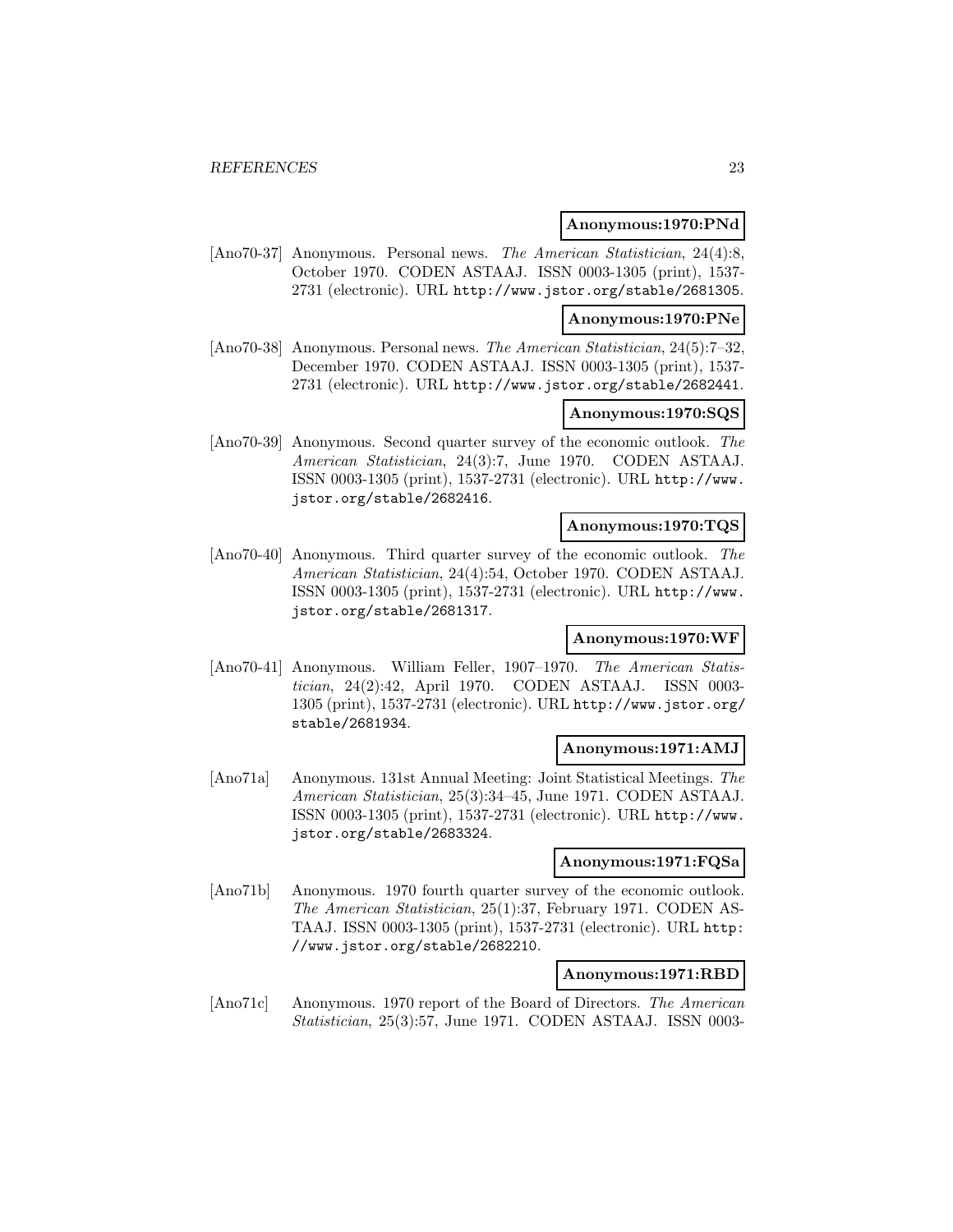1305 (print), 1537-2731 (electronic). URL http://www.jstor.org/ stable/2683329.

# **Anonymous:1971:SRM**

[Ano71d] Anonymous. 1971 Spring Regional Meetings April 21–23 1971, Pennsylvania State University. The American Statistician, 25(1):6, February 1971. CODEN ASTAAJ. ISSN 0003-1305 (print), 1537- 2731 (electronic). URL http://www.jstor.org/stable/2682202.

# **Anonymous:1971:BMa**

[Ano71e] Anonymous. Back matter. The American Statistician, 25(1):??, February 1971. CODEN ASTAAJ. ISSN 0003-1305 (print), 1537- 2731 (electronic). URL http://www.jstor.org/stable/2682223.

# **Anonymous:1971:BMb**

[Ano71f] Anonymous. Back matter. The American Statistician, 25(2):46–48, April 1971. CODEN ASTAAJ. ISSN 0003-1305 (print), 1537-2731 (electronic). URL http://www.jstor.org/stable/2682010.

# **Anonymous:1971:BMc**

[Ano71g] Anonymous. Back matter. The American Statistician, 25(3):64, June 1971. CODEN ASTAAJ. ISSN 0003-1305 (print), 1537-2731 (electronic). URL http://www.jstor.org/stable/2683332.

# **Anonymous:1971:BMd**

[Ano71h] Anonymous. Back matter. The American Statistician, 25(4):??, October 1971. CODEN ASTAAJ. ISSN 0003-1305 (print), 1537- 2731 (electronic). URL http://www.jstor.org/stable/2682933.

# **Anonymous:1971:BMe**

[Ano71i] Anonymous. Back matter. The American Statistician, 25(5):??, December 1971. CODEN ASTAAJ. ISSN 0003-1305 (print), 1537- 2731 (electronic). URL http://www.jstor.org/stable/2686091.

# **Anonymous:1971:CNa**

[Ano71j] Anonymous. Chapter notes. The American Statistician, 25(1):64, February 1971. CODEN ASTAAJ. ISSN 0003-1305 (print), 1537- 2731 (electronic). URL http://www.jstor.org/stable/2682222.

# **Anonymous:1971:CNb**

[Ano71k] Anonymous. Chapter notes. The American Statistician, 25(2):44– 45, April 1971. CODEN ASTAAJ. ISSN 0003-1305 (print), 1537- 2731 (electronic). URL http://www.jstor.org/stable/2682009.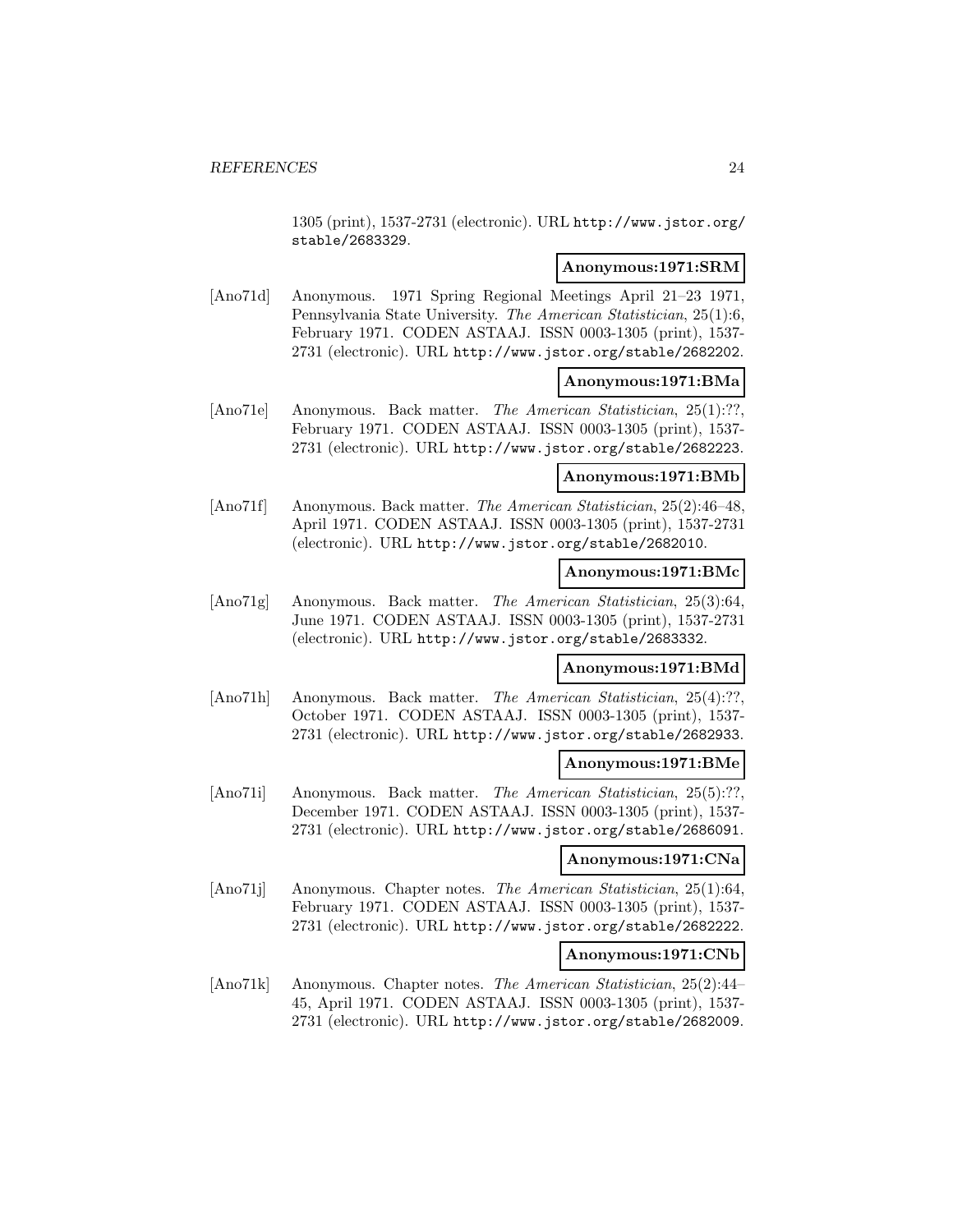### **Anonymous:1971:CNc**

[Ano71l] Anonymous. Chapter notes. The American Statistician, 25(3):60– 63, June 1971. CODEN ASTAAJ. ISSN 0003-1305 (print), 1537- 2731 (electronic). URL http://www.jstor.org/stable/2683331.

#### **Anonymous:1971:CNd**

[Ano71m] Anonymous. Chapter notes. The American Statistician, 25(4):54– 56, October 1971. CODEN ASTAAJ. ISSN 0003-1305 (print), 1537- 2731 (electronic). URL http://www.jstor.org/stable/2682932.

# **Anonymous:1971:CNe**

[Ano71n] Anonymous. Chapter notes. The American Statistician, 25(5):64, December 1971. CODEN ASTAAJ. ISSN 0003-1305 (print), 1537- 2731 (electronic). URL http://www.jstor.org/stable/2686090.

# **Anonymous:1971:FQSb**

[Ano71o] Anonymous. First quarter survey of the economic outlook. The American Statistician, 25(2):11, April 1971. CODEN ASTAAJ. ISSN 0003-1305 (print), 1537-2731 (electronic). URL http://www. jstor.org/stable/2681997.

# **Anonymous:1971:FMa**

[Ano71p] Anonymous. Front matter. The American Statistician, 25(1):1–14, February 1971. CODEN ASTAAJ. ISSN 0003-1305 (print), 1537- 2731 (electronic). URL http://www.jstor.org/stable/2682200.

#### **Anonymous:1971:FMb**

[Ano71q] Anonymous. Front matter. The American Statistician, 25(2):1–42, April 1971. CODEN ASTAAJ. ISSN 0003-1305 (print), 1537-2731 (electronic). URL http://www.jstor.org/stable/2681994.

# **Anonymous:1971:FMc**

[Ano71r] Anonymous. Front matter. The American Statistician, 25(3):1–12, June 1971. CODEN ASTAAJ. ISSN 0003-1305 (print), 1537-2731 (electronic). URL http://www.jstor.org/stable/2683312.

# **Anonymous:1971:FMd**

[Ano71s] Anonymous. Front matter. The American Statistician, 25(4):1–46, October 1971. CODEN ASTAAJ. ISSN 0003-1305 (print), 1537- 2731 (electronic). URL http://www.jstor.org/stable/2682914.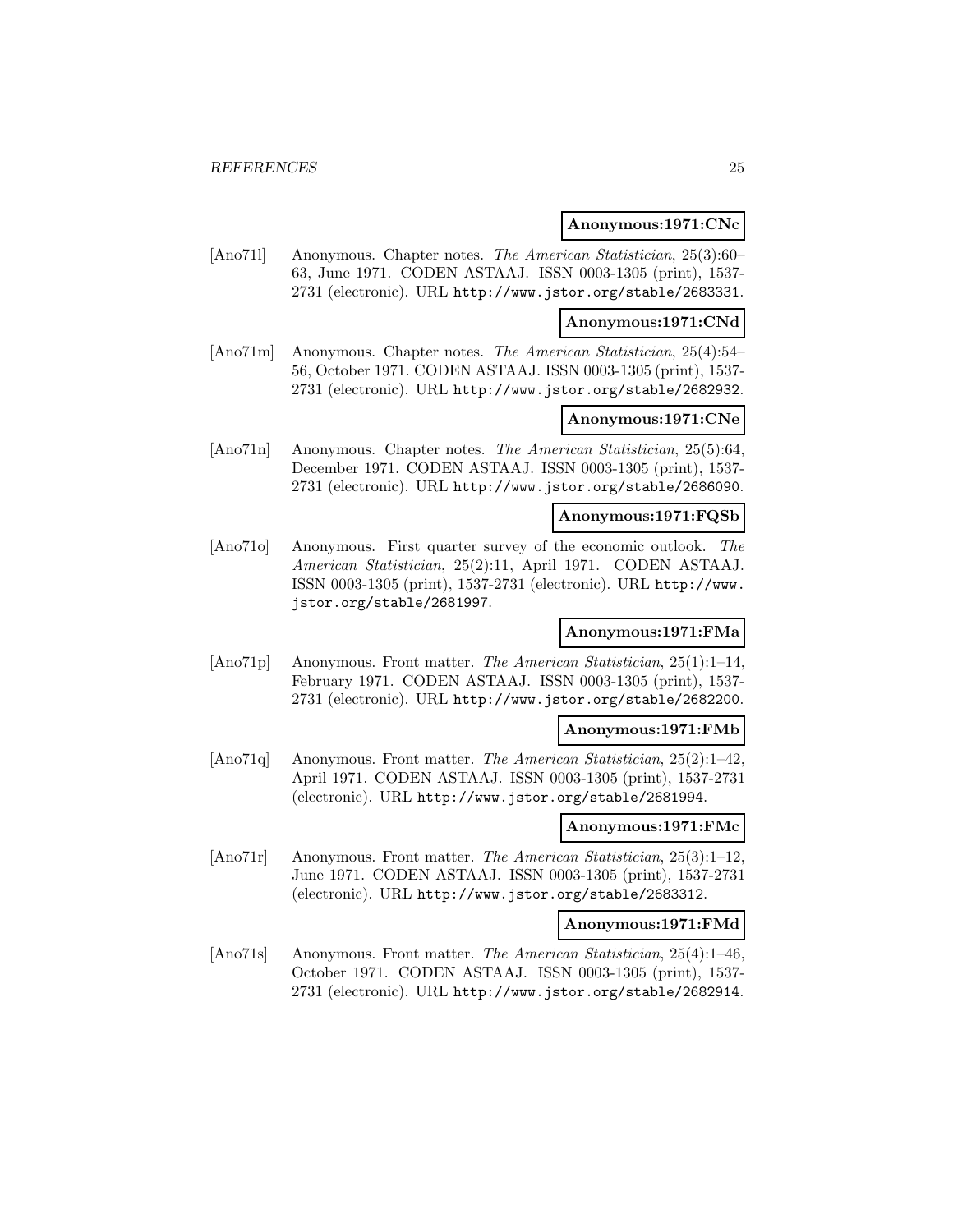### **Anonymous:1971:FMe**

[Ano71t] Anonymous. Front matter. The American Statistician, 25(5):1–55, December 1971. CODEN ASTAAJ. ISSN 0003-1305 (print), 1537- 2731 (electronic). URL http://www.jstor.org/stable/2686070.

**Anonymous:1971:ISAa**

[Ano71u] Anonymous. International statistical activities. The American Statistician, 25(1):11, February 1971. CODEN ASTAAJ. ISSN 0003-1305 (print), 1537-2731 (electronic). URL http://www. jstor.org/stable/2682203.

### **Anonymous:1971:ISAb**

[Ano71v] Anonymous. International statistical activities. The American Statistician, 25(2):43, April 1971. CODEN ASTAAJ. ISSN 0003- 1305 (print), 1537-2731 (electronic). URL http://www.jstor.org/ stable/2682008.

# **Anonymous:1971:ISAc**

[Ano71w] Anonymous. International statistical activities. The American Statistician, 25(3):9–10, June 1971. CODEN ASTAAJ. ISSN 0003- 1305 (print), 1537-2731 (electronic). URL http://www.jstor.org/ stable/2683314.

# **Anonymous:1971:ISAd**

[Ano71x] Anonymous. International statistical activities. The American Statistician, 25(5):9, December 1971. CODEN ASTAAJ. ISSN 0003-1305 (print), 1537-2731 (electronic). URL http://www. jstor.org/stable/2686072.

#### **Anonymous:1971:Na**

[Ano71y] Anonymous. News. The American Statistician, 25(1):2–5, February 1971. CODEN ASTAAJ. ISSN 0003-1305 (print), 1537-2731 (electronic). URL http://www.jstor.org/stable/2682201.

#### **Anonymous:1971:Nb**

[Ano71z] Anonymous. News. The American Statistician, 25(2):2–8, April 1971. CODEN ASTAAJ. ISSN 0003-1305 (print), 1537-2731 (electronic). URL http://www.jstor.org/stable/2681995.

# **Anonymous:1971:Nc**

[Ano71-27] Anonymous. News. The American Statistician, 25(3):2–8, June 1971. CODEN ASTAAJ. ISSN 0003-1305 (print), 1537-2731 (electronic). URL http://www.jstor.org/stable/2683313.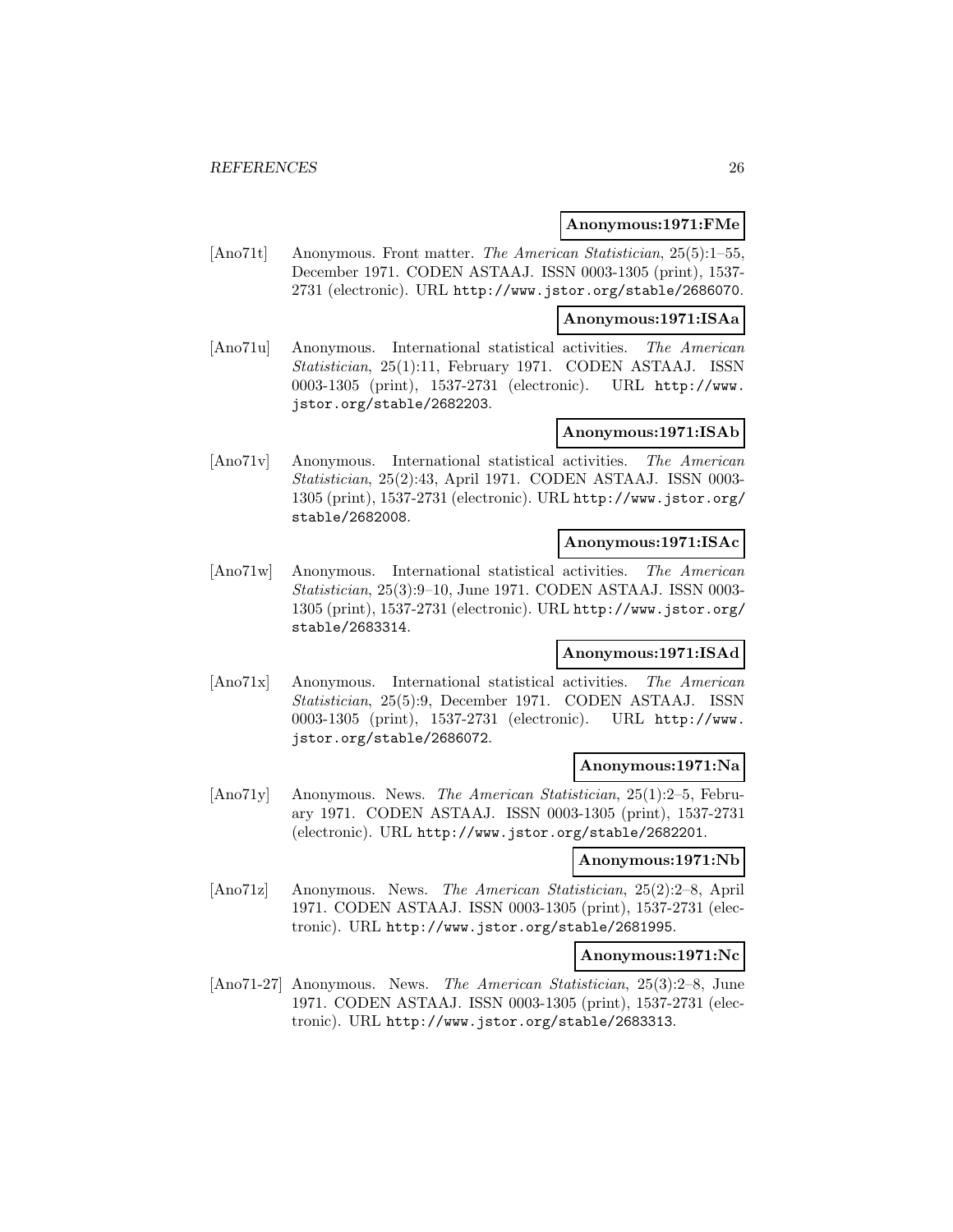#### **Anonymous:1971:Nd**

[Ano71-28] Anonymous. News. The American Statistician, 25(4):2–8, October 1971. CODEN ASTAAJ. ISSN 0003-1305 (print), 1537-2731 (electronic). URL http://www.jstor.org/stable/2682915.

#### **Anonymous:1971:Ne**

[Ano71-29] Anonymous. News. The American Statistician, 25(5):3–8, December 1971. CODEN ASTAAJ. ISSN 0003-1305 (print), 1537-2731 (electronic). URL http://www.jstor.org/stable/2686071.

# **Anonymous:1971:PM**

[Ano71-30] Anonymous. Paul L. Meyer, 1926–1970. The American Statistician, 25(3):51, June 1971. CODEN ASTAAJ. ISSN 0003- 1305 (print), 1537-2731 (electronic). URL http://www.jstor.org/ stable/2683327.

#### **Anonymous:1971:PB**

[Ano71-31] Anonymous. Paul T. Bruyere. The American Statistician, 25(5):17, December 1971. CODEN ASTAAJ. ISSN 0003-1305 (print), 1537- 2731 (electronic). URL http://www.jstor.org/stable/2686076.

# **Anonymous:1971:PNa**

[Ano71-32] Anonymous. Personal news. The American Statistician, 25(1):11– 12, February 1971. CODEN ASTAAJ. ISSN 0003-1305 (print), 1537-2731 (electronic). URL http://www.jstor.org/stable/ 2682204.

#### **Anonymous:1971:PNb**

[Ano71-33] Anonymous. Personal news. The American Statistician, 25(2):8, April 1971. CODEN ASTAAJ. ISSN 0003-1305 (print), 1537-2731 (electronic). URL http://www.jstor.org/stable/2681996.

### **Anonymous:1971:PNc**

[Ano71-34] Anonymous. Personal news. The American Statistician, 25(3):13, June 1971. CODEN ASTAAJ. ISSN 0003-1305 (print), 1537-2731 (electronic). URL http://www.jstor.org/stable/2683315.

#### **Anonymous:1971:PNd**

[Ano71-35] Anonymous. Personal news. The American Statistician, 25(4):8–9, October 1971. CODEN ASTAAJ. ISSN 0003-1305 (print), 1537- 2731 (electronic). URL http://www.jstor.org/stable/2682916.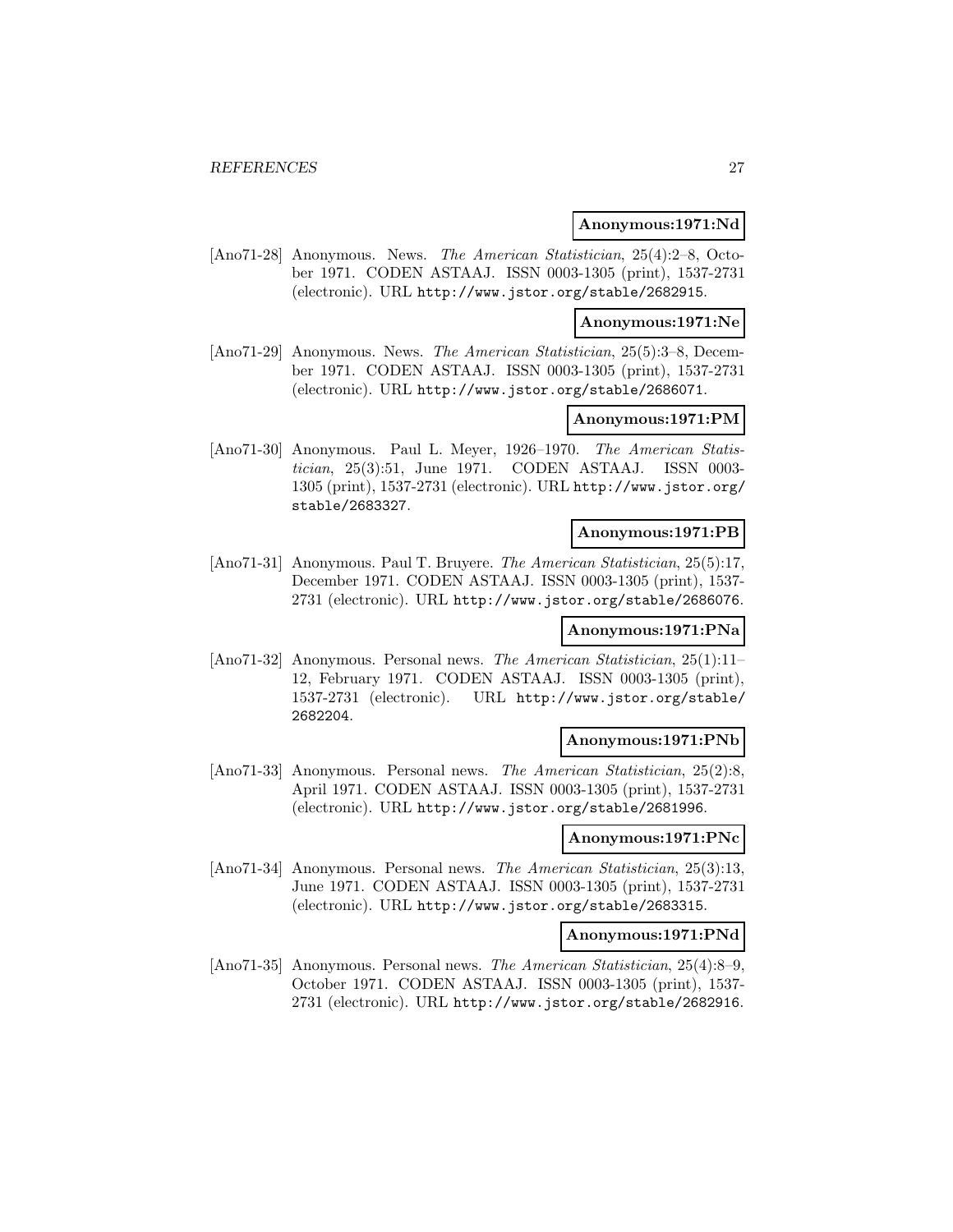### **Anonymous:1971:PNe**

[Ano71-36] Anonymous. Personal news. The American Statistician, 25(5):9–10, December 1971. CODEN ASTAAJ. ISSN 0003-1305 (print), 1537- 2731 (electronic). URL http://www.jstor.org/stable/2686073.

# **Anonymous:1971:REC**

[Ano71-37] Anonymous. Report of the Evaluation Committee on the University of Chicago Department of Statistics. The American Statistician, 25(3):17–24, June 1971. CODEN ASTAAJ. ISSN 0003- 1305 (print), 1537-2731 (electronic). URL http://www.jstor.org/ stable/2683317.

### **Anonymous:1971:RJ**

[Ano71-38] Anonymous. Robert E. Johnson, 1905–1970. The American Statistician, 25(1):62, February 1971. CODEN ASTAAJ. ISSN 0003- 1305 (print), 1537-2731 (electronic). URL http://www.jstor.org/ stable/2682221.

# **Anonymous:1971:SFG**

[Ano71-39] Anonymous. A study of future goals of ASA. The American Statistician, 25(4):11–16, October 1971. CODEN ASTAAJ. ISSN 0003- 1305 (print), 1537-2731 (electronic). URL http://www.jstor.org/ stable/2682918.

#### **Anonymous:1971:SEO**

[Ano71-40] Anonymous. Survey of the economic outlook after President Nixon's speech on new economic policies. The American Statistician, 25 (5):11–12, December 1971. CODEN ASTAAJ. ISSN 0003-1305 (print), 1537-2731 (electronic). URL http://www.jstor.org/ stable/2686074.

#### **Anonymous:1971:TQS**

[Ano71-41] Anonymous. Third quarter survey of the economic outlook. The American Statistician, 25(4):10, October 1971. CODEN ASTAAJ. ISSN 0003-1305 (print), 1537-2731 (electronic). URL http://www. jstor.org/stable/2682917.

# **Anonymous:1971:WJY**

[Ano71-42] Anonymous. W. J. Youden, Renowned Statistician, 1907–1971. The American Statistician, 25(3):51, June 1971. CODEN ASTAAJ. ISSN 0003-1305 (print), 1537-2731 (electronic). URL http://www. jstor.org/stable/2683326.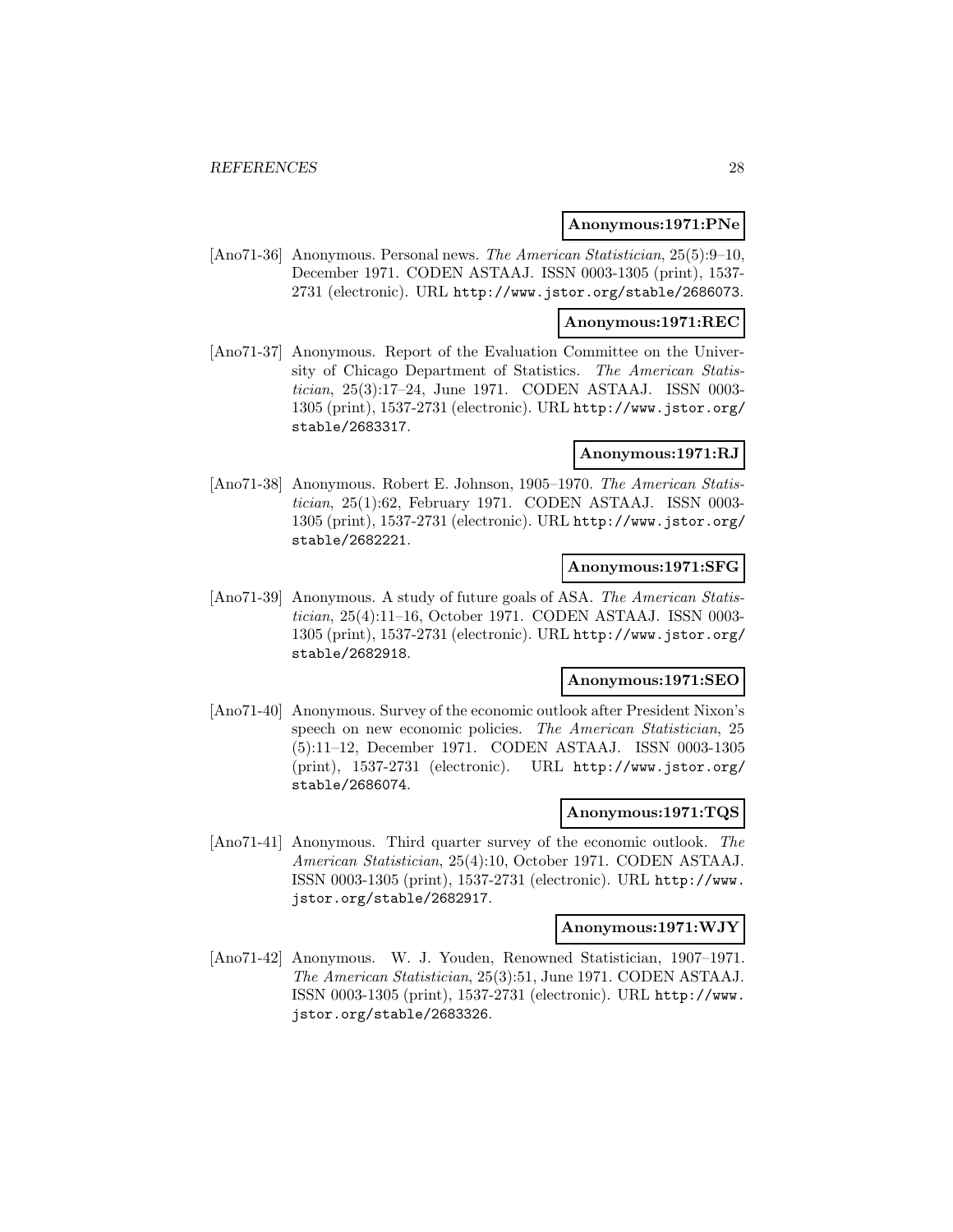### **Anonymous:1972:AMJ**

[Ano72a] Anonymous. 132nd Annual Meeting: Joint Statistical Meetings. The American Statistician, 26(3):47–58, June 1972. CODEN AS-TAAJ. ISSN 0003-1305 (print), 1537-2731 (electronic). URL http: //www.jstor.org/stable/2682869.

# **Anonymous:1972:ASE**

[Ano72b] Anonymous. Annual survey of the economic outlook. The American Statistician, 26(4):11–12, October 1972. CODEN ASTAAJ. ISSN 0003-1305 (print), 1537-2731 (electronic). URL http://www. jstor.org/stable/2683199.

### **Anonymous:1972:BMa**

[Ano72c] Anonymous. Back matter. The American Statistician, 26(1):??, February 1972. CODEN ASTAAJ. ISSN 0003-1305 (print), 1537- 2731 (electronic). URL http://www.jstor.org/stable/2682853.

# **Anonymous:1972:BMb**

[Ano72d] Anonymous. Back matter. The American Statistician, 26(2):??, April 1972. CODEN ASTAAJ. ISSN 0003-1305 (print), 1537-2731 (electronic). URL http://www.jstor.org/stable/2683465.

# **Anonymous:1972:BMc**

[Ano72e] Anonymous. Back matter. The American Statistician, 26(3):??. June 1972. CODEN ASTAAJ. ISSN 0003-1305 (print), 1537-2731 (electronic). URL http://www.jstor.org/stable/2682874.

### **Anonymous:1972:BMd**

[Ano72f] Anonymous. Back matter. The American Statistician, 26(4):??, October 1972. CODEN ASTAAJ. ISSN 0003-1305 (print), 1537- 2731 (electronic). URL http://www.jstor.org/stable/2683216.

# **Anonymous:1972:BMe**

[Ano72g] Anonymous. Back matter. The American Statistician, 26(5):??, December 1972. CODEN ASTAAJ. ISSN 0003-1305 (print), 1537- 2731 (electronic). URL http://www.jstor.org/stable/2683790.

#### **Anonymous:1972:CNa**

[Ano72h] Anonymous. Chapter notes. The American Statistician, 26(1):55– 56, February 1972. CODEN ASTAAJ. ISSN 0003-1305 (print), 1537-2731 (electronic). URL http://www.jstor.org/stable/ 2682852.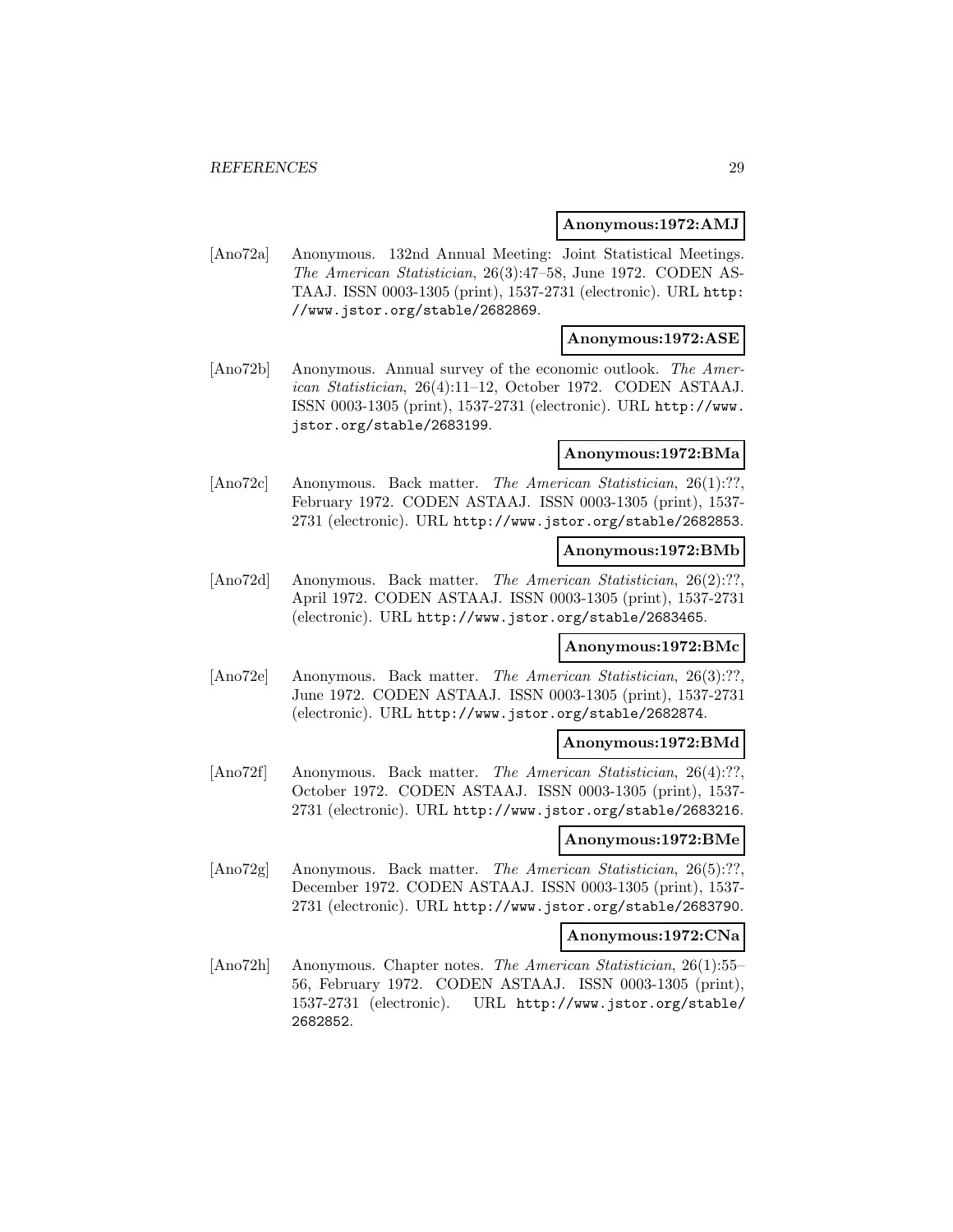### **Anonymous:1972:CNb**

[Ano72i] Anonymous. Chapter notes. The American Statistician, 26(2):55– 56, April 1972. CODEN ASTAAJ. ISSN 0003-1305 (print), 1537- 2731 (electronic). URL http://www.jstor.org/stable/2683464.

#### **Anonymous:1972:CNc**

[Ano72j] Anonymous. Chapter notes. The American Statistician, 26(3):71– 72, June 1972. CODEN ASTAAJ. ISSN 0003-1305 (print), 1537- 2731 (electronic). URL http://www.jstor.org/stable/2682873.

# **Anonymous:1972:CNd**

[Ano72k] Anonymous. Chapter notes. The American Statistician, 26(4):61– 64, October 1972. CODEN ASTAAJ. ISSN 0003-1305 (print), 1537- 2731 (electronic). URL http://www.jstor.org/stable/2683215.

# **Anonymous:1972:CNe**

[Ano72l] Anonymous. Chapter notes. The American Statistician, 26(5): 47–48, December 1972. CODEN ASTAAJ. ISSN 0003-1305 (print), 1537-2731 (electronic). URL http://www.jstor.org/ stable/2683789.

# **Anonymous:1972:EC**

[Ano72m] Anonymous. Editorial collaborators. The American Statistician, 26(5):36, December 1972. CODEN ASTAAJ. ISSN 0003-1305 (print), 1537-2731 (electronic). URL http://www.jstor.org/ stable/2683785.

#### **Anonymous:1972:FQSb**

[Ano72n] Anonymous. First quarter survey of the economic outlook. The American Statistician, 26(2):10, April 1972. CODEN ASTAAJ. ISSN 0003-1305 (print), 1537-2731 (electronic). URL http://www. jstor.org/stable/2683450.

#### **Anonymous:1972:FQSa**

[Ano72o] Anonymous. Fourth quarter survey of the economic outlook. The American Statistician, 26(1):14, February 1972. CODEN ASTAAJ. ISSN 0003-1305 (print), 1537-2731 (electronic). URL http://www. jstor.org/stable/2682839.

#### **Anonymous:1972:FMa**

[Ano72p] Anonymous. Front matter. The American Statistician, 26(1):1–29, February 1972. CODEN ASTAAJ. ISSN 0003-1305 (print), 1537- 2731 (electronic). URL http://www.jstor.org/stable/2682835.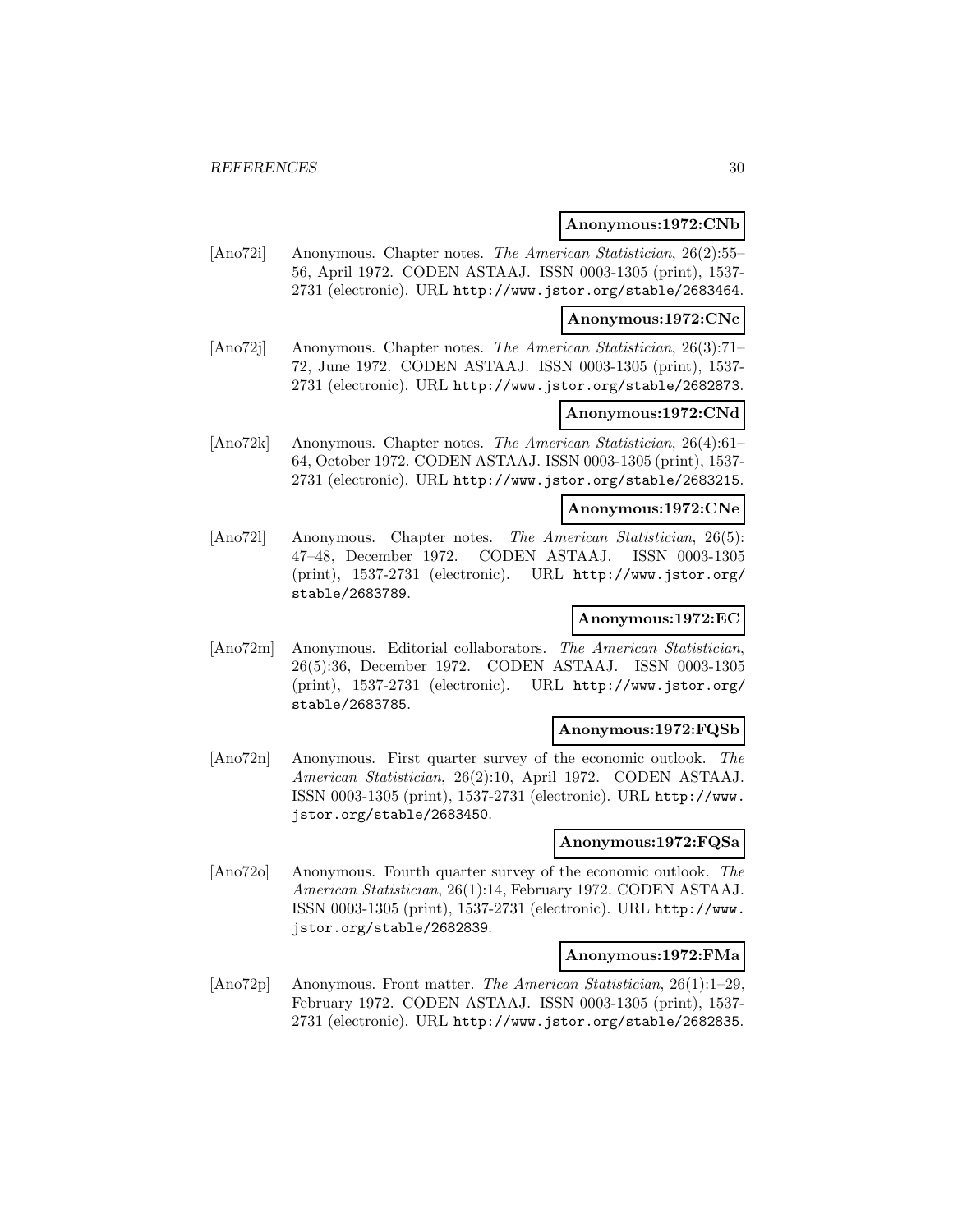### **Anonymous:1972:FMb**

[Ano72q] Anonymous. Front matter. The American Statistician, 26(2):1–54, April 1972. CODEN ASTAAJ. ISSN 0003-1305 (print), 1537-2731 (electronic). URL http://www.jstor.org/stable/2683446.

**Anonymous:1972:FMc**

[Ano72r] Anonymous. Front matter. The American Statistician, 26(3):??, June 1972. CODEN ASTAAJ. ISSN 0003-1305 (print), 1537-2731 (electronic). URL http://www.jstor.org/stable/2682854.

# **Anonymous:1972:FMd**

[Ano72s] Anonymous. Front matter. The American Statistician, 26(4):9–51, October 1972. CODEN ASTAAJ. ISSN 0003-1305 (print), 1537- 2731 (electronic). URL http://www.jstor.org/stable/2683194.

# **Anonymous:1972:FMe**

[Ano72t] Anonymous. Front matter. The American Statistician, 26(5):1–40, December 1972. CODEN ASTAAJ. ISSN 0003-1305 (print), 1537- 2731 (electronic). URL http://www.jstor.org/stable/2683768.

### **Anonymous:1972:GN**

[Ano72u] Anonymous. George E. Nicholson, 1918–1971. The American Statistician, 26(1):46, February 1972. CODEN ASTAAJ. ISSN 0003- 1305 (print), 1537-2731 (electronic). URL http://www.jstor.org/ stable/2682850.

#### **Anonymous:1972:ISAa**

[Ano72v] Anonymous. International statistical activities. The American Statistician, 26(1):12–13, February 1972. CODEN ASTAAJ. ISSN 0003-1305 (print), 1537-2731 (electronic). URL http://www. jstor.org/stable/2682838.

# **Anonymous:1972:ISAb**

[Ano72w] Anonymous. International statistical activities. The American Statistician, 26(2):9, April 1972. CODEN ASTAAJ. ISSN 0003- 1305 (print), 1537-2731 (electronic). URL http://www.jstor.org/ stable/2683449.

# **Anonymous:1972:ISAc**

[Ano72x] Anonymous. International statistical activities. The American Statistician, 26(3):6–7, June 1972. CODEN ASTAAJ. ISSN 0003- 1305 (print), 1537-2731 (electronic). URL http://www.jstor.org/ stable/2682857.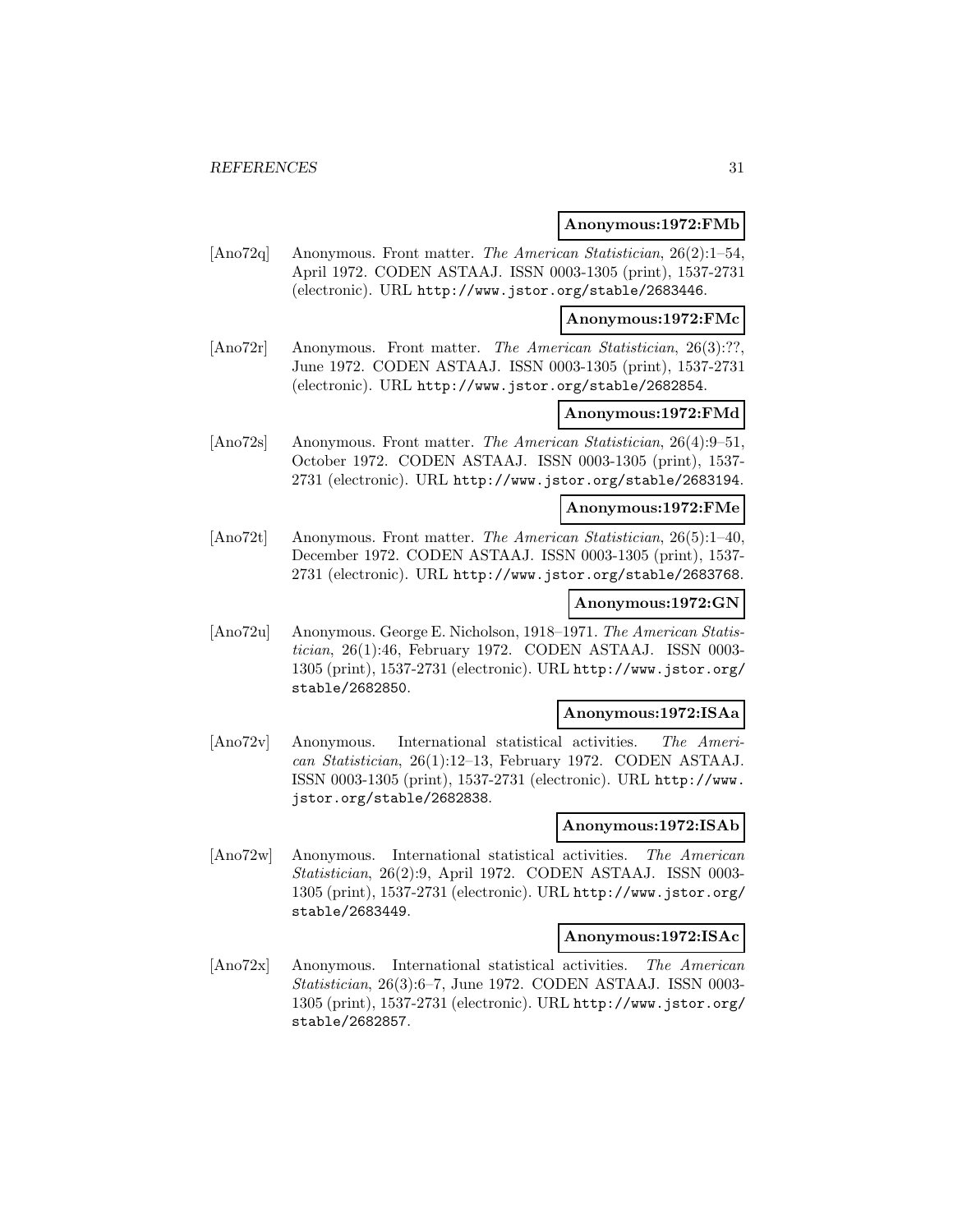# **Anonymous:1972:ISAd**

[Ano72y] Anonymous. International statistical activities. The American Statistician, 26(4):7–8, October 1972. CODEN ASTAAJ. ISSN 0003-1305 (print), 1537-2731 (electronic). URL http://www. jstor.org/stable/2683197.

# **Anonymous:1972:ISAe**

[Ano72z] Anonymous. International statistical activities. The American Statistician, 26(5):12, December 1972. CODEN ASTAAJ. ISSN 0003-1305 (print), 1537-2731 (electronic). URL http://www. jstor.org/stable/2683771.

# **Anonymous:1972:JW**

[Ano72-27] Anonymous. John E. Walsh, 1919–1972. The American Statistician, 26(5):41, December 1972. CODEN ASTAAJ. ISSN 0003- 1305 (print), 1537-2731 (electronic). URL http://www.jstor.org/ stable/2683787.

# **Anonymous:1972:MMC**

[Ano72-28] Anonymous. Minutes of meetings of Committee of Presidents of Statistical Societies (COPSS). The American Statistician, 26(2):38– 42, April 1972. CODEN ASTAAJ. ISSN 0003-1305 (print), 1537- 2731 (electronic). URL http://www.jstor.org/stable/2683462.

# **Anonymous:1972:Na**

[Ano72-29] Anonymous. News. The American Statistician, 26(1):2–10, February 1972. CODEN ASTAAJ. ISSN 0003-1305 (print), 1537-2731 (electronic). URL http://www.jstor.org/stable/2682836.

# **Anonymous:1972:Nb**

[Ano72-30] Anonymous. News. The American Statistician, 26(2):2–8, April 1972. CODEN ASTAAJ. ISSN 0003-1305 (print), 1537-2731 (electronic). URL http://www.jstor.org/stable/2683447.

#### **Anonymous:1972:Nc**

[Ano72-31] Anonymous. News. The American Statistician, 26(3):1–5, June 1972. CODEN ASTAAJ. ISSN 0003-1305 (print), 1537-2731 (electronic). URL http://www.jstor.org/stable/2682855.

#### **Anonymous:1972:Nd**

[Ano72-32] Anonymous. News. The American Statistician, 26(4):1–5, October 1972. CODEN ASTAAJ. ISSN 0003-1305 (print), 1537-2731 (electronic). URL http://www.jstor.org/stable/2683195.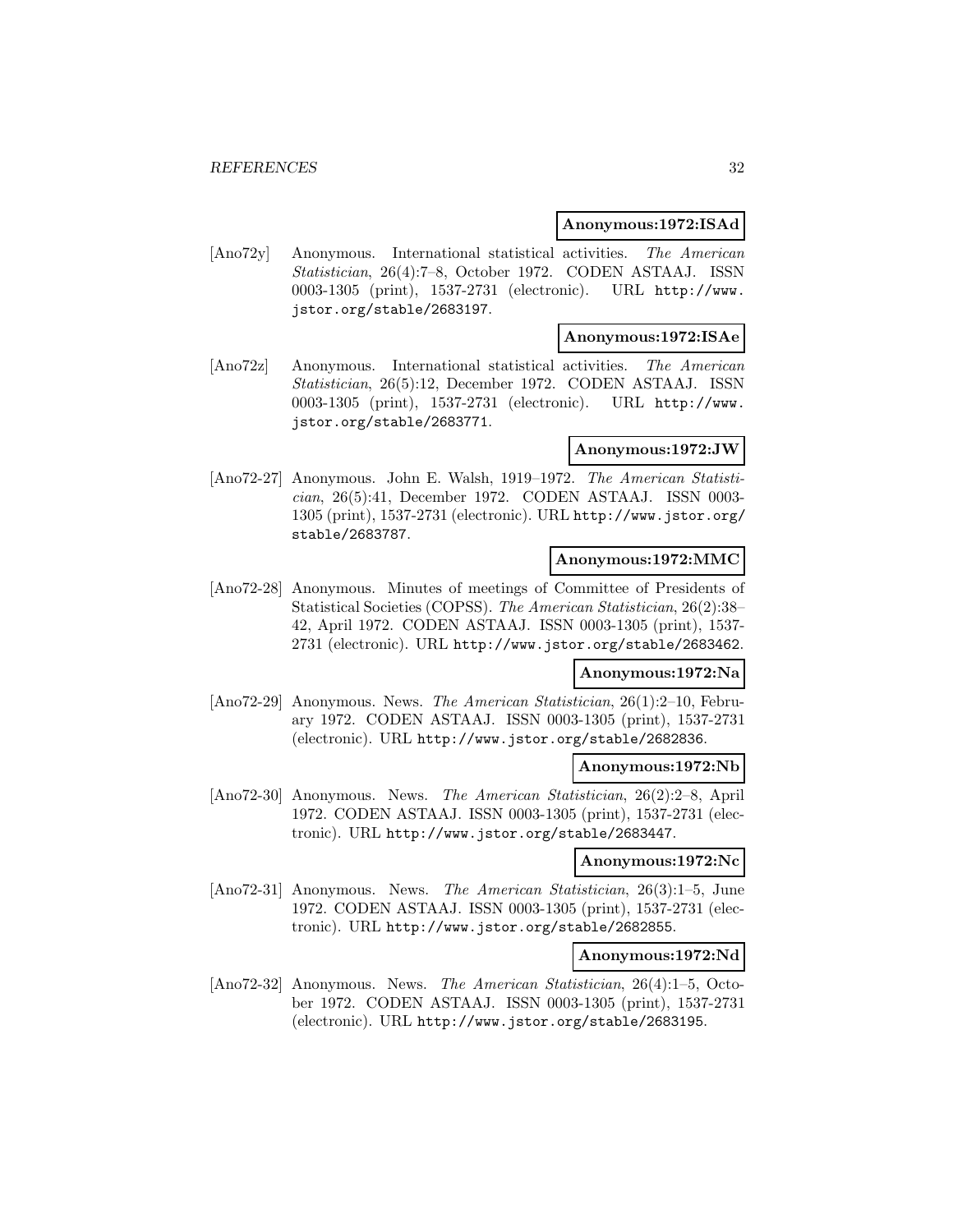#### **Anonymous:1972:Ne**

[Ano72-33] Anonymous. News. The American Statistician, 26(5):2–8, December 1972. CODEN ASTAAJ. ISSN 0003-1305 (print), 1537-2731 (electronic). URL http://www.jstor.org/stable/2683769.

### **Anonymous:1972:PNa**

[Ano72-34] Anonymous. Personal news. The American Statistician, 26(1):10, February 1972. CODEN ASTAAJ. ISSN 0003-1305 (print), 1537- 2731 (electronic). URL http://www.jstor.org/stable/2682837.

# **Anonymous:1972:PNb**

[Ano72-35] Anonymous. Personal news. The American Statistician, 26(2):8, April 1972. CODEN ASTAAJ. ISSN 0003-1305 (print), 1537-2731 (electronic). URL http://www.jstor.org/stable/2683448.

# **Anonymous:1972:PNc**

[Ano72-36] Anonymous. Personal news. The American Statistician, 26(3):5, June 1972. CODEN ASTAAJ. ISSN 0003-1305 (print), 1537-2731 (electronic). URL http://www.jstor.org/stable/2682856.

#### **Anonymous:1972:PNd**

[Ano72-37] Anonymous. Personal news. The American Statistician, 26(4):6, October 1972. CODEN ASTAAJ. ISSN 0003-1305 (print), 1537- 2731 (electronic). URL http://www.jstor.org/stable/2683196.

# **Anonymous:1972:PNe**

[Ano72-38] Anonymous. Personal news. The American Statistician, 26(5):8–11, December 1972. CODEN ASTAAJ. ISSN 0003-1305 (print), 1537- 2731 (electronic). URL http://www.jstor.org/stable/2683770.

### **Anonymous:1972:PGW**

[Ano72-39] Anonymous. Preparation for graduate work in statistics. A report of the CUPM panel on statistics. The American Statistician, 26(1):19–25, February 1972. CODEN ASTAAJ. ISSN 0003- 1305 (print), 1537-2731 (electronic). URL http://www.jstor.org/ stable/2682841.

### **Anonymous:1972:SQS**

[Ano72-40] Anonymous. Second quarter 1972 survey of the economic outlook. The American Statistician, 26(4):10–11, October 1972. CODEN ASTAAJ. ISSN 0003-1305 (print), 1537-2731 (electronic). URL http://www.jstor.org/stable/2683198.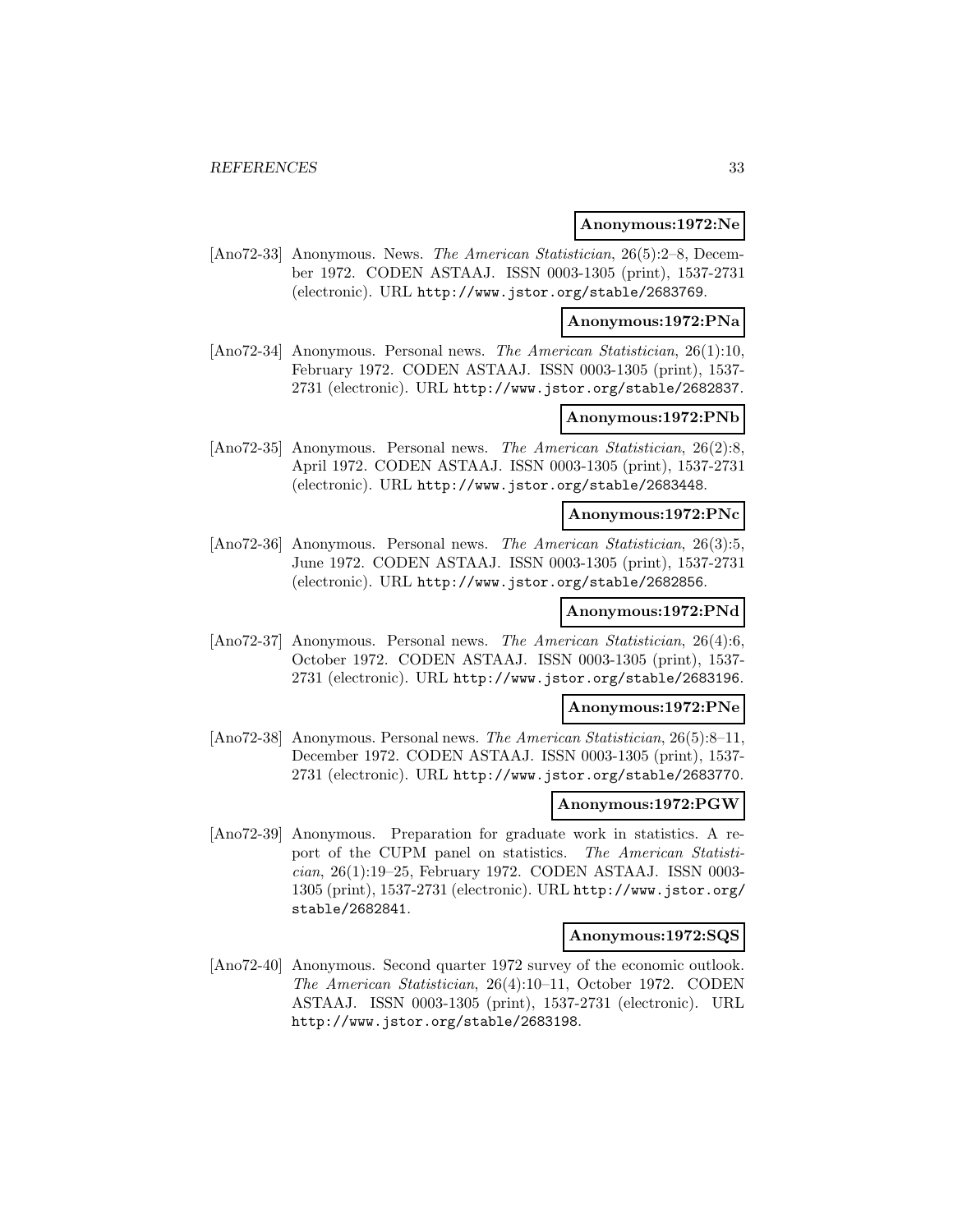# **Anonymous:1972:TQS**

[Ano72-41] Anonymous. Third quarter 1972 survey of the economic outlook. The American Statistician, 26(5):13, December 1972. CODEN AS-TAAJ. ISSN 0003-1305 (print), 1537-2731 (electronic). URL http: //www.jstor.org/stable/2683772.

# **Anonymous:1973:AMJ**

[Ano73a] Anonymous. 133rd Annual Meeting: Joint Statistical Meetings. The American Statistician, 27(4):172–185, October 1973. CODEN ASTAAJ. ISSN 0003-1305 (print), 1537-2731 (electronic). URL http://www.jstor.org/stable/2684053.

### **Anonymous:1973:RBD**

[Ano73b] Anonymous. 1972 report of the Board of Directors. The American Statistician, 27(3):128–129, June 1973. CODEN ASTAAJ. ISSN 0003-1305 (print), 1537-2731 (electronic). URL http://www. jstor.org/stable/2683641.

# **Anonymous:1973:BMa**

[Ano73c] Anonymous. Back matter. The American Statistician, 27(1):46–47, February 1973. CODEN ASTAAJ. ISSN 0003-1305 (print), 1537- 2731 (electronic). URL http://www.jstor.org/stable/2682913.

# **Anonymous:1973:BMb**

[Ano73d] Anonymous. Back matter. The American Statistician, 27(2):??, April 1973. CODEN ASTAAJ. ISSN 0003-1305 (print), 1537-2731 (electronic). URL http://www.jstor.org/stable/2683971.

# **Anonymous:1973:BMc**

[Ano73e] Anonymous. Back matter. The American Statistician, 27(3):??, June 1973. CODEN ASTAAJ. ISSN 0003-1305 (print), 1537-2731 (electronic). URL http://www.jstor.org/stable/2683644.

# **Anonymous:1973:BMd**

[Ano73f] Anonymous. Back matter. The American Statistician, 27(4):200, October 1973. CODEN ASTAAJ. ISSN 0003-1305 (print), 1537- 2731 (electronic). URL http://www.jstor.org/stable/2684057.

# **Anonymous:1973:BMe**

[Ano73g] Anonymous. Back matter. The American Statistician, 27(5):1–248, December 1973. CODEN ASTAAJ. ISSN 0003-1305 (print), 1537- 2731 (electronic). URL http://www.jstor.org/stable/3087427.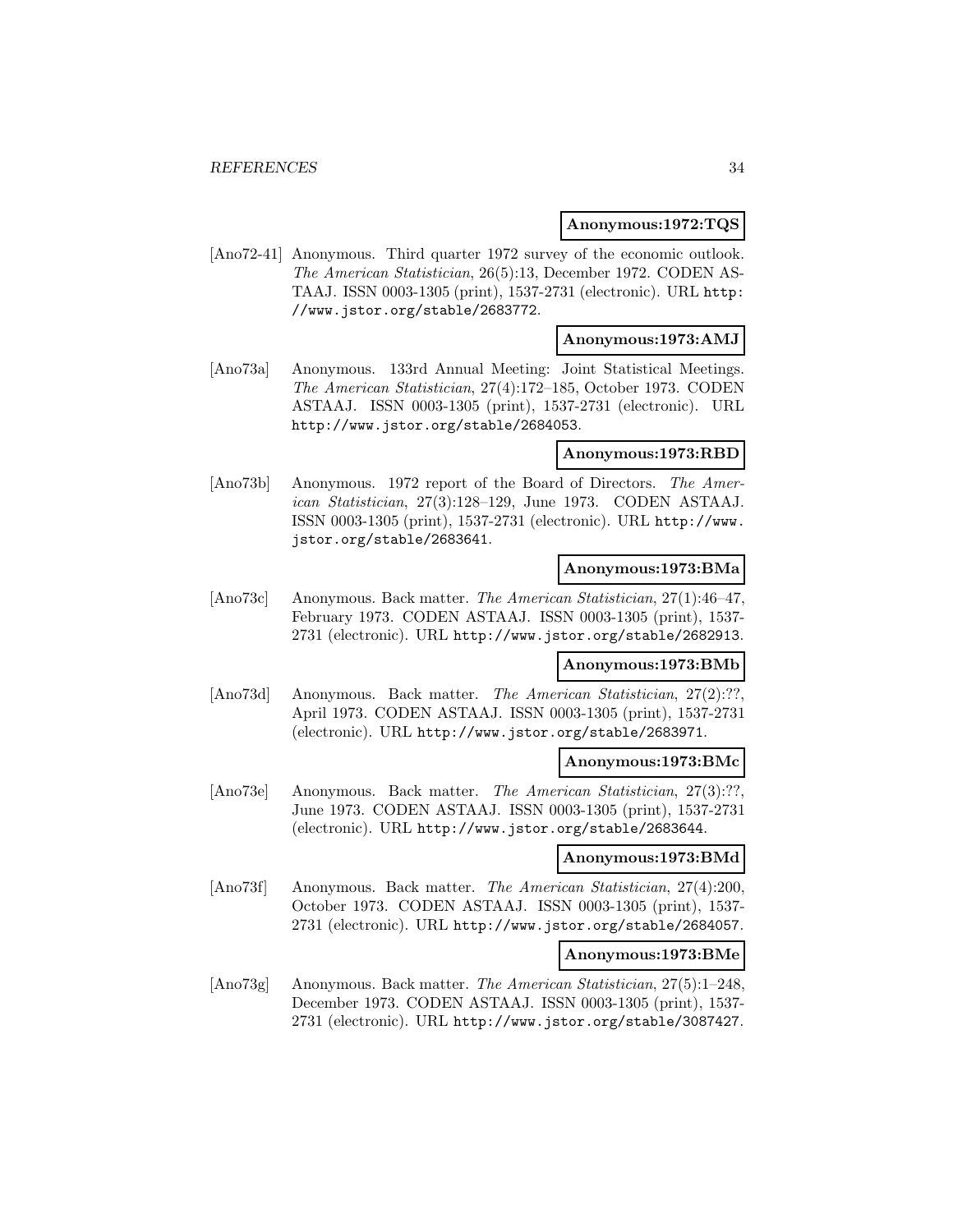### **Anonymous:1973:CNa**

[Ano73h] Anonymous. Chapter notes. The American Statistician, 27(1):45– 48, February 1973. CODEN ASTAAJ. ISSN 0003-1305 (print), 1537-2731 (electronic). URL http://www.jstor.org/stable/ 2682912.

# **Anonymous:1973:CNb**

[Ano73i] Anonymous. Chapter notes. The American Statistician, 27(2):96, April 1973. CODEN ASTAAJ. ISSN 0003-1305 (print), 1537-2731 (electronic). URL http://www.jstor.org/stable/2683970.

# **Anonymous:1973:CNc**

[Ano73j] Anonymous. Chapter notes. The American Statistician, 27(3):134– 136, June 1973. CODEN ASTAAJ. ISSN 0003-1305 (print), 1537- 2731 (electronic). URL http://www.jstor.org/stable/2683643.

# **Anonymous:1973:CNd**

[Ano73k] Anonymous. Chapter notes. The American Statistician, 27(4): 196–199, October 1973. CODEN ASTAAJ. ISSN 0003-1305 (print), 1537-2731 (electronic). URL http://www.jstor.org/ stable/2684056.

# **Anonymous:1973:CNe**

[Ano73l] Anonymous. Chapter notes. The American Statistician, 27(5):247, December 1973. CODEN ASTAAJ. ISSN 0003-1305 (print), 1537- 2731 (electronic). URL http://www.jstor.org/stable/3087426.

### **Anonymous:1973:CLE**

[Ano73m] Anonymous. Corrections: Letters to the Editor. The American Statistician, 27(1):44, February 1973. CODEN ASTAAJ. ISSN 0003-1305 (print), 1537-2731 (electronic). URL http://www. jstor.org/stable/2682909.

#### **Anonymous:1973:CEM**

[Ano73n] Anonymous. Corrections: "On Expressing Moments in Terms of Cumulants and Vice Versa". The American Statistician, 27(1):44, February 1973. CODEN ASTAAJ. ISSN 0003-1305 (print), 1537- 2731 (electronic). URL http://www.jstor.org/stable/2682910. See [Har72b].

# **Anonymous:1973:CPP**

[Ano73o] Anonymous. Corrections: Properties of the Pascal distribution without recourse to the binomial theorem with negative exponent.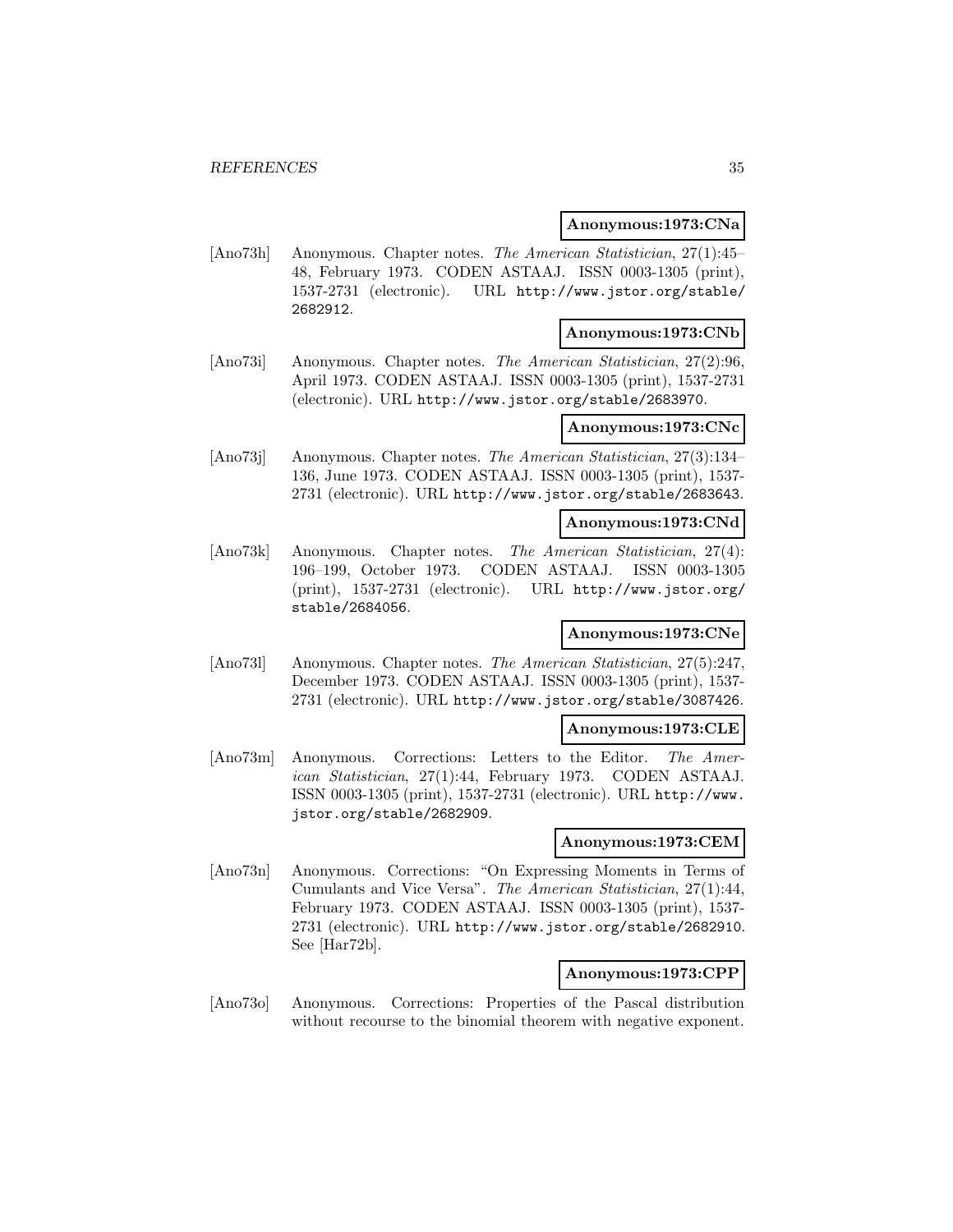The American Statistician, 27(1):44, February 1973. CODEN AS-TAAJ. ISSN 0003-1305 (print), 1537-2731 (electronic). URL http: //www.jstor.org/stable/2682911. See [Her72].

# **Anonymous:1973:CFS**

[Ano73p] Anonymous. Corrigendum to a formula for sample size required for specified tolerance. The American Statistician, 27(3):127, June 1973. CODEN ASTAAJ. ISSN 0003-1305 (print), 1537-2731 (electronic). URL http://www.jstor.org/stable/2683640.

### **Anonymous:1973:FQSb**

[Ano73q] Anonymous. First quarter 1973 survey of the economic outlook. The American Statistician, 27(2):57, April 1973. CODEN ASTAAJ. ISSN 0003-1305 (print), 1537-2731 (electronic). URL http://www. jstor.org/stable/2683957.

# **Anonymous:1973:FQSa**

[Ano73r] Anonymous. Fourth quarter 1972 survey of the economic outlook. The American Statistician, 27(1):11, February 1973. CODEN AS-TAAJ. ISSN 0003-1305 (print), 1537-2731 (electronic). URL http: //www.jstor.org/stable/2682896.

#### **Anonymous:1973:FMa**

[Ano73s] Anonymous. Front matter. The American Statistician, 27(1):1–38, February 1973. CODEN ASTAAJ. ISSN 0003-1305 (print), 1537- 2731 (electronic). URL http://www.jstor.org/stable/2682892.

#### **Anonymous:1973:FMb**

[Ano73t] Anonymous. Front matter. The American Statistician, 27(2):56–95, April 1973. CODEN ASTAAJ. ISSN 0003-1305 (print), 1537-2731 (electronic). URL http://www.jstor.org/stable/2683953.

# **Anonymous:1973:FMc**

[Ano73u] Anonymous. Front matter. The American Statistician, 27(3):??, June 1973. CODEN ASTAAJ. ISSN 0003-1305 (print), 1537-2731 (electronic). URL http://www.jstor.org/stable/2683626.

# **Anonymous:1973:FMd**

[Ano73v] Anonymous. Front matter. The American Statistician, 27(4):137, October 1973. CODEN ASTAAJ. ISSN 0003-1305 (print), 1537- 2731 (electronic). URL http://www.jstor.org/stable/2684038.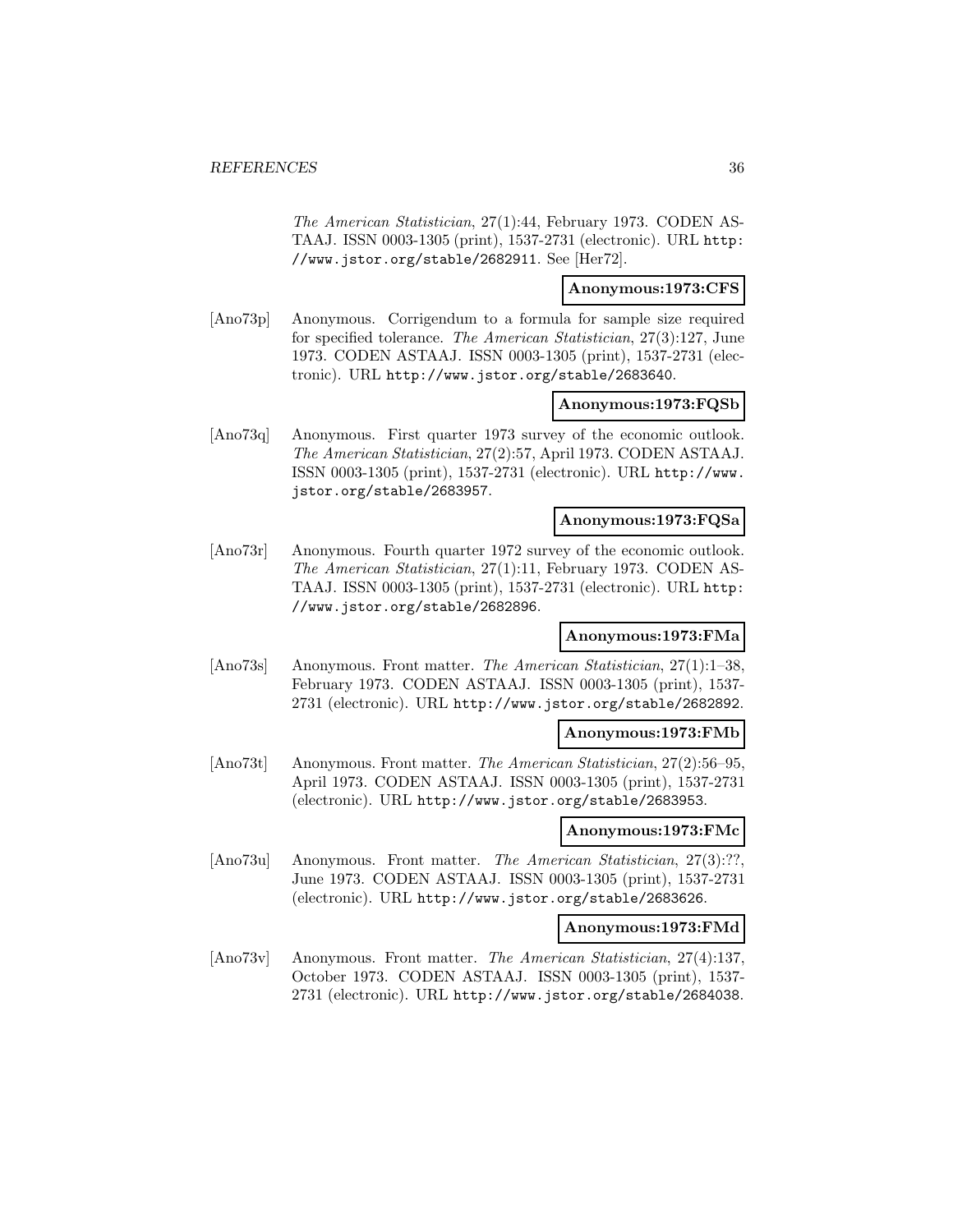#### **Anonymous:1973:FMe**

[Ano73w] Anonymous. Front matter. The American Statistician, 27(5): 201–208, December 1973. CODEN ASTAAJ. ISSN 0003-1305 (print), 1537-2731 (electronic). URL http://www.jstor.org/ stable/3087398.

### **Anonymous:1973:ISAa**

[Ano73x] Anonymous. International statistical activities. The American Statistician, 27(1):9–10, February 1973. CODEN ASTAAJ. ISSN 0003-1305 (print), 1537-2731 (electronic). URL http://www. jstor.org/stable/2682895.

#### **Anonymous:1973:ISAb**

[Ano73y] Anonymous. International statistical activities. The American Statistician, 27(3):101–102, June 1973. CODEN ASTAAJ. ISSN 0003-1305 (print), 1537-2731 (electronic). URL http://www. jstor.org/stable/2683629.

# **Anonymous:1973:MPI**

[Ano73z] Anonymous. Maintaining the professional integrity of federal statistics. A report of the American Statistical Association–Federal Statistics Users' Conference Committee on the integrity of federal statistics. The American Statistician, 27(2):58–67, April 1973. CO-DEN ASTAAJ. ISSN 0003-1305 (print), 1537-2731 (electronic). URL http://www.jstor.org/stable/2683958.

#### **Anonymous:1973:MCP**

[Ano73-27] Anonymous. Minutes of Committee of Presidents of Statistical Societies. The American Statistician, 27(2):88–90, April 1973. CODEN ASTAAJ. ISSN 0003-1305 (print), 1537-2731 (electronic). URL http://www.jstor.org/stable/2683968.

#### **Anonymous:1973:Na**

[Ano73-28] Anonymous. News. The American Statistician, 27(1):2–7, February 1973. CODEN ASTAAJ. ISSN 0003-1305 (print), 1537-2731 (electronic). URL http://www.jstor.org/stable/2682893.

#### **Anonymous:1973:Nb**

[Ano73-29] Anonymous. News. The American Statistician, 27(2):49–52, April 1973. CODEN ASTAAJ. ISSN 0003-1305 (print), 1537-2731 (electronic). URL http://www.jstor.org/stable/2683954.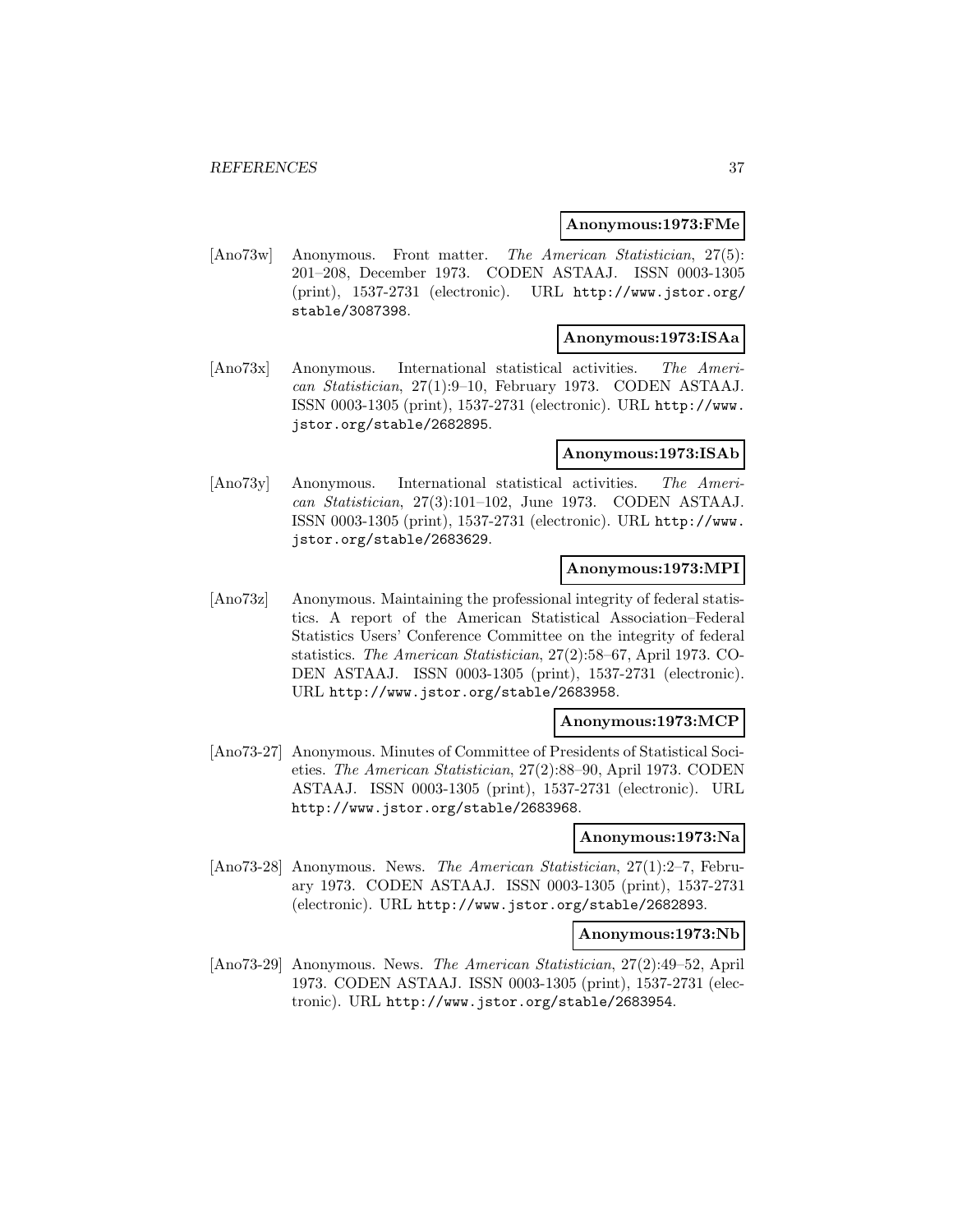#### **Anonymous:1973:Nc**

[Ano73-30] Anonymous. News. The American Statistician, 27(3):97–100, June 1973. CODEN ASTAAJ. ISSN 0003-1305 (print), 1537-2731 (electronic). URL http://www.jstor.org/stable/2683627.

#### **Anonymous:1973:Nd**

[Ano73-31] Anonymous. News. The American Statistician, 27(4):138–143, October 1973. CODEN ASTAAJ. ISSN 0003-1305 (print), 1537-2731 (electronic). URL http://www.jstor.org/stable/2684039.

### **Anonymous:1973:Ne**

[Ano73-32] Anonymous. News. The American Statistician, 27(5):202–206, December 1973. CODEN ASTAAJ. ISSN 0003-1305 (print), 1537-2731 (electronic). URL http://www.jstor.org/stable/3087399.

#### **Anonymous:1973:PNa**

[Ano73-33] Anonymous. Personal news. The American Statistician, 27(1):8, February 1973. CODEN ASTAAJ. ISSN 0003-1305 (print), 1537- 2731 (electronic). URL http://www.jstor.org/stable/2682894.

# **Anonymous:1973:PNb**

[Ano73-34] Anonymous. Personal news. The American Statistician, 27(2):53, April 1973. CODEN ASTAAJ. ISSN 0003-1305 (print), 1537-2731 (electronic). URL http://www.jstor.org/stable/2683955.

### **Anonymous:1973:PNc**

[Ano73-35] Anonymous. Personal news. The American Statistician, 27(3):101, June 1973. CODEN ASTAAJ. ISSN 0003-1305 (print), 1537-2731 (electronic). URL http://www.jstor.org/stable/2683628.

#### **Anonymous:1973:PNd**

[Ano73-36] Anonymous. Personal news. The American Statistician, 27(4): 143–144, October 1973. CODEN ASTAAJ. ISSN 0003-1305 (print), 1537-2731 (electronic). URL http://www.jstor.org/ stable/2684040.

### **Anonymous:1973:PNe**

[Ano73-37] Anonymous. Personal news. The American Statistician, 27(5): 206–209, December 1973. CODEN ASTAAJ. ISSN 0003-1305 (print), 1537-2731 (electronic). URL http://www.jstor.org/ stable/3087400.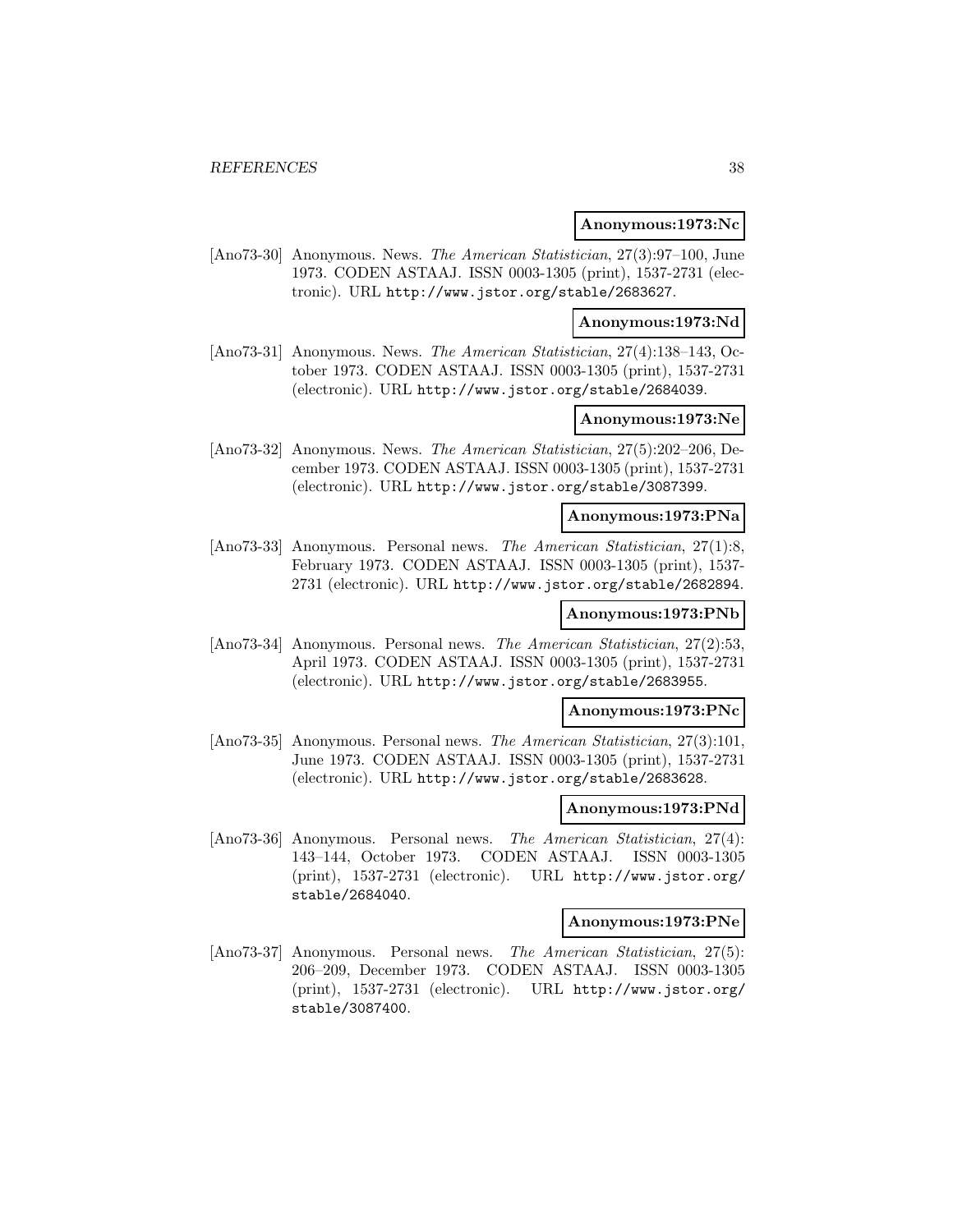#### **Anonymous:1973:PPS**

[Ano73-38] Anonymous. Preliminary program: 1973 Spring Regional Meetings. The American Statistician, 27(2):54–55, April 1973. CODEN ASTAAJ. ISSN 0003-1305 (print), 1537-2731 (electronic). URL http://www.jstor.org/stable/2683956.

#### **Anonymous:1973:SQS**

[Ano73-39] Anonymous. Second quarter 1973 survey of the economic outlook. The American Statistician, 27(4):146–147, October 1973. CODEN ASTAAJ. ISSN 0003-1305 (print), 1537-2731 (electronic). URL http://www.jstor.org/stable/2684042.

#### **Anonymous:1973:TQS**

[Ano73-40] Anonymous. Third quarter 1973 survey of the economic outlook. The American Statistician, 27(5):210–211, December 1973. CO-DEN ASTAAJ. ISSN 0003-1305 (print), 1537-2731 (electronic). URL http://www.jstor.org/stable/3087401.

#### **Anonymous:1974:BMa**

[Ano74a] Anonymous. Back matter. The American Statistician, 28(1):??, February 1974. CODEN ASTAAJ. ISSN 0003-1305 (print), 1537- 2731 (electronic). URL http://www.jstor.org/stable/2683531.

# **Anonymous:1974:BMb**

[Ano74b] Anonymous. Back matter. The American Statistician, 28(2):78–88, May 1974. CODEN ASTAAJ. ISSN 0003-1305 (print), 1537-2731 (electronic). URL http://www.jstor.org/stable/2683610.

#### **Anonymous:1974:BMc**

[Ano74c] Anonymous. Back matter. The American Statistician, 28(3):??, August 1974. CODEN ASTAAJ. ISSN 0003-1305 (print), 1537- 2731 (electronic). URL http://www.jstor.org/stable/2683043.

#### **Anonymous:1974:BMd**

[Ano74d] Anonymous. Back matter. The American Statistician, 28(4): 167–176, November 1974. CODEN ASTAAJ. ISSN 0003-1305 (print), 1537-2731 (electronic). URL http://www.jstor.org/ stable/2683347.

### **Anonymous:1974:CCA**

[Ano74e] Anonymous. Correction: Computing the analysis of variance table for experiments involving qualitative factors and zero amounts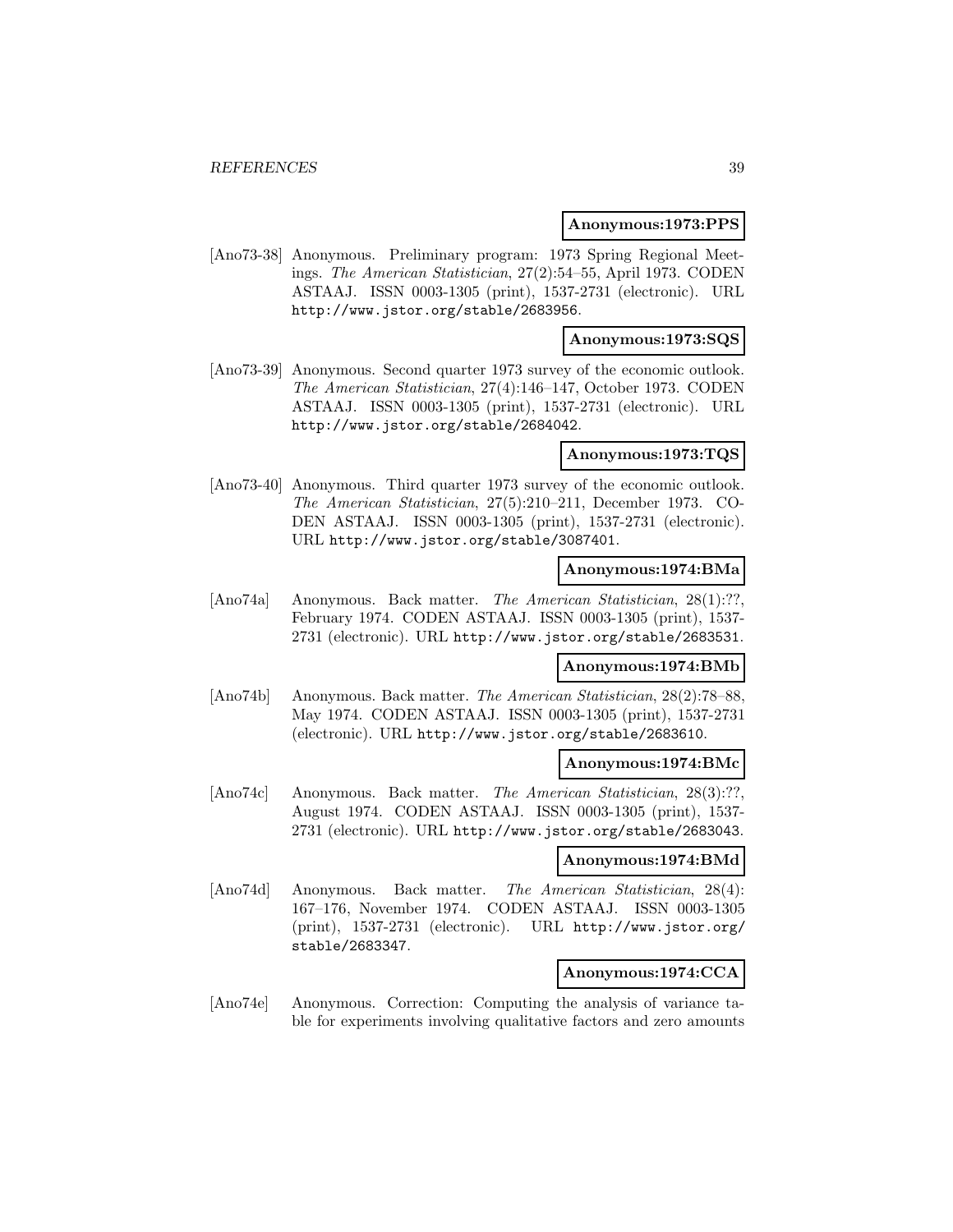of quantitative factors. The American Statistician, 28(3):??, August 1974. CODEN ASTAAJ. ISSN 0003-1305 (print), 1537-2731 (electronic). URL http://www.jstor.org/stable/2683042.

### **Anonymous:1974:FMa**

[Ano74f] Anonymous. Front matter. The American Statistician, 28(1):1–26, February 1974. CODEN ASTAAJ. ISSN 0003-1305 (print), 1537- 2731 (electronic). URL http://www.jstor.org/stable/2683517.

#### **Anonymous:1974:FMb**

[Ano74g] Anonymous. Front matter. The American Statistician, 28(2):41–55, May 1974. CODEN ASTAAJ. ISSN 0003-1305 (print), 1537-2731 (electronic). URL http://www.jstor.org/stable/2683596.

#### **Anonymous:1974:FMc**

[Ano74h] Anonymous. Front matter. The American Statistician, 28(3):??, August 1974. CODEN ASTAAJ. ISSN 0003-1305 (print), 1537- 2731 (electronic). URL http://www.jstor.org/stable/2683030.

### **Anonymous:1974:FMd**

[Ano74i] Anonymous. Front matter. The American Statistician, 28(4): 113–125, November 1974. CODEN ASTAAJ. ISSN 0003-1305 (print), 1537-2731 (electronic). URL http://www.jstor.org/ stable/2683333.

### **Anonymous:1974:RAC**

[Ano74j] Anonymous. Report on the ASA Conference on Surveys of Human Populations. The American Statistician, 28(1):30–34, February 1974. CODEN ASTAAJ. ISSN 0003-1305 (print), 1537-2731 (electronic). URL http://www.jstor.org/stable/2683529.

#### **Anonymous:1975:BMa**

[Ano75a] Anonymous. Back matter. The American Statistician, 29(1):72, February 1975. CODEN ASTAAJ. ISSN 0003-1305 (print), 1537- 2731 (electronic). URL http://www.jstor.org/stable/2683690.

#### **Anonymous:1975:BMb**

[Ano75b] Anonymous. Back matter. The American Statistician, 29(2):111– 112, May 1975. CODEN ASTAAJ. ISSN 0003-1305 (print), 1537- 2731 (electronic). URL http://www.jstor.org/stable/2683282.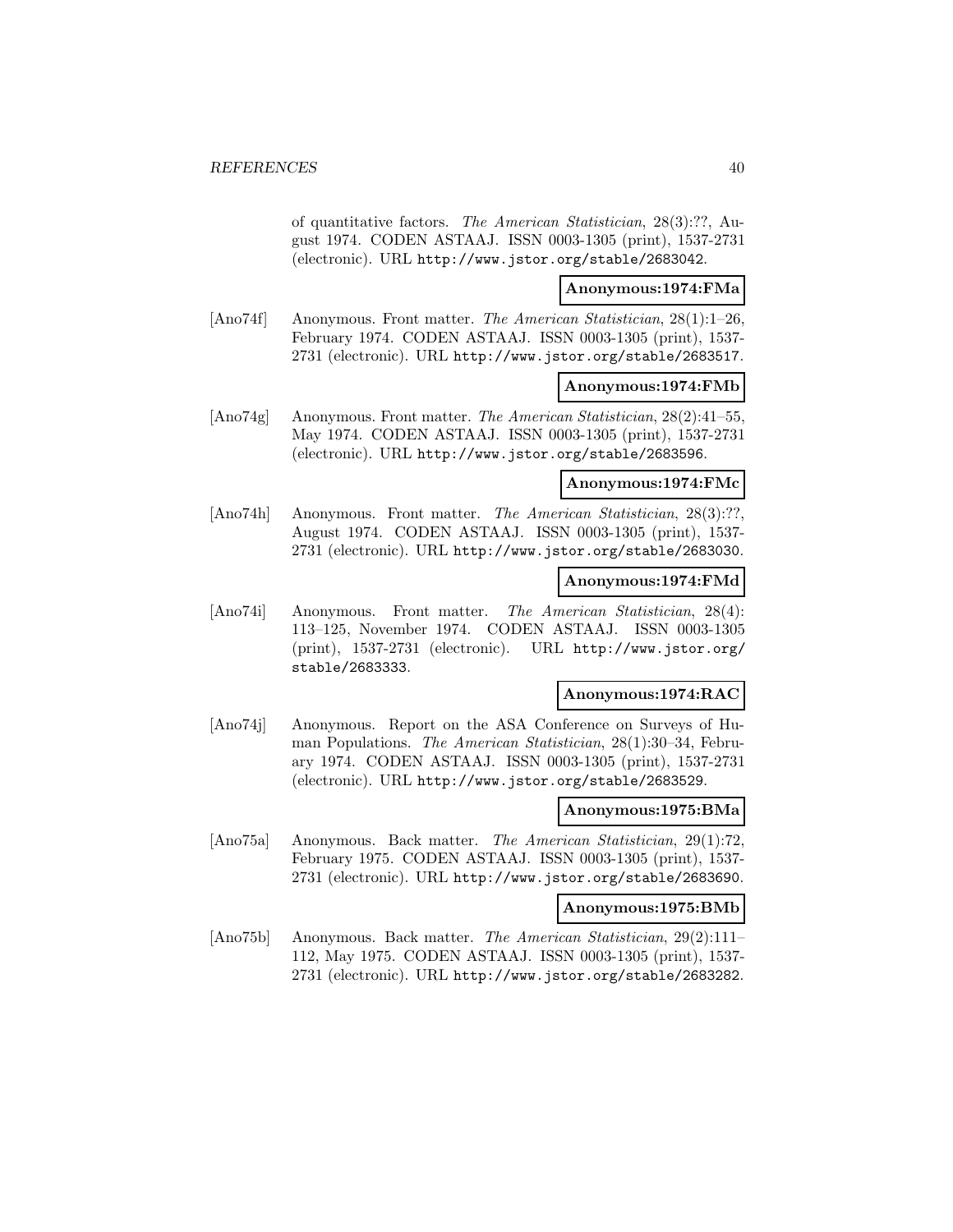#### **Anonymous:1975:BMc**

[Ano75c] Anonymous. Back matter. The American Statistician, 29(3):135– 136, August 1975. CODEN ASTAAJ. ISSN 0003-1305 (print), 1537- 2731 (electronic). URL http://www.jstor.org/stable/2683445.

#### **Anonymous:1975:BMd**

[Ano75d] Anonymous. Back matter. The American Statistician, 29(4): 176–184, November 1975. CODEN ASTAAJ. ISSN 0003-1305 (print), 1537-2731 (electronic). URL http://www.jstor.org/ stable/2683491.

## **Anonymous:1975:CBP**

[Ano75e] Anonymous. Corrections: Blackjack probabilities. The American Statistician, 29(4):175, November 1975. CODEN ASTAAJ. ISSN 0003-1305 (print), 1537-2731 (electronic). URL http://www. jstor.org/stable/2683490. See [MBG75].

#### **Anonymous:1975:FMa**

[Ano75f] Anonymous. Front matter. The American Statistician, 29(1):1–2, February 1975. CODEN ASTAAJ. ISSN 0003-1305 (print), 1537- 2731 (electronic). URL http://www.jstor.org/stable/2683672.

### **Anonymous:1975:FMb**

[Ano75g] Anonymous. Front matter. The American Statistician, 29(2):??, May 1975. CODEN ASTAAJ. ISSN 0003-1305 (print), 1537-2731 (electronic). URL http://www.jstor.org/stable/2683267.

#### **Anonymous:1975:FMc**

[Ano75h] Anonymous. Front matter. The American Statistician, 29(3):??, August 1975. CODEN ASTAAJ. ISSN 0003-1305 (print), 1537- 2731 (electronic). URL http://www.jstor.org/stable/2683432.

### **Anonymous:1975:FMd**

[Ano75i] Anonymous. Front matter. The American Statistician, 29(4):137, November 1975. CODEN ASTAAJ. ISSN 0003-1305 (print), 1537- 2731 (electronic). URL http://www.jstor.org/stable/2683479.

#### **Anonymous:1976:BMa**

[Ano76a] Anonymous. Back matter. The American Statistician, 30(1):46–48, February 1976. CODEN ASTAAJ. ISSN 0003-1305 (print), 1537- 2731 (electronic). URL http://www.jstor.org/stable/2682891.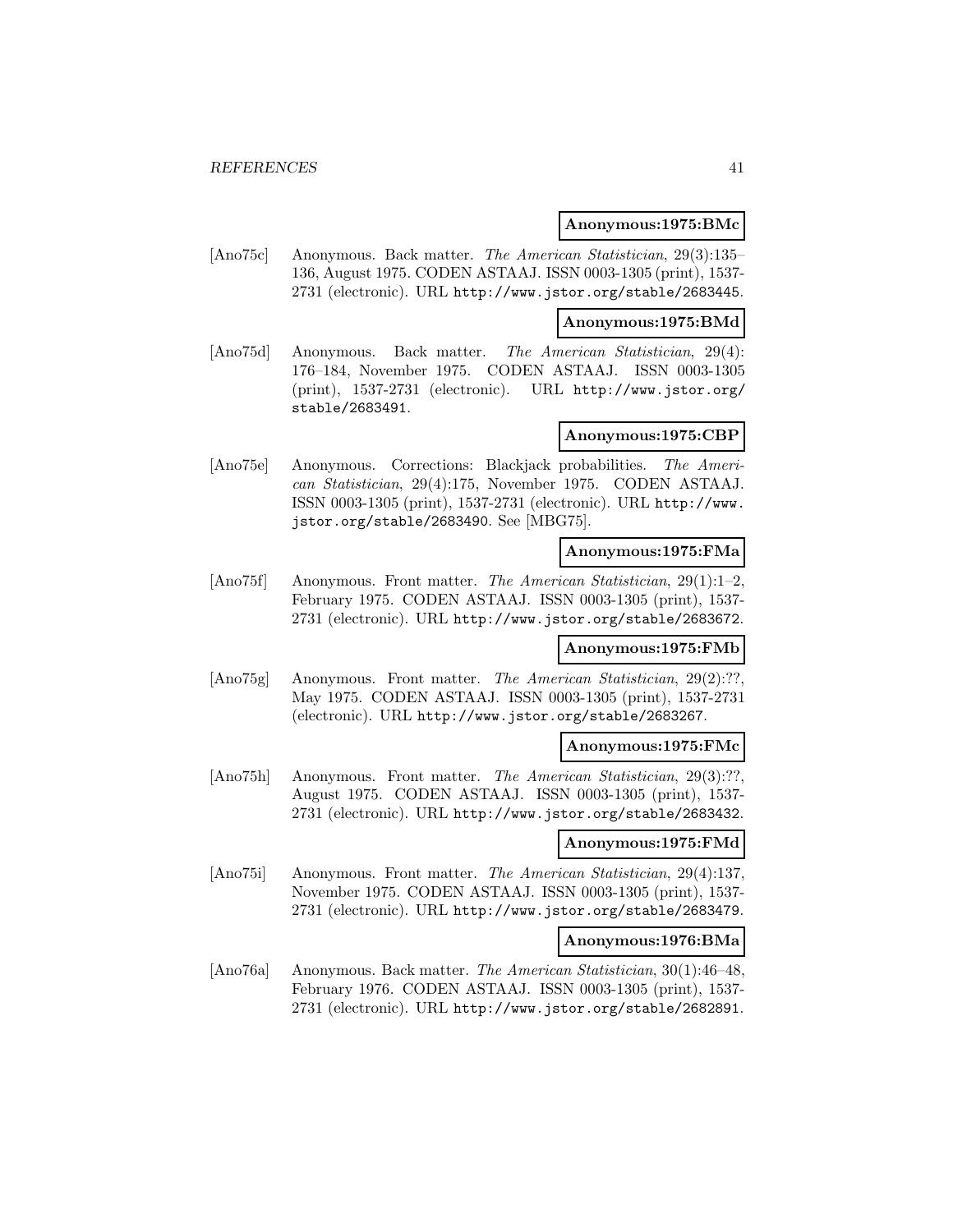#### **Anonymous:1976:BMb**

[Ano76b] Anonymous. Back matter. The American Statistician, 30(2):??, May 1976. CODEN ASTAAJ. ISSN 0003-1305 (print), 1537-2731 (electronic). URL http://www.jstor.org/stable/2683806.

#### **Anonymous:1976:BMc**

[Ano76c] Anonymous. Back matter. The American Statistician, 30(3):??, August 1976. CODEN ASTAAJ. ISSN 0003-1305 (print), 1537- 2731 (electronic). URL http://www.jstor.org/stable/2683866.

### **Anonymous:1976:BMd**

[Ano76d] Anonymous. Back matter. The American Statistician, 30(4): 207–216, November 1976. CODEN ASTAAJ. ISSN 0003-1305 (print), 1537-2731 (electronic). URL http://www.jstor.org/ stable/2683767.

#### **Anonymous:1976:CNR**

[Ano76e] Anonymous. Correction: Nonlinear regression. The American Statistician, 30(1):44–45, February 1976. CODEN ASTAAJ. ISSN 0003-1305 (print), 1537-2731 (electronic). URL http://www. jstor.org/stable/2682890.

# **Anonymous:1976:FMa**

[Ano76f] Anonymous. Front matter. The American Statistician, 30(1):1–39, February 1976. CODEN ASTAAJ. ISSN 0003-1305 (print), 1537- 2731 (electronic). URL http://www.jstor.org/stable/2682877.

### **Anonymous:1976:FMb**

[Ano76g] Anonymous. Front matter. The American Statistician, 30(2):76–77, May 1976. CODEN ASTAAJ. ISSN 0003-1305 (print), 1537-2731 (electronic). URL http://www.jstor.org/stable/2683791.

# **Anonymous:1976:FMc**

[Ano76h] Anonymous. Front matter. The American Statistician, 30(3):??. August 1976. CODEN ASTAAJ. ISSN 0003-1305 (print), 1537- 2731 (electronic). URL http://www.jstor.org/stable/2683853.

#### **Anonymous:1976:FMd**

[Ano76i] Anonymous. Front matter. The American Statistician, 30(4):153, November 1976. CODEN ASTAAJ. ISSN 0003-1305 (print), 1537- 2731 (electronic). URL http://www.jstor.org/stable/2683750.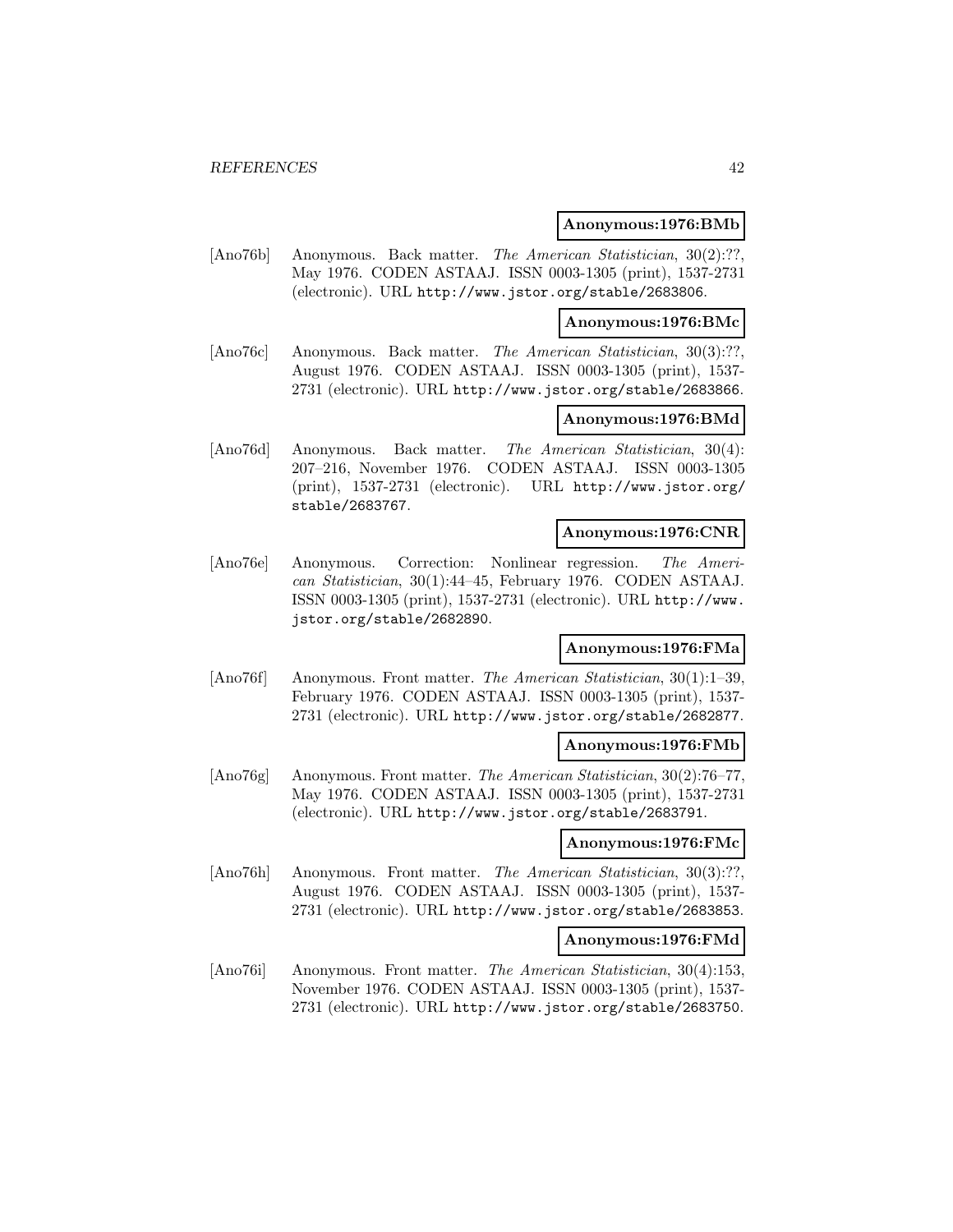#### **Anonymous:1976:IFS**

[Ano76j] Anonymous. Improving the Federal Statistical System. Report of the Joint Ad Hoc Committee on Government Statistics. The American Statistician, 30(4):154–158, November 1976. CODEN ASTAAJ. ISSN 0003-1305 (print), 1537-2731 (electronic). URL http://www. jstor.org/stable/2683751.

#### **Anonymous:1977:BMa**

[Ano77a] Anonymous. Back matter. The American Statistician, 31(1):55–56, February 1977. CODEN ASTAAJ. ISSN 0003-1305 (print), 1537- 2731 (electronic). URL http://www.jstor.org/stable/2682984.

#### **Anonymous:1977:BMb**

[Ano77b] Anonymous. Back matter. The American Statistician, 31(2):100, May 1977. CODEN ASTAAJ. ISSN 0003-1305 (print), 1537-2731 (electronic). URL http://www.jstor.org/stable/2683055.

#### **Anonymous:1977:BMc**

[Ano77c] Anonymous. Back matter. The American Statistician, 31(3):136– 140, August 1977. CODEN ASTAAJ. ISSN 0003-1305 (print), 1537- 2731 (electronic). URL http://www.jstor.org/stable/2682967.

#### **Anonymous:1977:BMd**

[Ano77d] Anonymous. Back matter. The American Statistician, 31(4):198, November 1977. CODEN ASTAAJ. ISSN 0003-1305 (print), 1537- 2731 (electronic). URL http://www.jstor.org/stable/2683547.

#### **Anonymous:1977:CSM**

[Ano77e] Anonymous. Corrigenda: Sufficiency, minimal sufficiency, and the lack thereof. The American Statistician, 31(1):54, February 1977. CODEN ASTAAJ. ISSN 0003-1305 (print), 1537-2731 (electronic). URL http://www.jstor.org/stable/2682983. See [SS76].

#### **Anonymous:1977:EC**

[Ano77f] Anonymous. Editorial collaborators. The American Statistician, 31(4):196–197, November 1977. CODEN ASTAAJ. ISSN 0003- 1305 (print), 1537-2731 (electronic). URL http://www.jstor.org/ stable/2683546.

#### **Anonymous:1977:FMa**

[Ano77g] Anonymous. Front matter. The American Statistician, 31(1):1–49, February 1977. CODEN ASTAAJ. ISSN 0003-1305 (print), 1537- 2731 (electronic). URL http://www.jstor.org/stable/2682968.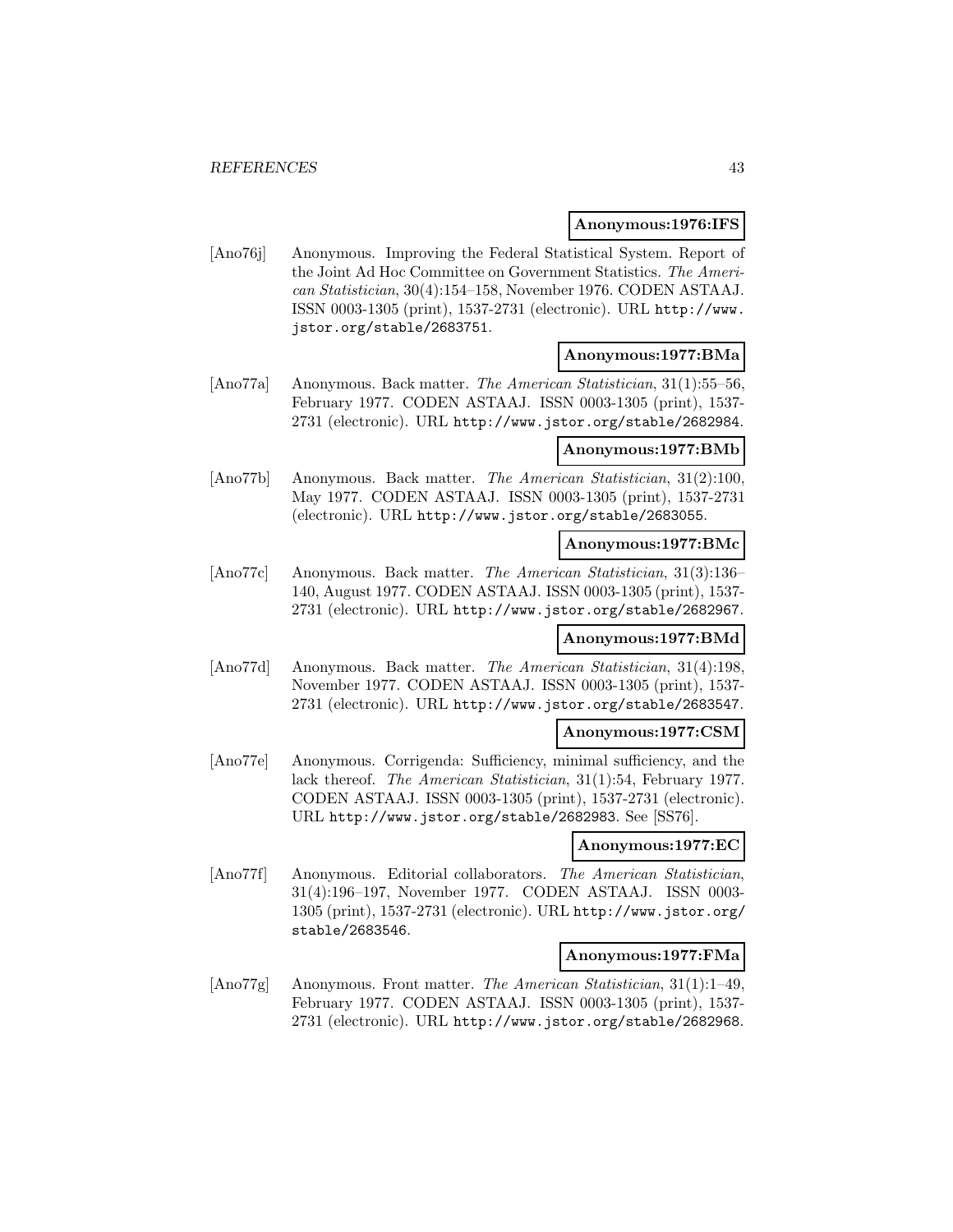#### **Anonymous:1977:FMb**

[Ano77h] Anonymous. Front matter. The American Statistician, 31(2):57–58, May 1977. CODEN ASTAAJ. ISSN 0003-1305 (print), 1537-2731 (electronic). URL http://www.jstor.org/stable/2683044.

#### **Anonymous:1977:FMc**

[Ano77i] Anonymous. Front matter. The American Statistician, 31(3):??, August 1977. CODEN ASTAAJ. ISSN 0003-1305 (print), 1537- 2731 (electronic). URL http://www.jstor.org/stable/2682953.

#### **Anonymous:1977:FMd**

[Ano77j] Anonymous. Front matter. The American Statistician, 31(4): 184–194, November 1977. CODEN ASTAAJ. ISSN 0003-1305 (print), 1537-2731 (electronic). URL http://www.jstor.org/ stable/2683533.

### **Anonymous:1977:RAH**

[Ano77k] Anonymous. Report of Ad Hoc Committee on Privacy and Confidentiality. The American Statistician, 31(2):59–78, May 1977. CO-DEN ASTAAJ. ISSN 0003-1305 (print), 1537-2731 (electronic). URL http://www.jstor.org/stable/2683045.

#### **Anonymous:1977:VI**

[Ano77l] Anonymous. Volume information. The American Statistician, 31(4):195–196, November 1977. CODEN ASTAAJ. ISSN 0003- 1305 (print), 1537-2731 (electronic). URL http://www.jstor.org/ stable/2683532.

#### **Anonymous:1978:BMa**

[Ano78a] Anonymous. Back matter. The American Statistician, 32(1):40–44, February 1978. CODEN ASTAAJ. ISSN 0003-1305 (print), 1537- 2731 (electronic). URL http://www.jstor.org/stable/2683478.

#### **Anonymous:1978:BMb**

[Ano78b] Anonymous. Back matter. The American Statistician, 32(2):78–80, May 1978. CODEN ASTAAJ. ISSN 0003-1305 (print), 1537-2731 (electronic). URL http://www.jstor.org/stable/2683625.

#### **Anonymous:1978:BMc**

[Ano78c] Anonymous. Back matter. The American Statistician, 32(3):115– 116, August 1978. CODEN ASTAAJ. ISSN 0003-1305 (print), 1537- 2731 (electronic). URL http://www.jstor.org/stable/2683363.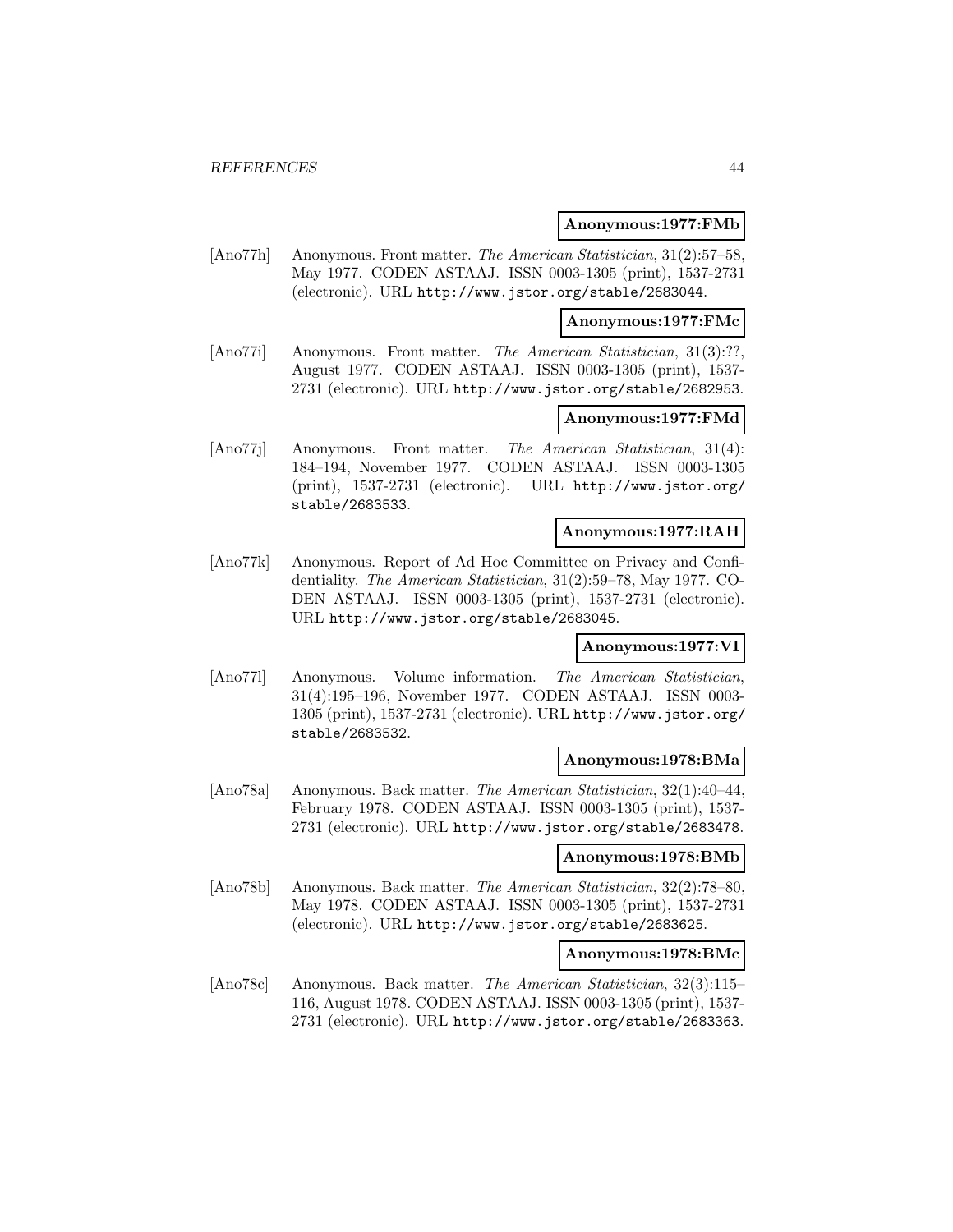#### **Anonymous:1978:BMd**

[Ano78d] Anonymous. Back matter. The American Statistician, 32(4): 159–160, November 1978. CODEN ASTAAJ. ISSN 0003-1305 (print), 1537-2731 (electronic). URL http://www.jstor.org/ stable/2682952.

#### **Anonymous:1978:CSE**

[Ano78e] Anonymous. Corrigenda: Some examples of the weak and strong laws of large numbers for averages of mutually independent random variables. The American Statistician, 32(4):146, November 1978. CODEN ASTAAJ. ISSN 0003-1305 (print), 1537-2731 (electronic). URL http://www.jstor.org/stable/2682950. See [Gel78].

#### **Anonymous:1978:CMR**

[Ano78f] Anonymous. Corrigenda: The hat matrix in regression and ANOVA. The American Statistician, 32(4):146, November 1978. CODEN ASTAAJ. ISSN 0003-1305 (print), 1537-2731 (electronic). URL http://www.jstor.org/stable/2682949. See [HW78].

#### **Anonymous:1978:EC**

[Ano78g] Anonymous. Editorial collaborators. The American Statistician, 32(4):157–158, November 1978. CODEN ASTAAJ. ISSN 0003- 1305 (print), 1537-2731 (electronic). URL http://www.jstor.org/ stable/2682951.

## **Anonymous:1978:FMa**

[Ano78h] Anonymous. Front matter. The American Statistician, 32(1):??, February 1978. CODEN ASTAAJ. ISSN 0003-1305 (print), 1537- 2731 (electronic). URL http://www.jstor.org/stable/2683466.

#### **Anonymous:1978:FMb**

[Ano78i] Anonymous. Front matter. The American Statistician, 32(2):??, May 1978. CODEN ASTAAJ. ISSN 0003-1305 (print), 1537-2731 (electronic). URL http://www.jstor.org/stable/2683611.

### **Anonymous:1978:FMc**

[Ano78] Anonymous. Front matter. The American Statistician, 32(3):??, August 1978. CODEN ASTAAJ. ISSN 0003-1305 (print), 1537- 2731 (electronic). URL http://www.jstor.org/stable/2683348.

# **Anonymous:1978:FMd**

[Ano78k] Anonymous. Front matter. The American Statistician, 32(4): 147–155, November 1978. CODEN ASTAAJ. ISSN 0003-1305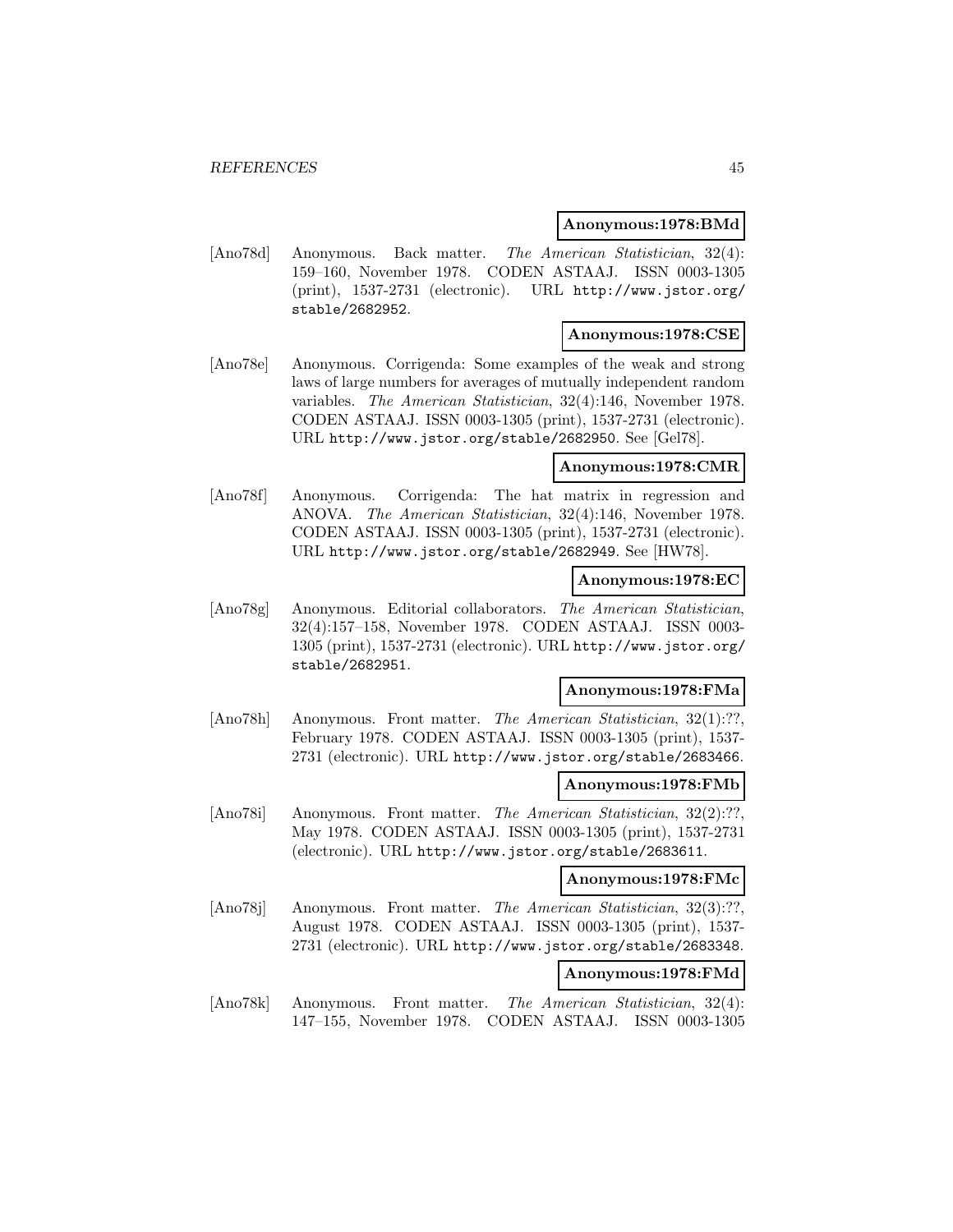(print), 1537-2731 (electronic). URL http://www.jstor.org/ stable/2682935.

### **Anonymous:1978:VI**

[Ano78l] Anonymous. Volume information. The American Statistician, 32(4):156–157, November 1978. CODEN ASTAAJ. ISSN 0003- 1305 (print), 1537-2731 (electronic). URL http://www.jstor.org/ stable/2682934.

# **Anonymous:1979:ASI**

[Ano79a] Anonymous. Author and subject index to volumes 1–32, 1947– 1978. The American Statistician, 33(5):249–308, December 1979. CODEN ASTAAJ. ISSN 0003-1305 (print), 1537-2731 (electronic). URL http://www.jstor.org/stable/2682876.

## **Anonymous:1979:BMa**

[Ano79b] Anonymous. Back matter. The American Statistician, 33(1):38–39, February 1979. CODEN ASTAAJ. ISSN 0003-1305 (print), 1537- 2731 (electronic). URL http://www.jstor.org/stable/2683075.

#### **Anonymous:1979:BMb**

[Ano79c] Anonymous. Back matter. The American Statistician, 33(2):95–96, May 1979. CODEN ASTAAJ. ISSN 0003-1305 (print), 1537-2731 (electronic). URL http://www.jstor.org/stable/2683234.

## **Anonymous:1979:BMc**

[Ano79d] Anonymous. Back matter. The American Statistician, 33(3):??, August 1979. CODEN ASTAAJ. ISSN 0003-1305 (print), 1537- 2731 (electronic). URL http://www.jstor.org/stable/2683829.

# **Anonymous:1979:BMd**

[Ano79e] Anonymous. Back matter. The American Statistician, 33(4): 243–248, November 1979. CODEN ASTAAJ. ISSN 0003-1305 (print), 1537-2731 (electronic). URL http://www.jstor.org/ stable/2683749.

### **Anonymous:1979:CIR**

[Ano79f] Anonymous. Corrigenda: Inference robustness vs. criterion robustness: An example. The American Statistician, 33(1):37, February 1979. CODEN ASTAAJ. ISSN 0003-1305 (print), 1537-2731 (electronic). URL http://www.jstor.org/stable/2683074. See [Pol78].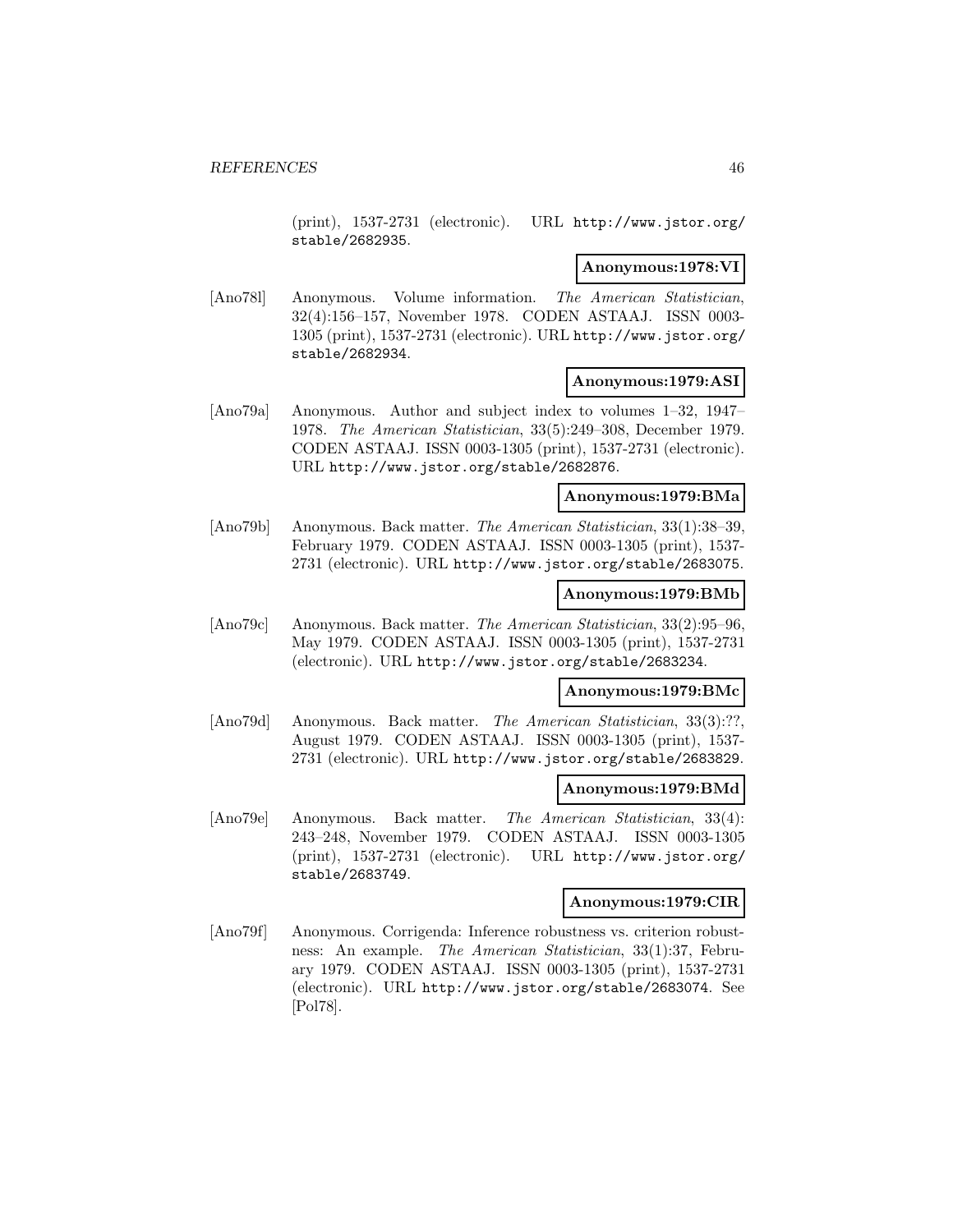### **Anonymous:1979:CNA**

[Ano79g] Anonymous. Corrigenda: On the non-attainability of Chebyshev bounds. The American Statistician, 33(1):37, February 1979. CO-DEN ASTAAJ. ISSN 0003-1305 (print), 1537-2731 (electronic). URL http://www.jstor.org/stable/2683072. See [GM77a].

## **Anonymous:1979:CWC**

[Ano79h] Anonymous. Corrigenda: When is the Chow test UMP? The American Statistician, 33(1):37, February 1979. CODEN ASTAAJ. ISSN 0003-1305 (print), 1537-2731 (electronic). URL http://www. jstor.org/stable/2683073. See [Wil78b].

### **Anonymous:1979:EC**

[Ano79i] Anonymous. Editorial collaborators. The American Statistician, 33(4):240–242, November 1979. CODEN ASTAAJ. ISSN 0003- 1305 (print), 1537-2731 (electronic). URL http://www.jstor.org/ stable/2683748.

### **Anonymous:1979:FMa**

[Ano79j] Anonymous. Front matter. The American Statistician, 33(1):??, February 1979. CODEN ASTAAJ. ISSN 0003-1305 (print), 1537- 2731 (electronic). URL http://www.jstor.org/stable/2683056.

#### **Anonymous:1979:FMb**

[Ano79k] Anonymous. Front matter. The American Statistician, 33(2):??, May 1979. CODEN ASTAAJ. ISSN 0003-1305 (print), 1537-2731 (electronic). URL http://www.jstor.org/stable/2683217.

#### **Anonymous:1979:FMc**

[Ano79l] Anonymous. Front matter. The American Statistician, 33(3):??, August 1979. CODEN ASTAAJ. ISSN 0003-1305 (print), 1537- 2731 (electronic). URL http://www.jstor.org/stable/2683807.

### **Anonymous:1979:FMd**

[Ano79m] Anonymous. Front matter. The American Statistician, 33(4): 230–238, November 1979. CODEN ASTAAJ. ISSN 0003-1305 (print), 1537-2731 (electronic). URL http://www.jstor.org/ stable/2683728.

#### **Anonymous:1979:FMe**

[Ano79n] Anonymous. Front matter. The American Statistician, 33(5):??, December 1979. CODEN ASTAAJ. ISSN 0003-1305 (print), 1537- 2731 (electronic). URL http://www.jstor.org/stable/2682875.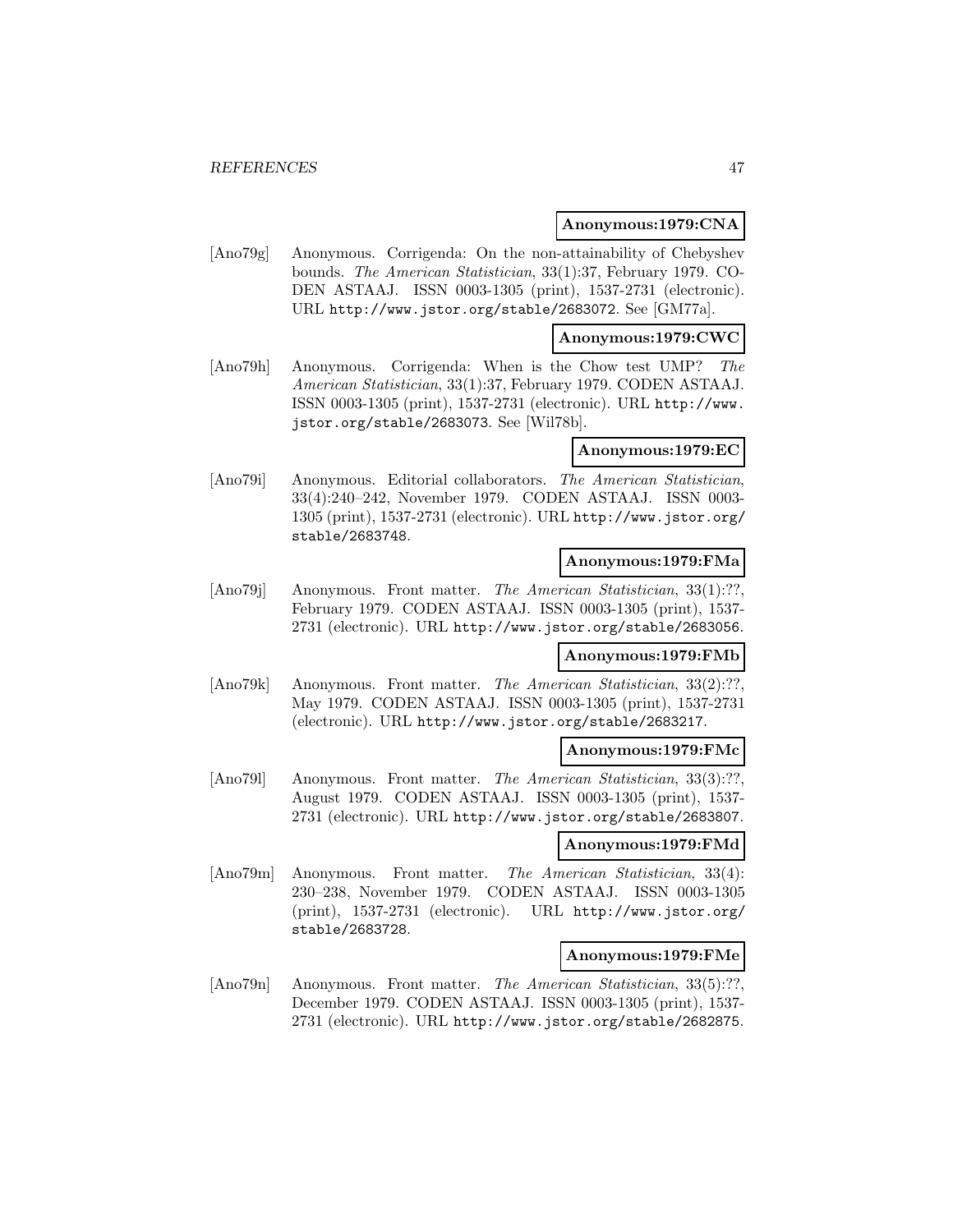#### **Anonymous:1979:VI**

[Ano79o] Anonymous. Volume information. The American Statistician, 33(4):239–240, November 1979. CODEN ASTAAJ. ISSN 0003- 1305 (print), 1537-2731 (electronic). URL http://www.jstor.org/ stable/2683727.

# **Anscombe:1973:GSA**

[Ans73] F. J. Anscombe. Graphs in statistical analysis. The American Statistician, 27(1):17–21, February 1973. CODEN ASTAAJ. ISSN 0003-1305 (print), 1537-2731 (electronic). URL http://www. jstor.org/stable/2682899.

### **Arnold:1972:SEM**

[Arn72] Barry C. Arnold. Some examples of minimum variance unbiased estimates. The American Statistician, 26(4):34–36, October 1972. CODEN ASTAAJ. ISSN 0003-1305 (print), 1537-2731 (electronic). URL http://www.jstor.org/stable/2683206.

### **Arnold:1974:SRE**

[Arn74] Barry C. Arnold. Schwarz, regression, and extreme deviance. The American Statistician, 28(1):22–23, February 1974. CODEN AS-TAAJ. ISSN 0003-1305 (print), 1537-2731 (electronic). URL http: //www.jstor.org/stable/2683525.

# **Bendel:1976:CSR**

[BA76] R. B. Bendel and A. A. Afifi. A criterion for stepwise regression. The American Statistician, 30(2):85–87, May 1976. CODEN ASTAAJ. ISSN 0003-1305 (print), 1537-2731 (electronic). URL http://www. jstor.org/stable/2683800.

#### **Backman:1977:MRG**

[Bac77] Jules Backman. Martin Reuben Gainsbrugh, 1907–1977. The American Statistician, 31(4):178, November 1977. CODEN ASTAAJ. ISSN 0003-1305 (print), 1537-2731 (electronic). URL http://www. jstor.org/stable/2683543.

#### **Bailey:1977:RTR**

[Bai77] B. J. R. Bailey. The racing track revisited. The American Statistician, 31(1):30–33, February 1977. CODEN ASTAAJ. ISSN 0003- 1305 (print), 1537-2731 (electronic). URL http://www.jstor.org/ stable/2682975.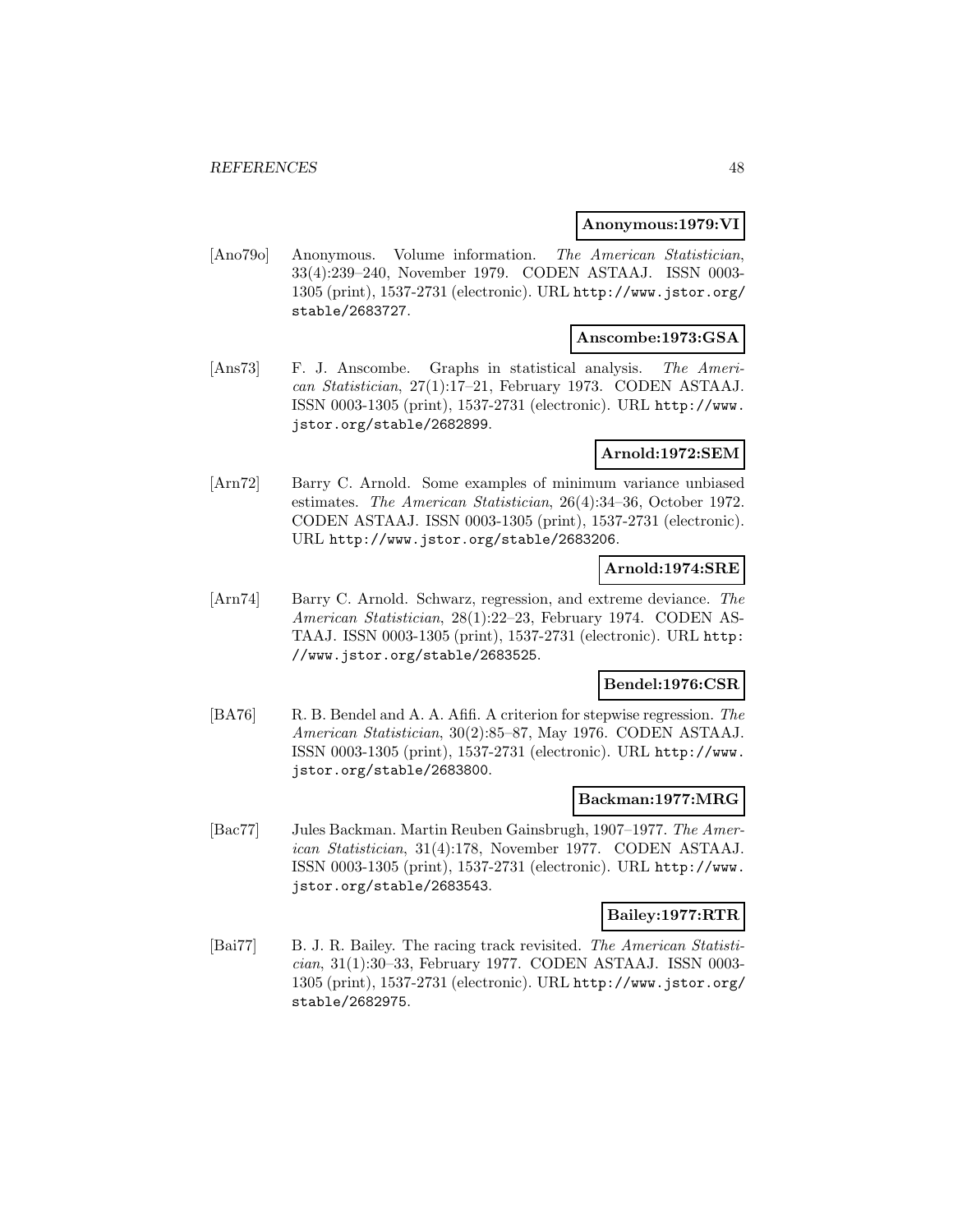#### **Bancroft:1970:WRM**

[Ban70] T. A. Bancroft. What rewards may a statistician expect? The American Statistician, 24(5):8–10, December 1970. CODEN AS-TAAJ. ISSN 0003-1305 (print), 1537-2731 (electronic). URL http: //www.jstor.org/stable/2682442.

# **Bancroft:1971:EUW**

[Ban71a] T. A. Bancroft. On establishing a university-wide statistical consulting and cooperative research service. The American Statistician, 25(5):21–24, December 1971. CODEN ASTAAJ. ISSN 0003- 1305 (print), 1537-2731 (electronic). URL http://www.jstor.org/ stable/2686078.

# **Banerjee:1971:MCD**

[Ban71b] K. S. Banerjee. On the marginal and conditional distributions of the multi-variate normal. The American Statistician, 25(5):50–51, December 1971. CODEN ASTAAJ. ISSN 0003-1305 (print), 1537- 2731 (electronic). URL http://www.jstor.org/stable/2686086.

### **Bancroft:1972:TSC**

[Ban72a] T. A. Bancroft. On teaching of service courses in statistics. The American Statistician, 26(2):14–16, April 1972. CODEN ASTAAJ. ISSN 0003-1305 (print), 1537-2731 (electronic). URL http://www. jstor.org/stable/2683452.

### **Bancroft:1972:SCP**

[Ban72b] T. A. Bancroft. The statistical community and the protection of privacy. The American Statistician, 26(4):13–16, October 1972. CO-DEN ASTAAJ. ISSN 0003-1305 (print), 1537-2731 (electronic). URL http://www.jstor.org/stable/2683200.

### **Bancroft:1974:GWS**

[Ban74] T. A. Bancroft. George W. Snedecor, Pioneer Statistician, 1881– 1974. The American Statistician, 28(3):108–109, August 1974. CO-DEN ASTAAJ. ISSN 0003-1305 (print), 1537-2731 (electronic). URL http://www.jstor.org/stable/2683039.

#### **Barbour:1970:EC**

[Bar70] Dana M. Barbour. Edward T. Crowder, 1910–1970. The American Statistician, 24(2):42, April 1970. CODEN ASTAAJ. ISSN 0003- 1305 (print), 1537-2731 (electronic). URL http://www.jstor.org/ stable/2681936.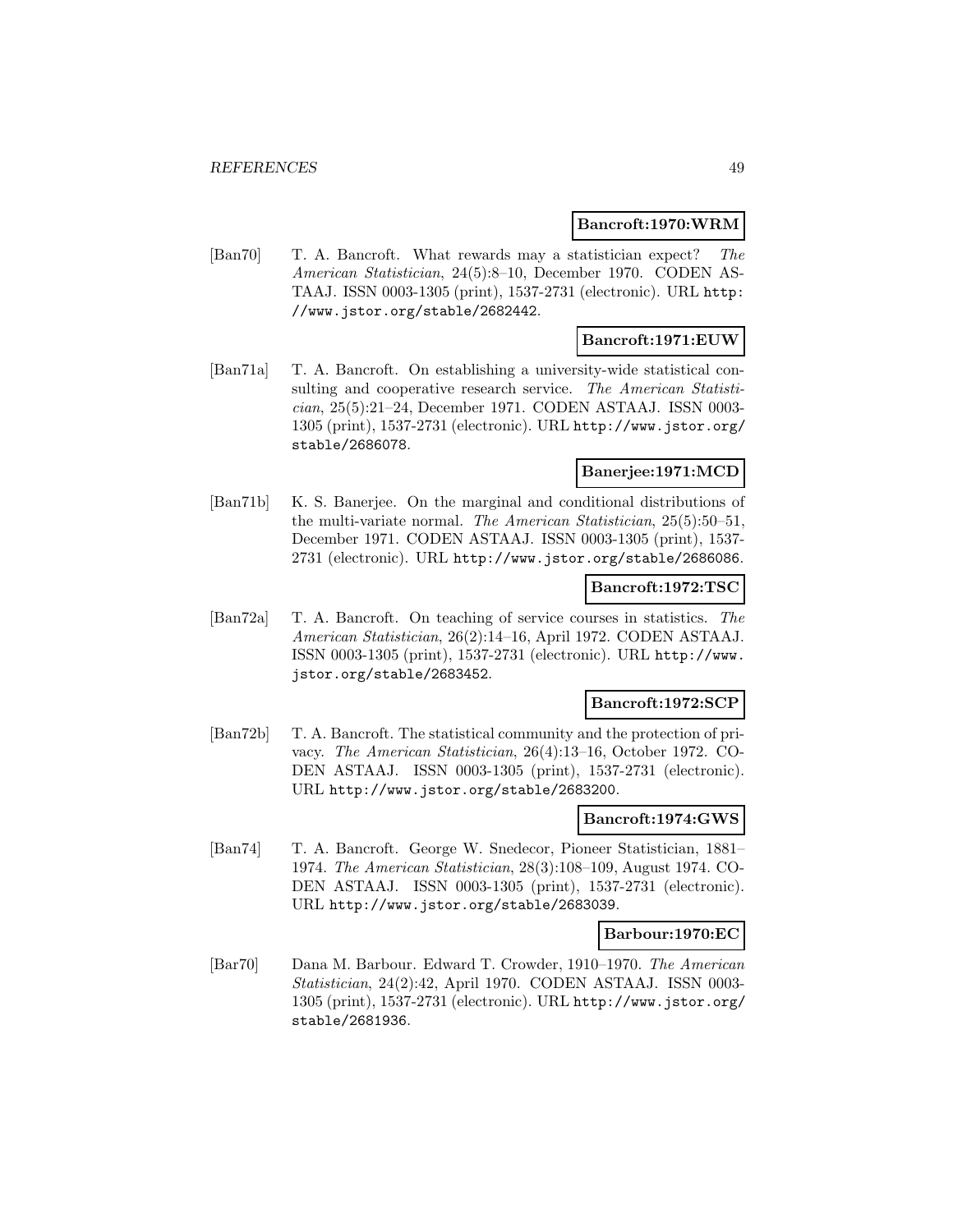#### **Barbour:1973:DCR**

[Bar73] Dana M. Barbour. Donald C. Riley, 1905–1973. The American Statistician, 27(4):145–146, October 1973. CODEN ASTAAJ. ISSN 0003-1305 (print), 1537-2731 (electronic). URL http://www. jstor.org/stable/2684041.

### **Barrett:1974:CDS**

[Bar74] James P. Barrett. The coefficient of determination — some limitations. The American Statistician, 28(1):19–20, February 1974. CODEN ASTAAJ. ISSN 0003-1305 (print), 1537-2731 (electronic). URL http://www.jstor.org/stable/2683523.

#### **Barnow:1976:UPV**

[Bar76] Burt S. Barnow. The use of proxy variables when one or two independent variables are measured with error. The American Statistician, 30(3):119–121, August 1976. CODEN ASTAAJ. ISSN 0003- 1305 (print), 1537-2731 (electronic). URL http://www.jstor.org/ stable/2683856.

### **Bartels:1977:ULT**

[Bar77] R. Bartels. On the use of limit theorem arguments in economic statistics. The American Statistician, 31(2):85–87, May 1977. CO-DEN ASTAAJ. ISSN 0003-1305 (print), 1537-2731 (electronic). URL http://www.jstor.org/stable/2683048.

#### **Berg:1971:ICN**

[BB71a] Sanford Berg and Neville Beharie. Innovations in communication: The National Bureau of Economic Research and the computer. The American Statistician, 25(5):28–32, December 1971. CODEN AS-TAAJ. ISSN 0003-1305 (print), 1537-2731 (electronic). URL http: //www.jstor.org/stable/2686080.

# **Bry:1971:IAT**

[BB71b] Gerhard Bry and Charlotte Boschan. Interpretation and analysis of time-series scatters. The American Statistician, 25(2):29–33, April 1971. CODEN ASTAAJ. ISSN 0003-1305 (print), 1537-2731 (electronic). URL http://www.jstor.org/stable/2682005.

#### **Boardman:1972:APS**

[BB72] Thomas J. Boardman and Eileen C. Boardman. ASA 1971 Publications Survey — summary of findings. The American Statistician, 26(4):17–22, October 1972. CODEN ASTAAJ. ISSN 0003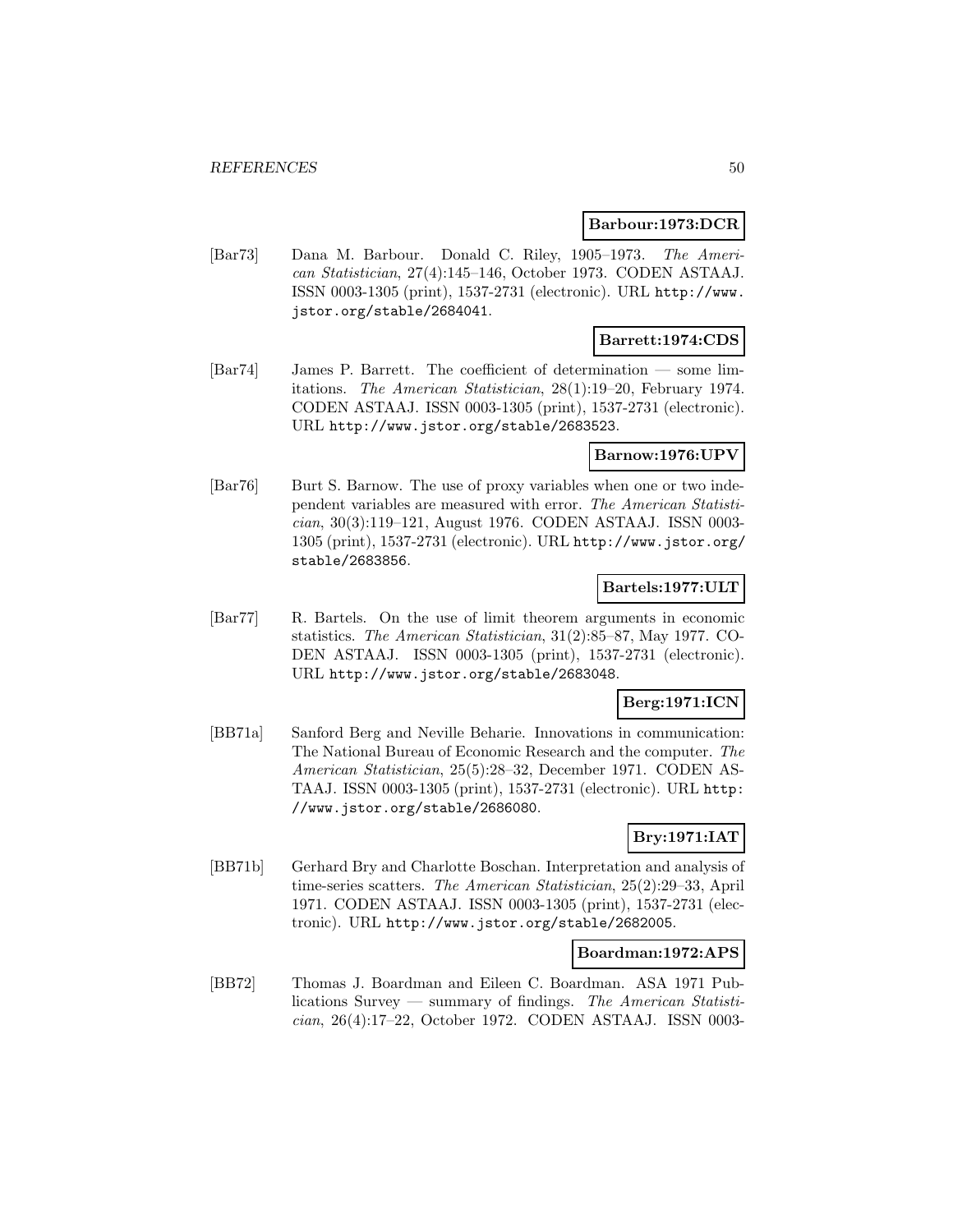1305 (print), 1537-2731 (electronic). URL http://www.jstor.org/ stable/2683201.

### **Brightman:1975:PSM**

[BB75] Harvey Brightman and Michael Broida. On problem solving, motivation and statistics. The American Statistician, 29(4):164–166, November 1975. CODEN ASTAAJ. ISSN 0003-1305 (print), 1537- 2731 (electronic). URL http://www.jstor.org/stable/2683485.

# **Berry:1972:LE**

[BDR<sup>+</sup>72] Donald A. Berry, W. Edwards Deming, A. C. Rosander, Robert A. Agnew, C. Philip Cox, L. R. LaMotte, Warren Dent, I. J. Good, Franklin H. Silverman, Hans K. Ury, Marian B. Ury, John Havas, S. R. Searle, D. S. Robson, Lawrence L. Kupper, Stanley W. Nash, A. L. Wilson, S. L. George, M. M. Desu, Ralph E. Beals, and Herbert A. David. Letters to the Editor. The American Statistician, 26(1):47–54, February 1972. CODEN ASTAAJ. ISSN 0003- 1305 (print), 1537-2731 (electronic). URL http://www.jstor.org/ stable/2682851.

# **Beal:1976:FHT**

[Bea76] Stuart Beal. Fisher's hypergeometric test for a comparison in a finite population. The American Statistician, 30(4):165–168, November 1976. CODEN ASTAAJ. ISSN 0003-1305 (print), 1537-2731 (electronic). URL http://www.jstor.org/stable/2683753.

### **Behboodian:1970:ERV**

[Beh70] Javad Behboodian. On the expectation of the random variable  $(X^2 - Y^2)^{1/2}$ . The American Statistician, 24(4):28–29, October 1970. CODEN ASTAAJ. ISSN 0003-1305 (print), 1537-2731 (electronic). URL http://www.jstor.org/stable/2681312.

# **Behboodian:1977:NFF**

[Beh77] Javad Behboodian. A note on functional forms of order statistics. The American Statistician, 31(4):161–162, November 1977. CO-DEN ASTAAJ. ISSN 0003-1305 (print), 1537-2731 (electronic). URL http://www.jstor.org/stable/2683539.

#### **Benjamin:1972:TSO**

[Ben72] Bernard Benjamin. Teaching statistics and operational research to civil servants. The American Statistician, 26(4):23–26, October 1972. CODEN ASTAAJ. ISSN 0003-1305 (print), 1537-2731 (electronic). URL http://www.jstor.org/stable/2683202.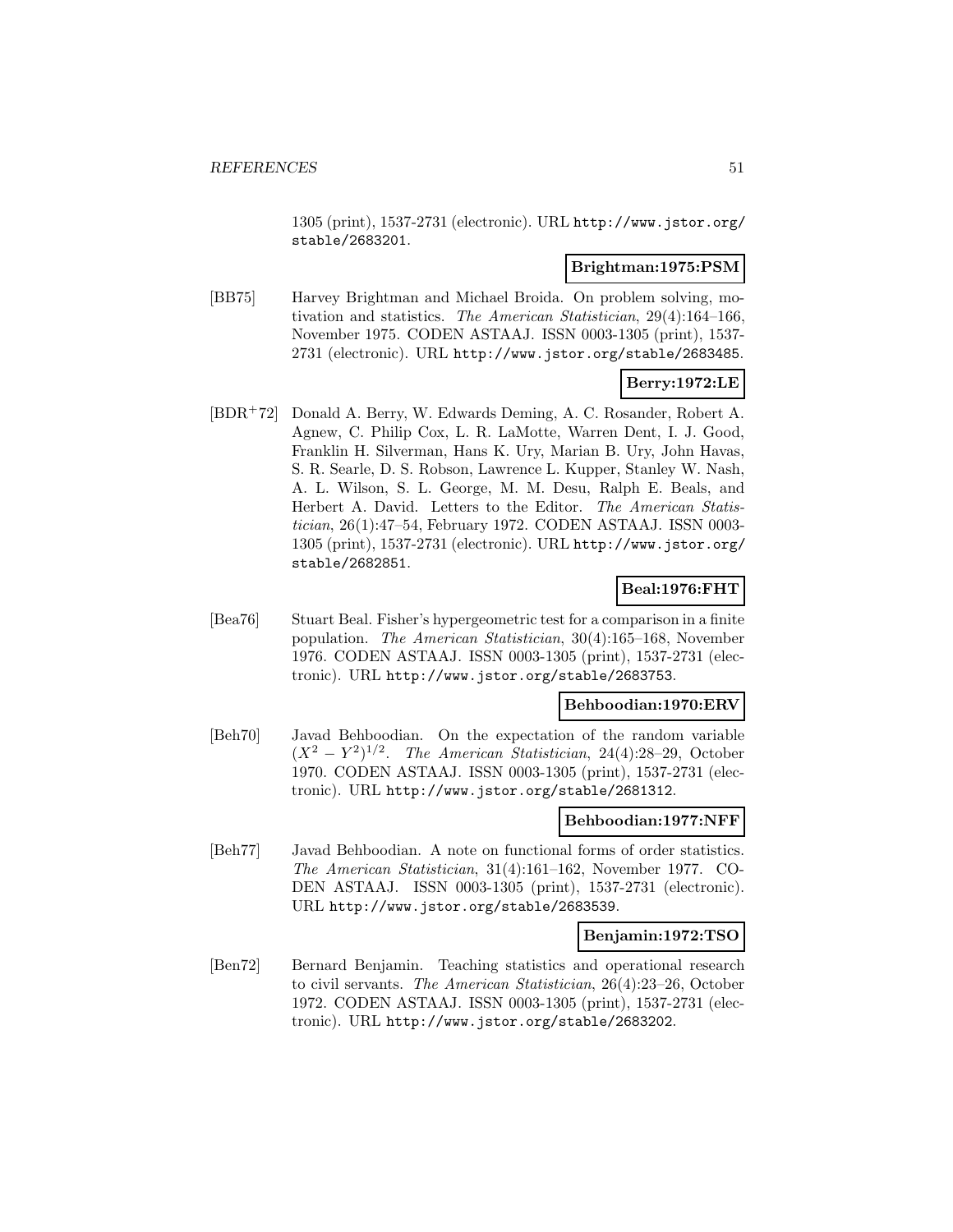### **Betteley:1977:ALE**

[Bet77] I. G. Betteley. The addition law for expectations. The American Statistician, 31(1):33–35, February 1977. CODEN ASTAAJ. ISSN 0003-1305 (print), 1537-2731 (electronic). URL http://www. jstor.org/stable/2682976.

# **Boen:1978:SST**

[BF78] James Boen and David Fryd. Six-state transactional analysis in statistical consultation. The American Statistician, 32(2):58–60, May 1978. CODEN ASTAAJ. ISSN 0003-1305 (print), 1537-2731 (electronic). URL http://www.jstor.org/stable/2683616.

#### **Barrett:1976:WSL**

[BG76] James P. Barrett and Leland Goldsmith. When is n sufficiently large? The American Statistician, 30(2):67–70, May 1976. CODEN ASTAAJ. ISSN 0003-1305 (print), 1537-2731 (electronic). URL http://www.jstor.org/stable/2683795.

### **Bhapkar:1973:RIS**

[Bha73] V. P. Bhapkar. A remark on the invariance of some estimators. The American Statistician, 27(5):231–232, December 1973. CO-DEN ASTAAJ. ISSN 0003-1305 (print), 1537-2731 (electronic). URL http://www.jstor.org/stable/3087409.

### **Bhapkar:1976:GLS**

[Bha76] V. P. Bhapkar. Generalized least squares estimation and testing. The American Statistician, 30(2):73–74, May 1976. CODEN AS-TAAJ. ISSN 0003-1305 (print), 1537-2731 (electronic). URL http: //www.jstor.org/stable/2683797.

# **Bibby:1973:VPM**

[Bib73] John Bibby. Variational proofs in multivariate analysis. The American Statistician, 27(5):244–245, December 1973. CODEN ASTAAJ. ISSN 0003-1305 (print), 1537-2731 (electronic). URL http://www. jstor.org/stable/3087421.

#### **Birnbaum:1971:PSS**

[Bir71] Allan Birnbaum. A perspective for strengthening scholarship in statistics. The American Statistician, 25(3):14–17, June 1971. CO-DEN ASTAAJ. ISSN 0003-1305 (print), 1537-2731 (electronic). URL http://www.jstor.org/stable/2683316.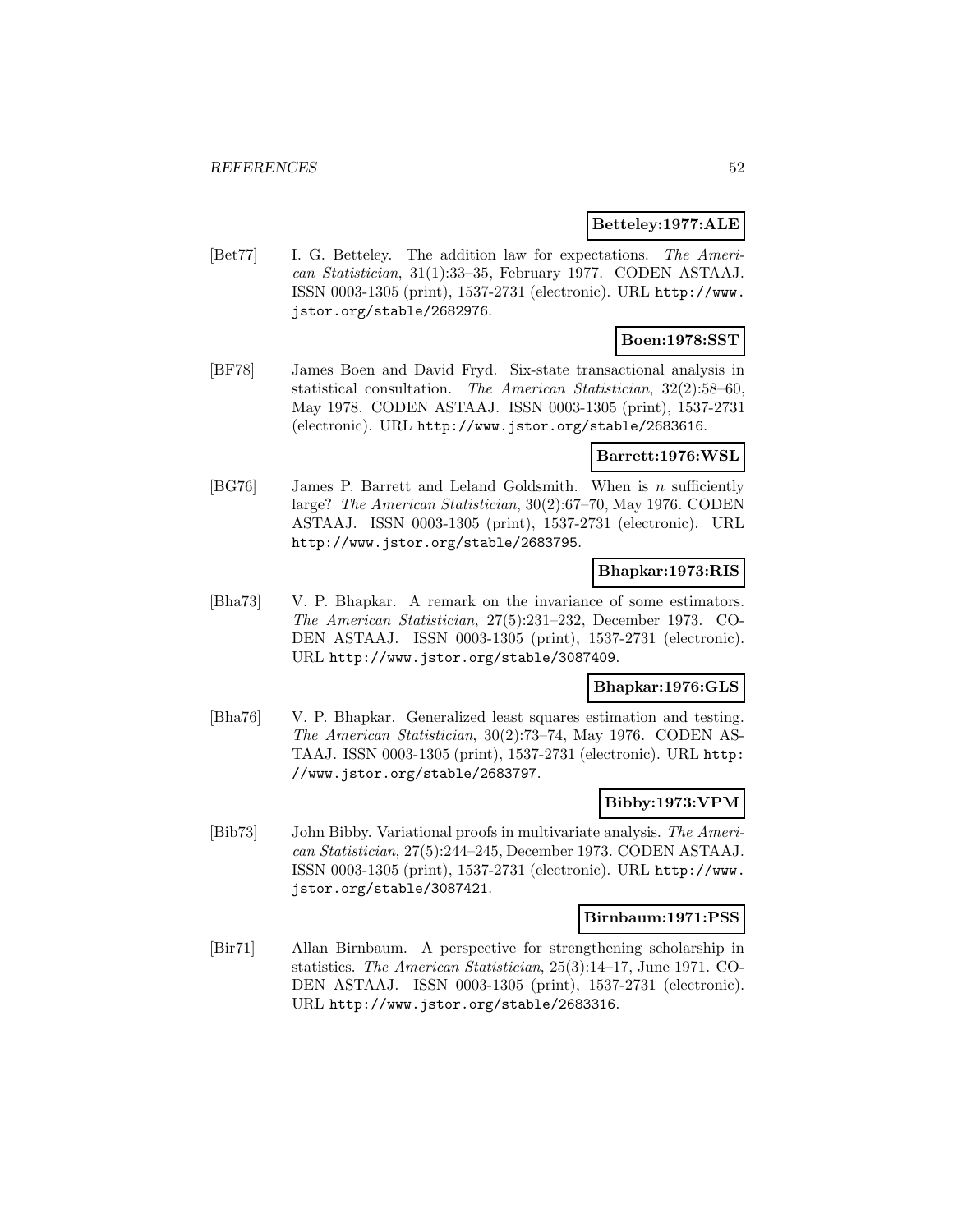## **Bailar:1978:PSD**

[BL78] Barbara A. Bailar and C. Michael Lanphier. A pilot study to develop survey methods to assess survey practices. The American Statistician, 32(4):130–132, November 1978. CODEN ASTAAJ. ISSN 0003-1305 (print), 1537-2731 (electronic). URL http://www. jstor.org/stable/2682939.

# **Blight:1971:SGR**

[Bli71] B. J. N. Blight. Some general results on reduced mean square error estimation. The American Statistician, 25(3):24–25, June 1971. CODEN ASTAAJ. ISSN 0003-1305 (print), 1537-2731 (electronic). URL http://www.jstor.org/stable/2683318.

## **Blom:1976:WAM**

[Blo76] Gunnar Blom. When is the arithmetic mean blue? The American Statistician, 30(1):40–42, February 1976. CODEN ASTAAJ. ISSN 0003-1305 (print), 1537-2731 (electronic). URL http://www. jstor.org/stable/2682888.

# **Bloch:1978:MES**

[Blo78] Farrell E. Bloch. Measurement error and statistical significance of an independent variable. The American Statistician, 32(1):26–27, February 1978. CODEN ASTAAJ. ISSN 0003-1305 (print), 1537- 2731 (electronic). URL http://www.jstor.org/stable/2683471.

### **Blumenthal:1975:SPL**

[Blu75] S. Blumenthal. A simple proof of local minimum variance unbiasedness. The American Statistician, 29(3):130, August 1975. CODEN ASTAAJ. ISSN 0003-1305 (print), 1537-2731 (electronic). URL http://www.jstor.org/stable/2683441.

# **Blyth:1972:SVO**

[Bly72] Colin R. Blyth. Subjective vs. objective methods in statistics. The American Statistician, 26(3):20–22, June 1972. CODEN ASTAAJ. ISSN 0003-1305 (print), 1537-2731 (electronic). URL http://www. jstor.org/stable/2682860.

#### **Barnard:1972:LE**

[BMF<sup>+</sup>72] G. A. Barnard, Geoffrey H. Moore, James W. Frane, Campbell B. Read, Lawrence M. Aleamoni, Marvin M. Engel, W. Edwards Deming, Richard E. Cavicchi, Seymour Geisser, Hugh A. Reeder, James Koziol, David P. Byar, Manus Rabinowitz, Mark Berenson,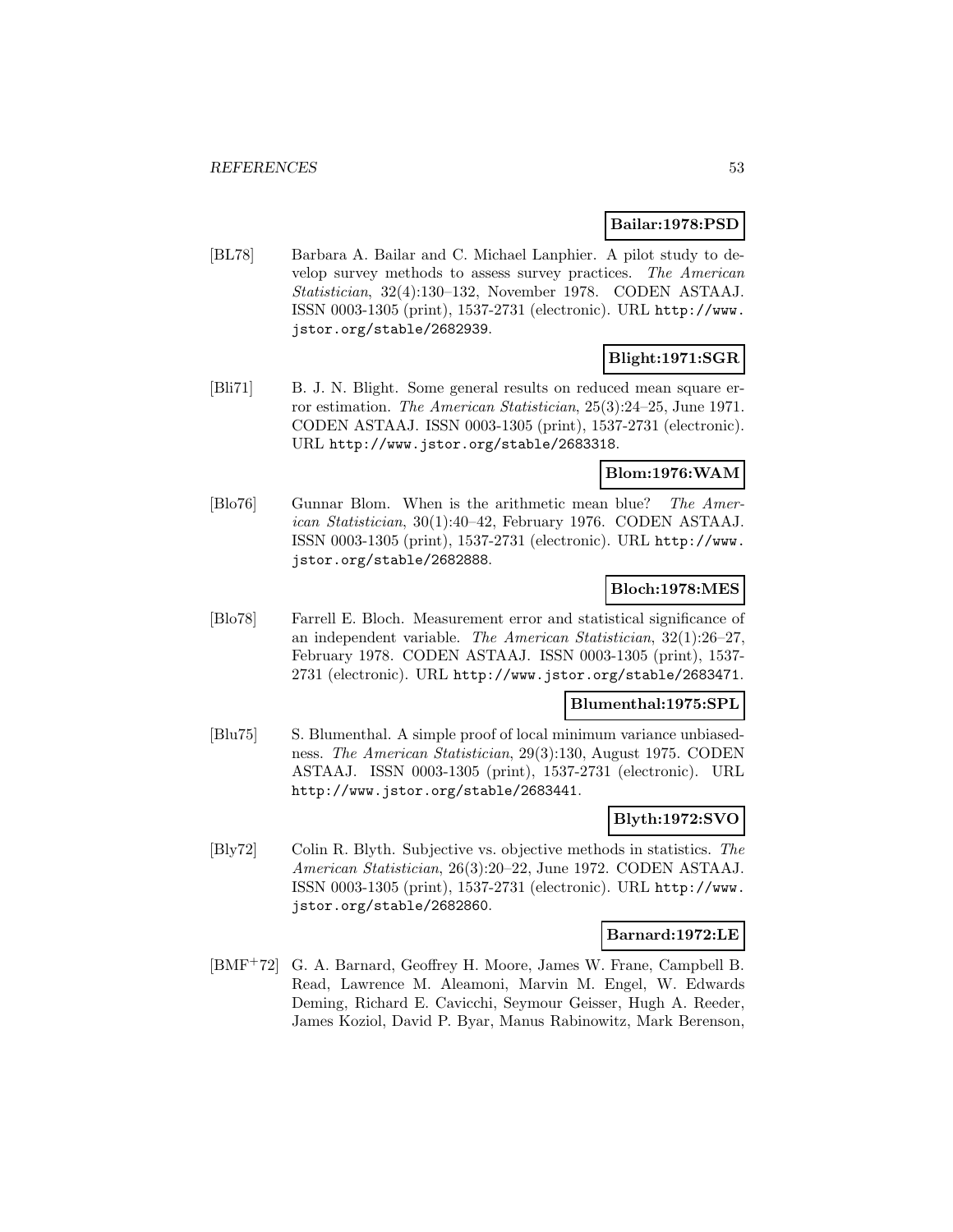David M. Grether, A. M. Kshirsagar, Elliot M. Cramer, Stanley L. Sclove, Robert I. Berg, Mitchell Snyder, and Dinesh S. Bhoj. Letters to the Editor. The American Statistician, 26(4):52–60, October 1972. CODEN ASTAAJ. ISSN 0003-1305 (print), 1537-2731 (electronic). URL http://www.jstor.org/stable/2683214.

**Boen:1972:TPI**

[Boe72] James R. Boen. The teaching of personal interaction in statistical consulting. The American Statistician, 26(1):30–31, February 1972. CODEN ASTAAJ. ISSN 0003-1305 (print), 1537-2731 (electronic). URL http://www.jstor.org/stable/2682843.

### **Bookstein:1975:FPL**

[Boo75] Fred L. Bookstein. On a form of piecewise linear regression. The American Statistician, 29(3):116–117, August 1975. CODEN AS-TAAJ. ISSN 0003-1305 (print), 1537-2731 (electronic). URL http: //www.jstor.org/stable/2683435.

### **Bohrer:1975:EAV**

[BP75] Robert Bohrer and Richard F. Potthoff. An exercise in analysis of variance theory. The American Statistician, 29(4):166–168, November 1975. CODEN ASTAAJ. ISSN 0003-1305 (print), 1537-2731 (electronic). URL http://www.jstor.org/stable/2683486.

# **Brand:1973:LSC**

[BPJ73] Richard J. Brand, Dudley E. Pinnock, and Kirby L. Jackson. Large sample confidence bands for the logistic response curve and its inverse. The American Statistician, 27(4):157–160, October 1973. CODEN ASTAAJ. ISSN 0003-1305 (print), 1537-2731 (electronic). URL http://www.jstor.org/stable/2684046.

#### **Beniger:1978:QGS**

[BR78a] James R. Beniger and Dorothy L. Robyn. Quantitative graphics in statistics: a brief history. The American Statistician, 32(1):1–11, February 1978. CODEN ASTAAJ. ISSN 0003-1305 (print), 1537- 2731 (electronic). URL http://www.jstor.org/stable/2683467.

# **Berry:1978:PWC**

[BR78b] Donald A. Berry and Ronald R. Regal. Probabilities of winning a certain carnival game. The American Statistician, 32(4):126–129, November 1978. CODEN ASTAAJ. ISSN 0003-1305 (print), 1537- 2731 (electronic). URL http://www.jstor.org/stable/2682938.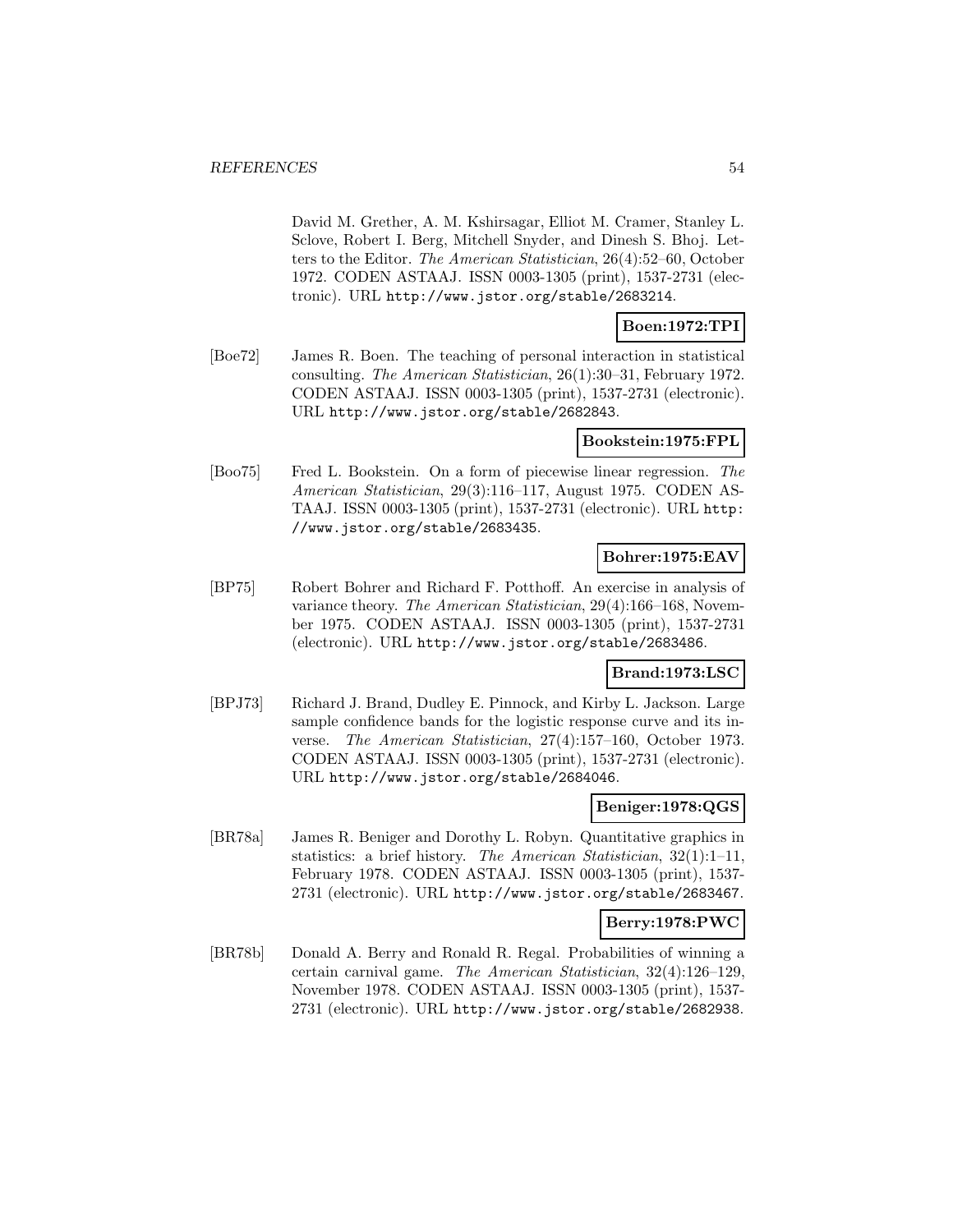### **Baker:1979:GSR**

[BR79] R. J. Baker and M. G. Richardson. The GLIM System — Release 3. The American Statistician, 33(4):221–222, November 1979. CODEN ASTAAJ. ISSN 0003-1305 (print), 1537-2731 (electronic). URL http://www.jstor.org/stable/2683741.

# **Brager:1973:EQS**

[Bra73] Gary L. Brager. Ethical questions in statistics. The American Statistician, 27(5):246, December 1973. CODEN ASTAAJ. ISSN 0003-1305 (print), 1537-2731 (electronic). URL http://www. jstor.org/stable/3087424.

#### **Bradley:1977:CSC**

[Bra77] James V. Bradley. A common situation conducive to bizarre distribution shapes. The American Statistician, 31(4):147–150, November 1977. CODEN ASTAAJ. ISSN 0003-1305 (print), 1537-2731 (electronic). URL http://www.jstor.org/stable/2683535.

### **Bridges:1978:S**

[Bri78] George Bridges. SIMSAM. The American Statistician, 32(3):110, August 1978. CODEN ASTAAJ. ISSN 0003-1305 (print), 1537-2731 (electronic). URL http://www.jstor.org/stable/2683360.

### **Brown:1971:CCD**

[Bro71] Robert W. C. Brown. Comparing census data in 90 countries. The American Statistician, 25(1):32–37, February 1971. CODEN AS-TAAJ. ISSN 0003-1305 (print), 1537-2731 (electronic). URL http: //www.jstor.org/stable/2682209.

#### **Broffitt:1974:ELS**

[Bro74a] James D. Broffitt. An example of the large sample behavior of the midrange. The American Statistician, 28(2):69–70, May 1974. CODEN ASTAAJ. ISSN 0003-1305 (print), 1537-2731 (electronic). URL http://www.jstor.org/stable/2683607.

#### **Bross:1974:RSS**

[Bro74b] Irwin D. J. Bross. The role of the statistician: Scientist or shoe clerk. The American Statistician, 28(4):126–127, November 1974. CODEN ASTAAJ. ISSN 0003-1305 (print), 1537-2731 (electronic). URL http://www.jstor.org/stable/2683335.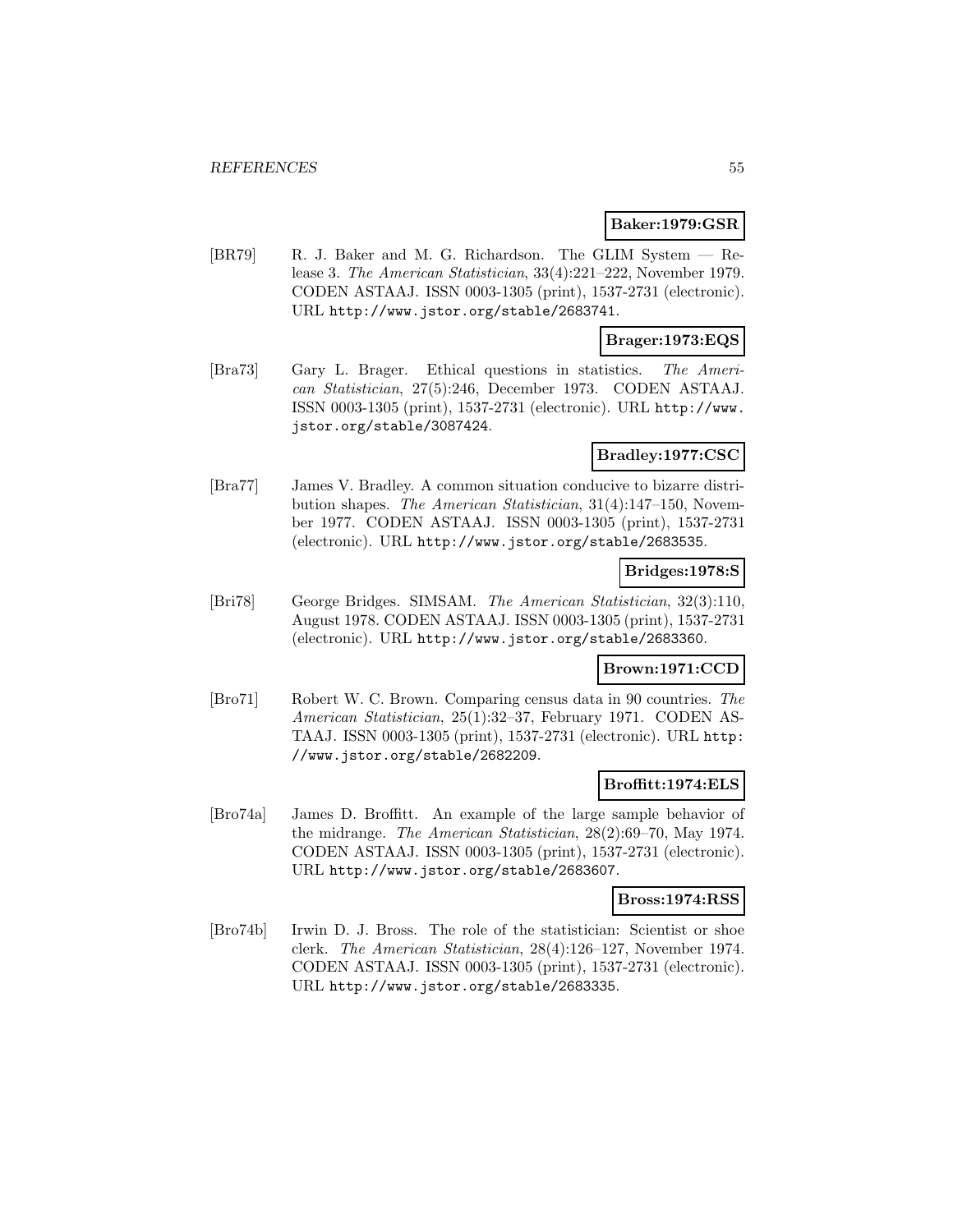#### **Bross:1976:SSH**

[Bro76] Irwin D. J. Bross. Scientific strategies in human affairs: Explaining statistics to the public. The American Statistician, 30(4):171–175, November 1976. CODEN ASTAAJ. ISSN 0003-1305 (print), 1537- 2731 (electronic). URL http://www.jstor.org/stable/2683755.

### **Bryant:1972:SPK**

[Bry72] Peter Bryant. A short proof of a known lemma. The American Statistician, 26(5):35–36, December 1972. CODEN ASTAAJ. ISSN 0003-1305 (print), 1537-2731 (electronic). URL http://www. jstor.org/stable/2683783.

#### **Bryson:1973:CCD**

[Bry73] Maurice C. Bryson. Craps with crooked dice. The American Statistician, 27(4):167–168, October 1973. CODEN ASTAAJ. ISSN 0003- 1305 (print), 1537-2731 (electronic). URL http://www.jstor.org/ stable/2684050.

### **Bryson:1976:LDP**

[Bry76] Maurice C. Bryson. The literary digest poll: Making of a statistical myth. The American Statistician, 30(4):184–185, November 1976. CODEN ASTAAJ. ISSN 0003-1305 (print), 1537-2731 (electronic). URL http://www.jstor.org/stable/2683758.

### **Boen:1975:SSC**

[BS75] J. Boen and H. Smith. Should statisticians be certified? The American Statistician, 29(3):113–114, August 1975. CODEN ASTAAJ. ISSN 0003-1305 (print), 1537-2731 (electronic). URL http://www. jstor.org/stable/2683433.

#### **Bradley:1979:CPR**

[BS79] Ralph A. Bradley and Sushil S. Srivastava. Correlation in polynomial regression. The American Statistician, 33(1):11–14, February 1979. CODEN ASTAAJ. ISSN 0003-1305 (print), 1537-2731 (electronic). URL http://www.jstor.org/stable/2683059.

#### **Buse:1973:GFG**

[Bus73] A. Buse. Goodness of fit in generalized least squares estimation. The American Statistician, 27(3):106–108, June 1973. CODEN AS-TAAJ. ISSN 0003-1305 (print), 1537-2731 (electronic). URL http: //www.jstor.org/stable/2683631.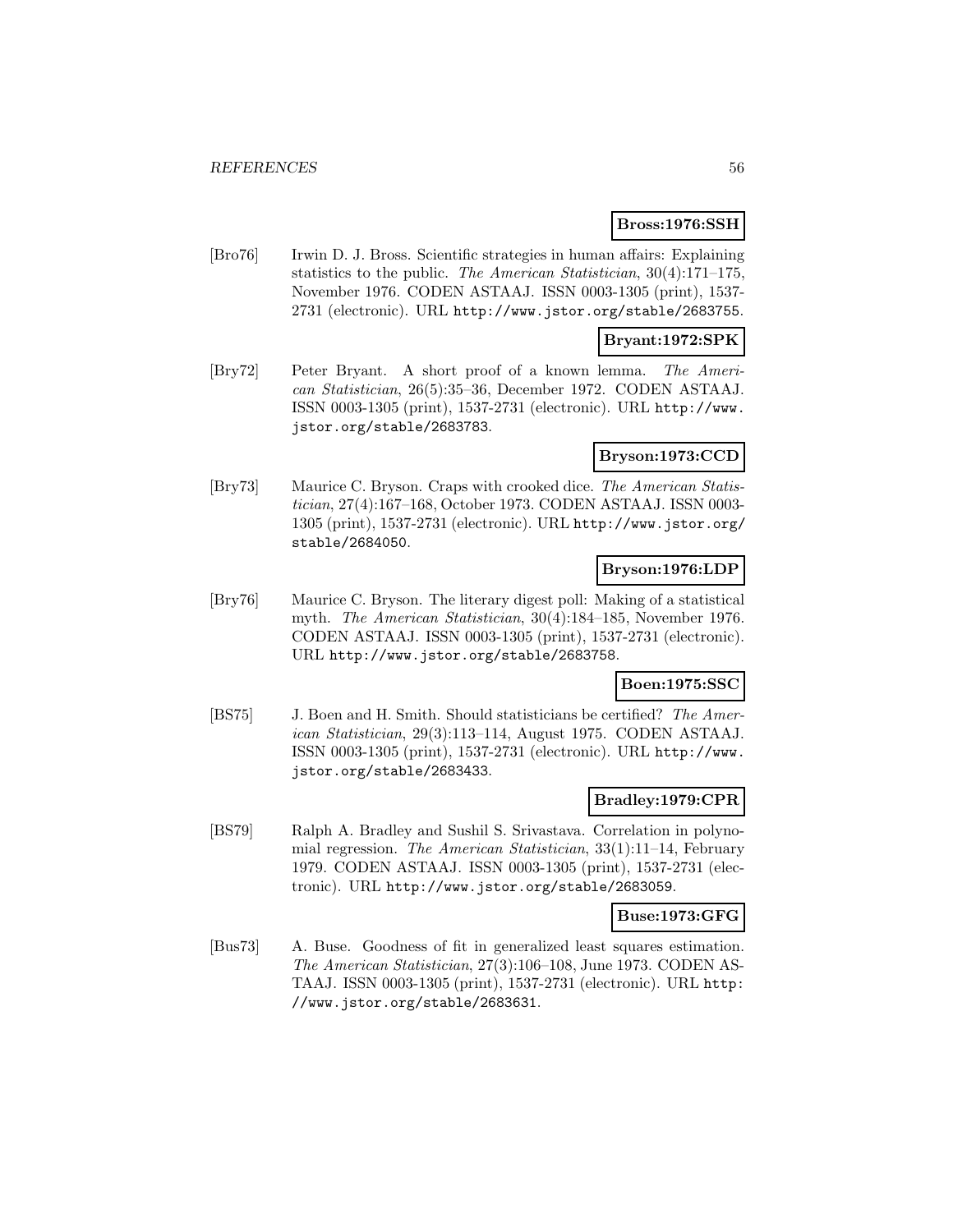### **Brown:1979:LTA**

[BWSW79] Barry W. Brown, Herman Walker, Marcus Schimek, and Peggy R. Wright. A life table analysis package for SPSS. The American Statistician, 33(4):225–227, November 1979. CODEN ASTAAJ. ISSN 0003-1305 (print), 1537-2731 (electronic). URL http://www. jstor.org/stable/2683746.

# **Bondy:1976:SEM**

[BZ76] Warren H. Bondy and William Zlot. The standard error of the mean and the difference between means for finite populations. The American Statistician, 30(2):96–97, May 1976. CODEN ASTAAJ. ISSN 0003-1305 (print), 1537-2731 (electronic). URL http://www. jstor.org/stable/2683803.

# **Cady:1972:HT**

[Cad72] Foster Cady. Henry Tucker, 1923–1971. The American Statistician, 26(1):46, February 1972. CODEN ASTAAJ. ISSN 0003- 1305 (print), 1537-2731 (electronic). URL http://www.jstor.org/ stable/2682849.

### **Cardenas:1978:BRB**

[Car78a] Manuel Cardenas. Book review: Sanders, Murph, and Eng, Solution Manual, Test Questions and Transparency Masters. The American Statistician, 32(3):108, August 1978. CODEN ASTAAJ. ISSN 0003- 1305 (print), 1537-2731 (electronic). URL http://www.jstor.org/ stable/2683357.

#### **Carlson:1978:RSI**

[Car78b] Roger Carlson. Review of special issue on statistical education. The American Statistician, 32(4):139–140, November 1978. CO-DEN ASTAAJ. ISSN 0003-1305 (print), 1537-2731 (electronic). URL http://www.jstor.org/stable/2682943.

### **Carter:1974:AGT**

[CC74] Walter H. Carter, Jr. and Sharon L. Crews. An analysis of the game of tennis. The American Statistician, 28(4):130–134, November 1974. CODEN ASTAAJ. ISSN 0003-1305 (print), 1537-2731 (electronic). URL http://www.jstor.org/stable/2683337.

#### **Chervany:1977:FDM**

[CCF<sup>+</sup>77] Norman L. Chervany, Raymond O. Collier, Jr., Stephen E. Fienberg, Paul E. Johnson, and John Neter. A framework for the development of measurement instruments for evaluating the introductory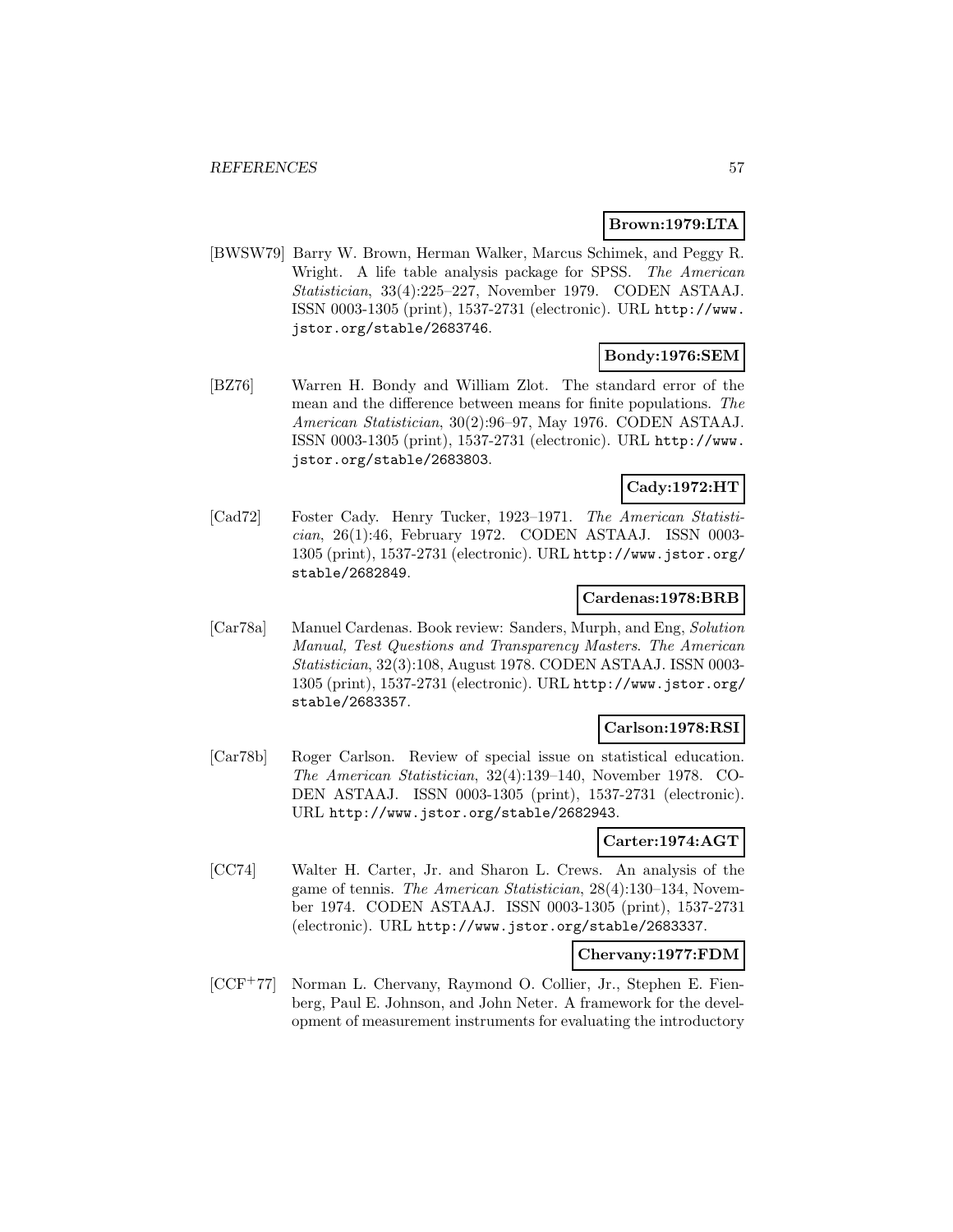statistics course. The American Statistician, 31(1):17–23, February 1977. CODEN ASTAAJ. ISSN 0003-1305 (print), 1537-2731 (electronic). URL http://www.jstor.org/stable/2682972.

# **Colby:1970:ETS**

[CEF<sup>+</sup>70] Marian M. Colby, Carl L. Erhardt, Todd M. Frazier, Felix E. Moore, Carroll E. Palmer, William F. Taylor, and Iwao M. Moriyama. Education and training of statisticians for health agencies: a condensed report of the Committee of the Statistics Section, American Public Health Association. The American Statistician, 24(5):22–27, December 1970. CODEN ASTAAJ. ISSN 0003-1305 (print), 1537-2731 (electronic). URL http://www.jstor.org/stable/2682447.

## **Cicchetti:1979:RRA**

[CH79] Domenic V. Cicchetti and Robert Heavens, Jr. RATCAT (rater agreement/categorical data). The American Statistician, 33(2):91, May 1979. CODEN ASTAAJ. ISSN 0003-1305 (print), 1537-2731 (electronic). URL http://www.jstor.org/stable/2683231.

# **Chew:1971:PEP**

[Che71] Victor Chew. Point estimation of the parameter of the binomial distribution. The American Statistician, 25(5):47–50, December 1971. CODEN ASTAAJ. ISSN 0003-1305 (print), 1537-2731 (electronic). URL http://www.jstor.org/stable/2686085.

## **Chissom:1970:IKS**

[Chi70] Brad S. Chissom. Interpretation of the kurtosis statistic. The American Statistician, 24(4):19–22, October 1970. CODEN ASTAAJ. ISSN 0003-1305 (print), 1537-2731 (electronic). URL http://www. jstor.org/stable/2681309.

### **Campbell:1973:HGA**

[CJ73] Cathy Campbell and Brian L. Joiner. How to get the answer without being sure you've asked the question. The American Statistician, 27(5):229–231, December 1973. CODEN ASTAAJ. ISSN 0003- 1305 (print), 1537-2731 (electronic). URL http://www.jstor.org/ stable/3087408.

#### **Clelland:1971:SSU**

[Cle71] Richard C. Clelland. On statistical studies of university education. The American Statistician, 25(4):20–24, October 1971. CODEN ASTAAJ. ISSN 0003-1305 (print), 1537-2731 (electronic). URL http://www.jstor.org/stable/2682920.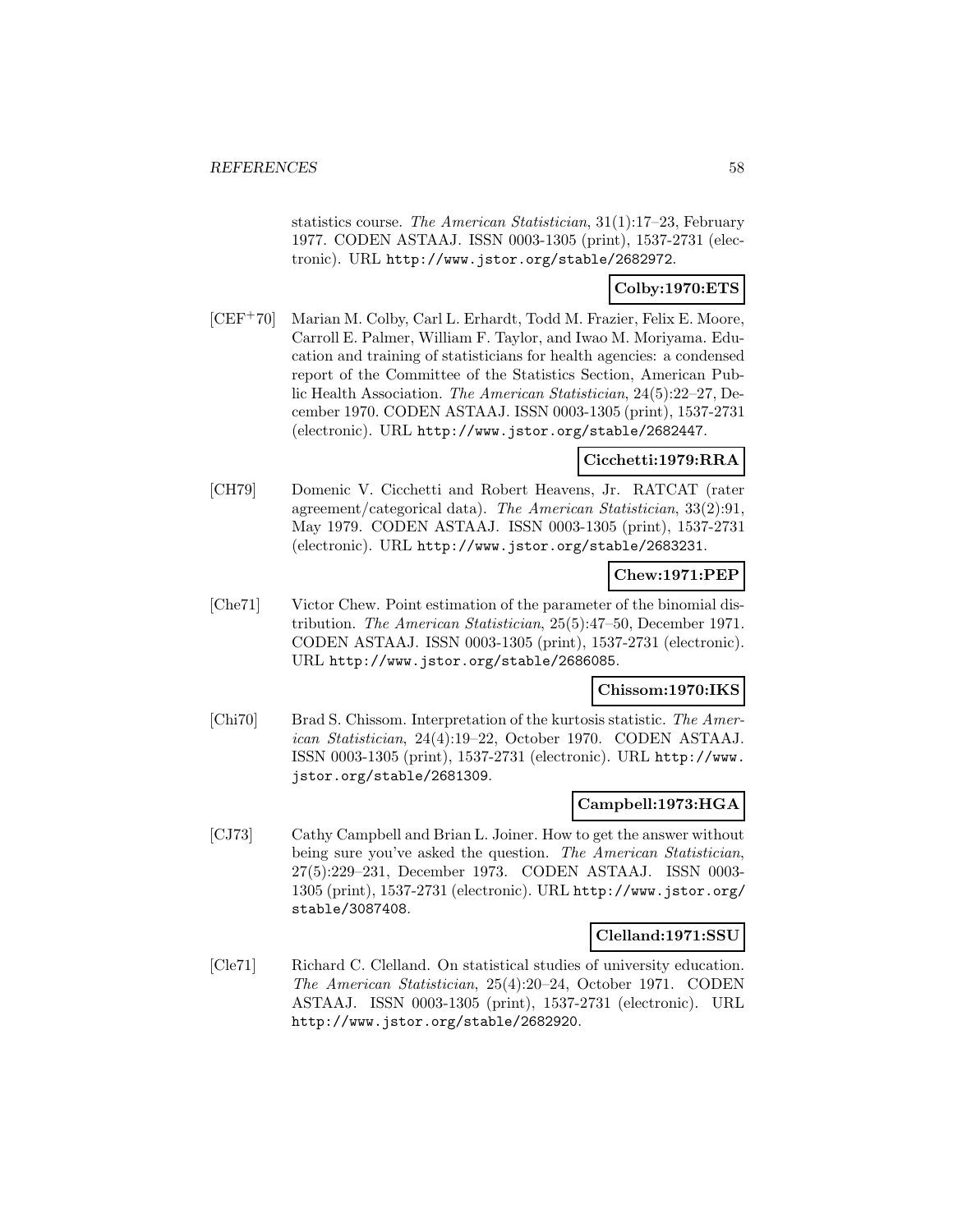### **Carter:1972:OCG**

[CM72] Walter H. Carter, Jr. and Raymond H. Myers. Orthogonal contrasts and the generalized inverse in fixed effects analysis of variance. The American Statistician, 26(5):32–34, December 1972. CODEN AS-TAAJ. ISSN 0003-1305 (print), 1537-2731 (electronic). URL http: //www.jstor.org/stable/2683781.

# **Cohen:1976:SRS**

[CM76] Arthur Cohen and John J. Miller. Some remarks on Scheffe's twoway mixed model. The American Statistician, 30(1):36–37, February 1976. CODEN ASTAAJ. ISSN 0003-1305 (print), 1537-2731 (electronic). URL http://www.jstor.org/stable/2682886.

### **Cohen:1978:LE**

[CN78] Joel E. Cohen and John Neter. Letters to the Editor. The American Statistician, 32(1):39, February 1978. CODEN ASTAAJ. ISSN 0003-1305 (print), 1537-2731 (electronic). URL http://www. jstor.org/stable/2683477.

# **Crocker:1972:LE**

[CNR<sup>+</sup>72] Douglas C. Crocker, Subhash Narula, John S. Ramberg, Y. Horiba, Arlo Hendrickson, Elliot M. Cramer, T. M. F. Smith, Haynes Phillips, Raymond A. Gibley, Richard Sundstrom, Nathan Mantel, B. J. N. Blight, Johannes Gordesch, J. C. Ahuja, Colin White, Donald E. Henschel, A. P. Dempster, and Lawrence Harris. Letters to the Editor. The American Statistician, 26(5):41–47, December 1972. CODEN ASTAAJ. ISSN 0003-1305 (print), 1537-2731 (electronic). URL http://www.jstor.org/stable/2683788.

#### **Coale:1974:IBT**

[Coa74] Ansley J. Coale. Irene Barnes Taeuber, 1906–1974. The American Statistician, 28(3):109–110, August 1974. CODEN ASTAAJ. ISSN 0003-1305 (print), 1537-2731 (electronic). URL http://www. jstor.org/stable/2683040.

# **Cochran:1971:DRS**

[Coc71] Robert S. Cochran. Designs with redeeming social aspects for evenings of social bridge. The American Statistician, 25(2):12–15, April 1971. CODEN ASTAAJ. ISSN 0003-1305 (print), 1537-2731 (electronic). URL http://www.jstor.org/stable/2681998.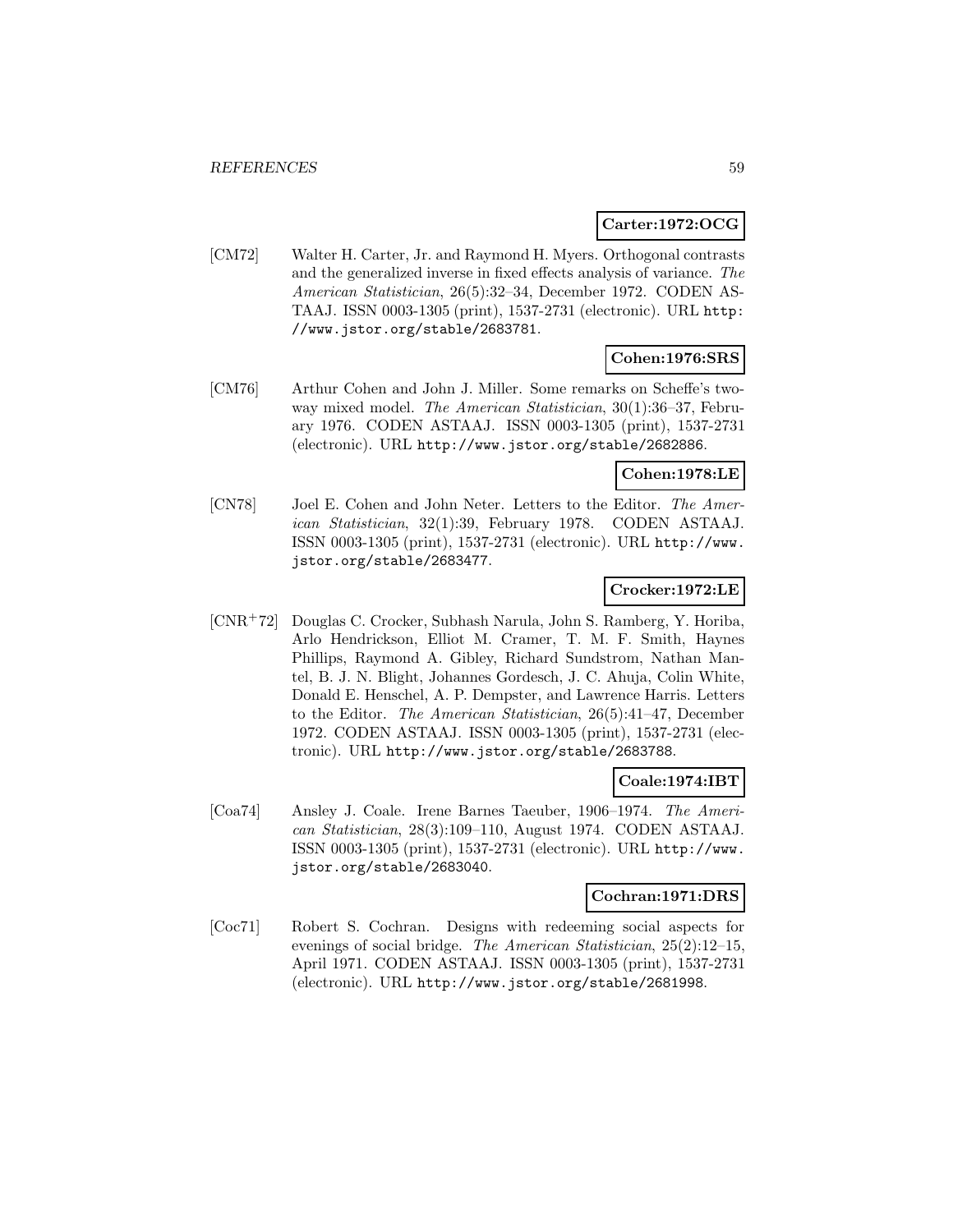## **Connell:1977:CMC**

[Con77] Fred J. Connell. Construction of a Markov chain with given stationary distribution. The American Statistician, 31(2):93, May 1977. CODEN ASTAAJ. ISSN 0003-1305 (print), 1537-2731 (electronic). URL http://www.jstor.org/stable/2683051.

# **Cooper:1972:TAP**

[Coo72] J. Phillip Cooper. Two approaches to polynomial distributed lags estimation: An expository note and comment. The American Statistician, 26(3):32–35, June 1972. CODEN ASTAAJ. ISSN 0003- 1305 (print), 1537-2731 (electronic). URL http://www.jstor.org/ stable/2682864.

### **Cowden:1975:MEC**

[Cow75] Dudley J. Cowden. A method of evaluating contestants. The American Statistician, 29(2):82–84, May 1975. CODEN ASTAAJ. ISSN 0003-1305 (print), 1537-2731 (electronic). URL http://www. jstor.org/stable/2683269.

# **Cramer:1972:STT**

[Cra72] Elliot M. Cramer. Significance tests and tests of models in multiple regression. The American Statistician, 26(4):26–30, October 1972. CODEN ASTAAJ. ISSN 0003-1305 (print), 1537-2731 (electronic). URL http://www.jstor.org/stable/2683203.

# **Crain:1973:NSL**

[Cra73] Bradford R. Crain. A note on showing a lack of ties in a set of s observations. The American Statistician, 27(4):169, October 1973. CODEN ASTAAJ. ISSN 0003-1305 (print), 1537-2731 (electronic). URL http://www.jstor.org/stable/2684051.

### **Crocker:1972:SIM**

[Cro72] Douglas C. Crocker. Some interpretations of the multiple correlation coefficient. The American Statistician, 26(2):31–33, April 1972. CODEN ASTAAJ. ISSN 0003-1305 (print), 1537-2731 (electronic). URL http://www.jstor.org/stable/2683460.

#### **Counts:1979:HSS**

[CS79] Richard Counts and Michael Sherrill. HYPERSAMS — a sample size computer program for the hypergeometric. The American Statistician, 33(2):91, May 1979. CODEN ASTAAJ. ISSN 0003- 1305 (print), 1537-2731 (electronic). URL http://www.jstor.org/ stable/2683232.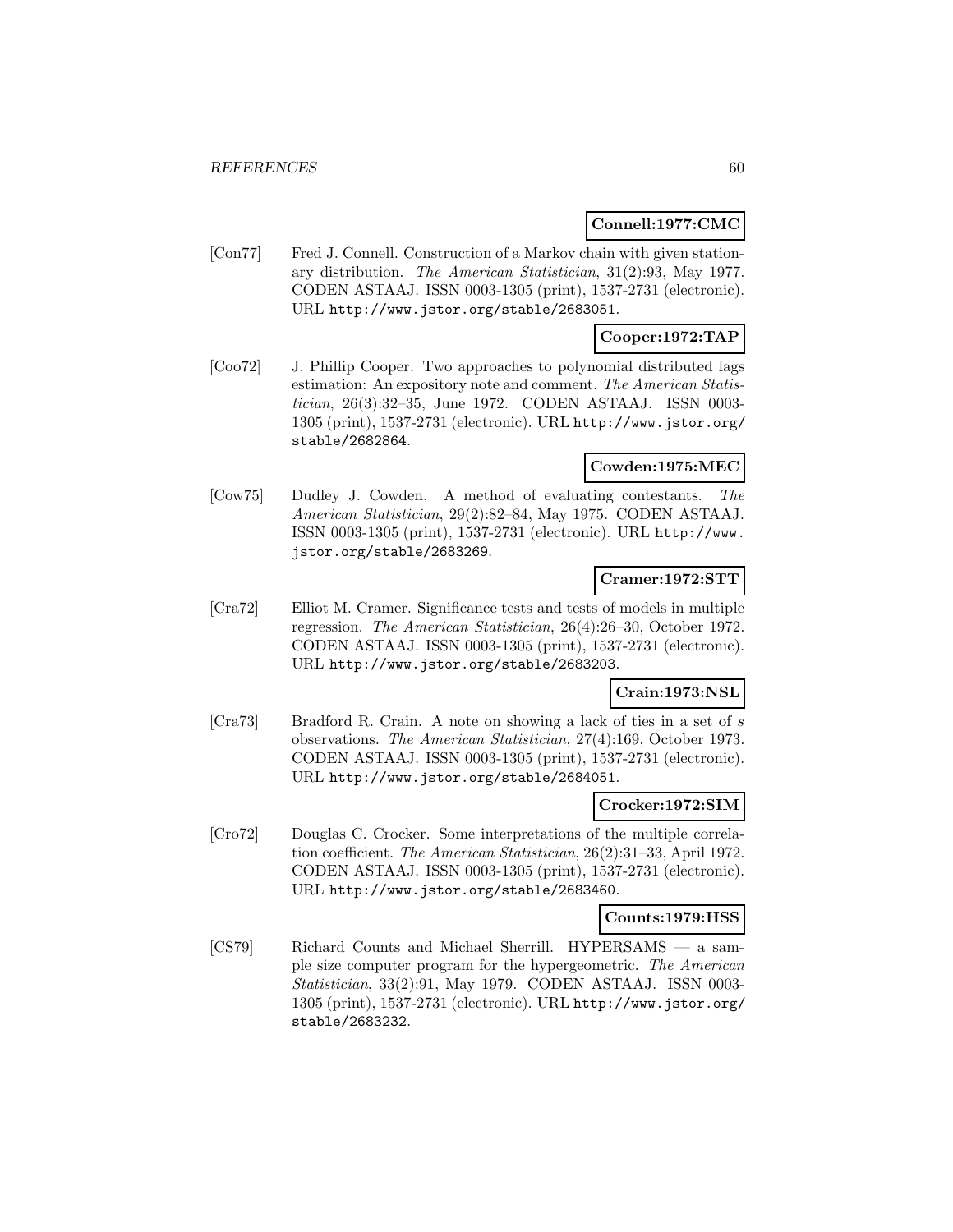#### **Canfield:1977:LE**

[CTL<sup>+</sup>77] Ronald V. Canfield, David L. Turner, Eugene Lehman, I. J. Good, Gottfried E. Noether, Benjamin J. Tepping, Bernard Most, Oliver D. Anderson, David A. Swanson, Roy H. Wampler, David Rothman, Russell V. Lenth, and Stephen Portnoy. Letters to the Editor. The American Statistician, 31(1):50–54, February 1977. CODEN ASTAAJ. ISSN 0003-1305 (print), 1537-2731 (electronic). URL http://www.jstor.org/stable/2682982.

### **Cutter:1976:SET**

[Cut76] Gary R. Cutter. Some examples for teaching regression toward the mean from a sampling viewpoint. The American Statistician, 30(4):194–197, November 1976. CODEN ASTAAJ. ISSN 0003- 1305 (print), 1537-2731 (electronic). URL http://www.jstor.org/ stable/2683763.

#### **DAgostino:1970:LEN**

[D'A70] Ralph B. D'Agostino. Linear estimation of the normal distribution standard deviation. The American Statistician, 24(3):14–15, June 1970. CODEN ASTAAJ. ISSN 0003-1305 (print), 1537-2731 (electronic). URL http://www.jstor.org/stable/2682419.

#### **DAgostino:1972:RBC**

[D'A72] Ralph B. D'Agostino. Relation between the chi-squared and ANOVA tests for testing the equality of  $k$  independent dichotomous populations. The American Statistician, 26(3):30–32, June 1972. CODEN ASTAAJ. ISSN 0003-1305 (print), 1537-2731 (electronic). URL http://www.jstor.org/stable/2682863.

#### **Darlington:1970:KRP**

[Dar70] Richard B. Darlington. Is kurtosis really "peakedness?". The American Statistician, 24(2):19–22, April 1970. CODEN ASTAAJ. ISSN 0003-1305 (print), 1537-2731 (electronic). URL http://www. jstor.org/stable/2681925.

#### **David:1976:SIP**

[Dav76] Martin David. Strategies for improving policy-relevant data on the poor. The American Statistician, 30(3):129–134, August 1976. CO-DEN ASTAAJ. ISSN 0003-1305 (print), 1537-2731 (electronic). URL http://www.jstor.org/stable/2683859.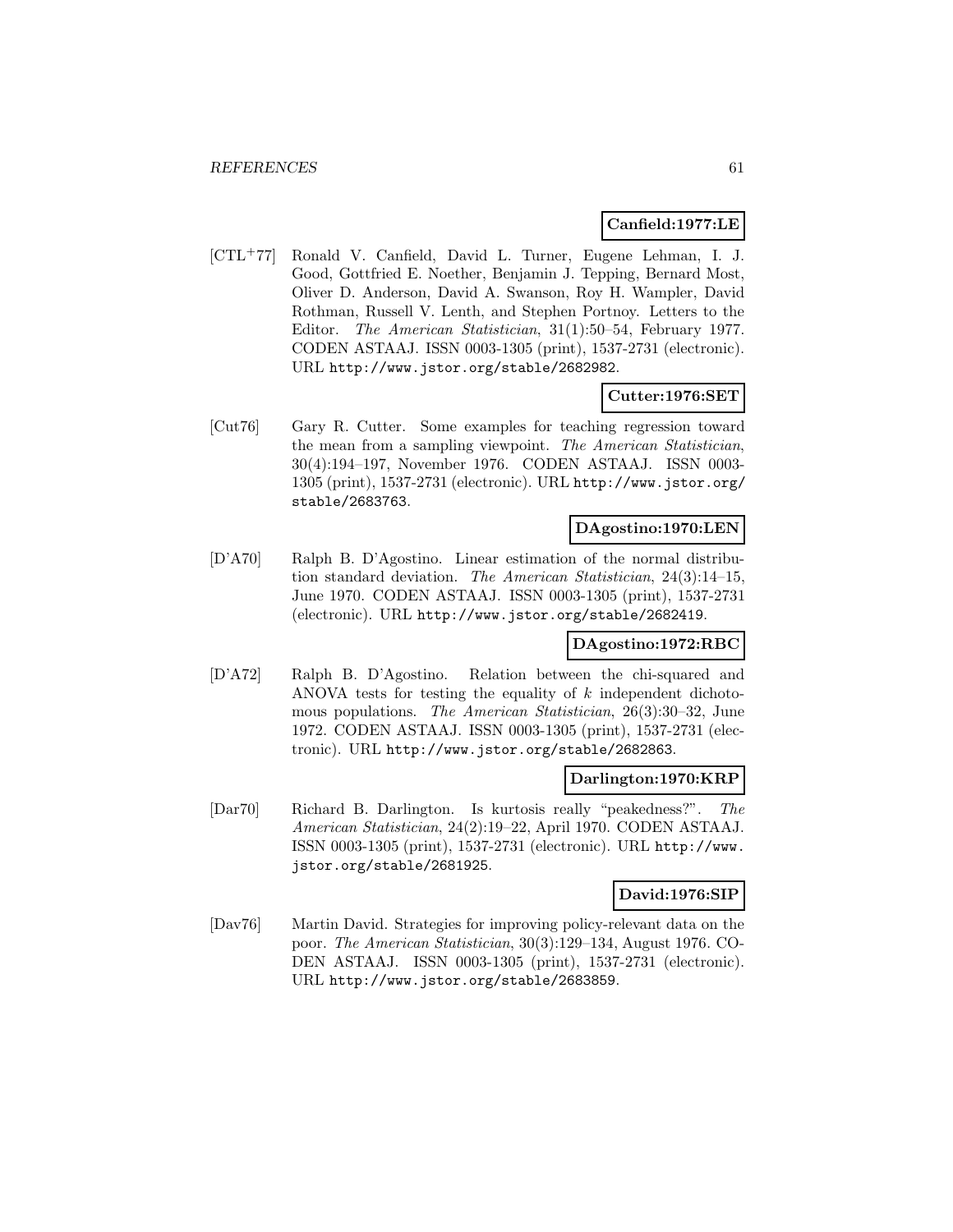### **Dayton:1972:MCD**

[Day72] C. Mitchell Dayton. A method for constructing data which illustrate a suppressor variable. The American Statistician, 26(5):36, December 1972. CODEN ASTAAJ. ISSN 0003-1305 (print), 1537-2731 (electronic). URL http://www.jstor.org/stable/2683784.

#### **Dudewicz:1972:ELD**

[DD72] Edward J. Dudewicz and Ronald E. Dann. Equally likely dice sums do not exist. The American Statistician, 26(4):41–42, October 1972. CODEN ASTAAJ. ISSN 0003-1305 (print), 1537-2731 (electronic). URL http://www.jstor.org/stable/2683210.

### **Dudewicz:1975:LE**

[DDB<sup>+</sup>75] Edward J. Dudewicz, Meyer Dwass, James P. Barrett, R. C. Hanumara, James R. Thompson, Clifford J. Maloney, Klaus Hinkelmann, Michael H. Kutner, and Norman L. Johnson. Letters to the Editor. The American Statistician, 29(2):108–110, May 1975. CODEN ASTAAJ. ISSN 0003-1305 (print), 1537-2731 (electronic). URL http://www.jstor.org/stable/2683281.

#### **Deaton:1970:EML**

[Dea70] Leonard W. Deaton. An example on maximum likelihood estimates. The American Statistician, 24(1):49, February 1970. CODEN AS-TAAJ. ISSN 0003-1305 (print), 1537-2731 (electronic). URL http: //www.jstor.org/stable/2682299.

### **Deming:1971:FFS**

[Dem71] W. Edwards Deming. Frederick Franklin Stephan, 1903–1971. The American Statistician, 25(4):47–48, October 1971. CODEN AS-TAAJ. ISSN 0003-1305 (print), 1537-2731 (electronic). URL http: //www.jstor.org/stable/2682929.

#### **Deming:1972:PCM**

[Dem72] W. Edwards Deming. P. C. Mahalanobis (1893–1972). The American Statistician, 26(4):49–50, October 1972. CODEN ASTAAJ. ISSN 0003-1305 (print), 1537-2731 (electronic). URL http://www. jstor.org/stable/2683213.

#### **Deming:1975:PBA**

[Dem75] W. Edwards Deming. On probability as a basis for action. The American Statistician, 29(4):146–152, November 1975. CODEN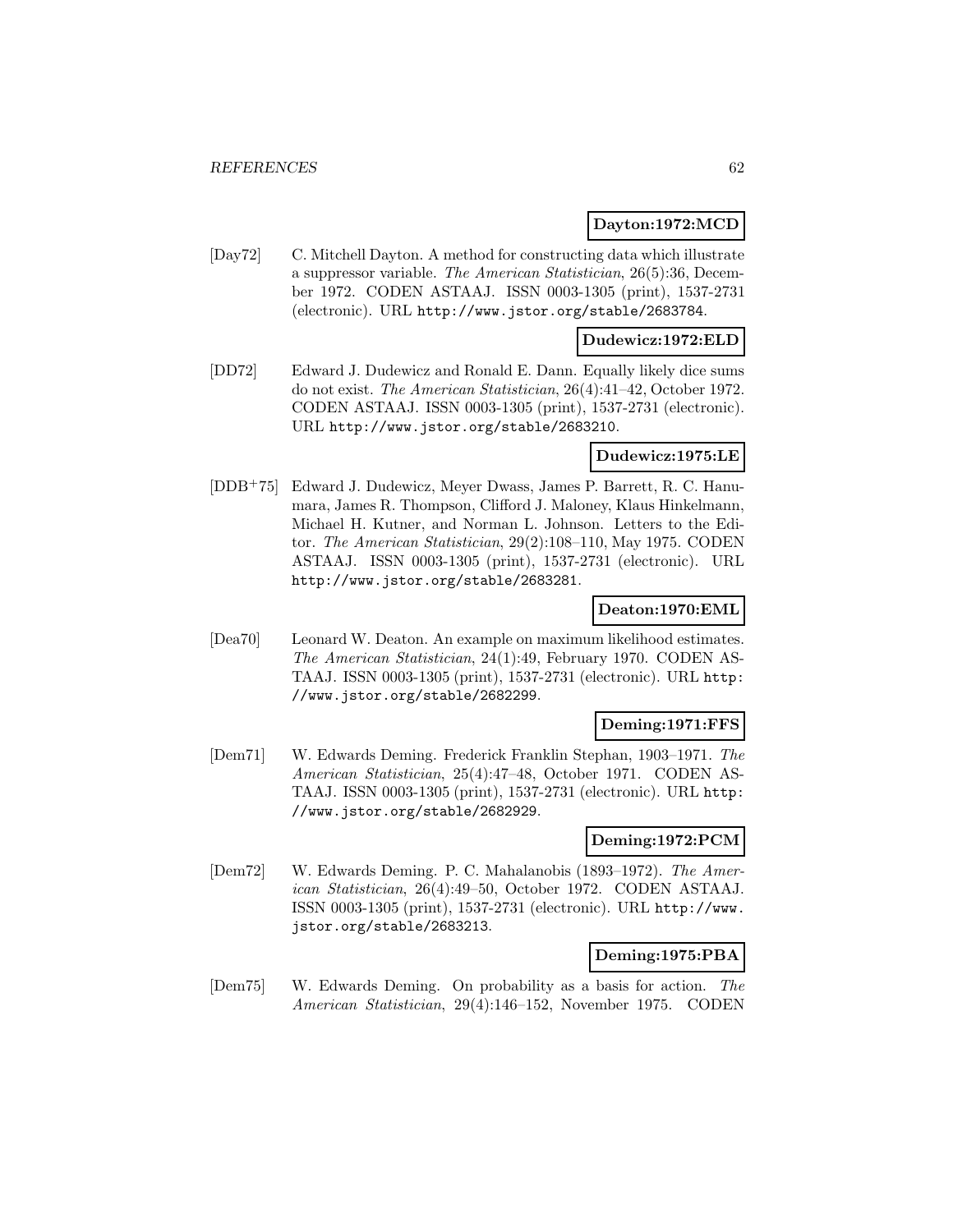ASTAAJ. ISSN 0003-1305 (print), 1537-2731 (electronic). URL http://www.jstor.org/stable/2683482.

### **Desalvo:1971:SEF**

[Des71a] Joseph S. Desalvo. Standard error of forecast in multiple regression: Proof of a useful result. The American Statistician, 25(4):32–34, October 1971. CODEN ASTAAJ. ISSN 0003-1305 (print), 1537- 2731 (electronic). URL http://www.jstor.org/stable/2682924.

# **Desu:1971:OCI**

[Des71b] M. M. Desu. Optimal confidence intervals of fixed width. The American Statistician, 25(2):27–29, April 1971. CODEN ASTAAJ. ISSN 0003-1305 (print), 1537-2731 (electronic). URL http://www. jstor.org/stable/2682004.

## **Dallal:1977:DDH**

[DF77] Gerard Dallal and Katherine Finseth. Double dual histograms. The American Statistician, 31(1):39–41, February 1977. CODEN AS-TAAJ. ISSN 0003-1305 (print), 1537-2731 (electronic). URL http: //www.jstor.org/stable/2682979.

# **Dickey:1975:LE**

[DGK<sup>+</sup>75] James Dickey, N. T. Gridgeman, M. C. S. Kingsley, I. J. Good, James E. Carlson, Daniel Gianola, Michael H. Kutner, and Steve Selvin. Letters to the Editor. The American Statistician, 29(3):131– 134, August 1975. CODEN ASTAAJ. ISSN 0003-1305 (print), 1537- 2731 (electronic). URL http://www.jstor.org/stable/2683443.

# **Downs:1978:PCE**

[DGK78] Tom Downs, Dennis C. Gilliland, and Leo Katz. Probability in a contested election. The American Statistician, 32(4):122–125, November 1978. CODEN ASTAAJ. ISSN 0003-1305 (print), 1537- 2731 (electronic). URL http://www.jstor.org/stable/2682937.

# **Dykstra:1972:EDC**

[DH72] Richard L. Dykstra and John E. Hewett. Examples of decompositions of chi-squared variables. The American Statistician, 26(4):42– 43, October 1972. CODEN ASTAAJ. ISSN 0003-1305 (print), 1537- 2731 (electronic). URL http://www.jstor.org/stable/2683211.

# **Diamond:1975:CBS**

[Dia75] James J. Diamond. [A course in Bayesian statistics]: Discussion. The American Statistician, 29(2):98–99, May 1975. CODEN AS-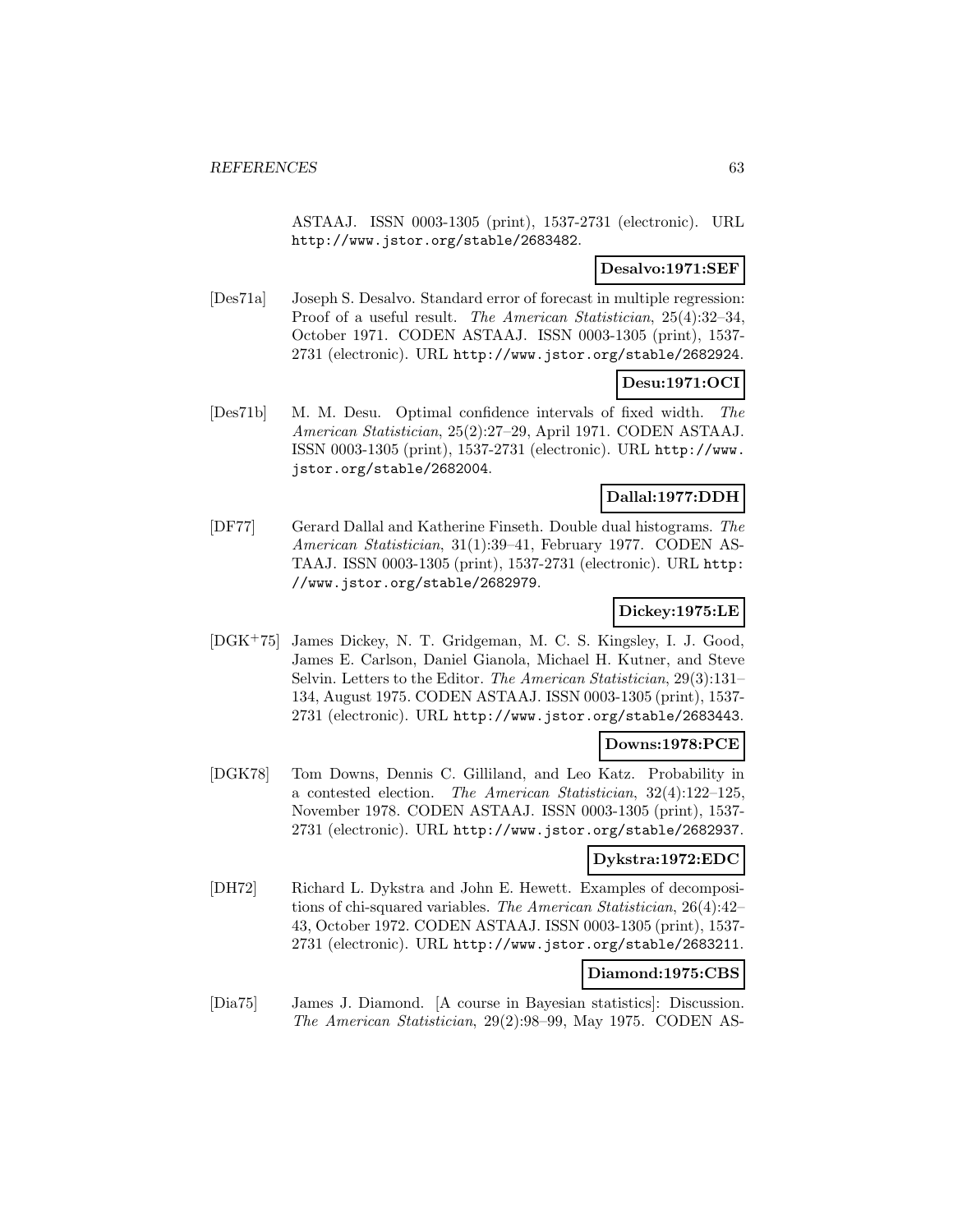TAAJ. ISSN 0003-1305 (print), 1537-2731 (electronic). URL http: //www.jstor.org/stable/2683275.

### **Driscoll:1975:AC**

[DM75] M. F. Driscoll and D. Morse. Admissibility and completeness. The American Statistician, 29(2):93, May 1975. CODEN ASTAAJ. ISSN 0003-1305 (print), 1537-2731 (electronic). URL http://www. jstor.org/stable/2683273.

# **Deming:1970:LEb**

[DMK<sup>+</sup>70] W. Edwards Deming, Donald V. Mathusz, Scott A. Krane, Keith Kussmaul, Charles DeWitt Roberts, I. J. Good, Haynes Phillips, Charles J. Kowalski, Kenneth Mullen, Samuel H. Plotkin, Jason Millman, Paul Cieslak, S. Chatterjee, Nathan Mantel, Alan B. Forsythe, Joseph M. Moser, Ayala Cohen, Evelio Fabbroni, and Victor Chew. Letters to the Editor. The American Statistician, 24(4):46–53, October 1970. CODEN ASTAAJ. ISSN 0003- 1305 (print), 1537-2731 (electronic). URL http://www.jstor.org/ stable/2681316.

# **DAgostino:1973:EKS**

[DN73] Ralph B. D'Agostino and Gottfried E. Noether. On the evaluation of the Kolmogorov statistic. The American Statistician, 27(2):81–82, April 1973. CODEN ASTAAJ. ISSN 0003-1305 (print), 1537-2731 (electronic). URL http://www.jstor.org/stable/2683963.

#### **Doane:1976:AFC**

[Doa76] David P. Doane. Aesthetic frequency classifications. The American Statistician, 30(4):181–183, November 1976. CODEN ASTAAJ. ISSN 0003-1305 (print), 1537-2731 (electronic). URL http://www. jstor.org/stable/2683757.

# **Doss:1973:MTC**

[Dos73] D. C. Doss. Moments in terms of cumulants and vice versa. The American Statistician, 27(5):239–240, December 1973. CODEN AS-TAAJ. ISSN 0003-1305 (print), 1537-2731 (electronic). URL http: //www.jstor.org/stable/3087413.

#### **Driscoll:1979:CPB**

[DR79] Michael F. Driscoll and David A. Reynolds. A computer program for biased regression. The American Statistician, 33(3):160, August 1979. CODEN ASTAAJ. ISSN 0003-1305 (print), 1537-2731 (electronic). URL http://www.jstor.org/stable/2683827.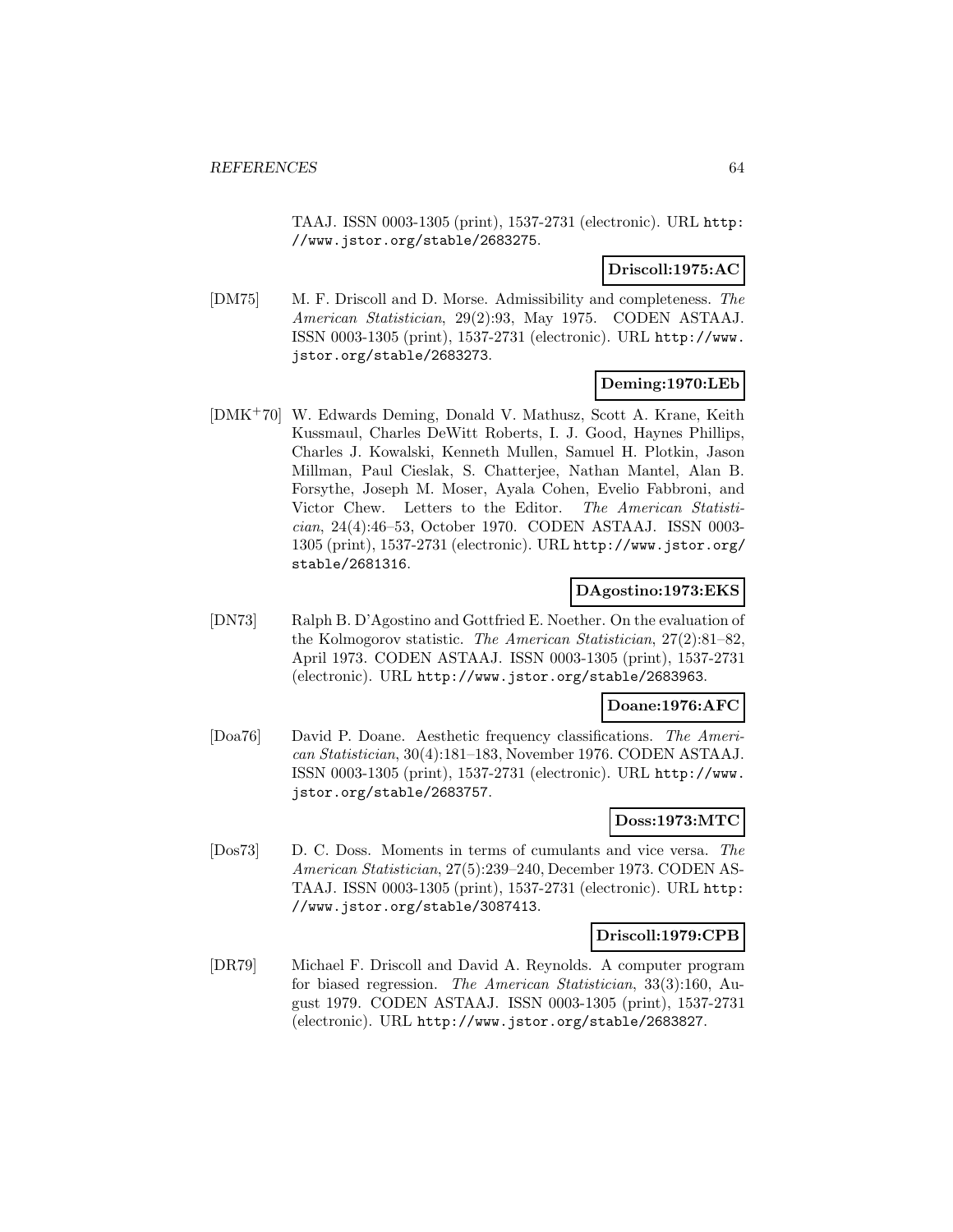## **Drolette:1974:VTL**

[Dro74] Margaret E. Drolette. The vanishing  $2 \times 2$  table: Linking the hypergeometric, binomial and Poisson. The American Statistician, 28(3):102–103, August 1974. CODEN ASTAAJ. ISSN 0003- 1305 (print), 1537-2731 (electronic). URL http://www.jstor.org/ stable/2683036.

# **Davis:1978:LE**

[DSMG78] John H. Davis, Norman Spector, J. E. Mann, and David Gilat. Letters to the Editor. The American Statistician, 32(2):76–77, May 1978. CODEN ASTAAJ. ISSN 0003-1305 (print), 1537-2731 (electronic). URL http://www.jstor.org/stable/2683624.

# **Deming:1970:LEa**

[DTB<sup>+</sup>70] W. Edwards Deming, H. Tamura, F. W. Bennett, Jr., I. H. LaValle, Eugene Dayhoff, William Knight, I. J. Good, L. R. Shenton, C. E. Stephenson, John D. Williams, Sudhir N. Dalal, Min-Te Chao, and M. N. Das. Letters to the Editor. The American Statistician, 24(2):35–39, April 1970. CODEN ASTAAJ. ISSN 0003- 1305 (print), 1537-2731 (electronic). URL http://www.jstor.org/ stable/2681931.

# **Duffett:1978:HM**

[Duf78] Walter E. Duffett. Herbert Marshall, 1888–1977. The American Statistician, 32(2):75, May 1978. CODEN ASTAAJ. ISSN 0003- 1305 (print), 1537-2731 (electronic). URL http://www.jstor.org/ stable/2683623.

#### **DuMouchel:1979:TSC**

[DuM79] William H. DuMouchel. [teaching statistical computing using computer packages]: Comment. The American Statistician, 33 (1):30–31, February 1979. CODEN ASTAAJ. ISSN 0003-1305 (print), 1537-2731 (electronic). URL http://www.jstor.org/ stable/2683066. See [Thi79a].

#### **Duncan:1976:CFU**

[Dun76] Joseph W. Duncan. Confidentiality and the future of the U.S. Statistical System. The American Statistician, 30(2):54–59, May 1976. CODEN ASTAAJ. ISSN 0003-1305 (print), 1537-2731 (electronic). URL http://www.jstor.org/stable/2683793.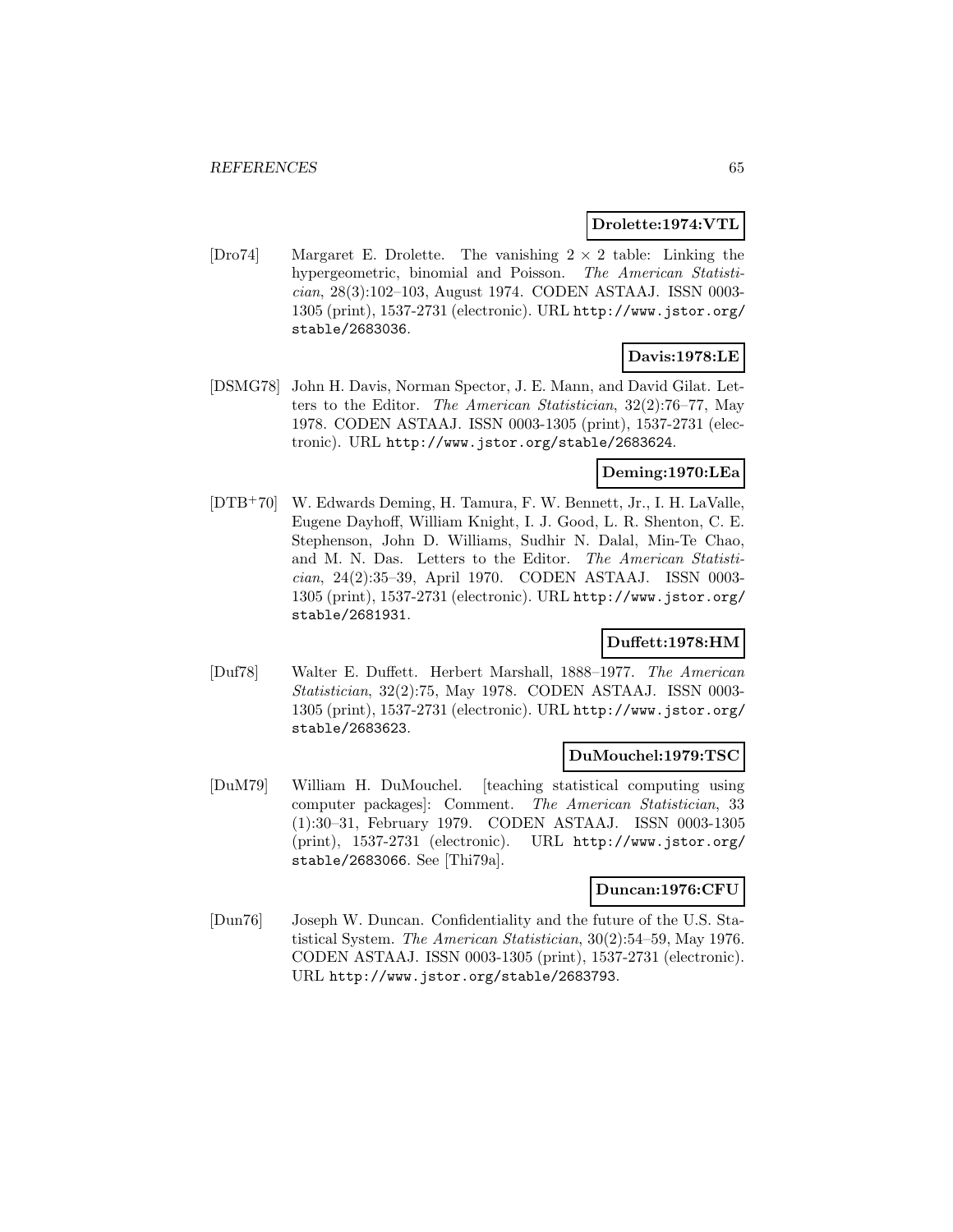### **Duncan:1977:DFP**

[Dun77] Joseph W. Duncan. Developing "A Framework for Planning U.S. Federal Statistics, 1978–1989". The American Statistician, 31 (3):107–113, August 1977. CODEN ASTAAJ. ISSN 0003-1305 (print), 1537-2731 (electronic). URL http://www.jstor.org/ stable/2682955.

# **Dwass:1979:GBD**

[Dwa79] Meyer Dwass. A generalized binomial distribution. The American Statistician, 33(2):86–87, May 1979. CODEN ASTAAJ. ISSN 0003- 1305 (print), 1537-2731 (electronic). URL http://www.jstor.org/ stable/2683228.

## **Deming:1978:LE**

[DWTG78] W. Edwards Deming, P. David Wilson, James A. Tonascia, and William C. Guenther. Letters to the Editor. The American Statistician, 32(4):145–146, November 1978. CODEN ASTAAJ. ISSN 0003-1305 (print), 1537-2731 (electronic). URL http://www. jstor.org/stable/2682948.

### **Easterling:1973:PEB**

[Eas73] R. G. Easterling. Point estimation and Bayesian inference. The American Statistician, 27(5):241, December 1973. CODEN AS-TAAJ. ISSN 0003-1305 (print), 1537-2731 (electronic). URL http: //www.jstor.org/stable/3087416.

# **Eaton:1978:YCM**

[Eat78] P. W. Eaton. Yarnold's criterion and minimum sample size. The American Statistician, 32(3):102–103, August 1978. CODEN AS-TAAJ. ISSN 0003-1305 (print), 1537-2731 (electronic). URL http: //www.jstor.org/stable/2683353.

# **Eckler:1972:SCF**

[Eck72] A. Ross Eckler. Some comments on "Federal Statistics" (Report of the President's Commission on Federal Statistics — Volume I). The American Statistician, 26(2):11–14, April 1972. CODEN ASTAAJ. ISSN 0003-1305 (print), 1537-2731 (electronic). URL http://www. jstor.org/stable/2683451.

#### **Ederer:1979:SRD**

[Ede79] Fred Ederer. The Statistician's role in developing a protocol for a clinical trial. The American Statistician, 33(3):116–119, August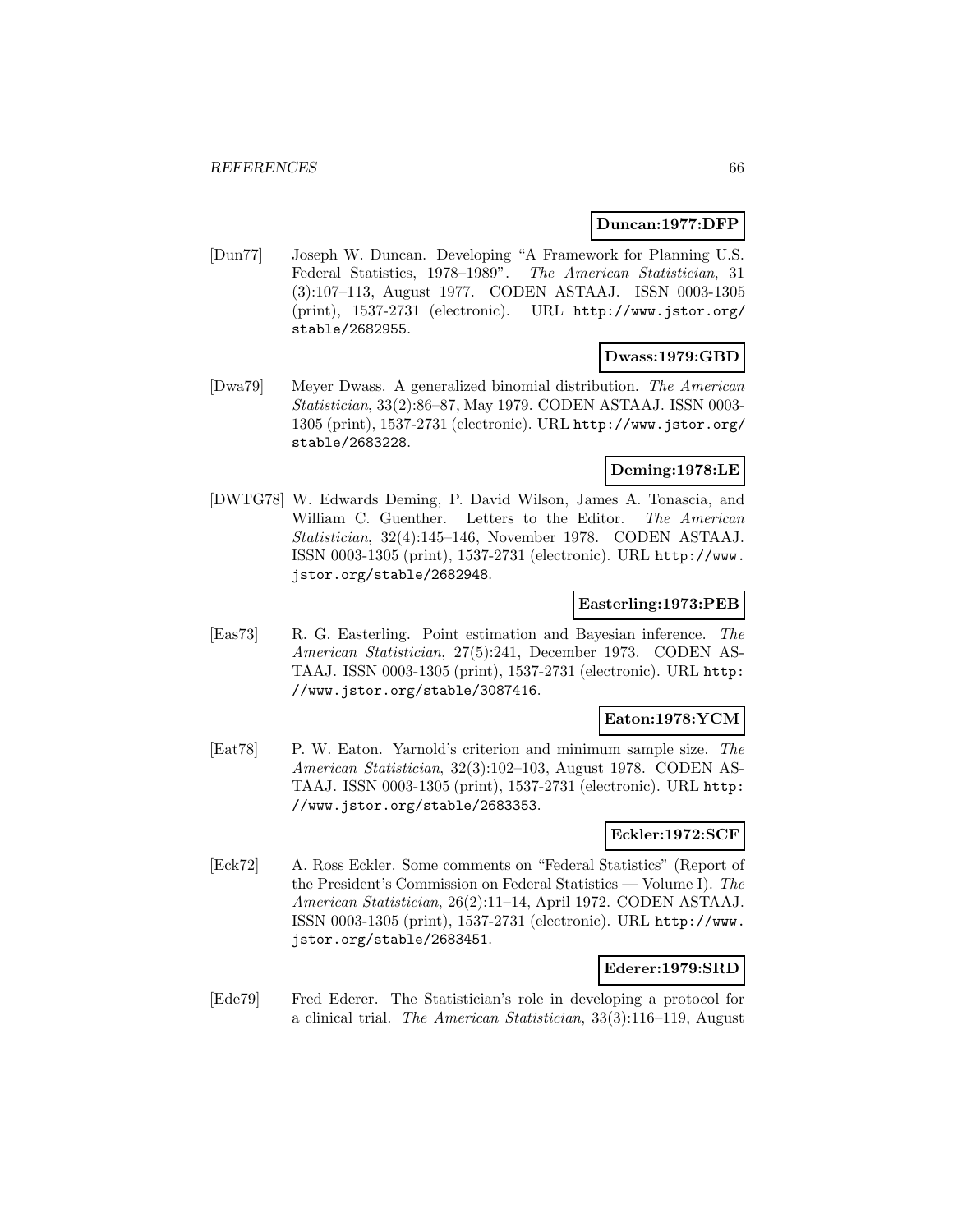1979. CODEN ASTAAJ. ISSN 0003-1305 (print), 1537-2731 (electronic). URL http://www.jstor.org/stable/2683811.

### **Eberhardt:1977:CTT**

[EF77] Keith R. Eberhardt and Michael A. Fligner. A comparison of two tests for equality of two proportions. The American Statistician, 31(4):151–155, November 1977. CODEN ASTAAJ. ISSN 0003- 1305 (print), 1537-2731 (electronic). URL http://www.jstor.org/ stable/2683536.

### **Eisenhart:1970:AIS**

[Eis70] Churchill Eisenhart. Anniversaries in 1970 of interest to statisticians. The American Statistician, 24(1):25–28, February 1970. CODEN ASTAAJ. ISSN 0003-1305 (print), 1537-2731 (electronic). URL http://www.jstor.org/stable/2682292.

### **Eisenhart:1975:SLP**

[Eis75] Churchill Eisenhart. A supplementary list of publications of S. S. Wilks. The American Statistician, 29(1):25–27, February 1975. CO-DEN ASTAAJ. ISSN 0003-1305 (print), 1537-2731 (electronic). URL http://www.jstor.org/stable/2683675.

#### **Eisenhart:1979:TSS**

[Eis79] Churchill Eisenhart. On the transition from "Student's" z to "Student's" t. The American Statistician, 33(1):6–10, February 1979. CODEN ASTAAJ. ISSN 0003-1305 (print), 1537-2731 (electronic). URL http://www.jstor.org/stable/2683058.

### **Evans:1976:RFI**

[EJO76] I. G. Evans, D. A. Jones, and R. J. Owen. Relative frequency interpretation of Bayesian predictive distributions. The American Statistician, 30(3):145, August 1976. CODEN ASTAAJ. ISSN 0003- 1305 (print), 1537-2731 (electronic). URL http://www.jstor.org/ stable/2683862.

# **Emerson:1979:ALS**

[ES79] John D. Emerson and Gary A. Simon. Another look at the sign test when ties are present: The problem of confidence intervals. The American Statistician, 33(3):140–142, August 1979. CODEN ASTAAJ. ISSN 0003-1305 (print), 1537-2731 (electronic). URL http://www.jstor.org/stable/2683818.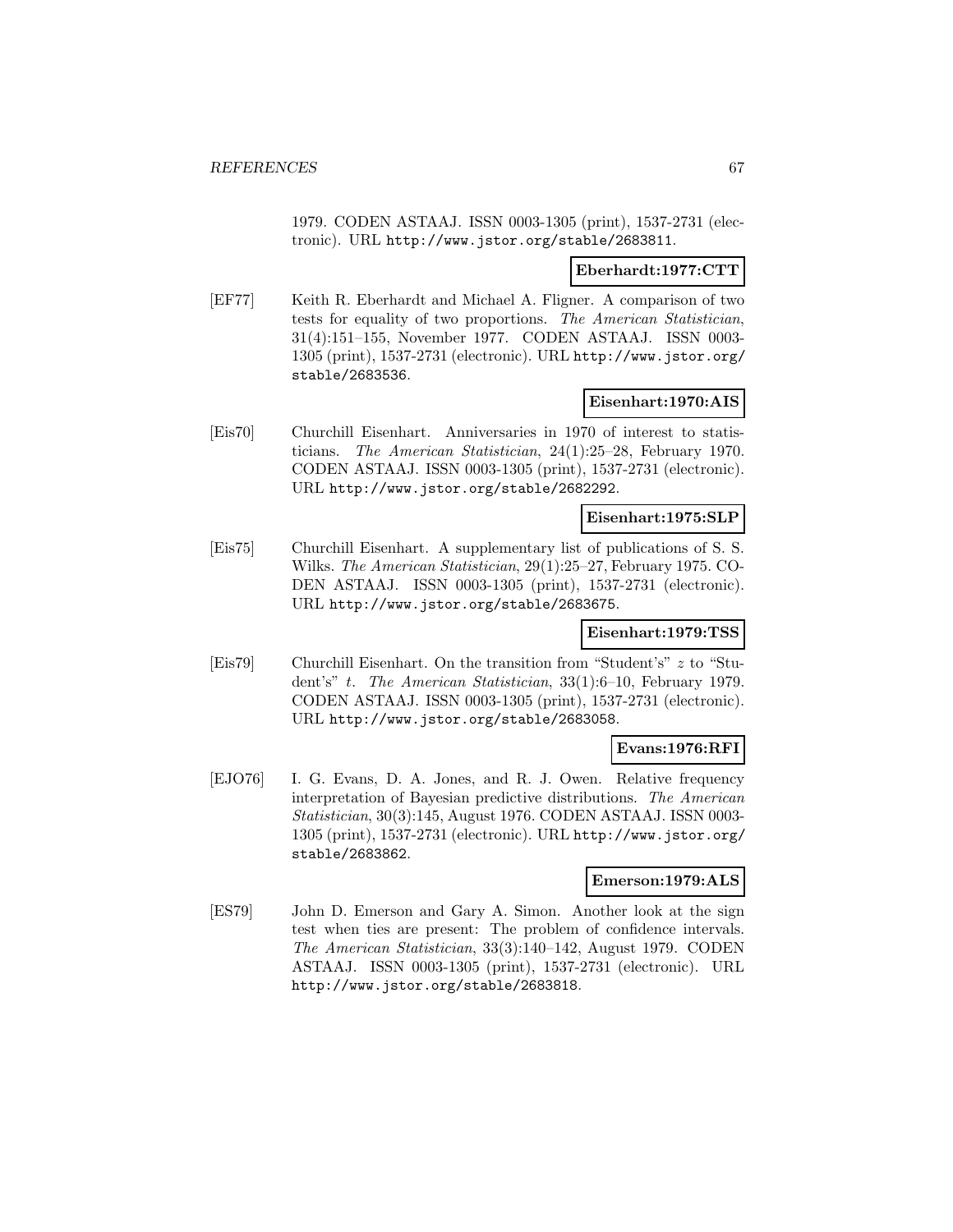### **Evans:1973:MIC**

[Eva73] Lawrence S. Evans. A mechanical interpretation of the coefficient of rank correlation and other analogies. The American Statistician, 27(2):79–81, April 1973. CODEN ASTAAJ. ISSN 0003- 1305 (print), 1537-2731 (electronic). URL http://www.jstor.org/ stable/2683962.

### **Faulkner:1977:RSS**

[Fau77] J. Earl Faulkner. Review of The Statistician — special issues on statistics teaching in higher education. The American Statistician, 31(3):125–127, August 1977. CODEN ASTAAJ. ISSN 0003- 1305 (print), 1537-2731 (electronic). URL http://www.jstor.org/ stable/2682963.

#### **Faulkner:1978:RST**

[Fau78] J. Earl Faulkner. Review of statistical transparency sets. The American Statistician, 32(3):106–107, August 1978. CODEN ASTAAJ. ISSN 0003-1305 (print), 1537-2731 (electronic). URL http://www. jstor.org/stable/2683355.

# **Fox:1973:LE**

[FDH<sup>+</sup>73] Martin Fox, Herbert A. David, James R. Harvey, L. R. Shenton, Sigmund Amster, Alan Oppenheim, Elliot M. Cramer, Sylvia Wargon, Robert G. Easterling, and Lloyd S. Nelson. Letters to the Editor. The American Statistician, 27(2):90–93, April 1973. CODEN ASTAAJ. ISSN 0003-1305 (print), 1537-2731 (electronic). URL http://www.jstor.org/stable/2683969.

### **Federer:1978:SRS**

[Fed78] Walter T. Federer. Some remarks on statistical education. The American Statistician, 32(4):117–121, November 1978. CODEN ASTAAJ. ISSN 0003-1305 (print), 1537-2731 (electronic). URL http://www.jstor.org/stable/2682936.

### **Feinberg:1971:TTT**

[Fei71] William E. Feinberg. Teaching the Type I and Type II errors: The judicial process. The American Statistician, 25(3):30–32, June 1971. CODEN ASTAAJ. ISSN 0003-1305 (print), 1537-2731 (electronic). URL http://www.jstor.org/stable/2683322.

# **Federer:1973:SSD**

[FF73] W. T. Federer and A. J. Federer. A study of statistical design publications from 1968 through 1971. The American Statistician,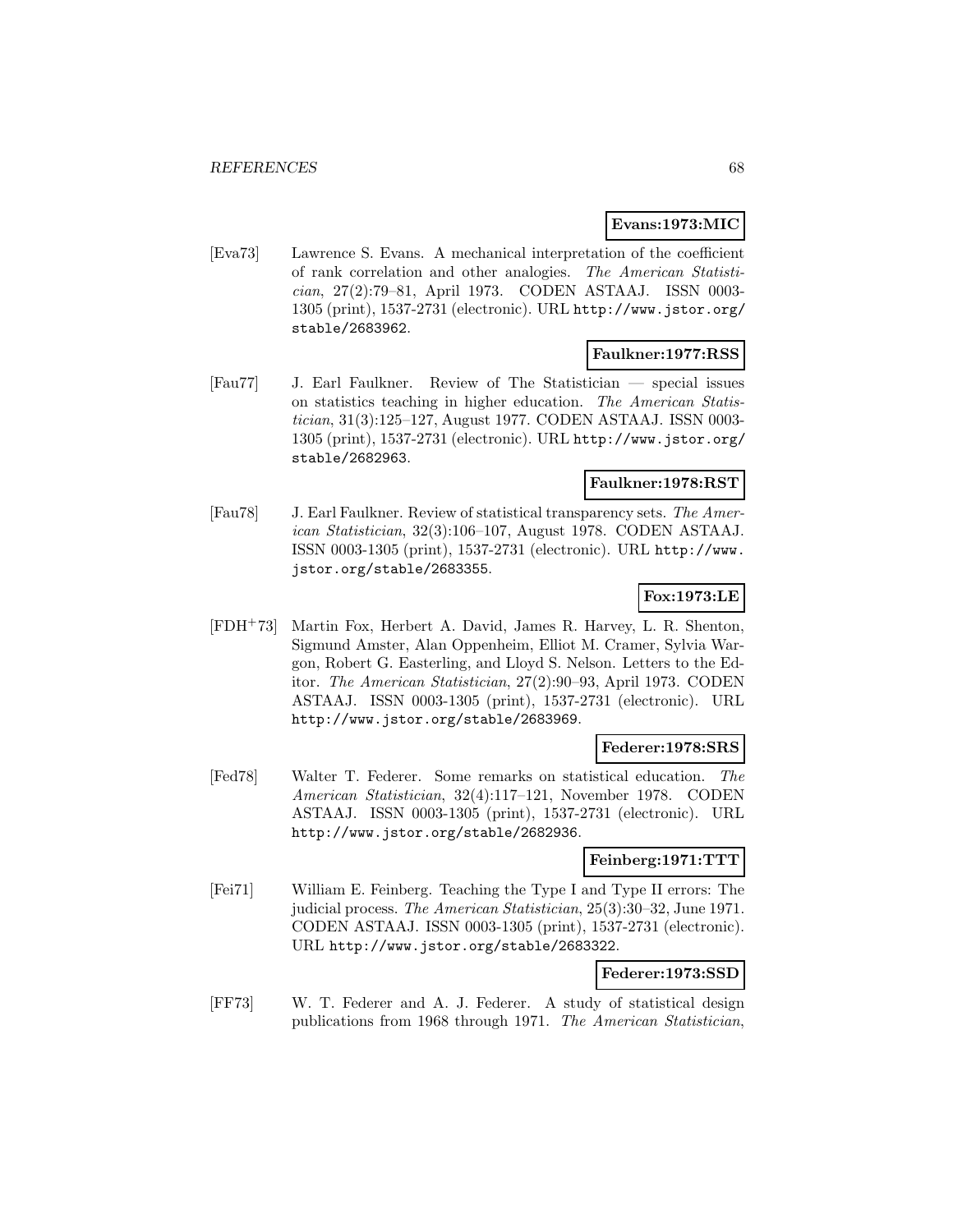27(4):160–163, October 1973. CODEN ASTAAJ. ISSN 0003- 1305 (print), 1537-2731 (electronic). URL http://www.jstor.org/ stable/2684047.

# **Ferber:1971:LE**

[FGF<sup>+</sup>71] Robert Ferber, Ernest W. Grove, Joseph L. Fleiss, Joe Engleman, Irving H. Siegel, Carl B. Bates, Y. Horiba, David S. Salsburg, Arthur F. Johnson, Lawrence L. Kupper, Barry C. Arnold, and Jin sheng Huang. Letters to the Editor. The American Statistician, 25(4):49–53, October 1971. CODEN ASTAAJ. ISSN 0003- 1305 (print), 1537-2731 (electronic). URL http://www.jstor.org/ stable/2682931.

### **Francis:1975:CCE**

[FHV75] Ivor Francis, Richard M. Heiberger, and Paul F. Velleman. Criteria and considerations in the evaluation of statistical program packages. The American Statistician, 29(1):52–56, February 1975. CODEN ASTAAJ. ISSN 0003-1305 (print), 1537-2731 (electronic). URL http://www.jstor.org/stable/2683685.

#### **Fienberg:1979:GMS**

[Fie79] Stephen E. Fienberg. Graphical methods in statistics. The American Statistician, 33(4):165–178, November 1979. CODEN ASTAAJ. ISSN 0003-1305 (print), 1537-2731 (electronic). URL http://www. jstor.org/stable/2683729.

# **Fisher:1972:BBB**

[Fis72] Lloyd Fisher. The behavior of Bayesians in bunches. The American Statistician, 26(5):19–20, December 1972. CODEN ASTAAJ. ISSN 0003-1305 (print), 1537-2731 (electronic). URL http://www. jstor.org/stable/2683775.

# **Fisher:1973:AAC**

[Fis73] Lloyd Fisher. An alternative approach to Cochran's theorem. The American Statistician, 27(3):109, June 1973. CODEN ASTAAJ. ISSN 0003-1305 (print), 1537-2731 (electronic). URL http://www. jstor.org/stable/2683632.

#### **Folks:1970:SPP**

[Fol70] J. Leroy Folks. Some prior probabilities on the future of statistics. The American Statistician, 24(5):10–13, December 1970. CODEN ASTAAJ. ISSN 0003-1305 (print), 1537-2731 (electronic). URL http://www.jstor.org/stable/2682443.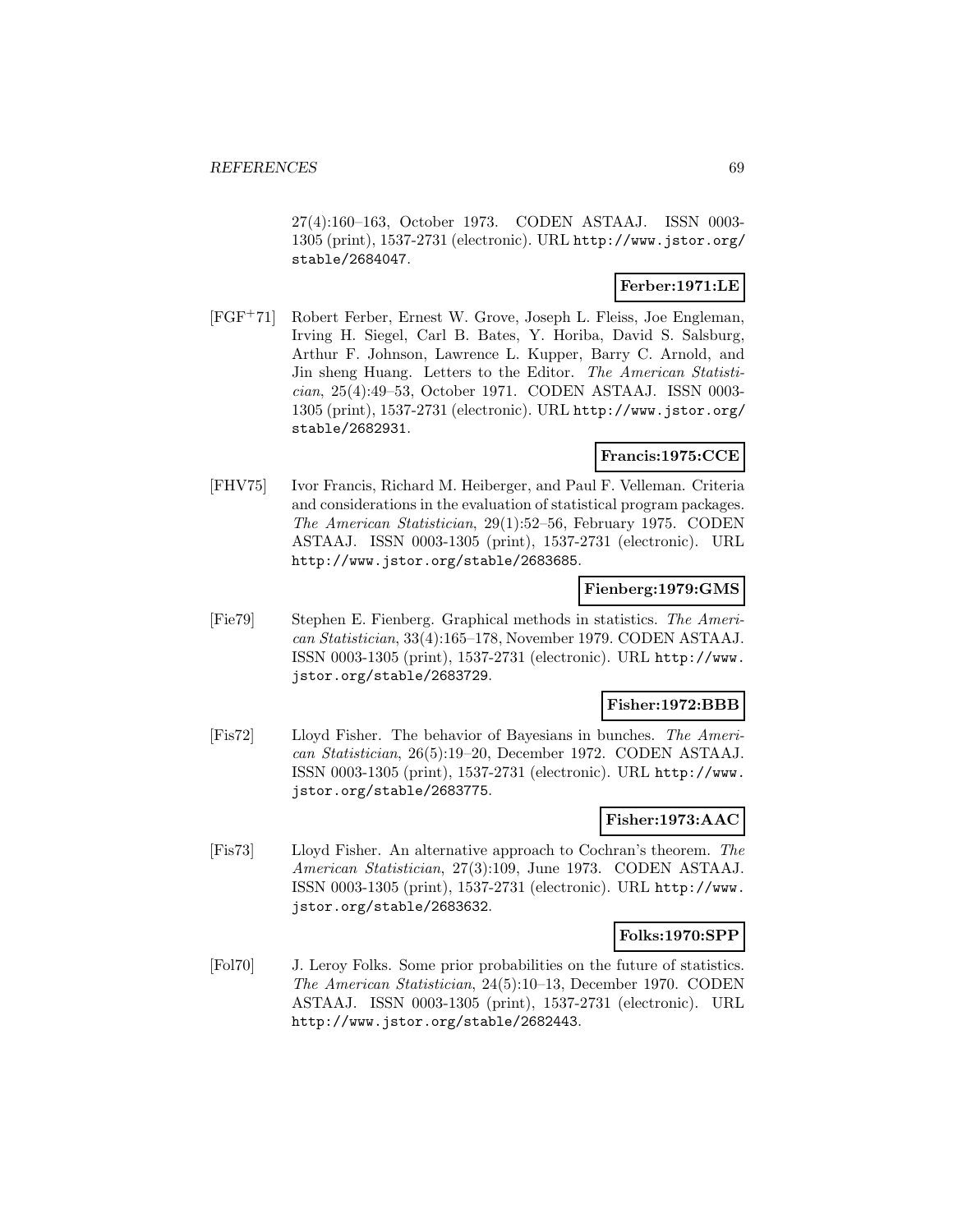## **Fox:1979:TAW**

[Fox79] John Fox. TAB: An APL workspace for the log-linear analysis of contingency tables. The American Statistician, 33(3):159–160, August 1979. CODEN ASTAAJ. ISSN 0003-1305 (print), 1537-2731 (electronic). URL http://www.jstor.org/stable/2683826.

#### **Frane:1977:SSH**

[Fra77] James W. Frane. Some statistical highlights of the BMDP series. The American Statistician, 31(3):131–133, August 1977. CODEN ASTAAJ. ISSN 0003-1305 (print), 1537-2731 (electronic). URL http://www.jstor.org/stable/2682965.

### **Freund:1971:SOR**

[Fre71] R. J. Freund. Some observations on regressions with grouped data. The American Statistician, 25(3):29–30, June 1971. CODEN AS-TAAJ. ISSN 0003-1305 (print), 1537-2731 (electronic). URL http: //www.jstor.org/stable/2683321.

### **Friedman:1972:TJC**

[Fri72] Herbert Friedman. Trial by jury: Criteria for convictions, jury size and Type I and Type II errors. The American Statistician, 26(2):21– 23, April 1972. CODEN ASTAAJ. ISSN 0003-1305 (print), 1537- 2731 (electronic). URL http://www.jstor.org/stable/2683454.

# **Friess:1977:CSA**

[Fri77] Seymour L. Friess. Contributions of statistics to the analysis of environmental health problems caused by pollutants. The American Statistician, 31(1):2–7, February 1977. CODEN ASTAAJ. ISSN 0003-1305 (print), 1537-2731 (electronic). URL http://www. jstor.org/stable/2682969.

# **Fleiss:1971:NPC**

[FT71] Joseph L. Fleiss and Judith M. Tanur. A note on the partial correlation coefficient. The American Statistician, 25(1):43–45, February 1971. CODEN ASTAAJ. ISSN 0003-1305 (print), 1537-2731 (electronic). URL http://www.jstor.org/stable/2682214.

# **Faulkenberry:1979:SME**

[FT79] G. David Faulkenberry and Robert D. Tortora. A study of measurement error suitable for a classroom example. The American Statistician, 33(1):19–22, February 1979. CODEN ASTAAJ. ISSN 0003-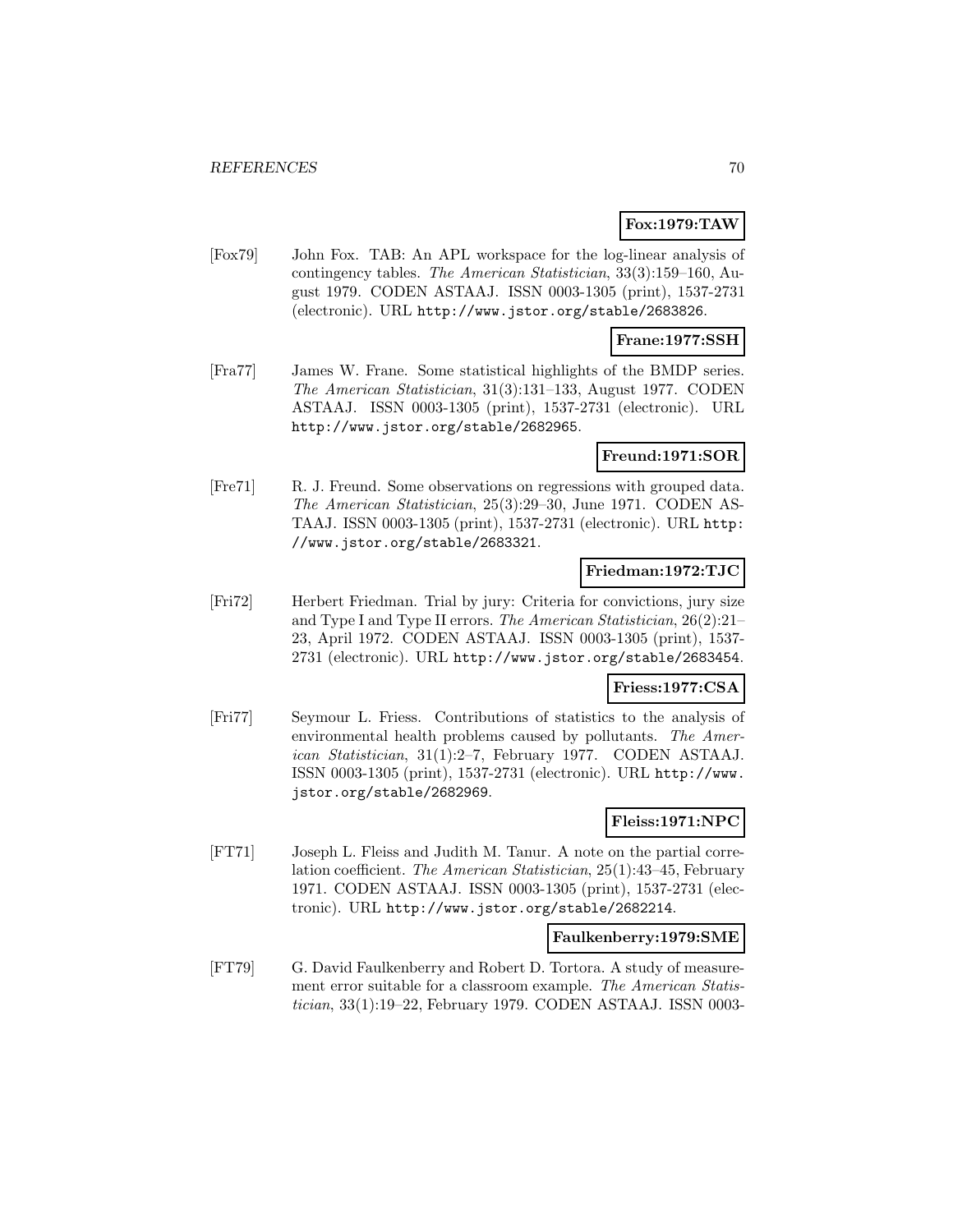1305 (print), 1537-2731 (electronic). URL http://www.jstor.org/ stable/2683061.

## **Fuchs:1979:PBI**

[Fuc79] Camil Fuchs. Possible biased inferences in tests for average partial association. The American Statistician, 33(3):120–126, August 1979. CODEN ASTAAJ. ISSN 0003-1305 (print), 1537-2731 (electronic). URL http://www.jstor.org/stable/2683812.

### **Fuentes:1972:LAS**

[Fue72] Sonia Pressman Fuentes. The law against sex discrimination in employment and its relationship to statistics. The American Statistician, 26(2):16–21, April 1972. CODEN ASTAAJ. ISSN 0003- 1305 (print), 1537-2731 (electronic). URL http://www.jstor.org/ stable/2683453.

# **Ferber:1974:LE**

[FvFC<sup>+</sup>74] Robert Ferber, F. W. von Fleckenstein, Harold F. Clark, Joe Davis, Harold L. Pazer, Lloyd A. Swanson, C. P. Quesenberry, Alan Ross, and J. A. John. Letters to the Editor. The American Statistician, 28(3):110–112, August 1974. CODEN ASTAAJ. ISSN 0003- 1305 (print), 1537-2731 (electronic). URL http://www.jstor.org/ stable/2683041.

# **Fligner:1976:SAS**

[FW76] Michael A. Fligner and Douglas A. Wolfe. Some applications of sample analogues to the probability integral transformation and a coverage property. The American Statistician, 30(2):78–85, May 1976. CODEN ASTAAJ. ISSN 0003-1305 (print), 1537-2731 (electronic). URL http://www.jstor.org/stable/2683799.

# **Gallant:1975:NR**

[Gal75] A. R. Gallant. Nonlinear regression. The American Statistician, 29(2):73–81, May 1975. CODEN ASTAAJ. ISSN 0003- 1305 (print), 1537-2731 (electronic). URL http://www.jstor.org/ stable/2683268.

#### **Garfield:1974:WWR**

[Gar74] Frank R. Garfield. Winfield W. Riefler, 1897–1974. The American Statistician, 28(4):159, November 1974. CODEN ASTAAJ. ISSN 0003-1305 (print), 1537-2731 (electronic). URL http://www. jstor.org/stable/2683344.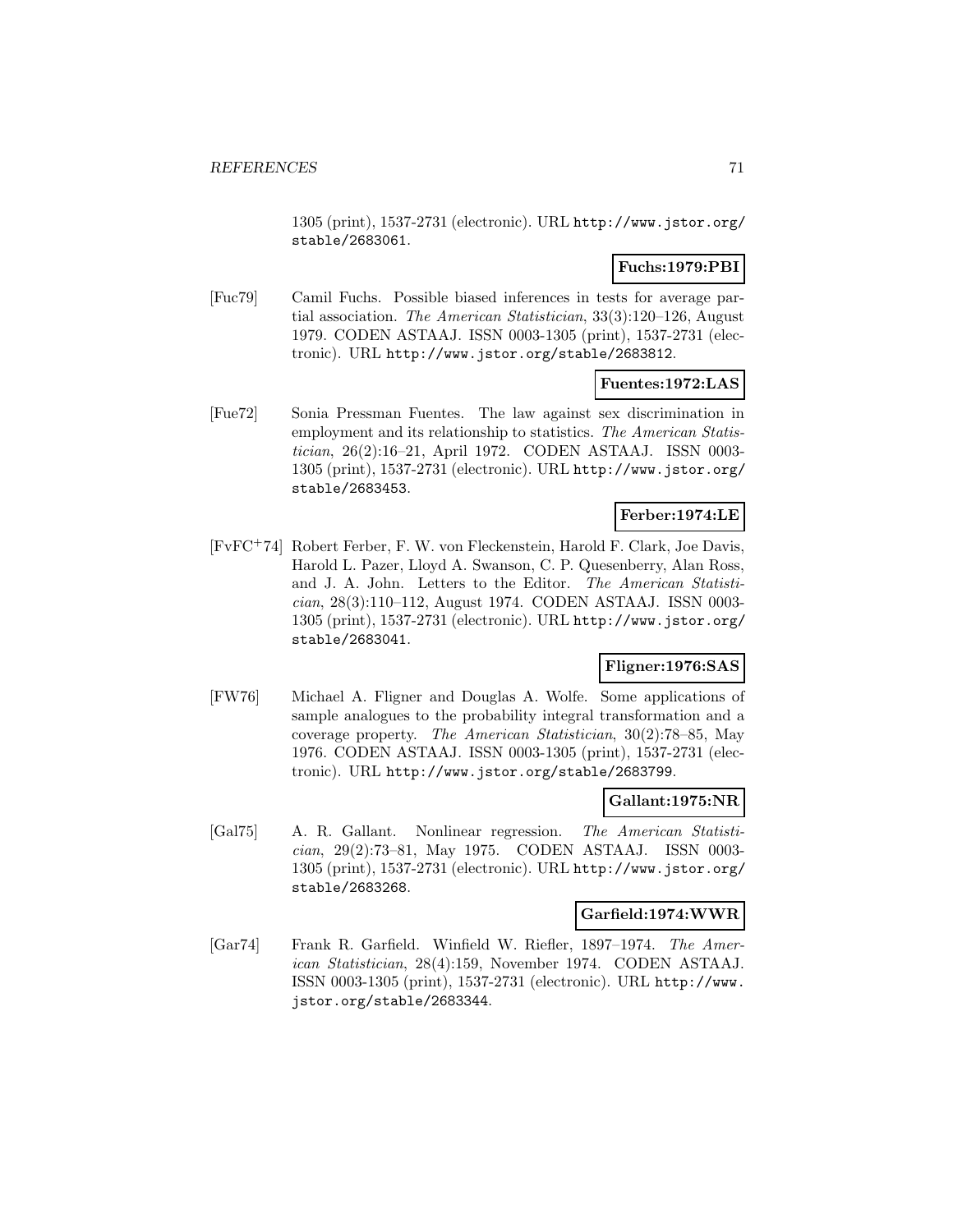#### **Gastwirth:1975:SME**

[Gas75] Joseph L. Gastwirth. Statistical measures of earnings differentials. The American Statistician, 29(1):32–35, February 1975. CODEN ASTAAJ. ISSN 0003-1305 (print), 1537-2731 (electronic). URL http://www.jstor.org/stable/2683677.

## **Gastwirth:1977:PMP**

[Gas77] Joseph L. Gastwirth. A probability model of a pyramid scheme. The American Statistician, 31(2):79–82, May 1977. CODEN ASTAAJ. ISSN 0003-1305 (print), 1537-2731 (electronic). URL http://www. jstor.org/stable/2683046.

# **Green:1974:DVS**

[GD74] Richard D. Green and John P. Doll. Dummy variables and seasonality — a curio. The American Statistician,  $28(2):60-62$ , May 1974. CODEN ASTAAJ. ISSN 0003-1305 (print), 1537-2731 (electronic). URL http://www.jstor.org/stable/2683603.

# **Gibbons:1976:LE**

[GDS<sup>+</sup>76] Jean D. Gibbons, Warren Dent, G. K. Shukla, G. A. Barnard, D. A. Sprott, Jean E. Weber, and David Monarchi. Letters to the Editor. The American Statistician, 30(3):150–152, August 1976. CODEN ASTAAJ. ISSN 0003-1305 (print), 1537-2731 (electronic). URL http://www.jstor.org/stable/2683865.

# **Geller:1978:SEW**

[Gel78] Nancy L. Geller. Some examples of the weak and strong laws of large numbers for averages of mutually independent random variables. The American Statistician, 32(1):34–36, February 1978. CO-DEN ASTAAJ. ISSN 0003-1305 (print), 1537-2731 (electronic). URL http://www.jstor.org/stable/2683474. See corrigenda [Ano78e].

### **Gentleman:1977:APU**

[Gen77] Jane F. Gentleman. It's all a plot (using interactive computer graphics in teaching statistics). The American Statistician, 31 (4):166–175, November 1977. CODEN ASTAAJ. ISSN 0003- 1305 (print), 1537-2731 (electronic). URL http://www.jstor.org/ stable/2683541.

# **Gerber:1979:CPP**

[Ger79] Hans U. Gerber. A characteristic property of the Poisson distribution. The American Statistician, 33(2):85–86, May 1979. CODEN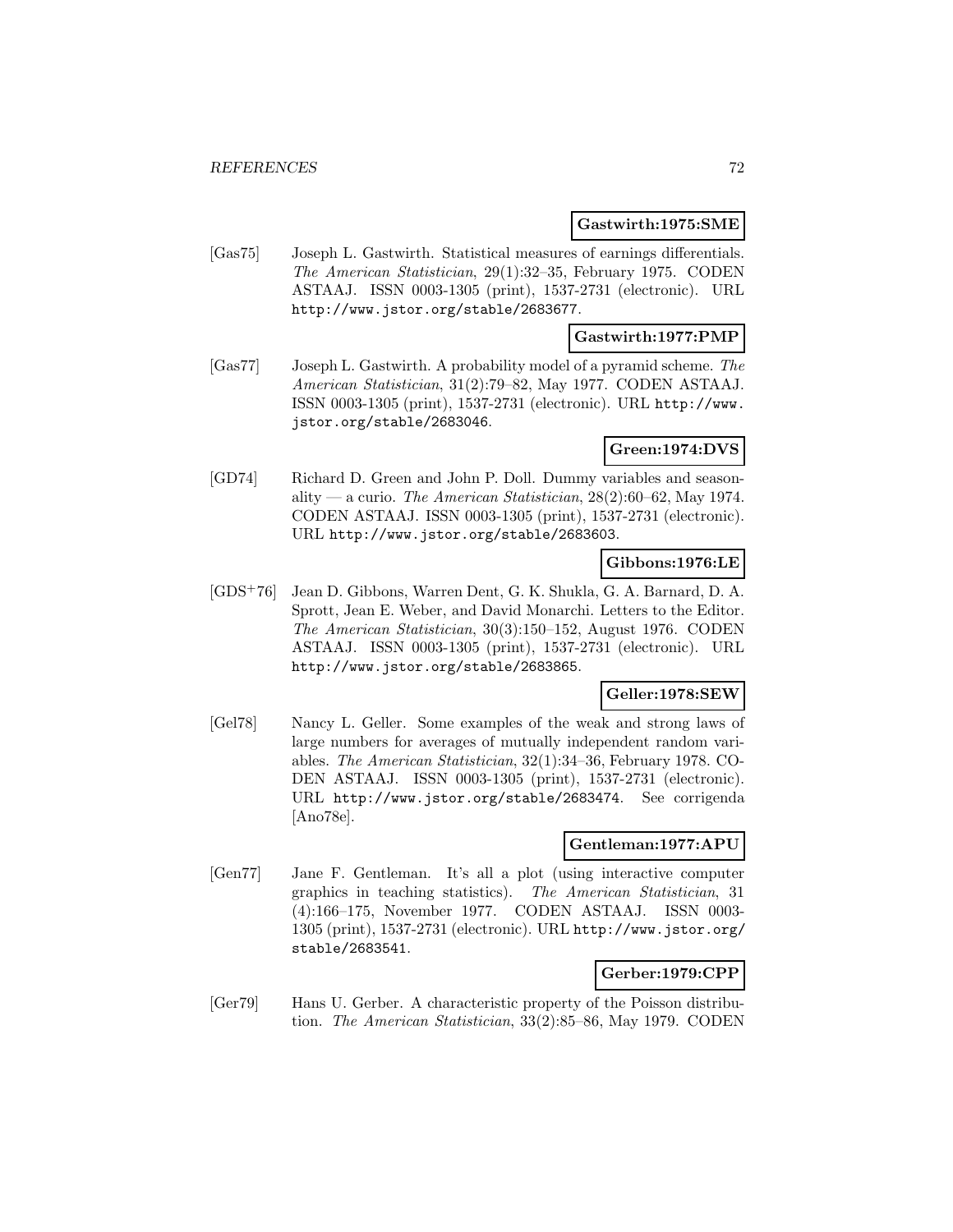ASTAAJ. ISSN 0003-1305 (print), 1537-2731 (electronic). URL http://www.jstor.org/stable/2683227.

# **Good:1977:LE**

[GFM<sup>+</sup>77] I. J. Good, Stephen E. Fienberg, James M. Malone, II, Maurice C. Bryson, Hugo C. Hamaker, R. M. Kozelka, Herbert F. Spirer, D. V. Lindley, and L. D. Phillips. Letters to the Editor. The American Statistician, 31(4):180–183, November 1977. CODEN ASTAAJ. ISSN 0003-1305 (print), 1537-2731 (electronic). URL http://www. jstor.org/stable/2683545.

# **Gibbons:1973:QE**

[Gib73] Jean D. Gibbons. A question of ethics. The American Statistician, 27(2):72–76, April 1973. CODEN ASTAAJ. ISSN 0003- 1305 (print), 1537-2731 (electronic). URL http://www.jstor.org/ stable/2683960.

### **Giffler:1970:ISS**

[Gif70] Milton Giffler. Industrial statistics of the State Planning Committee of the U.S.S.R. (Gosplan). The American Statistician, 24(2):10–16, April 1970. CODEN ASTAAJ. ISSN 0003-1305 (print), 1537-2731 (electronic). URL http://www.jstor.org/stable/2681923.

#### **Gilat:1977:MPF**

[Gil77] David Gilat. Monotonicity of a power function: An elementary probabilistic proof. The American Statistician, 31(2):91–93, May 1977. CODEN ASTAAJ. ISSN 0003-1305 (print), 1537-2731 (electronic). URL http://www.jstor.org/stable/2683050.

### **Ginsberg:1971:IVS**

[Gin71] William Ginsberg. Instrumental variables: Some generalizations. The American Statistician, 25(2):25–26, April 1971. CODEN AS-TAAJ. ISSN 0003-1305 (print), 1537-2731 (electronic). URL http: //www.jstor.org/stable/2682003.

#### **Gapinski:1973:EAR**

[GK73a] James H. Gapinski and T. Krishna Kumar. Errors in the application of recent multicollinearity tests. The American Statistician, 27(5):244, December 1973. CODEN ASTAAJ. ISSN 0003- 1305 (print), 1537-2731 (electronic). URL http://www.jstor.org/ stable/3087420.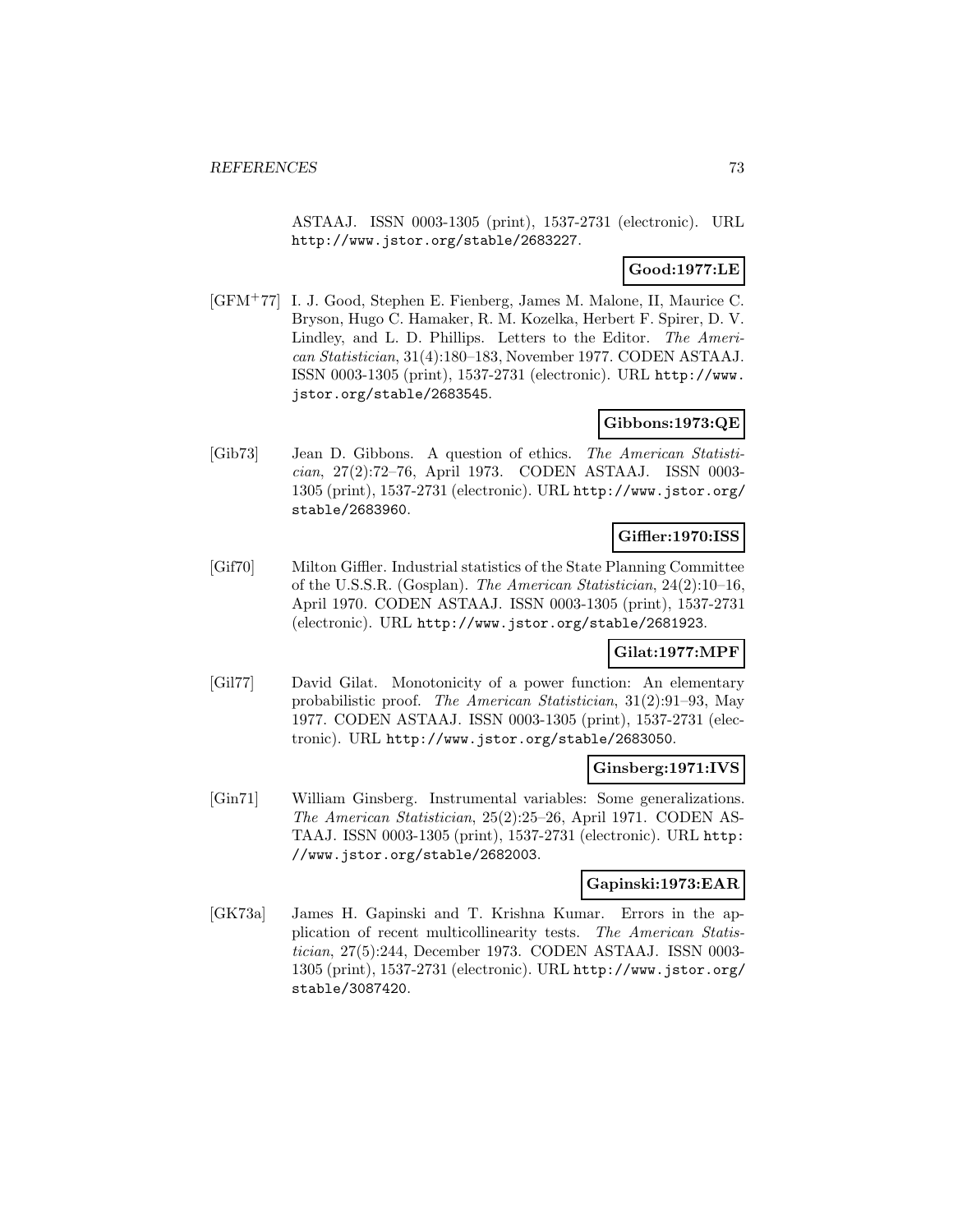#### **Govindarajulu:1973:NAD**

[GK73b] Z. Govindarajulu and J. H. Klotz. A note on the asymptotic distribution of the one-sample Kolmogorov–Smirnov statistic. The American Statistician, 27(4):164–165, October 1973. CODEN ASTAAJ. ISSN 0003-1305 (print), 1537-2731 (electronic). URL http://www. jstor.org/stable/2684048.

#### **Gunderson:1979:BRB**

[GK79] Norman G. Gunderson and Thomas R. Knapp. Review of the game Take a Chance. The American Statistician, 33(4):212–213, November 1979. CODEN ASTAAJ. ISSN 0003-1305 (print), 1537-2731 (electronic). URL http://www.jstor.org/stable/2683738.

### **Glick:1970:HPC**

[Gli70] Ned Glick. Hijacking planes to Cuba: An up-dated version of the Birthday Problem. The American Statistician, 24(1):41–44, February 1970. CODEN ASTAAJ. ISSN 0003-1305 (print), 1537-2731 (electronic). URL http://www.jstor.org/stable/2682296.

#### **Garside:1976:ATE**

[GM76] G. R. Garside and C. Mack. Actual Type 1 error probabilities for various tests in the homogeneity case of the  $2 \times 2$  contingency table. The American Statistician, 30(1):18–21, February 1976. CODEN ASTAAJ. ISSN 0003-1305 (print), 1537-2731 (electronic). URL http://www.jstor.org/stable/2682881.

#### **Ghosh:1977:NAC**

[GM77a] Malay Ghosh and Glen Meeden. On the non-attainability of Chebyshev bounds. The American Statistician, 31(1):35–36, February 1977. CODEN ASTAAJ. ISSN 0003-1305 (print), 1537-2731 (electronic). URL http://www.jstor.org/stable/2682977. See corrigenda [Ano79g].

#### **Groeneveld:1977:MMM**

[GM77b] Richard A. Groeneveld and Glen Meeden. The mode, median, and mean inequality. The American Statistician, 31(3):120–121, August 1977. CODEN ASTAAJ. ISSN 0003-1305 (print), 1537-2731 (electronic). URL http://www.jstor.org/stable/2682959.

#### **Gideon:1978:CTS**

[GM78] Rudy A. Gideon and Dale E. Mueller. Computation of the twosample Smirnov statistics. The American Statistician, 32(4):136–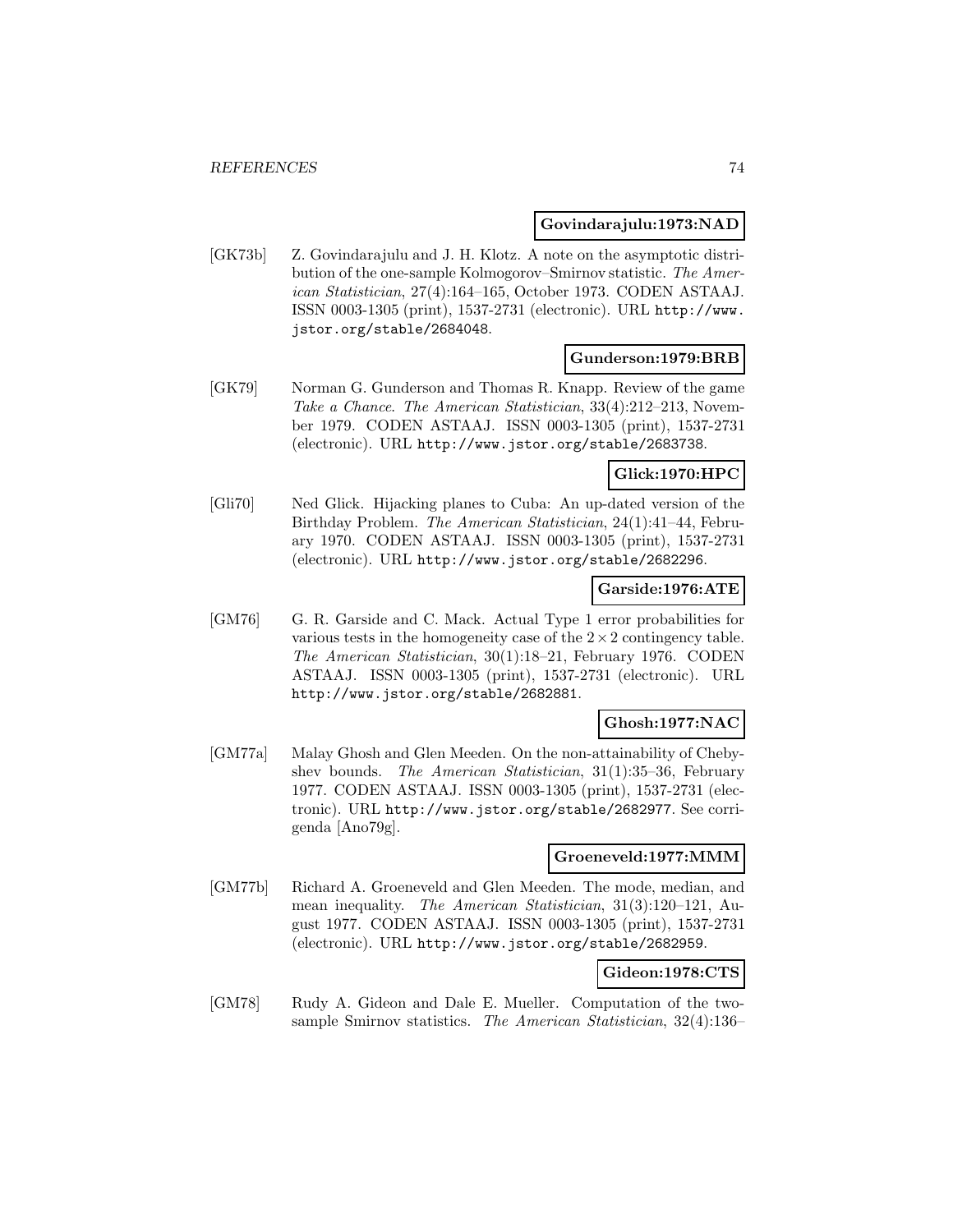137, November 1978. CODEN ASTAAJ. ISSN 0003-1305 (print), 1537-2731 (electronic). URL http://www.jstor.org/stable/ 2682941.

### **Godambe:1970:FSS**

[God70] V. P. Godambe. Foundations of survey-sampling. The American Statistician, 24(1):33–38, February 1970. CODEN ASTAAJ. ISSN 0003-1305 (print), 1537-2731 (electronic). URL http://www. jstor.org/stable/2682294.

### **Godambe:1977:AB**

[God77] V. P. Godambe. Allan Birnbaum, 1923–1976. The American Statistician, 31(4):178–179, November 1977. CODEN ASTAAJ. ISSN 0003-1305 (print), 1537-2731 (electronic). URL http://www. jstor.org/stable/2683544.

# **Gokhale:1972:FSS**

[Gok72] D. V. Gokhale. A formula for sample size required for specified tolerance. The American Statistician, 26(5):21, December 1972. CODEN ASTAAJ. ISSN 0003-1305 (print), 1537-2731 (electronic). URL http://www.jstor.org/stable/2683776.

#### **Goldstein:1973:AOE**

[Gol73] Matthew Goldstein. An application of ordered expectations. The American Statistician, 27(1):30, February 1973. CODEN ASTAAJ. ISSN 0003-1305 (print), 1537-2731 (electronic). URL http://www. jstor.org/stable/2682905.

# **Goldfield:1975:AAC**

[Gol75] Edwin D. Goldfield. ASA Advisory Committees to Federal Statistical Agencies: a report of the Committee on Committees of the American Statistical Association. The American Statistician, 29(2):103–105, May 1975. CODEN ASTAAJ. ISSN 0003-1305 (print), 1537-2731 (electronic). URL http://www.jstor.org/ stable/2683278.

### **Good:1972:STP**

[Goo72] I. J. Good. Statistics and Today's problems. The American Statistician, 26(3):11–19, June 1972. CODEN ASTAAJ. ISSN 0003- 1305 (print), 1537-2731 (electronic). URL http://www.jstor.org/ stable/2682859.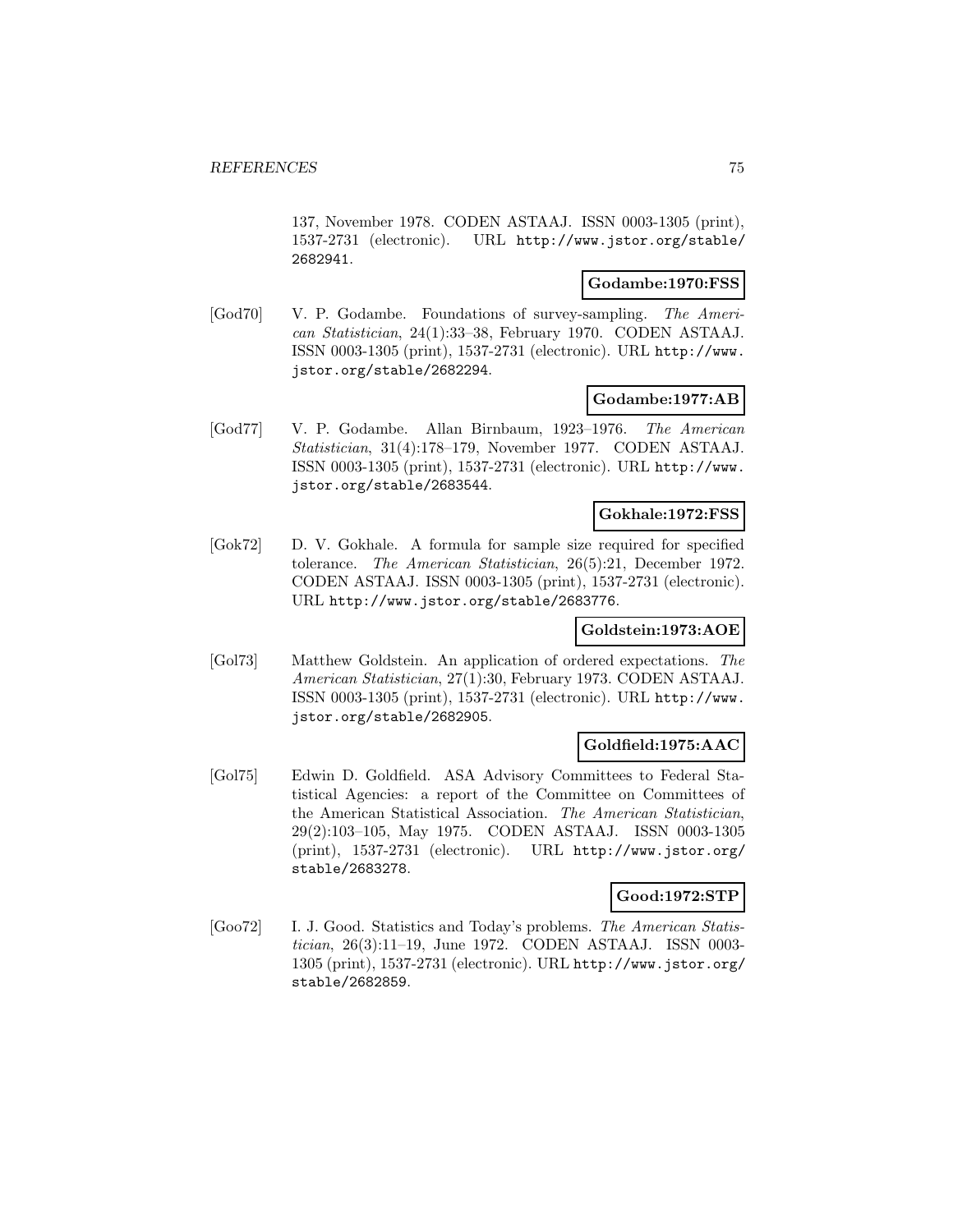### **Good:1973:WDF**

[Goo73] I. J. Good. What are degrees of freedom? The American Statistician, 27(5):227–228, December 1973. CODEN ASTAAJ. ISSN 0003-1305 (print), 1537-2731 (electronic). URL http://www. jstor.org/stable/3087407.

### **Goodnight:1979:TSO**

[Goo79] James H. Goodnight. A tutorial on the SWEEP operator. The American Statistician, 33(3):149–158, August 1979. CODEN AS-TAAJ. ISSN 0003-1305 (print), 1537-2731 (electronic). URL http: //www.jstor.org/stable/2683825.

### **Gibbons:1978:BCE**

[GOS78] Jean D. Gibbons, Ingram Olkin, and Milton Sobel. Baseball competitions — are enough games played? The American Statistician, 32(3):89–95, August 1978. CODEN ASTAAJ. ISSN 0003- 1305 (print), 1537-2731 (electronic). URL http://www.jstor.org/ stable/2683350.

### **Gibbons:1979:IRS**

[GOS79] Jean D. Gibbons, Ingram Olkin, and Milton Sobel. An introduction to ranking and selection. The American Statistician, 33(4):185–195, November 1979. CODEN ASTAAJ. ISSN 0003-1305 (print), 1537- 2731 (electronic). URL http://www.jstor.org/stable/2683731.

### **Gibbons:1975:VIM**

[GP75] Jean D. Gibbons and John W. Pratt. P-values: Interpretation and methodology. The American Statistician, 29(1):20–25, February 1975. CODEN ASTAAJ. ISSN 0003-1305 (print), 1537-2731 (electronic). URL http://www.jstor.org/stable/2683674.

#### **Gibbons:1974:LE**

[GRB<sup>+</sup>74] Jean D. Gibbons, David Rothman, Alvah C. Bittner, Jr., Paul I. Feder, Peter Bryant, Patrick E. O'Neil, Roy L. Streit, Harlley E. McKean, Frederick L. Newman, Dennis L. Young, P. S. Levy, S. H. Rosenberg, R. R. Hocking, and Alain Verghote. Letters to the Editor. The American Statistician, 28(1):35–40, February 1974. CO-DEN ASTAAJ. ISSN 0003-1305 (print), 1537-2731 (electronic). URL http://www.jstor.org/stable/2683530.

### **Greene:1971:JSS**

[Gre71] Jerome D. Greene. J. Stevens Stock, 1910–1971. The American Statistician, 25(4):48, October 1971. CODEN ASTAAJ. ISSN 0003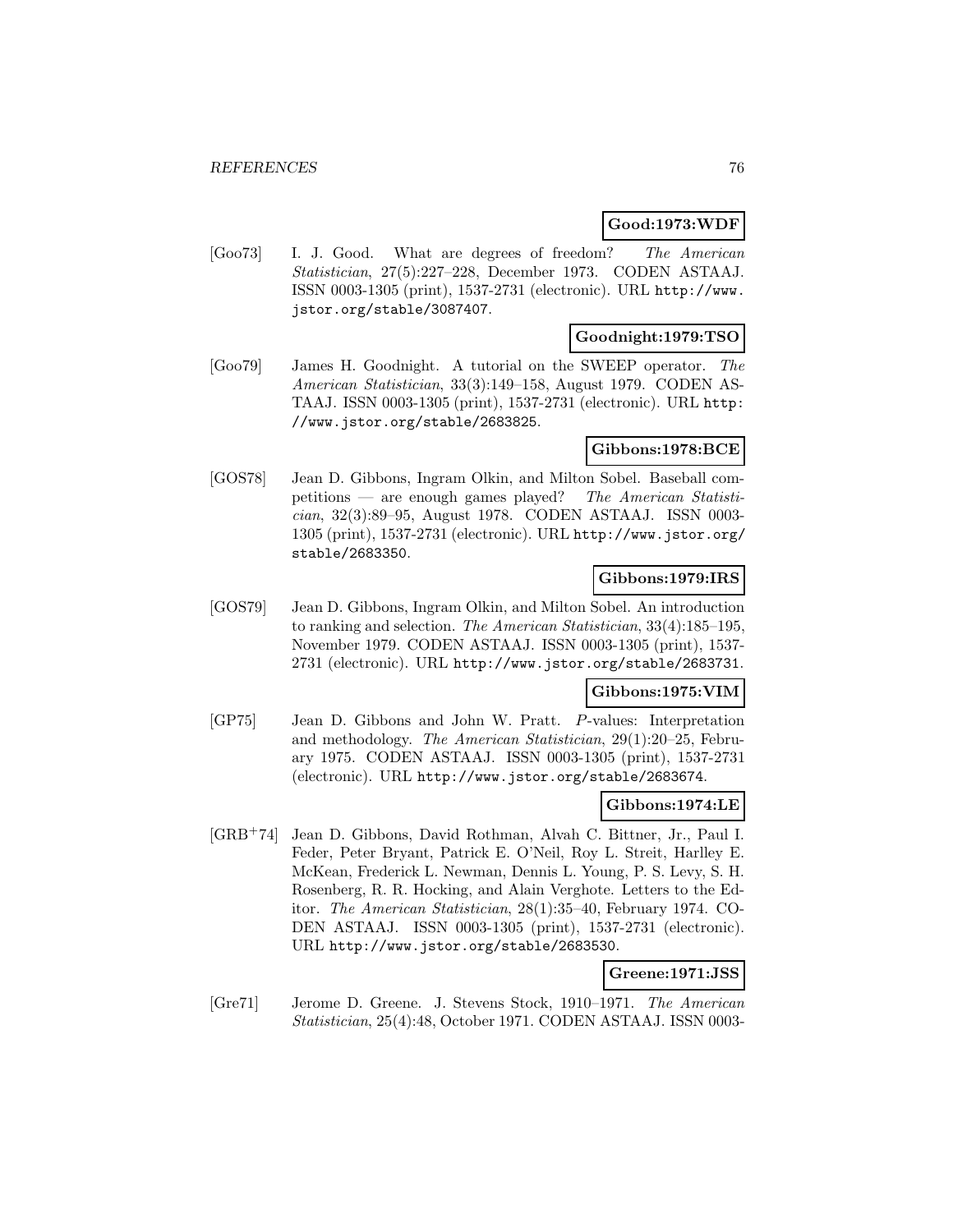1305 (print), 1537-2731 (electronic). URL http://www.jstor.org/ stable/2682930.

# **Green:1977:PIP**

[Gre77] Bert F. Green. A practical interactive program for randomization tests of location. The American Statistician, 31(1):37–39, February 1977. CODEN ASTAAJ. ISSN 0003-1305 (print), 1537-2731 (electronic). URL http://www.jstor.org/stable/2682978.

### **Griffin:1979:BRB**

[Gri79] John I. Griffin. Review of filmstrips–audiotape set: Introduction to Probability and Statistics. The American Statistician, 33(2):88–89, May 1979. CODEN ASTAAJ. ISSN 0003-1305 (print), 1537-2731 (electronic). URL http://www.jstor.org/stable/2683229.

### **Groeneveld:1971:NSS**

[Gro71] Richard A. Groeneveld. A note on the sequential sign test. The American Statistician, 25(2):15–16, April 1971. CODEN ASTAAJ. ISSN 0003-1305 (print), 1537-2731 (electronic). URL http://www. jstor.org/stable/2681999.

# **Gurland:1971:SAU**

[GT71] John Gurland and Ram C. Tripathi. A simple approximation for unbiased estimation of the standard deviation. The American Statistician, 25(4):30–32, October 1971. CODEN ASTAAJ. ISSN 0003- 1305 (print), 1537-2731 (electronic). URL http://www.jstor.org/ stable/2682923.

### **Gelfand:1974:CCA**

[GT74] Alan E. Gelfand and D. L. Thomas. Confidence coefficients for approximate binomial interval estimates under hypergeometric models. The American Statistician, 28(2):52–54, May 1974. CODEN ASTAAJ. ISSN 0003-1305 (print), 1537-2731 (electronic). URL http://www.jstor.org/stable/2683599.

#### **Guenther:1970:DSS**

[Gue70] William C. Guenther. Determination of sample size for distributionfree tolerance limits. The American Statistician, 24(1):44–46, February 1970. CODEN ASTAAJ. ISSN 0003-1305 (print), 1537- 2731 (electronic). URL http://www.jstor.org/stable/2682297.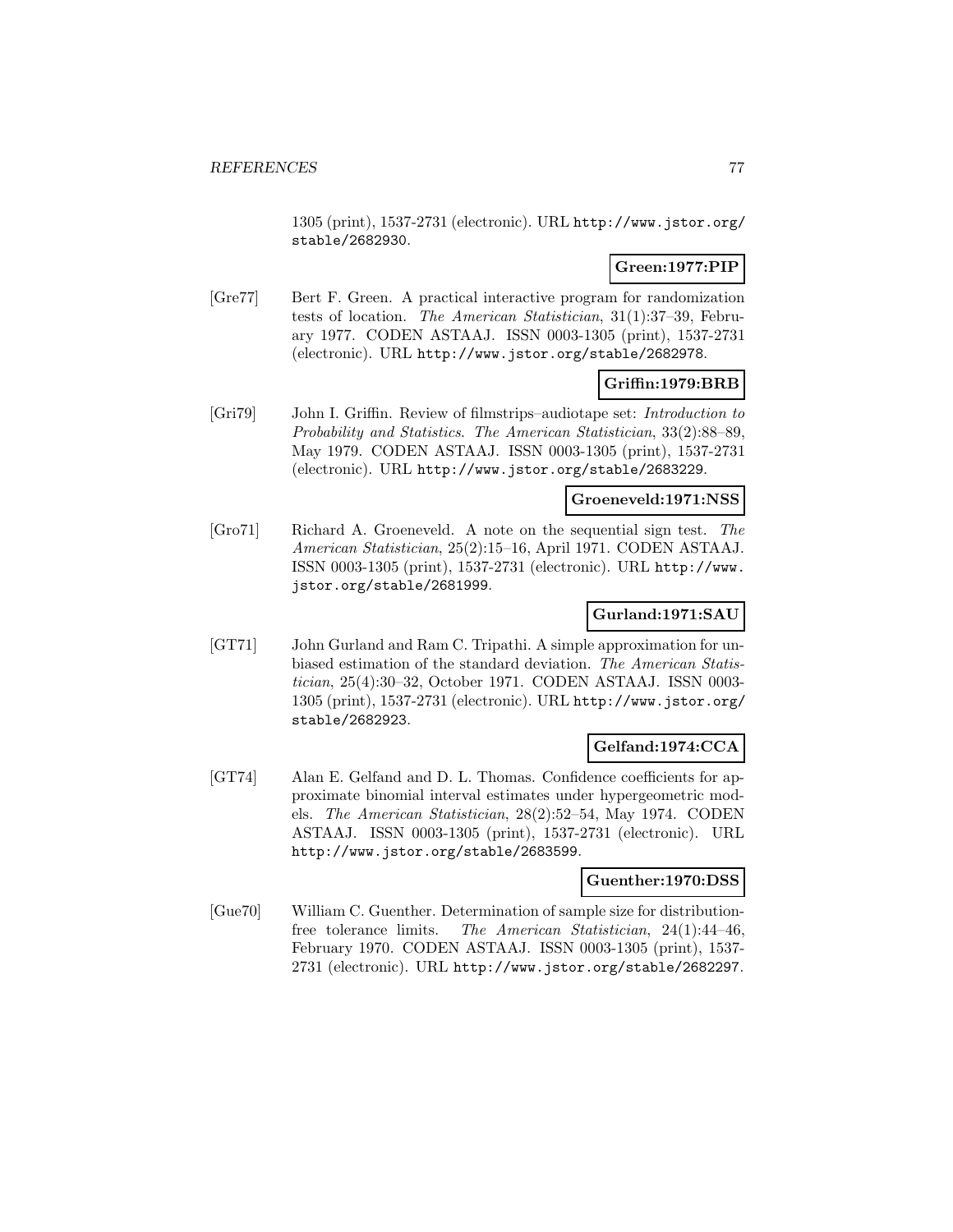#### **Guenther:1971:NMV**

[Gue71a] William C. Guenther. A note on the minimum variance unbiased estimate of the fraction of a normal distribution below a specification limit. The American Statistician, 25(2):18–20, April 1971. CODEN ASTAAJ. ISSN 0003-1305 (print), 1537-2731 (electronic). URL http://www.jstor.org/stable/2682001.

### **Guenther:1971:UCI**

[Gue71b] William C. Guenther. Unbiased confidence intervals. The American Statistician, 25(1):51–53, February 1971. CODEN ASTAAJ. ISSN 0003-1305 (print), 1537-2731 (electronic). URL http://www. jstor.org/stable/2682218.

### **Guenther:1972:UIG**

[Gue72] William C. Guenther. On the use of the incomplete gamma table to obtain unbiased tests and unbiased confidence intervals for the variance of a normal distribution. The American Statistician, 26(1):31–34, February 1972. CODEN ASTAAJ. ISSN 0003- 1305 (print), 1537-2731 (electronic). URL http://www.jstor.org/ stable/2682844.

### **Guenther:1975:SSF**

 $[Gue75]$  William C. Guenther. A sample size formula for a non-central t test. The American Statistician, 29(3):120–121, August 1975. CODEN ASTAAJ. ISSN 0003-1305 (print), 1537-2731 (electronic). URL http://www.jstor.org/stable/2683437.

### **Guenther:1977:CFT**

[Gue77a] William C. Guenther. Calculation of factors for tests and confidence intervals concerning the ratio of two normal variances. The American Statistician, 31(4):175–177, November 1977. CODEN ASTAAJ. ISSN 0003-1305 (print), 1537-2731 (electronic). URL http://www. jstor.org/stable/2683542.

#### **Guenther:1977:DCP**

[Gue77b] William C. Guenther. Desk calculation of probabilities for the distribution of the sample correlation coefficient. The American Statistician, 31(1):45–48, February 1977. CODEN ASTAAJ. ISSN 0003- 1305 (print), 1537-2731 (electronic). URL http://www.jstor.org/ stable/2682981.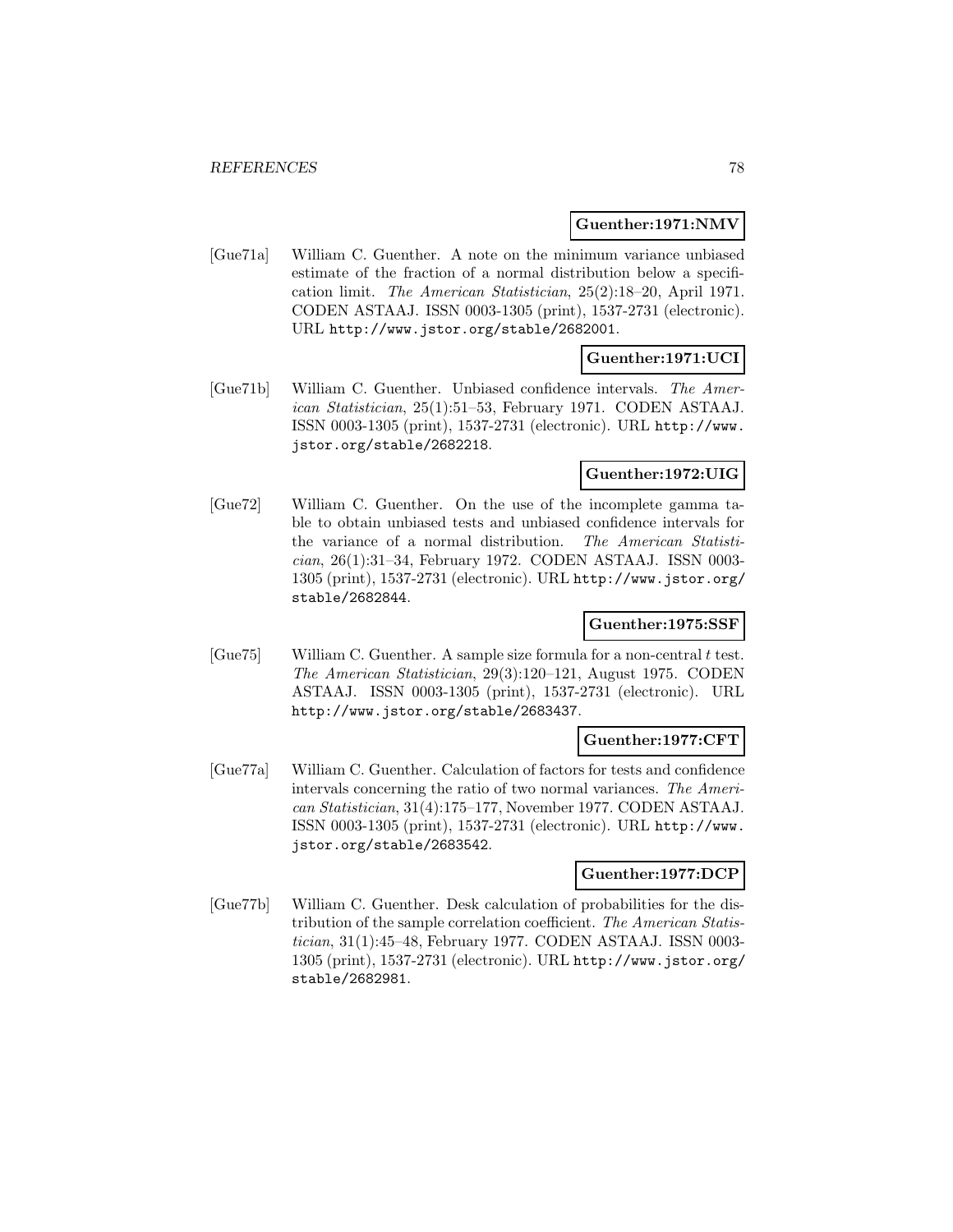#### **Guenther:1977:PSSb**

[Gue77c] William C. Guenther. Power and sample size determination when the alternative hypotheses are given in quantiles. The American Statistician, 31(3):117–118, August 1977. CODEN ASTAAJ. ISSN 0003-1305 (print), 1537-2731 (electronic). URL http://www. jstor.org/stable/2682957.

#### **Guenther:1977:PSSa**

[Gue77d] William C. Guenther. Power and sample size for approximate chisquare tests. The American Statistician, 31(2):83–85, May 1977. CODEN ASTAAJ. ISSN 0003-1305 (print), 1537-2731 (electronic). URL http://www.jstor.org/stable/2683047.

#### **Guenther:1977:SPA**

[Gue77e] William C. Guenther. Some probabilities available from desk calculators and their relation to tables. The American Statistician, 31(1):41–45, February 1977. CODEN ASTAAJ. ISSN 0003- 1305 (print), 1537-2731 (electronic). URL http://www.jstor.org/ stable/2682980.

#### **Guenther:1978:SEF**

[Gue78a] William C. Guenther. Some easily found minimum variance unbiased estimators. The American Statistician, 32(1):29–34, February 1978. CODEN ASTAAJ. ISSN 0003-1305 (print), 1537-2731 (electronic). URL http://www.jstor.org/stable/2683473.

#### **Guenther:1978:SRR**

[Gue78b] William C. Guenther. Some remarks on the runs test and the use of the hypergeometric distribution. The American Statistician, 32(2): 71–73, May 1978. CODEN ASTAAJ. ISSN 0003-1305 (print), 1537- 2731 (electronic). URL http://www.jstor.org/stable/2683620.

#### **Guenther:1979:UNA**

 $[Gue79]$  William C. Guenther. The use of noncentral F approximations for calculation of power and sample size. The American Statistician, 33(4):209–210, November 1979. CODEN ASTAAJ. ISSN 0003- 1305 (print), 1537-2731 (electronic). URL http://www.jstor.org/ stable/2683736.

### **Gujarati:1970:UDVb**

[Guj70a] Damodar Gujarati. Use of dummy variables in testing for equality between sets of coefficients in linear regressions: a generalization.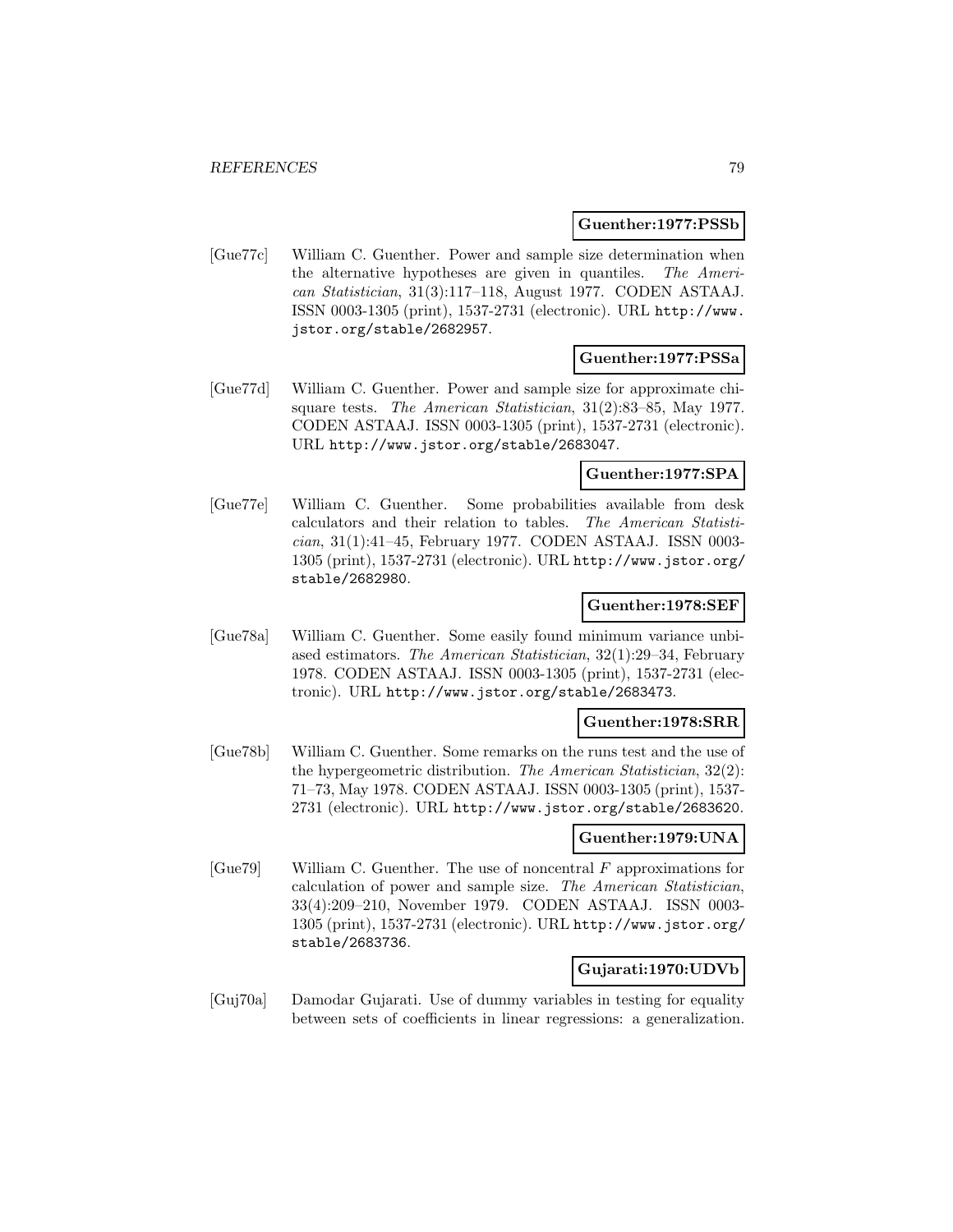The American Statistician, 24(5):18–22, December 1970. CODEN ASTAAJ. ISSN 0003-1305 (print), 1537-2731 (electronic). URL http://www.jstor.org/stable/2682446.

# **Gujarati:1970:UDVa**

[Guj70b] Damodar Gujarati. Use of dummy variables in testing for equality between sets of coefficients in two linear regressions: a note. The American Statistician, 24(1):50–52, February 1970. CODEN ASTAAJ. ISSN 0003-1305 (print), 1537-2731 (electronic). URL http://www.jstor.org/stable/2682300.

### **Hoaglin:1975:RCB**

[HA75] David C. Hoaglin and David F. Andrews. The reporting of computation-based results in statistics. The American Statistician, 29(3):122–126, August 1975. CODEN ASTAAJ. ISSN 0003- 1305 (print), 1537-2731 (electronic). URL http://www.jstor.org/ stable/2683438.

# **Hader:1973:IMR**

[Had73] R. J. Hader. An improper method of randomization in experimental design. The American Statistician, 27(2):82–84, April 1973. CO-DEN ASTAAJ. ISSN 0003-1305 (print), 1537-2731 (electronic). URL http://www.jstor.org/stable/2683964.

### **Han:1971:DRV**

[Han71] Chien-Pai Han. Dependence of random variables. The American Statistician, 25(4):35, October 1971. CODEN ASTAAJ. ISSN 0003- 1305 (print), 1537-2731 (electronic). URL http://www.jstor.org/ stable/2682925.

#### **Hanushek:1974:EER**

[Han74] Eric A. Hanushek. Efficient estimators for regressing regression coefficients. The American Statistician, 28(2):66–67, May 1974. CO-DEN ASTAAJ. ISSN 0003-1305 (print), 1537-2731 (electronic). URL http://www.jstor.org/stable/2683605.

### **Han:1979:AME**

[Han79] Chien Pai Han. Alternative methods of estimating the likelihood ratio in classification of multivariate normal observations. The American Statistician, 33(4):204–206, November 1979. CODEN ASTAAJ. ISSN 0003-1305 (print), 1537-2731 (electronic). URL http://www. jstor.org/stable/2683733.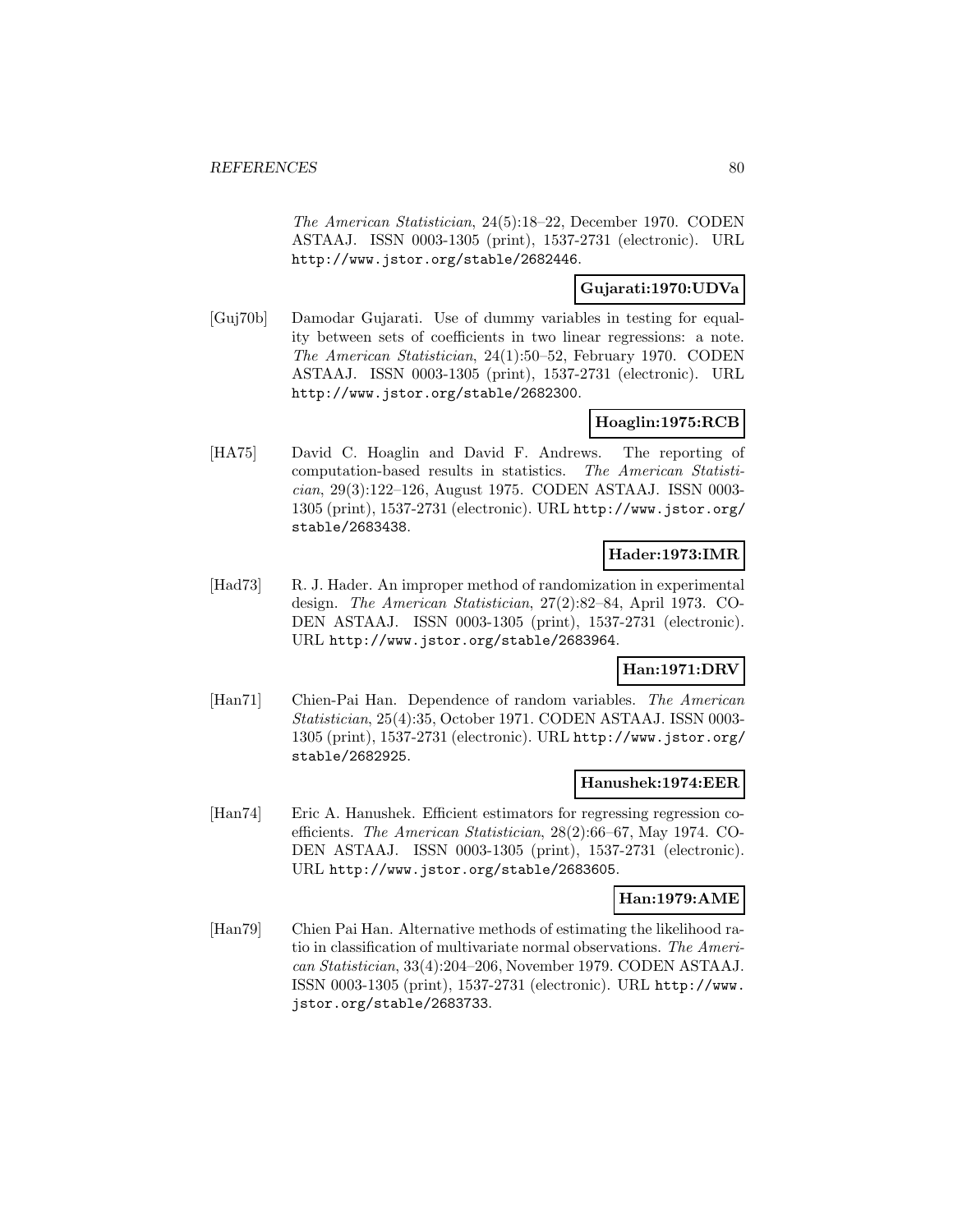### **Harter:1970:MCP**

[Har70] H. Leon Harter. Multiple comparison procedures for interactions. The American Statistician, 24(5):30–32, December 1970. CODEN ASTAAJ. ISSN 0003-1305 (print), 1537-2731 (electronic). URL http://www.jstor.org/stable/2682450.

# **Harris:1972:NDP**

[Har72a] Lawrence Harris. A note on the decision process of the official statistician. The American Statistician, 26(2):23–24, April 1972. CODEN ASTAAJ. ISSN 0003-1305 (print), 1537-2731 (electronic). URL http://www.jstor.org/stable/2683455.

### **Harvey:1972:EMT**

[Har72b] James R. Harvey. On expressing moments in terms of cumulants and vice versa. The American Statistician, 26(4):38–39, October 1972. CODEN ASTAAJ. ISSN 0003-1305 (print), 1537-2731 (electronic). URL http://www.jstor.org/stable/2683208. See corrections [Ano73n].

### **Harshbarger:1974:EHD**

[Har74] Boyd Harshbarger. An example of how a designed experiment saved research workers from false recommendations. The American Statistician, 28(4):128–129, November 1974. CODEN ASTAAJ. ISSN 0003-1305 (print), 1537-2731 (electronic). URL http://www. jstor.org/stable/2683336.

#### **Harville:1975:ERW**

[Har75] David A. Harville. Experimental randomization: Who needs it? The American Statistician, 29(1):27–31, February 1975. CODEN ASTAAJ. ISSN 0003-1305 (print), 1537-2731 (electronic). URL http://www.jstor.org/stable/2683676.

#### **Harvey:1976:APG**

[Har76] A. C. Harvey. An alternative proof and generalization of a test for structural change. The American Statistician, 30(3):122–123, August 1976. CODEN ASTAAJ. ISSN 0003-1305 (print), 1537- 2731 (electronic). URL http://www.jstor.org/stable/2683857.

#### **Hauser:1973:SP**

[Hau73] Philip M. Hauser. Statistics and politics. The American Statistician, 27(2):68–71, April 1973. CODEN ASTAAJ. ISSN 0003- 1305 (print), 1537-2731 (electronic). URL http://www.jstor.org/ stable/2683959.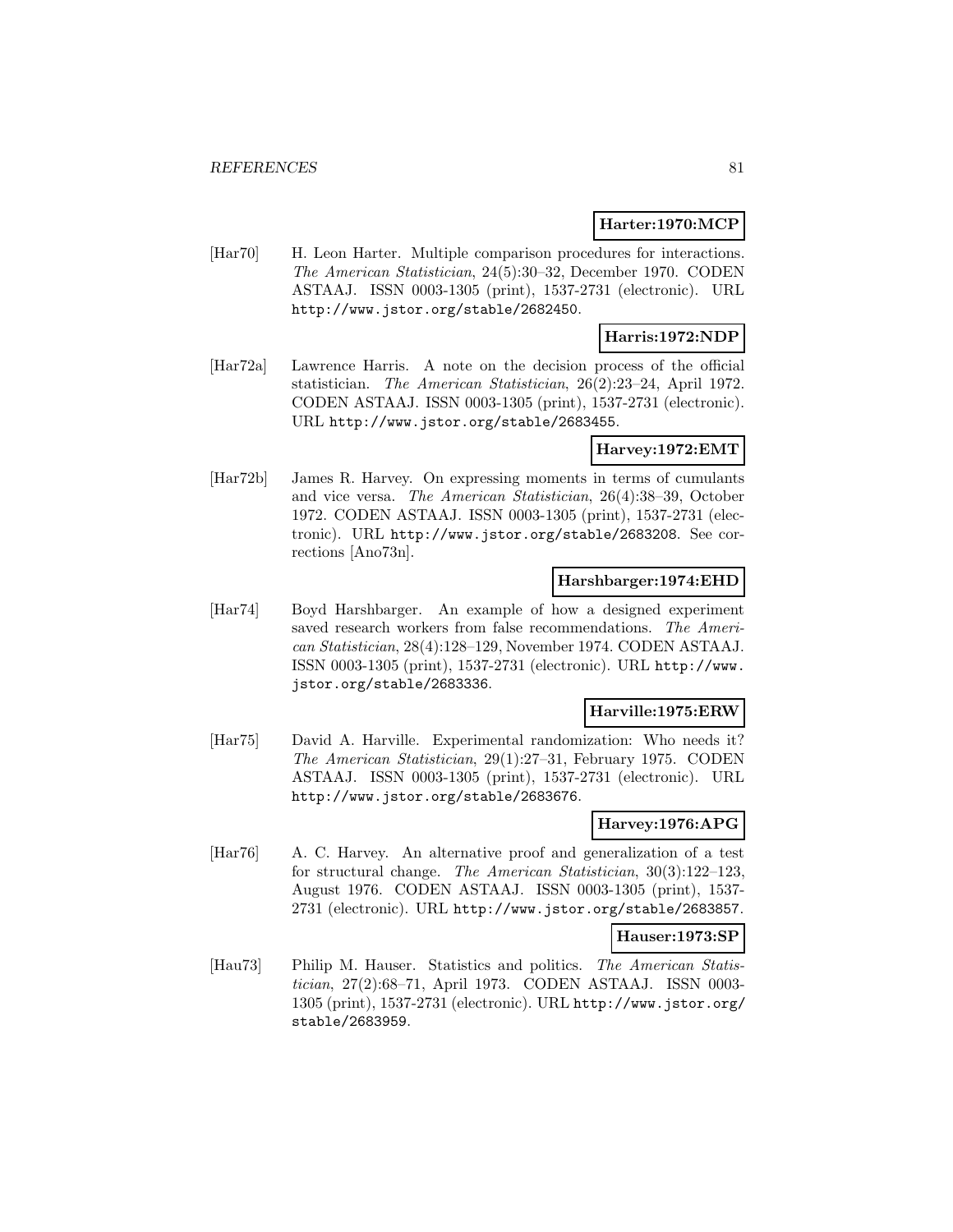#### **Hawkins:1974:NDT**

[Haw74] Douglas M. Hawkins. A note on the distribution of times reported by a low resolution interval timer. The American Statistician, 28(2): 56–57, May 1974. CODEN ASTAAJ. ISSN 0003-1305 (print), 1537- 2731 (electronic). URL http://www.jstor.org/stable/2683600.

#### **Hawkins:1975:NNI**

[Haw75] Douglas M. Hawkins. From the noncentral t to the normal integral. The American Statistician, 29(1):42–43, February 1975. CODEN ASTAAJ. ISSN 0003-1305 (print), 1537-2731 (electronic). URL http://www.jstor.org/stable/2683681.

#### **Heiberger:1979:TSC**

[Hei79] Richard M. Heiberger. [teaching statistical computing using computer packages]: Comment. The American Statistician, 33(1):32– 33, February 1979. CODEN ASTAAJ. ISSN 0003-1305 (print), 1537-2731 (electronic). URL http://www.jstor.org/stable/ 2683067. See [Thi79a].

#### **Herbach:1972:PPD**

[Her72] Leon H. Herbach. Properties of the Pascal distribution without recourse to the binomial theorem with negative exponent. The American Statistician, 26(4):39–41, October 1972. CODEN ASTAAJ. ISSN 0003-1305 (print), 1537-2731 (electronic). URL http://www. jstor.org/stable/2683209. See corrections [Ano73o].

### **Hoyt:1970:LE**

[HGS<sup>+</sup>70] John P. Hoyt, Ernest W. Grove, H. Fairfield Smith, M. A. Hamdan, A. L. Wilson, Seymour Geisser, H. Weiler, Shui-Mu Huang, B. M. Bennett, Richard M. Brugger, and Edward E. Cureton. Letters to the Editor. The American Statistician, 24(1):58–61, February 1970. CODEN ASTAAJ. ISSN 0003-1305 (print), 1537-2731 (electronic). URL http://www.jstor.org/stable/2682303.

#### **Holloway:1976:LE**

[HHN<sup>+</sup>76] Clark Holloway, David R. Howes, G. Nagase, K. S. Banerjee, Nathan Mantel, Lawrence L. Kupper, Anthony J. McMichael, Robert Spirtas, J. H. Maindonald, John J. Gart, M. R. Heyworth, W. K. Chiu, K. Lam, Lawrence Klimko, Paul Nelson, R. R. Hocking, and F. M. Speed. Letters to the Editor. The American Statistician, 30(4):200–206, November 1976. CODEN ASTAAJ. ISSN 0003-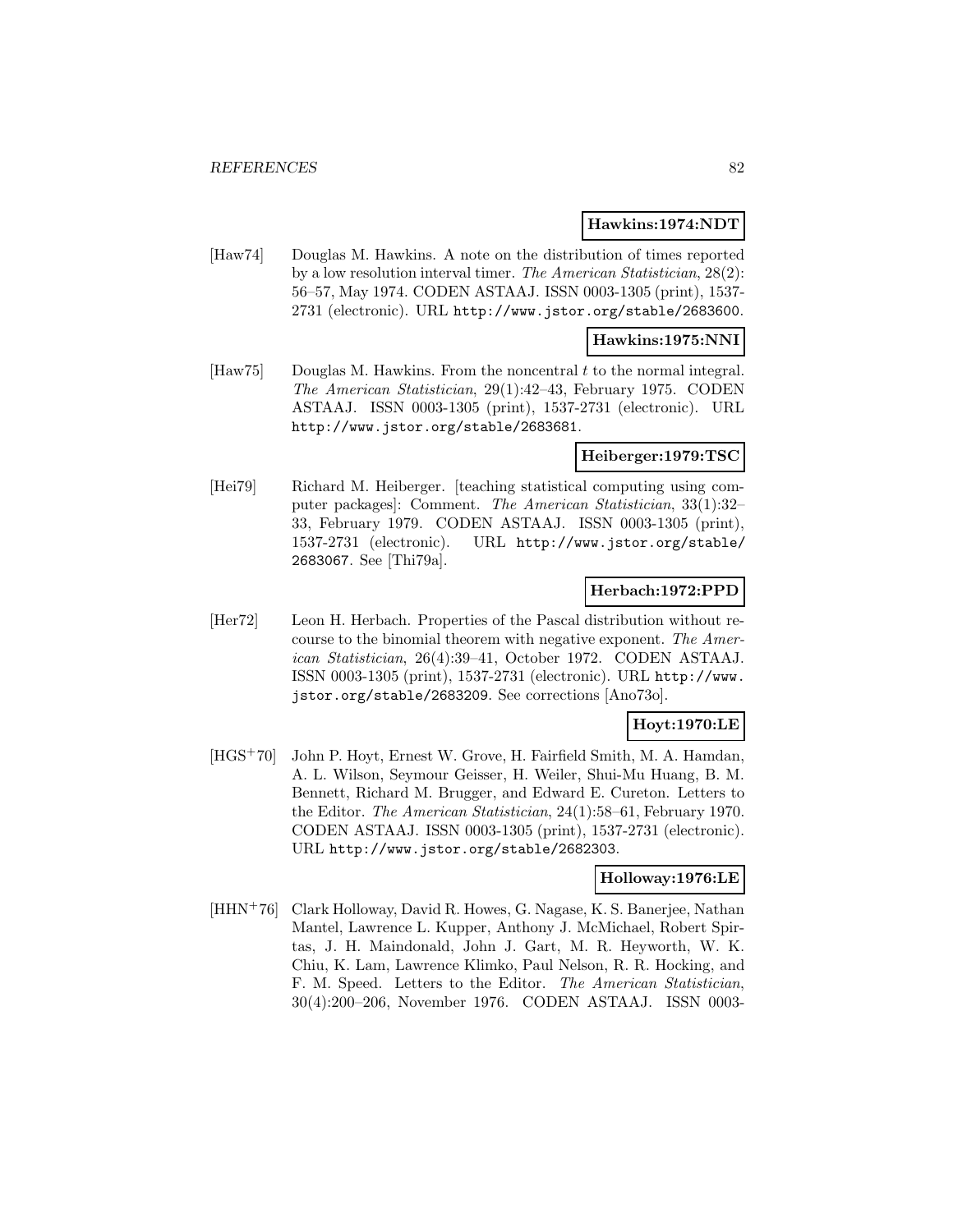1305 (print), 1537-2731 (electronic). URL http://www.jstor.org/ stable/2683766.

### **Higgins:1975:SSI**

[Hig75] James J. Higgins. Some surface integral techniques in statistics. The American Statistician, 29(1):43–46, February 1975. CODEN ASTAAJ. ISSN 0003-1305 (print), 1537-2731 (electronic). URL http://www.jstor.org/stable/2683682.

### **Hildebrand:1971:KMB**

[Hil71] David K. Hildebrand. Kurtosis measures bimodality? The American Statistician, 25(1):42–43, February 1971. CODEN ASTAAJ. ISSN 0003-1305 (print), 1537-2731 (electronic). URL http://www. jstor.org/stable/2682213.

#### **Hendrickson:1973:LE**

[HJN<sup>+</sup>73] John A. Hendrickson, Jr., Arthur F. Johnson, Gottfried E. Noether, Bernard Harris, Andrew P. Soms, Daniel L. Solomon, R. W. Farebrother, Richard J. Foote, J. Edward Ely, Clifford J. Maloney, Donald A. Berry, John Kinney, and George A. F. Seber. Letters to the Editor. The American Statistician, 27(4):191–196, October 1973. CODEN ASTAAJ. ISSN 0003-1305 (print), 1537-2731 (electronic). URL http://www.jstor.org/stable/2684055.

#### **Hettmansperger:1974:GRN**

[HM74] Thomas P. Hettmansperger and Joseph W. McKean. A graphical representation for non-parametric inference. The American Statistician, 28(3):100–102, August 1974. CODEN ASTAAJ. ISSN 0003- 1305 (print), 1537-2731 (electronic). URL http://www.jstor.org/ stable/2683035.

### **Huang:1978:CPU**

[HMC78] Chung-Liang Huang, Leonard C. Moon, and Hui S. Chang. A computer program using the Box–Cox transformation technique for the specification of functional form. The American Statistician, 32(4):144, November 1978. CODEN ASTAAJ. ISSN 0003- 1305 (print), 1537-2731 (electronic). URL http://www.jstor.org/ stable/2682947.

#### **Hocking:1973:DTW**

[Hoc73] R. R. Hocking. A discussion of the two-way mixed model. The American Statistician, 27(4):148–152, October 1973. CODEN AS-TAAJ. ISSN 0003-1305 (print), 1537-2731 (electronic). URL http: //www.jstor.org/stable/2684043.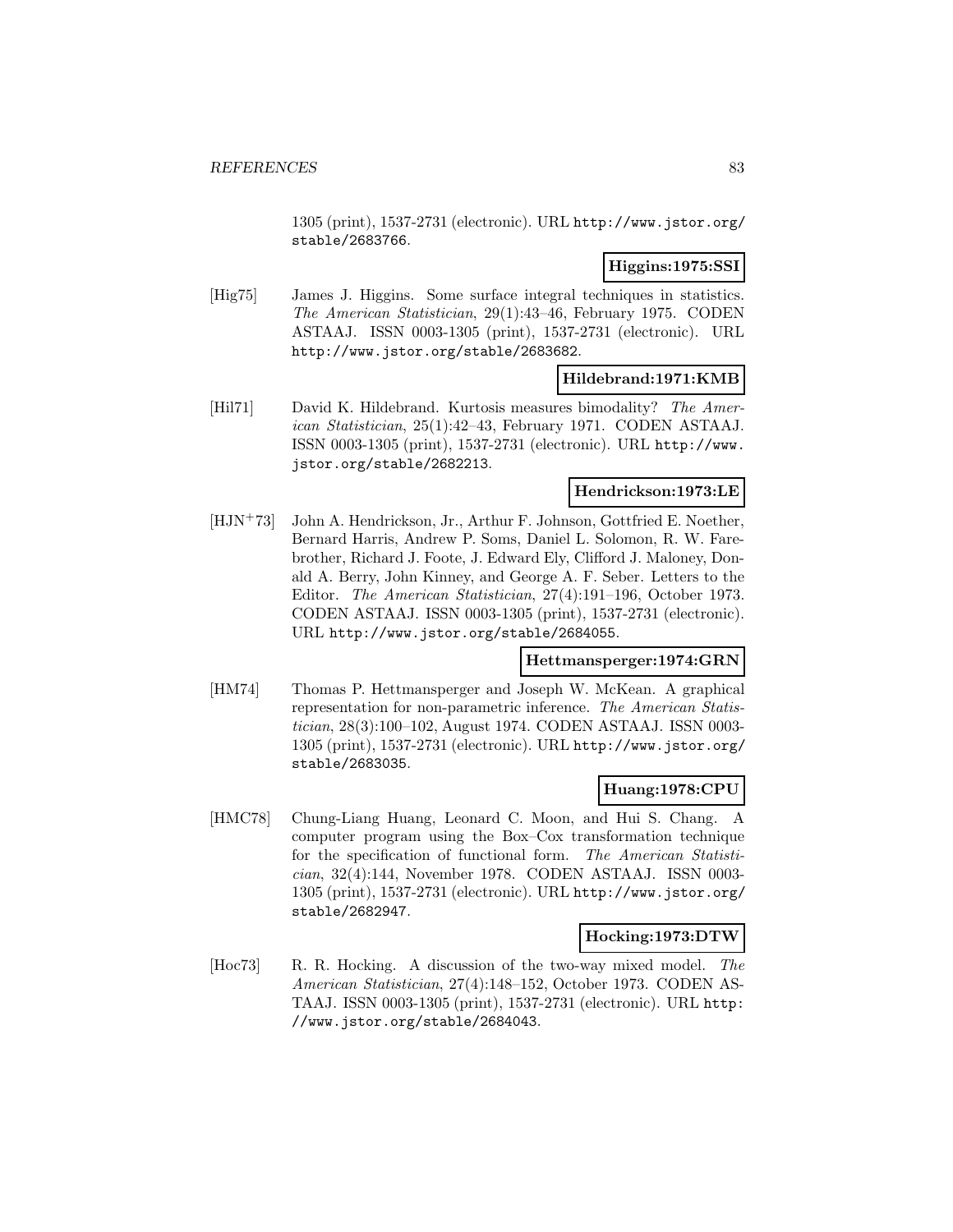#### **Hochberg:1974:DRG**

[Hoc74] Yosef Hochberg. The distribution of the range in general balanced models. The American Statistician, 28(4):137–138, November 1974. CODEN ASTAAJ. ISSN 0003-1305 (print), 1537-2731 (electronic). URL http://www.jstor.org/stable/2683339.

### **Hogg:1972:SE**

[Hog72] Robert V. Hogg. On statistical education. The American Statistician, 26(3):8–11, June 1972. CODEN ASTAAJ. ISSN 0003- 1305 (print), 1537-2731 (electronic). URL http://www.jstor.org/ stable/2682858.

### **Hogg:1979:SRO**

[Hog79] Robert V. Hogg. Statistical robustness: one view of its use in applications today. The American Statistician, 33(3):108–115, August 1979. CODEN ASTAAJ. ISSN 0003-1305 (print), 1537-2731 (electronic). URL http://www.jstor.org/stable/2683810.

### **Holshouser:1974:CPV**

[Hol74] Eugene C. Holshouser. Computing the posterior variance in the normal case. The American Statistician, 28(1):23–24, February 1974. CODEN ASTAAJ. ISSN 0003-1305 (print), 1537-2731 (electronic). URL http://www.jstor.org/stable/2683526.

#### **Houghton:1973:CCA**

[Hou73] E. L. Houghton. Course charts: An application. The American Statistician, 27(1):25–27, February 1973. CODEN ASTAAJ. ISSN 0003-1305 (print), 1537-2731 (electronic). URL http://www. jstor.org/stable/2682901.

### **Hoyt:1972:GFE**

[Hoy72] John P. Hoyt. Generating functions in elementary probability theory. The American Statistician, 26(3):45–46, June 1972. CODEN ASTAAJ. ISSN 0003-1305 (print), 1537-2731 (electronic). URL http://www.jstor.org/stable/2682868.

#### **Hamdan:1971:LE**

[HPG<sup>+</sup>71] M. A. Hamdan, John W. Pratt, Peter Gottlieb, I. J. Good, M. A. Hamdan, S. G. Carmer, W. M. Walker, T. J. Valentine, Ralph B. D'Agostino, A. M. Kshirsagar, I. Gwyn Evans, D. G. Kabe, Edward E. Cureton, J. R. Rutherford, J. K. Sharma, and James R. Harvey. Letters to the Editor. The American Statistician, 25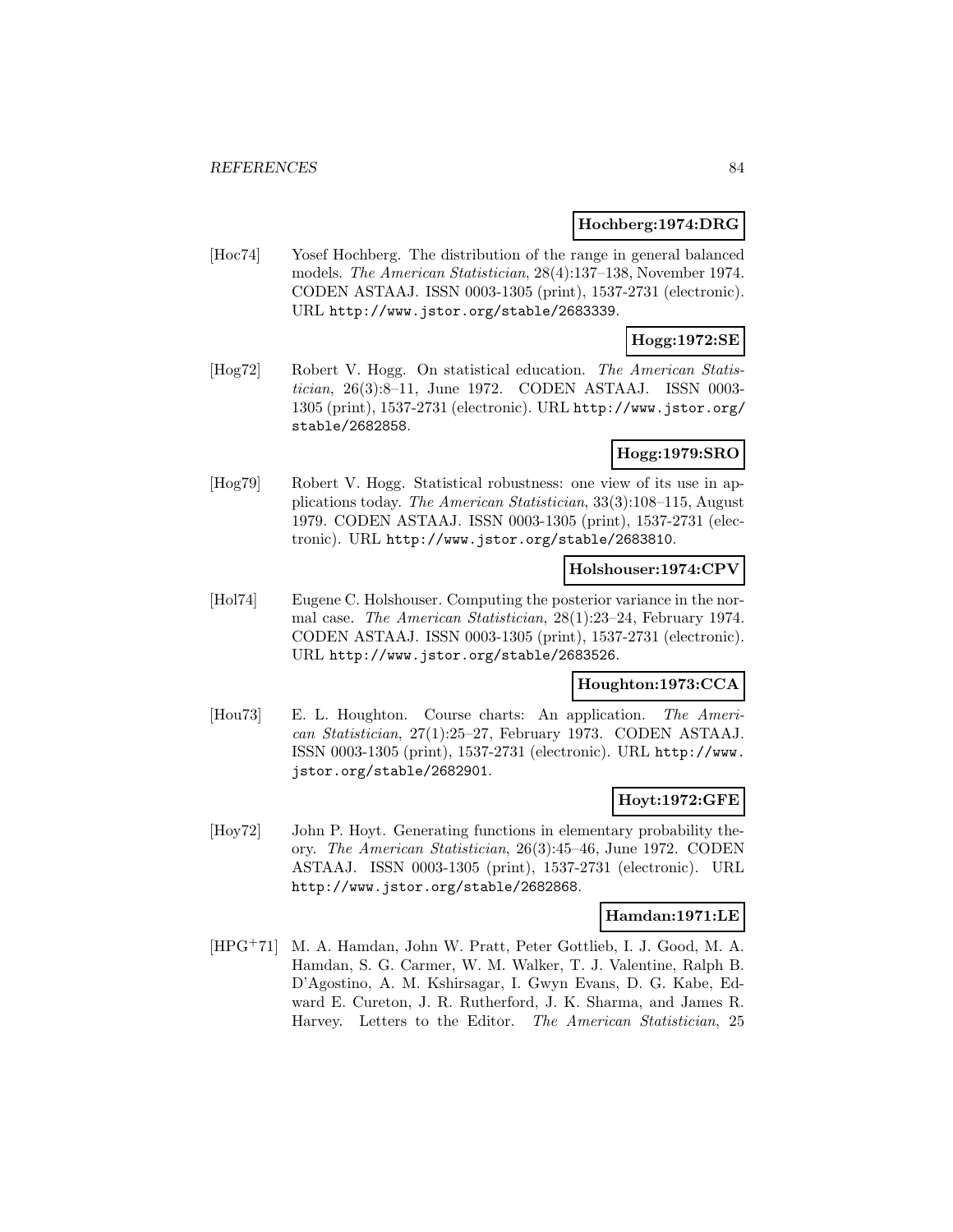(5):56–63, December 1971. CODEN ASTAAJ. ISSN 0003-1305 (print), 1537-2731 (electronic). URL http://www.jstor.org/ stable/2686089.

### **Hartley:1971:FSS**

[HR71] H. O. Hartley and J. N. K. Rao. Foundations of survey sampling (a Don Quixote tragedy). The American Statistician, 25(1):21–27, February 1971. CODEN ASTAAJ. ISSN 0003-1305 (print), 1537- 2731 (electronic). URL http://www.jstor.org/stable/2682207.

# **Heath:1976:FTE**

[HS76a] David Heath and William Sudderth. De Finetti's Theorem on exchangeable variables. The American Statistician, 30(4):188–189, November 1976. CODEN ASTAAJ. ISSN 0003-1305 (print), 1537- 2731 (electronic). URL http://www.jstor.org/stable/2683760.

### **Hurlburt:1976:DRS**

[HS76b] Russell T. Hurlburt and Douglas K. Spiegel. Dependence of F ratios sharing a common denominator mean square. The American Statistician, 30(2):74–78, May 1976. CODEN ASTAAJ. ISSN 0003- 1305 (print), 1537-2731 (electronic). URL http://www.jstor.org/ stable/2683798.

### **Hsiao:1972:DRC**

[Hsi72] Frank S. T. Hsiao. The diagrammatical representation of confidence-interval estimation and hypothesis testing. The American Statistician, 26(5):28–29, December 1972. CODEN ASTAAJ. ISSN 0003-1305 (print), 1537-2731 (electronic). URL http://www. jstor.org/stable/2683779.

### **Huang:1976:BRC**

[Hua76] Cliff J. Huang. Bias in routine calculation of the variance of OLS estimators when the disturbances are autocorrelated. The American Statistician, 30(2):70–72, May 1976. CODEN ASTAAJ. ISSN 0003- 1305 (print), 1537-2731 (electronic). URL http://www.jstor.org/ stable/2683796.

#### **Hunter:1972:ICE**

[Hun72] Jeffrey J. Hunter. Independence, conditional expectation, and zero covariance. The American Statistician, 26(5):22–24, December 1972. CODEN ASTAAJ. ISSN 0003-1305 (print), 1537-2731 (electronic). URL http://www.jstor.org/stable/2683777.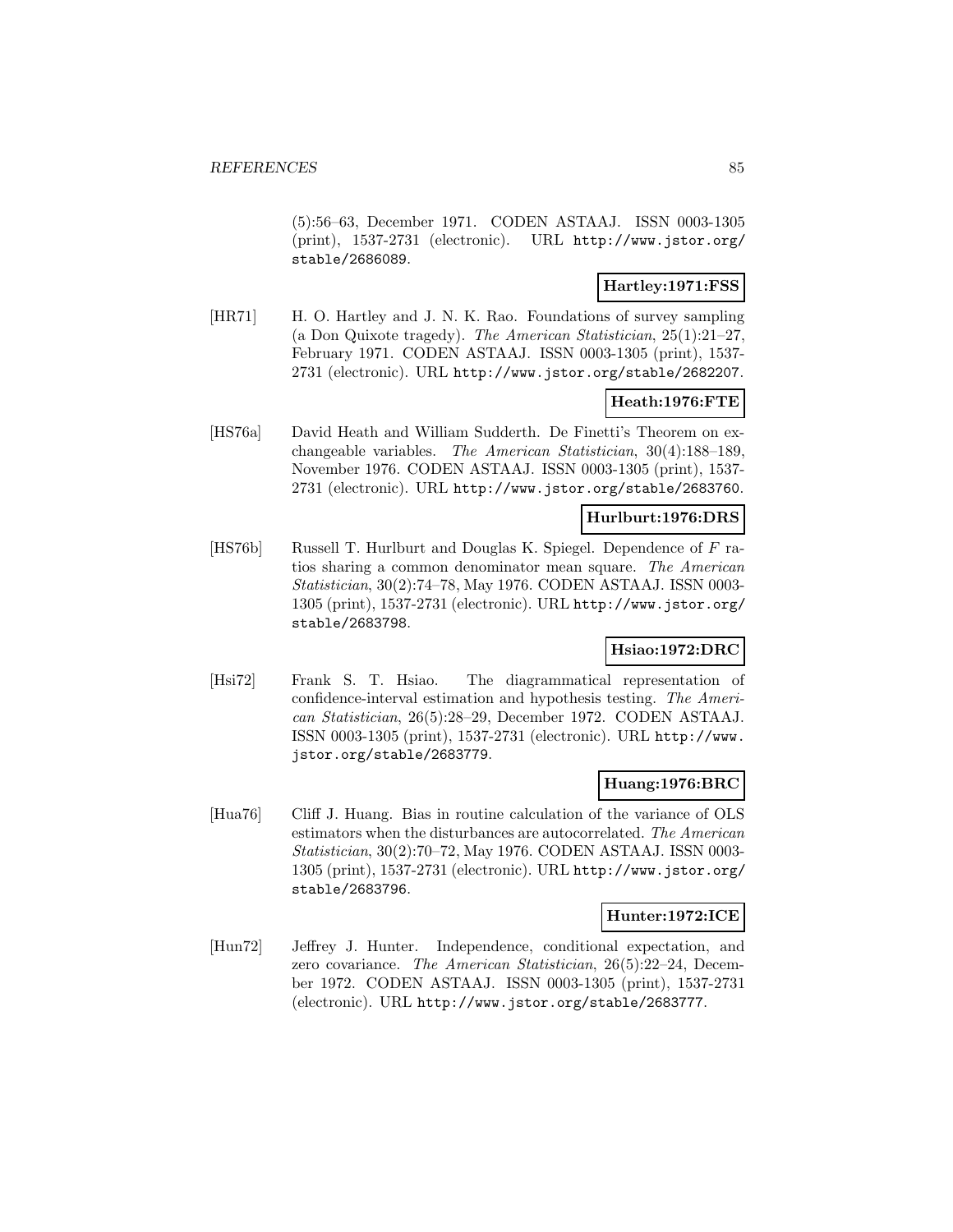### **Hunter:1977:SIA**

[Hun77] W. G. Hunter. Some ideas about teaching design of experiments, with  $2^5$  examples of experiments conducted by students. The American Statistician, 31(1):12–17, February 1977. CODEN ASTAAJ. ISSN 0003-1305 (print), 1537-2731 (electronic). URL http://www. jstor.org/stable/2682971.

### **Hoaglin:1978:MRA**

[HW78] David C. Hoaglin and Roy E. Welsch. The hat matrix in regression and ANOVA. The American Statistician, 32(1):17–22, February 1978. CODEN ASTAAJ. ISSN 0003-1305 (print), 1537-2731 (electronic). URL http://www.jstor.org/stable/2683469. See corrigenda [Ano78f].

### **Inglis:1978:BRB**

[IK78] James Inglis and Thomas R. Knapp. Book review: Statistics at a Glance. The American Statistician, 32(3):107, August 1978. CO-DEN ASTAAJ. ISSN 0003-1305 (print), 1537-2731 (electronic). URL http://www.jstor.org/stable/2683356.

### **Iskow:1979:EMI**

[IS79] Lawrence I. Iskow and Randall K. Spoeri. EASYMAP: a machineindependent line printer statistical mapping system. The American Statistician, 33(4):223–224, November 1979. CODEN ASTAAJ. ISSN 0003-1305 (print), 1537-2731 (electronic). URL http://www. jstor.org/stable/2683744.

#### **Janardan:1971:NPC**

[Jan71] K. G. Janardan. Note on the problem of class-size distributions. The American Statistician, 25(1):45–46, February 1971. CODEN ASTAAJ. ISSN 0003-1305 (print), 1537-2731 (electronic). URL http://www.jstor.org/stable/2682215.

#### **Janardan:1973:AEH**

[Jan73] K. G. Janardan. On an alternative expression for the hypergeometric moment generating function. The American Statistician, 27(5):242, December 1973. CODEN ASTAAJ. ISSN 0003- 1305 (print), 1537-2731 (electronic). URL http://www.jstor.org/ stable/3087418.

### **Jayachandran:1970:DDT**

[JB70] Toke Jayachandran and D. R. Barr. On the distribution of a difference of two scaled chi-square random variables. The Ameri-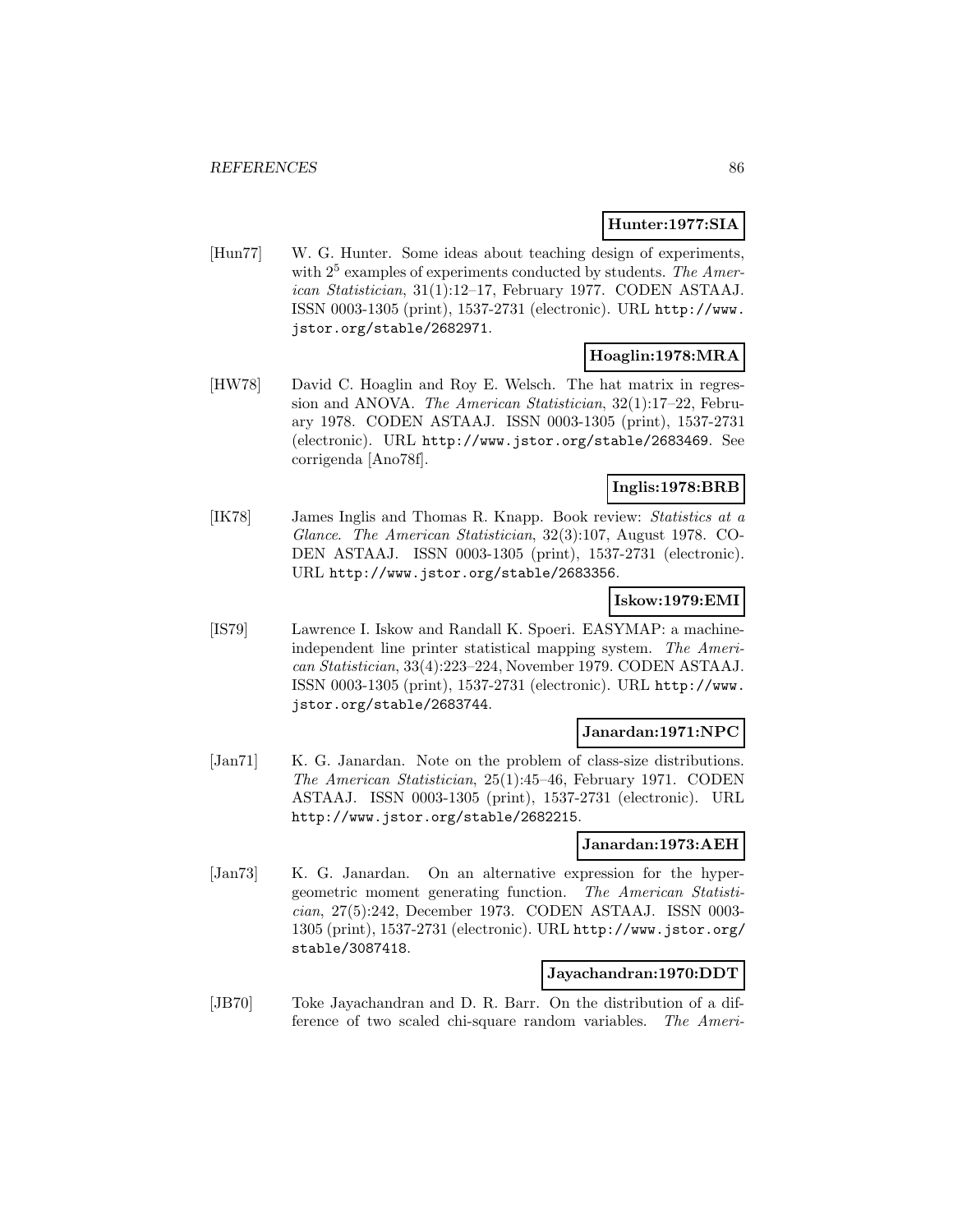can Statistician, 24(5):29–30, December 1970. CODEN ASTAAJ. ISSN 0003-1305 (print), 1537-2731 (electronic). URL http://www. jstor.org/stable/2682449.

# **Johnson:1976:TVP**

[JK76] Norman L. Johnson and Samuel Kotz. Two variants of Polya's urn models (towards a rapprochement between combinatorics and probability theory). The American Statistician, 30(4):186–188, November 1976. CODEN ASTAAJ. ISSN 0003-1305 (print), 1537-2731 (electronic). URL http://www.jstor.org/stable/2683759.

### **Johnson:1973:CRR**

[JKS73] Dallas E. Johnson, John D. Kubicek, and Stephen M. Stigler. Is "complete" really the right name? The American Statistician, 27(5):240–241, December 1973. CODEN ASTAAJ. ISSN 0003- 1305 (print), 1537-2731 (electronic). URL http://www.jstor.org/ stable/3087415.

# **Jensen:1976:PEH**

[JM76] Bartell C. Jensen and James B. McDonald. A pedagogical example of heteroskedasticity and autocorrelation. The American Statistician, 30(4):192–193, November 1976. CODEN ASTAAJ. ISSN 0003-1305 (print), 1537-2731 (electronic). URL http://www. jstor.org/stable/2683762.

### **Johnson:1973:DSM**

[Joh73] Dallas E. Johnson. A derivation of Scheffe's S-method by maximizing a quadratic form. The American Statistician, 27(1):27–29, February 1973. CODEN ASTAAJ. ISSN 0003-1305 (print), 1537- 2731 (electronic). URL http://www.jstor.org/stable/2682903.

#### **Johnson:1974:EMT**

[Joh74a] B. R. Johnson. An effective method for teaching the Lehmann– Scheffe technique for obtaining a minimal sufficient statistic. The American Statistician, 28(2):59–60, May 1974. CODEN ASTAAJ. ISSN 0003-1305 (print), 1537-2731 (electronic). URL http://www. jstor.org/stable/2683602.

#### **Johnson:1974:PFE**

[Joh74b] D. Gale Johnson. Population, food and economic adjustment. The American Statistician, 28(3):89–93, August 1974. CODEN AS-TAAJ. ISSN 0003-1305 (print), 1537-2731 (electronic). URL http: //www.jstor.org/stable/2683031.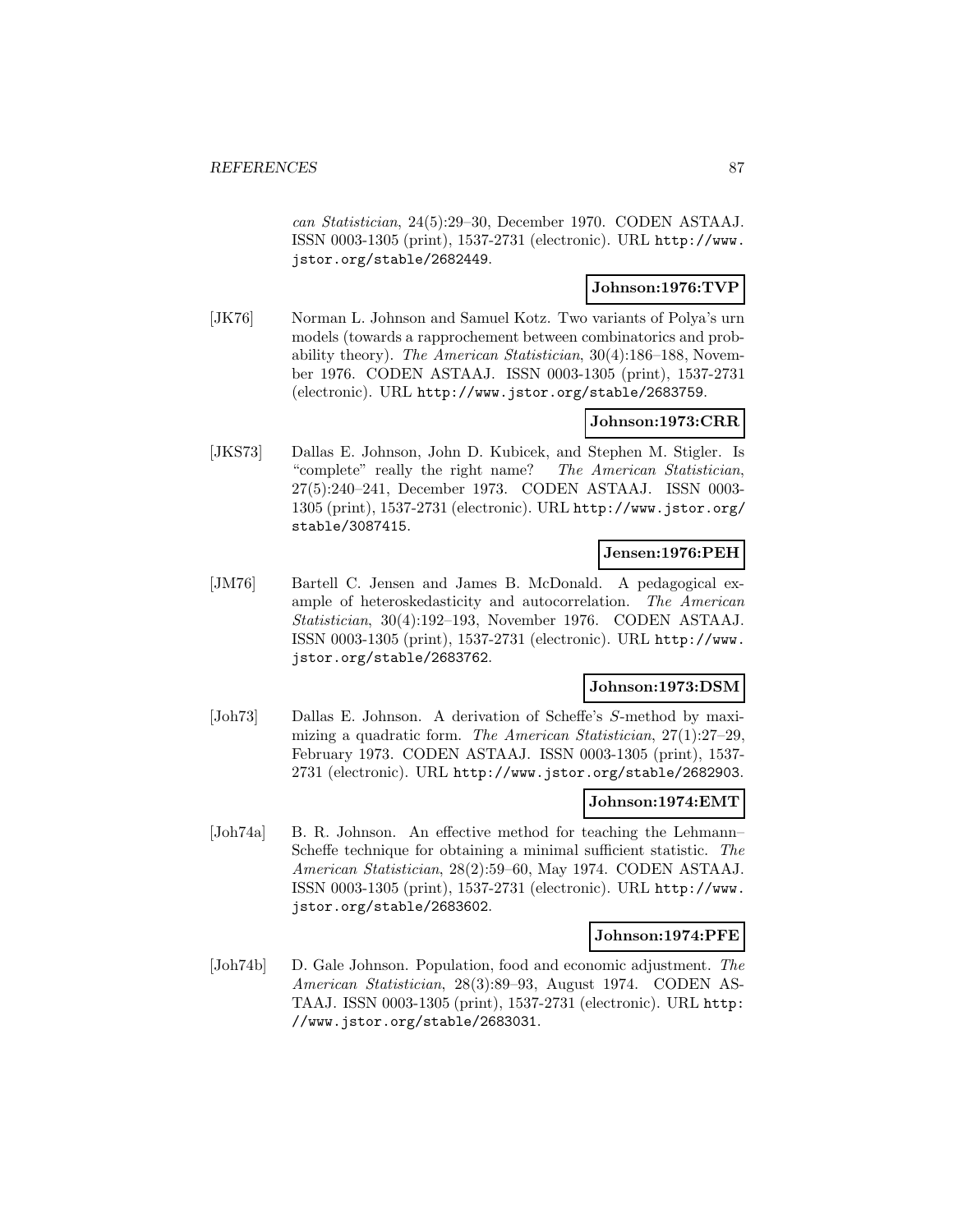#### **Joiner:1974:CEN**

[Joi74] Brian L. Joiner. Critical evaluation of numerical data. The American Statistician, 28(1):14–16, February 1974. CODEN ASTAAJ. ISSN 0003-1305 (print), 1537-2731 (electronic). URL http://www. jstor.org/stable/2683521.

# **Joshi:1970:CCB**

[Jos70] S. W. Joshi. Construction of certain bivariate distributions. The American Statistician, 24(2):32, April 1970. CODEN ASTAAJ. ISSN 0003-1305 (print), 1537-2731 (electronic). URL http://www. jstor.org/stable/2681929.

#### **Kshirsagar:1975:NET**

[KA75] A. M. Kshirsagar and E. Arseven. A note on the equivalency of two discrimination procedures. The American Statistician, 29(1):38–39, February 1975. CODEN ASTAAJ. ISSN 0003-1305 (print), 1537- 2731 (electronic). URL http://www.jstor.org/stable/2683679.

### **Kabak:1970:WMA**

[Kab70] Irwin W. Kabak. Wildlife management: An application of a finite Markov chain. The American Statistician, 24(5):27–29, December 1970. CODEN ASTAAJ. ISSN 0003-1305 (print), 1537-2731 (electronic). URL http://www.jstor.org/stable/2682448.

#### **Kappenman:1979:UCC**

[Kap79] Russell F. Kappenman. On the use of a certain conditional distribution to obtain unconditional distributional results. The American Statistician, 33(1):23–24, February 1979. CODEN ASTAAJ. ISSN 0003-1305 (print), 1537-2731 (electronic). URL http://www. jstor.org/stable/2683062.

# **Katz:1975:PCI**

[Kat75a] Leo Katz. Presentation of a confidence interval estimate as evidence in a legal proceeding. The American Statistician, 29(4):138–142, November 1975. CODEN ASTAAJ. ISSN 0003-1305 (print), 1537- 2731 (electronic). URL http://www.jstor.org/stable/2683480.

#### **Katz:1975:DDC**

[Kat75b] Leon Katz. A direct development of the correlation coefficient. The American Statistician, 29(4):170, November 1975. CODEN AS-TAAJ. ISSN 0003-1305 (print), 1537-2731 (electronic). URL http: //www.jstor.org/stable/2683488.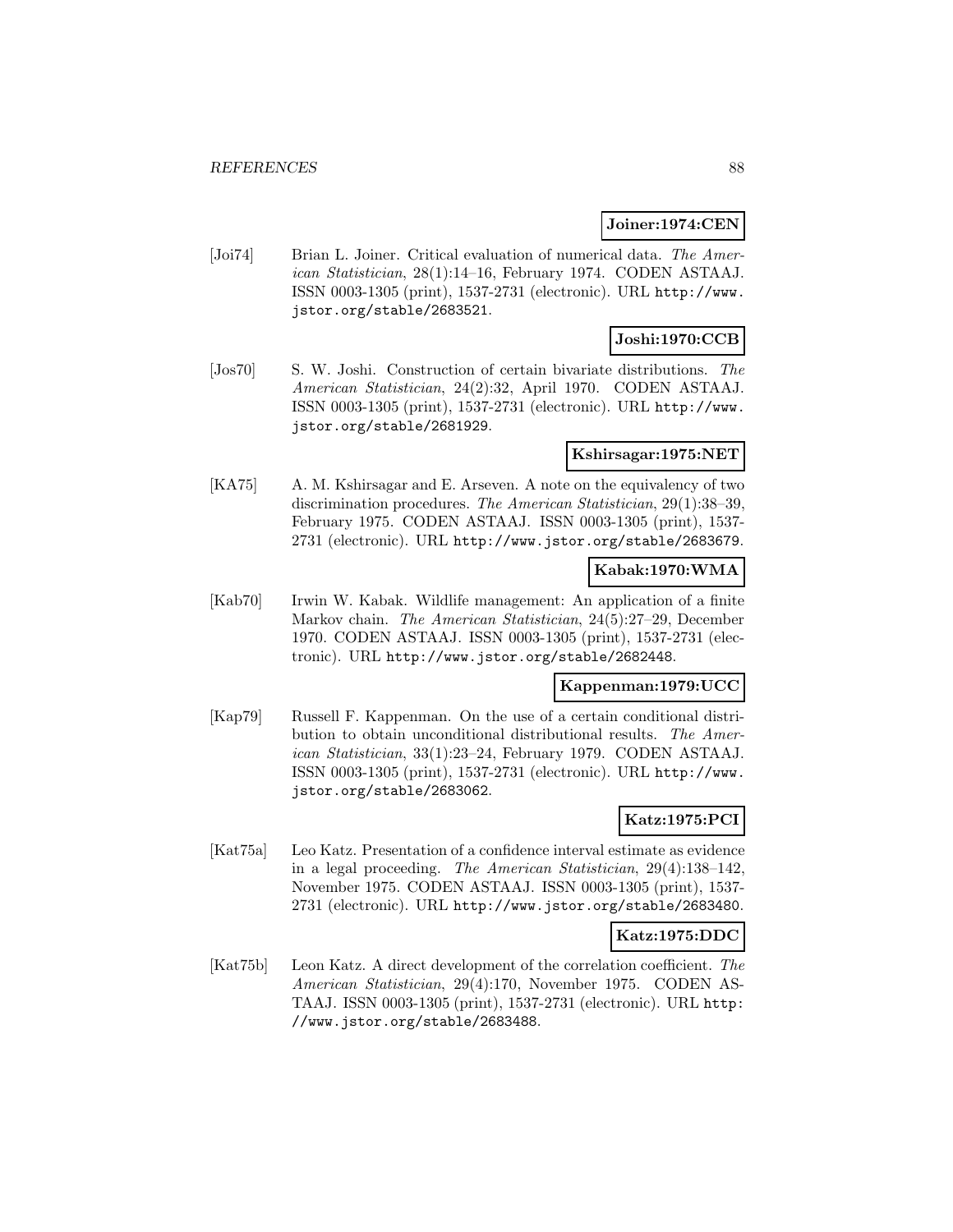#### **Kendall:1973:LE**

[KBE<sup>+</sup>73] Barbie Kendall, Irwin D. J. Bross, Laszlo Engelman, Boyd Z. Palmer, E. Whyte, John Wiorkowski, Nathan Mantel, Marvin S. Margolis, J. Phillip Cooper, Y. S. Sathe, I. J. Good, George Zyskind, and Paul A. Johnson. Letters to the Editor. The American Statistician, 27(1):39–44, February 1973. CODEN ASTAAJ. ISSN 0003- 1305 (print), 1537-2731 (electronic). URL http://www.jstor.org/ stable/2682908.

### **Kopitzke:1975:LSP**

[KBG75] R. Kopitzke, T. J. Boardman, and F. A. Graybill. Least squares programs  $-$  a look at the square root procedure. The American Statistician, 29(1):64–66, February 1975. CODEN ASTAAJ. ISSN 0003-1305 (print), 1537-2731 (electronic). URL http://www. jstor.org/stable/2683688.

# **Kish:1971:LE**

[KBR<sup>+</sup>71] Leslie Kish, Irwin D. J. Bross, Fred L. Ramsey, V. P. Godambe, John P. Hoyt, Edward J. Carney, Sam Kemel, Ram C. Dahiya, J. Stewart, and Hardeo Sahai. Letters to the Editor. The American Statistician, 25(2):36–41, April 1971. CODEN ASTAAJ. ISSN 0003-1305 (print), 1537-2731 (electronic). URL http://www. jstor.org/stable/2682007.

### **Knight:1975:LE**

[KBT<sup>+</sup>75] William Knight, James K. Brewer, Irene M. Trawinski, H. Paul Greenough, Francisco J. Samaniego, A. K. Gupta, David Rothman, D. W. Turner, Douglas M. Hawkins, Marvin J. Karson, Taka Ashikaga, and L. R. Kenward. Letters to the Editor. The American Statistician, 29(4):171–175, November 1975. CODEN ASTAAJ. ISSN 0003-1305 (print), 1537-2731 (electronic). URL http://www. jstor.org/stable/2683489.

### **Keats:1974:SPG**

[Kea74] John B. Keats. Some Pascal generalizations. The American Statistician, 28(1):24–25, February 1974. CODEN ASTAAJ. ISSN 0003- 1305 (print), 1537-2731 (electronic). URL http://www.jstor.org/ stable/2683527.

#### **Kempthorne:1975:GZ**

[Kem75] Oscar Kempthorne. George Zyskind, 1929–1974. The American Statistician, 29(2):106–107, May 1975. CODEN ASTAAJ.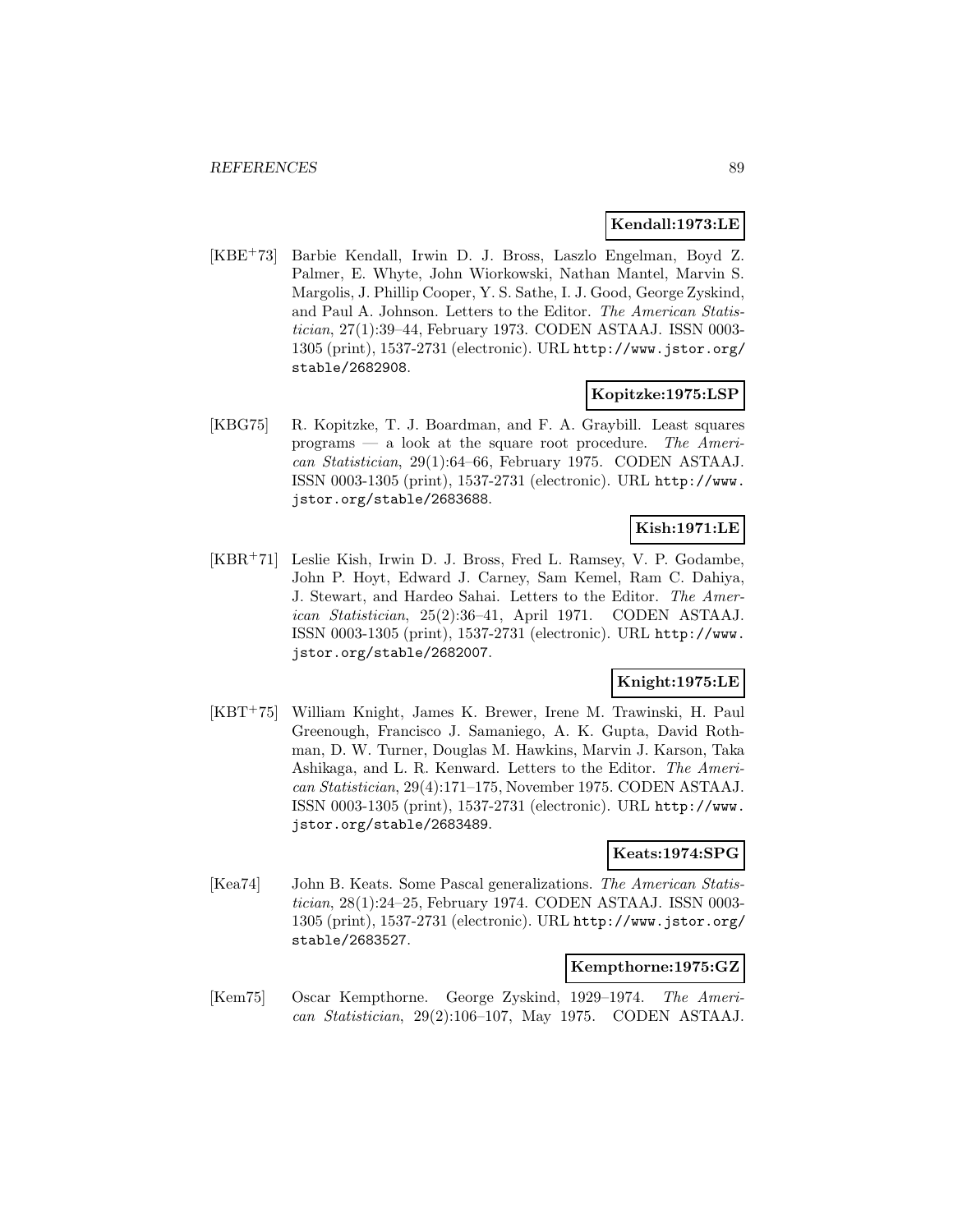ISSN 0003-1305 (print), 1537-2731 (electronic). URL http://www. jstor.org/stable/2683280.

### **Kendall:1976:SPC**

[Ken76] Maurice Kendall. Statisticians — production and consumption. The American Statistician, 30(2):49–53, May 1976. CODEN ASTAAJ. ISSN 0003-1305 (print), 1537-2731 (electronic). URL http://www. jstor.org/stable/2683792.

# **Keyfitz:1970:FPO**

[Key70] Nathan Keyfitz. Finding probabilities from observed rates or how to make a life table. The American Statistician, 24(1):28–33, February 1970. CODEN ASTAAJ. ISSN 0003-1305 (print), 1537-2731 (electronic). URL http://www.jstor.org/stable/2682293.

### **Keyfitz:1979:IATa**

[Key79a] Nathan Keyfitz. Information and allocation: Two uses of the 1980 census. The American Statistician, 33(2):45–50, May 1979. CODEN ASTAAJ. ISSN 0003-1305 (print), 1537-2731 (electronic). URL http://www.jstor.org/stable/2683218. See comments [Nis79, Rob79] and rejoinder [Key79b].

### **Keyfitz:1979:IATb**

[Key79b] Nathan Keyfitz. [information and allocation: Two uses of the 1980 census]: Rejoinder. The American Statistician, 33(2):55–56, May 1979. CODEN ASTAAJ. ISSN 0003-1305 (print), 1537-2731 (electronic). URL http://www.jstor.org/stable/2683221. See [Key79a].

# **Kotz:1973:SDS**

[KJ73] Samuel Kotz and Norman L. Johnson. Statistical distributions: a survey of the literature, trends and prospects. The American Statistician, 27(1):15–17, February 1973. CODEN ASTAAJ. ISSN 0003- 1305 (print), 1537-2731 (electronic). URL http://www.jstor.org/ stable/2682898.

# **Ku:1974:LMC**

[KK74] Harry H. Ku and Solomon Kullback. Loglinear models in contingency table analysis. The American Statistician, 28(4):115–122, November 1974. CODEN ASTAAJ. ISSN 0003-1305 (print), 1537- 2731 (electronic). URL http://www.jstor.org/stable/2683334.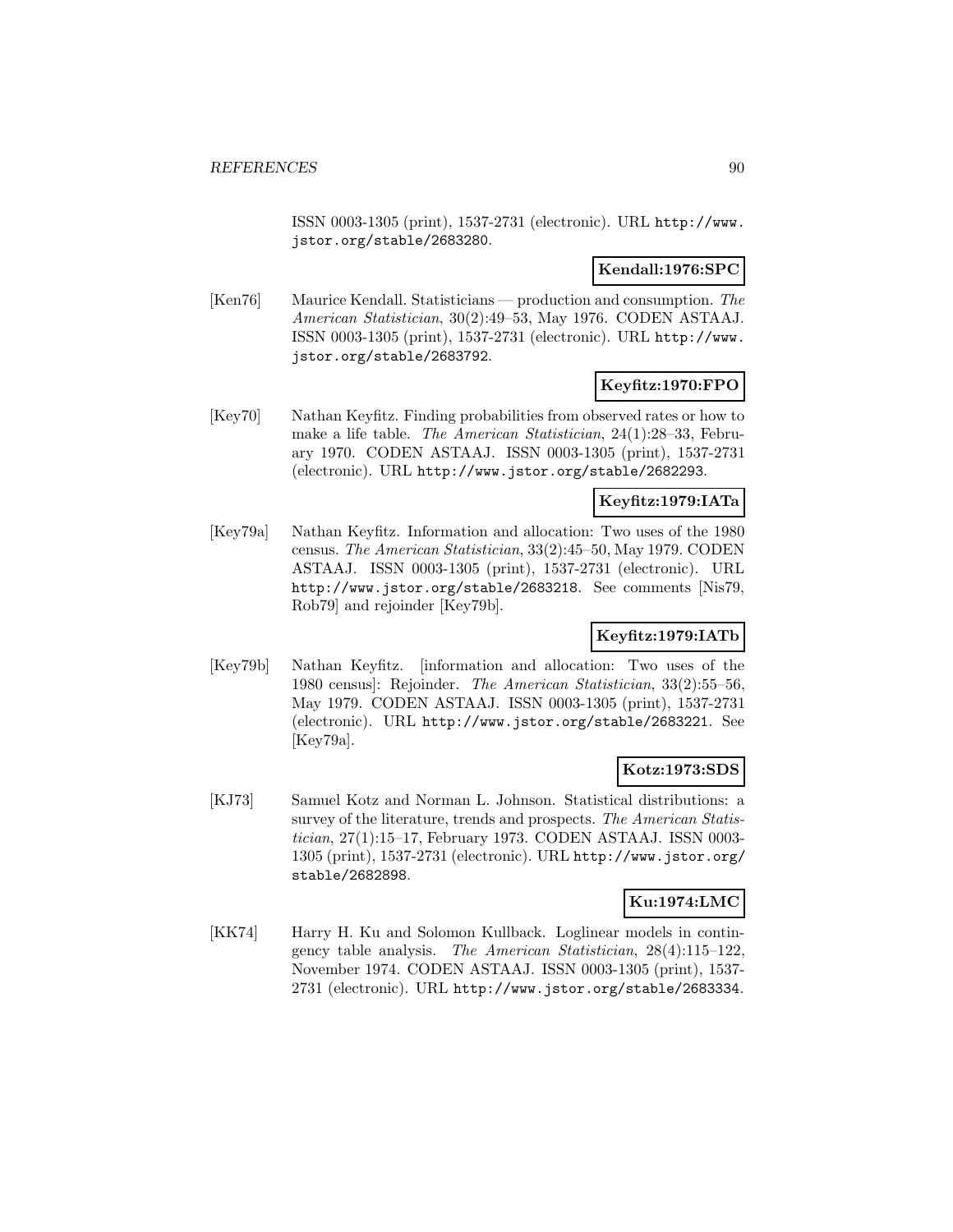#### **Kleinbaum:1978:BRB**

[KK78] David G. Kleinbaum and Roy R. Kuebler. Review of two films on statistics. The American Statistician, 32(2):73–74, May 1978. CODEN ASTAAJ. ISSN 0003-1305 (print), 1537-2731 (electronic). URL http://www.jstor.org/stable/2683621.

### **Knight:1973:CMP**

[Kni73] William Knight. The compartmental model paradox. The American Statistician, 27(5):246, December 1973. CODEN ASTAAJ. ISSN 0003-1305 (print), 1537-2731 (electronic). URL http://www. jstor.org/stable/3087425.

#### **Kotlarski:1975:SDU**

[Kot75] Ignacy I. Kotlarski. Some deficiencies of using moment generating functions. The American Statistician, 29(3):127–128, August 1975. CODEN ASTAAJ. ISSN 0003-1305 (print), 1537-2731 (electronic). URL http://www.jstor.org/stable/2683439.

#### **Kowalski:1973:NNB**

[Kow73] Charles J. Kowalski. Non-normal bivariate distributions with normal marginals. The American Statistician, 27(3):103–106, June 1973. CODEN ASTAAJ. ISSN 0003-1305 (print), 1537-2731 (electronic). URL http://www.jstor.org/stable/2683630.

#### **Kronmal:1979:AMG**

[KP79] Richard A. Kronmal and Arthur V. Peterson, Jr. On the alias method for generating random variables from a discrete distribution. The American Statistician, 33(4):214–218, November 1979. CODEN ASTAAJ. ISSN 0003-1305 (print), 1537-2731 (electronic). URL http://www.jstor.org/stable/2683739.

### **Kruskal:1971:MSS**

[Kru71] William H. Kruskal. Mathematical sciences and social sciences: Excerpts from the report of a Panel of the Behavioral and Social Sciences Survey. The American Statistician, 25(1):27–31, February 1971. CODEN ASTAAJ. ISSN 0003-1305 (print), 1537-2731 (electronic). URL http://www.jstor.org/stable/2682208.

### **Krutchkoff:1972:EBE**

[Kru72] Richard G. Krutchkoff. Empirical Bayes estimation. The American Statistician, 26(5):14–16, December 1972. CODEN ASTAAJ.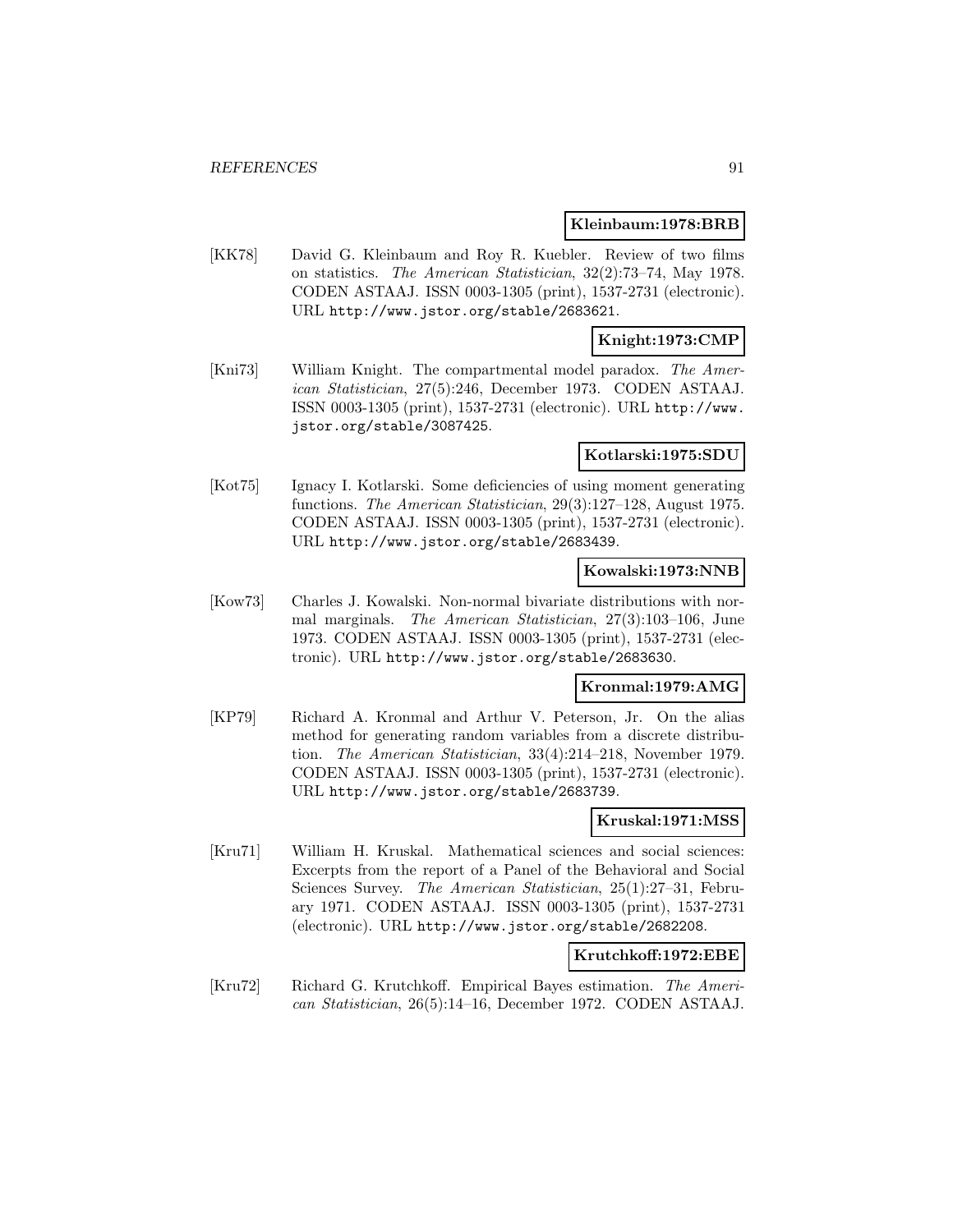ISSN 0003-1305 (print), 1537-2731 (electronic). URL http://www. jstor.org/stable/2683773.

# **Kruskal:1974:US**

[Kru74] William Kruskal. The ubiquity of statistics. The American Statistician, 28(1):3–6, February 1974. CODEN ASTAAJ. ISSN 0003- 1305 (print), 1537-2731 (electronic). URL http://www.jstor.org/ stable/2683518.

### **Kaiser:1972:PDT**

[KS72] Henry F. Kaiser and Wilhelmine Stefansky. A Polya distribution for teaching. The American Statistician, 26(3):40–43, June 1972. CODEN ASTAAJ. ISSN 0003-1305 (print), 1537-2731 (electronic). URL http://www.jstor.org/stable/2682866.

# **Kshirsagar:1971:BDM**

[Ksh71] A. M. Kshirsagar. Bias due to missing plots. The American Statistician, 25(1):47–50, February 1971. CODEN ASTAAJ. ISSN 0003- 1305 (print), 1537-2731 (electronic). URL http://www.jstor.org/ stable/2682217.

# **Koop:1974:LE**

[KsLG<sup>+</sup>74] J. C. Koop, Jack Chao sheng Lee, Fernando Garagorry, Jack Mardekian, Farhad Mehran, James C. Impara, Irwin D. J. Bross, John P. Hoyt, Richard L. Haden, Don Self, Marvin A. Johnston, A. R. Sampson, David Hinkley, and I. J. Good. Letters to the Editor. The American Statistician, 28(2):73–77, May 1974. CODEN ASTAAJ. ISSN 0003-1305 (print), 1537-2731 (electronic). URL http://www.jstor.org/stable/2683609.

### **Koehn:1975:SIS**

[KT75] Uwe Koehn and D. L. Thomas. On statistics independent of a sufficient statistic: Basu's lemma. The American Statistician, 29 (1):40–42, February 1975. CODEN ASTAAJ. ISSN 0003-1305 (print), 1537-2731 (electronic). URL http://www.jstor.org/ stable/2683680.

### **Kutner:1974:HTL**

[Kut74] Michael H. Kutner. Hypothesis testing in linear models (Eisenhart Model I). The American Statistician, 28(3):98–100, August 1974. CODEN ASTAAJ. ISSN 0003-1305 (print), 1537-2731 (electronic). URL http://www.jstor.org/stable/2683034.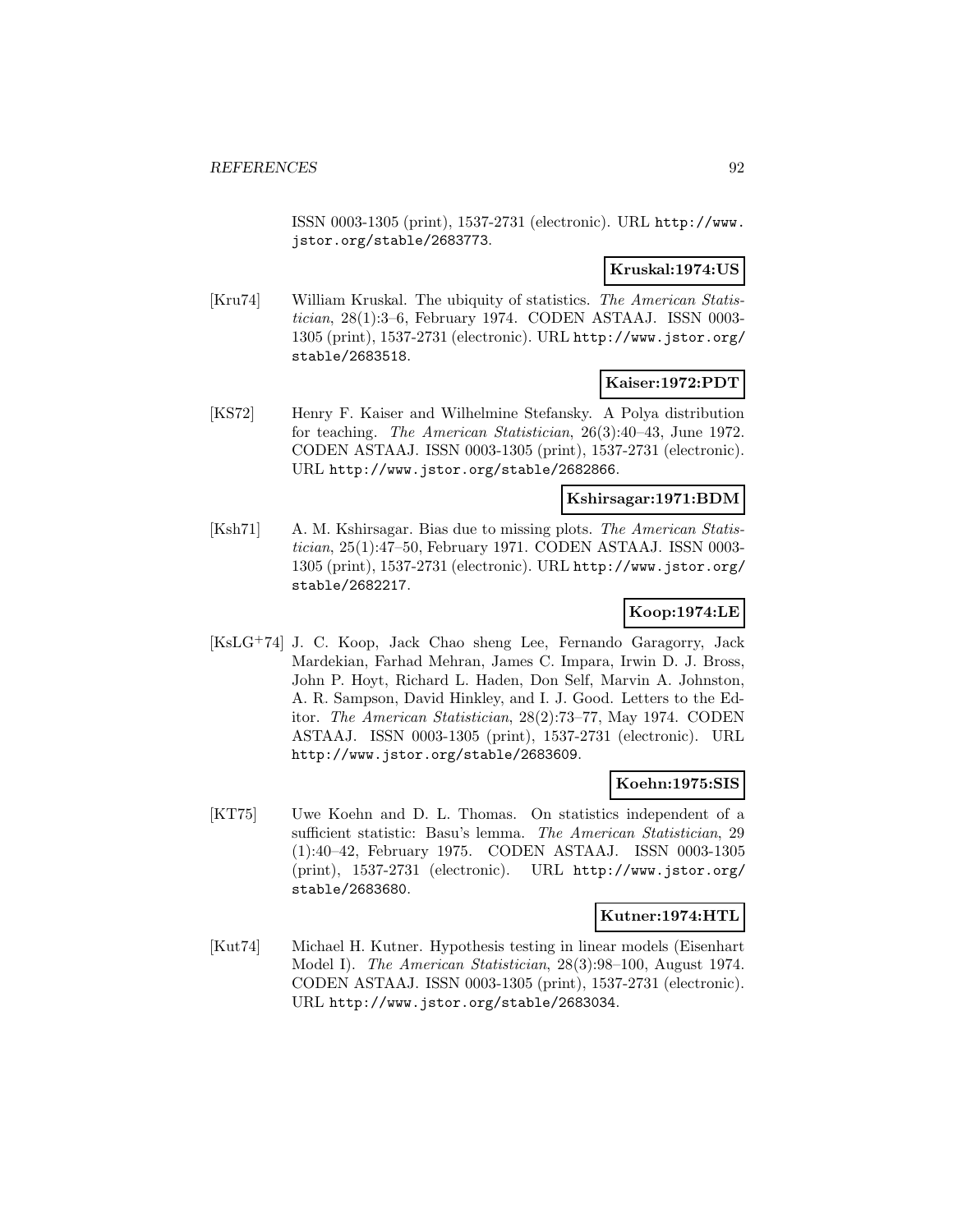### **Kymn:1970:STP**

[Kym70] Kern O. Kymn. Statistical test of a partial regression coefficient under zero population correlation. The American Statistician, 24(2):30–31, April 1970. CODEN ASTAAJ. ISSN 0003- 1305 (print), 1537-2731 (electronic). URL http://www.jstor.org/ stable/2681928.

### **Lawrance:1976:CPC**

[Law76] A. J. Lawrance. On conditional and partial correlation. The American Statistician, 30(3):146–149, August 1976. CODEN ASTAAJ. ISSN 0003-1305 (print), 1537-2731 (electronic). URL http://www. jstor.org/stable/2683864.

### **Lawrance:1979:PMC**

[Law79] A. J. Lawrance. Partial and multiple correlation for time series. The American Statistician, 33(3):127–130, August 1979. CODEN ASTAAJ. ISSN 0003-1305 (print), 1537-2731 (electronic). URL http://www.jstor.org/stable/2683813.

#### **Lachenbruch:1971:SDP**

[LB71] Peter A. Lachenbruch and Donna R. Brogan. Some distributions on the positive real line which have no moments. The American Statistician, 25(1):46–47, February 1971. CODEN ASTAAJ. ISSN 0003- 1305 (print), 1537-2731 (electronic). URL http://www.jstor.org/ stable/2682216.

### **Larson:1972:NPR**

[LB72] H. J. Larson and D. R. Barr. A note on pooling regression estimates. The American Statistician, 26(5):35, December 1972. CODEN AS-TAAJ. ISSN 0003-1305 (print), 1537-2731 (electronic). URL http: //www.jstor.org/stable/2683782.

### **Lee:1978:ETS**

[Lee78] S. Keith Lee. An example for teaching some basic concepts in multidimensional contingency table analysis. The American Statistician, 32(2):69–71, May 1978. CODEN ASTAAJ. ISSN 0003- 1305 (print), 1537-2731 (electronic). URL http://www.jstor.org/ stable/2683619.

#### **Lehman:1971:RST**

[Leh71] John W. Lehman. 1970 report of the Secretary–Treasurer. The American Statistician, 25(3):58–60, June 1971. CODEN ASTAAJ.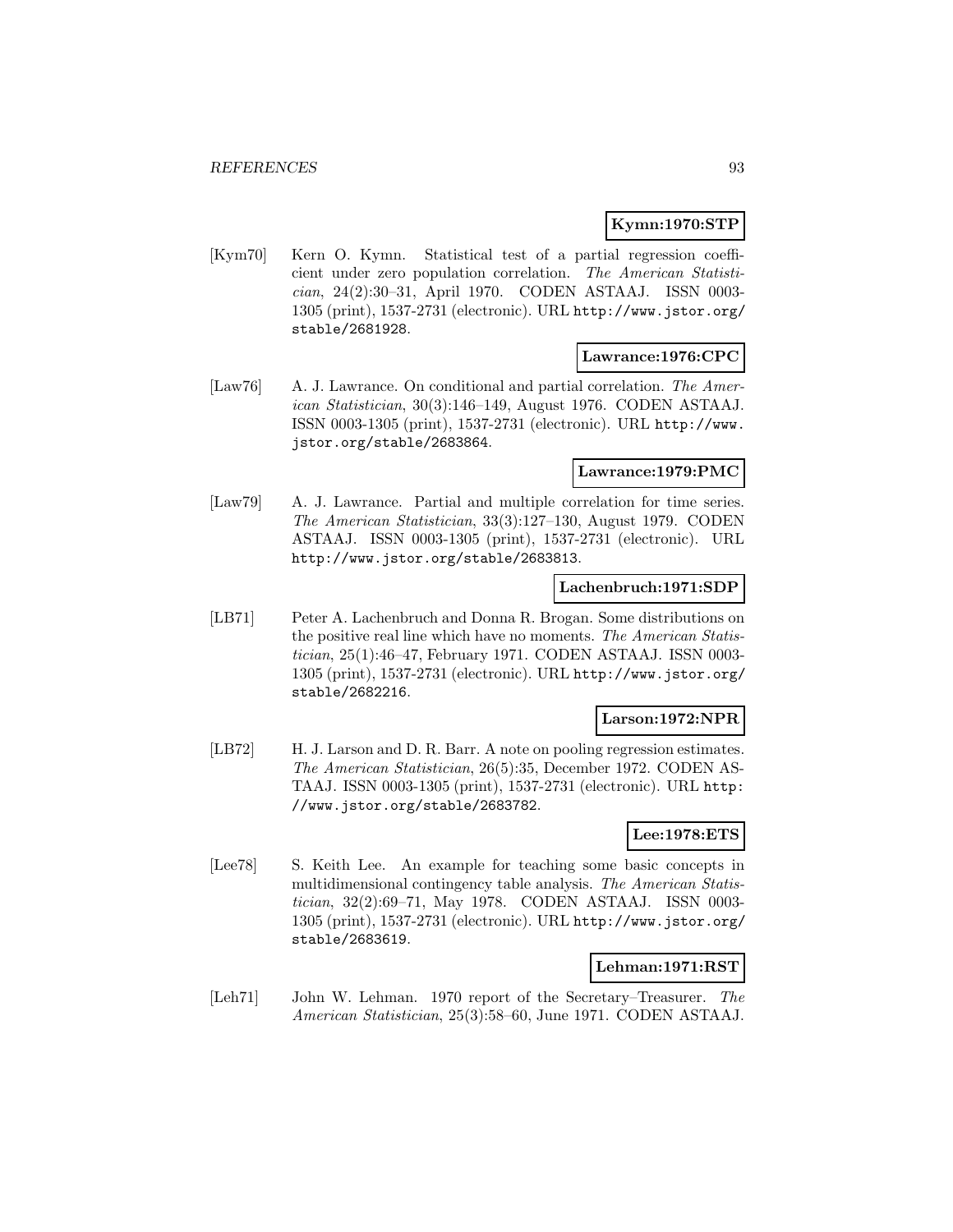ISSN 0003-1305 (print), 1537-2731 (electronic). URL http://www. jstor.org/stable/2683330.

#### **Lehman:1972:RST**

[Leh72] John W. Lehman. 1971 report of the Secretary–Treasurer. The American Statistician, 26(3):66–71, June 1972. CODEN ASTAAJ. ISSN 0003-1305 (print), 1537-2731 (electronic). URL http://www. jstor.org/stable/2682872.

### **Lehman:1973:RST**

[Leh73] John W. Lehman. 1972 report of the Secretary–Treasurer. The American Statistician, 27(3):129–133, June 1973. CODEN AS-TAAJ. ISSN 0003-1305 (print), 1537-2731 (electronic). URL http: //www.jstor.org/stable/2683642.

### **Lentner:1973:SPF**

[Len73] Marvin Lentner. On the sum of powers of the first N integers. The American Statistician, 27(2):87, April 1973. CODEN ASTAAJ. ISSN 0003-1305 (print), 1537-2731 (electronic). URL http://www. jstor.org/stable/2683967.

### **Lessing:1973:AEH**

[Les73] Ronald Lessing. An alternative expression for the hypergeometric moment generating function. The American Statistician, 27(3):115, June 1973. CODEN ASTAAJ. ISSN 0003-1305 (print), 1537-2731 (electronic). URL http://www.jstor.org/stable/2683636.

### **Levene:1974:HH**

[Lev74] Howard Levene. Harold Hotelling, 1895–1973. The American Statistician, 28(2):71–73, May 1974. CODEN ASTAAJ. ISSN 0003- 1305 (print), 1537-2731 (electronic). URL http://www.jstor.org/ stable/2683608.

# **Levy:1979:PCA**

[Lev79] Kenneth J. Levy. Pairwise comparisons associated with the  $K$  independent sample median test. The American Statistician, 33(3):138– 139, August 1979. CODEN ASTAAJ. ISSN 0003-1305 (print), 1537- 2731 (electronic). URL http://www.jstor.org/stable/2683817.

#### **Leaverton:1972:LE**

[LFB<sup>+</sup>72] Paul E. Leaverton, R. J. Freund, D. E. Barton, Bruce R. Boals, Lee R. Abramson, James L. Bicksler, T. Cacoullos, I. J. Good,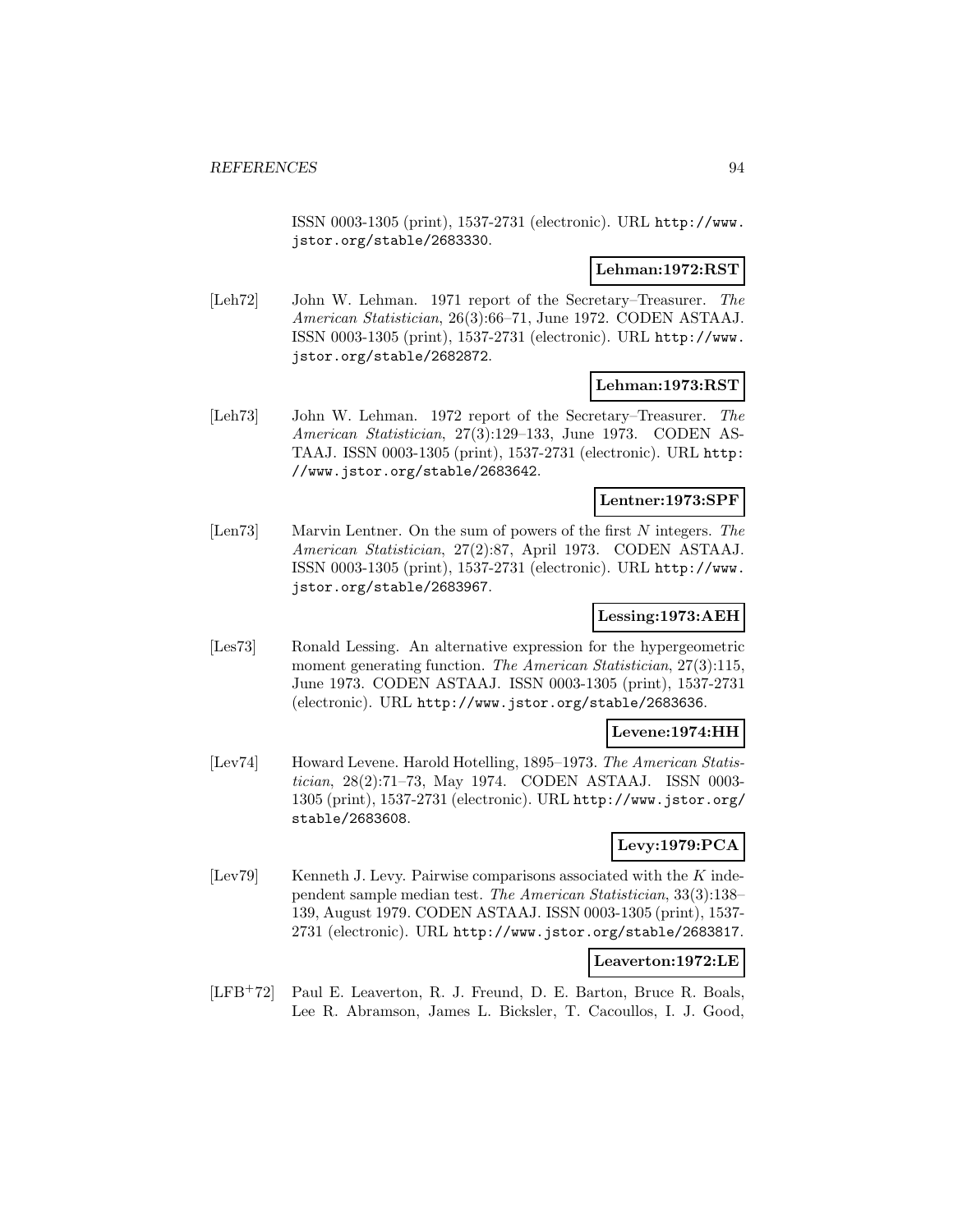Masoodul Haq, James R. Harvey, Joel Huber, D. M. Olsson, Tony Lancaster, S. R. Searle, R. Choudary Hanumara, Edward F. Gocka, James R. Maar, and Richard M. Brugger. Letters to the Editor. The American Statistician, 26(2):42–52, April 1972. CODEN ASTAAJ. ISSN 0003-1305 (print), 1537-2731 (electronic). URL http://www. jstor.org/stable/2683463.

# **Lurie:1972:MGO**

[LH72] D. Lurie and H. O. Hartley. Machine-generation of order statistics for Monte Carlo computations. The American Statistician, 26(1):26–27, February 1972. CODEN ASTAAJ. ISSN 0003- 1305 (print), 1537-2731 (electronic). URL http://www.jstor.org/ stable/2682842.

# **Light:1975:CBS**

[Lig75] Richard J. Light. [A course in Bayesian statistics]: Discussion. The American Statistician, 29(2):99–101, May 1975. CODEN ASTAAJ. ISSN 0003-1305 (print), 1537-2731 (electronic). URL http://www. jstor.org/stable/2683276.

### **Leung:1975:NGR**

[LL75] Chi-Kun Leung and Kin Lam. A note on the geometric representation of the correlation coefficients. The American Statistician, 29(3):128–130, August 1975. CODEN ASTAAJ. ISSN 0003- 1305 (print), 1537-2731 (electronic). URL http://www.jstor.org/ stable/2683440.

# **Li:1975:PCT**

[LMR75] C. C. Li, Sati Mazumdar, and B. Raja Rao. Partial correlation in terms of path coefficients. The American Statistician, 29(2):89–90, May 1975. CODEN ASTAAJ. ISSN 0003-1305 (print), 1537-2731 (electronic). URL http://www.jstor.org/stable/2683271.

### **Lord:1975:AHT**

[Lor75] Frederic M. Lord. Automated hypothesis tests and standard errors for nonstandard problems. The American Statistician, 29(1):56–59, February 1975. CODEN ASTAAJ. ISSN 0003-1305 (print), 1537- 2731 (electronic). URL http://www.jstor.org/stable/2683686.

### **Lindley:1976:IBP**

[LP76] D. V. Lindley and L. D. Phillips. Inference for a Bernoulli process (a Bayesian view). The American Statistician, 30(3):112–119, Au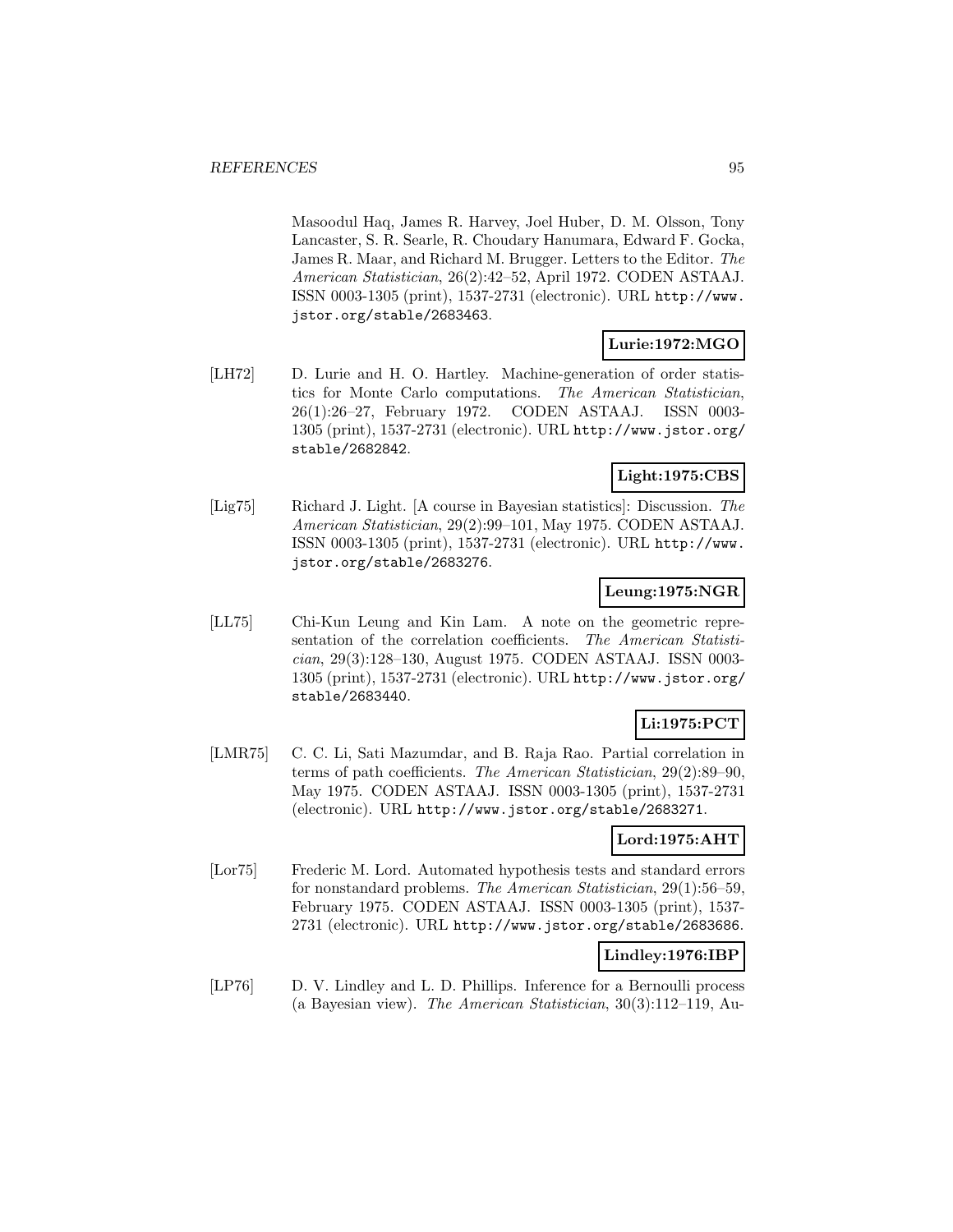gust 1976. CODEN ASTAAJ. ISSN 0003-1305 (print), 1537-2731 (electronic). URL http://www.jstor.org/stable/2683855.

### **Lucas:1973:LDB**

[Luc73] James M. Lucas. Large differences between partial correlation coefficients. The American Statistician, 27(2):77–78, April 1973. CO-DEN ASTAAJ. ISSN 0003-1305 (print), 1537-2731 (electronic). URL http://www.jstor.org/stable/2683961.

#### **Leinhardt:1979:TRE**

[LW79] Samuel Leinhardt and Stanley S. Wasserman. Teaching regression: An exploratory approach. The American Statistician, 33 (4):196–203, November 1979. CODEN ASTAAJ. ISSN 0003- 1305 (print), 1537-2731 (electronic). URL http://www.jstor.org/ stable/2683732.

### **Makridakis:1979:CIA**

[Mak79] Spyros Makridakis. CLT: An interactive approach for illustrating the Central Limit Theorem. The American Statistician, 33(2):90, May 1979. CODEN ASTAAJ. ISSN 0003-1305 (print), 1537-2731 (electronic). URL http://www.jstor.org/stable/2683230.

### **Malkiel:1978:PFE**

[Mal78] Burton G. Malkiel. Problems with the federal economic statistical system and some alternatives for improvement. The American Statistician, 32(3):81–88, August 1978. CODEN ASTAAJ. ISSN 0003-1305 (print), 1537-2731 (electronic). URL http://www. jstor.org/stable/2683349.

#### **Mallows:1979:RMS**

[Mal79] Colin L. Mallows. Robust methods — some examples of their use. The American Statistician, 33(4):179–184, November 1979. CO-DEN ASTAAJ. ISSN 0003-1305 (print), 1537-2731 (electronic). URL http://www.jstor.org/stable/2683730.

#### **Mantel:1972:PCD**

[Man72] Nathan Mantel. A property of certain distributions. The American Statistician, 26(2):29–30, April 1972. CODEN ASTAAJ. ISSN 0003-1305 (print), 1537-2731 (electronic). URL http://www. jstor.org/stable/2683459.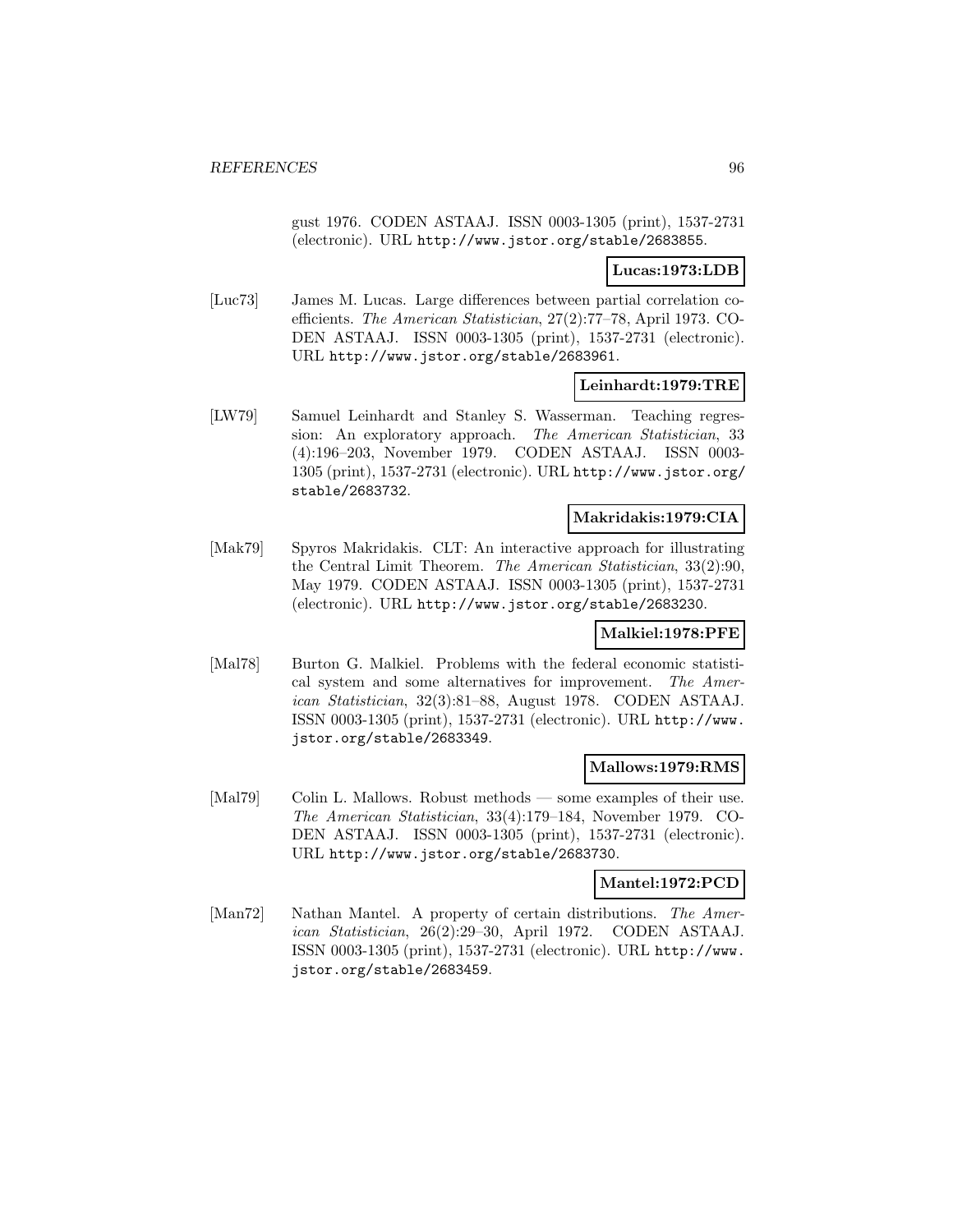### **Mantel:1973:CFE**

[Man73a] Nathan Mantel. A characteristic function exercise. The American Statistician, 27(1):31, February 1973. CODEN ASTAAJ. ISSN 0003-1305 (print), 1537-2731 (electronic). URL http://www. jstor.org/stable/2682906.

# **Mantell:1973:ELR**

[Man73b] Edmund H. Mantell. Exact linear restrictions on parameters in the classical linear regression model. The American Statistician, 27(2):86–87, April 1973. CODEN ASTAAJ. ISSN 0003- 1305 (print), 1537-2731 (electronic). URL http://www.jstor.org/ stable/2683966.

### **Mandel:1974:SST**

[Man74] B. J. Mandel. Statistical science training for government employees. The American Statistician, 28(1):7–9, February 1974. CODEN ASTAAJ. ISSN 0003-1305 (print), 1537-2731 (electronic). URL http://www.jstor.org/stable/2683519.

### **Mangold:1975:NFV**

[Man75] Donald C. Mangold. A new formula for the variance of a systematic sample mean using serial correlations. The American Statistician, 29(3):114–115, August 1975. CODEN ASTAAJ. ISSN 0003- 1305 (print), 1537-2731 (electronic). URL http://www.jstor.org/ stable/2683434.

### **Mantel:1976:TD**

[Man76a] Nathan Mantel. Tails of distributions. The American Statistician, 30(1):14–17, February 1976. CODEN ASTAAJ. ISSN 0003- 1305 (print), 1537-2731 (electronic). URL http://www.jstor.org/ stable/2682880.

### **Mantel:1976:TIT**

[Man76b] Nathan Mantel. Transformations and the income tax. The American Statistician, 30(3):124–129, August 1976. CODEN ASTAAJ. ISSN 0003-1305 (print), 1537-2731 (electronic). URL http://www. jstor.org/stable/2683858.

### **Marshall:1970:SDM**

[Mar70] Clifford W. Marshall. A simple derivation of the mean and variance of the number of runs in an ordered sample. The American Statistician, 24(4):27–28, October 1970. CODEN ASTAAJ. ISSN 0003-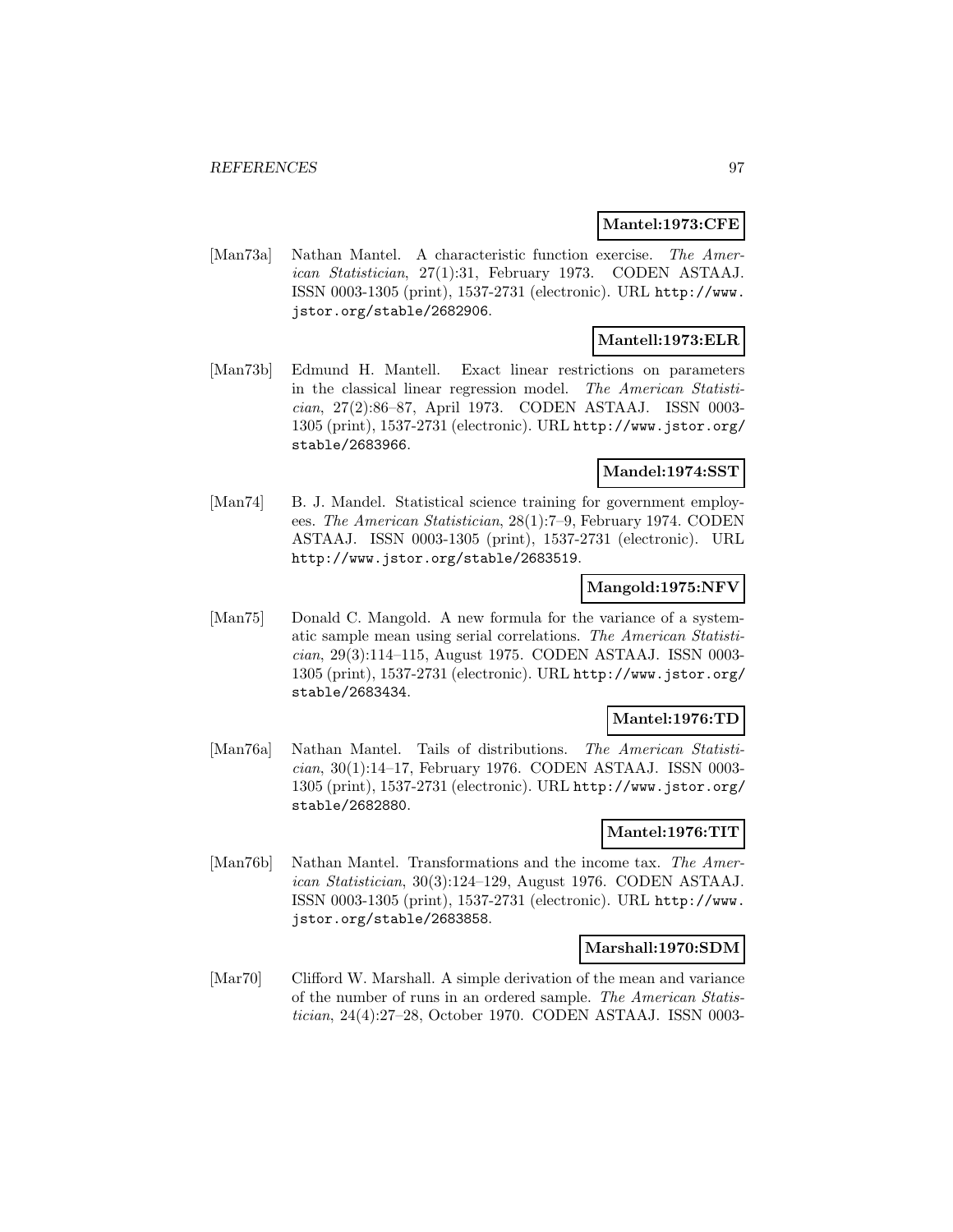1305 (print), 1537-2731 (electronic). URL http://www.jstor.org/ stable/2681311.

# **Martin:1974:WCN**

[Mar74] Margaret E. Martin. The work of the Committee on National Statistics. The American Statistician, 28(3):104–107, August 1974. CO-DEN ASTAAJ. ISSN 0003-1305 (print), 1537-2731 (electronic). URL http://www.jstor.org/stable/2683038.

# **Martin:1976:RAC**

[Mar76] Margaret E. Martin. Report on activities: Committee on National Statistics. The American Statistician, 30(1):21–23, February 1976. CODEN ASTAAJ. ISSN 0003-1305 (print), 1537-2731 (electronic). URL http://www.jstor.org/stable/2682882.

# **Margolis:1979:PPE**

[Mar79a] Marvin S. Margolis. Perpendicular projections and elementary statistics. The American Statistician, 33(3):131–135, August 1979. CODEN ASTAAJ. ISSN 0003-1305 (print), 1537-2731 (electronic). URL http://www.jstor.org/stable/2683814.

# **Marquardt:1979:SCI**

[Mar79b] Donald W. Marquardt. Statistical consulting in industry. The American Statistician, 33(3):102–107, August 1979. CODEN AS-TAAJ. ISSN 0003-1305 (print), 1537-2731 (electronic). URL http: //www.jstor.org/stable/2683809.

### **Matis:1973:PCM**

[Mat73] James H. Matis. A paradox on compartmental models with Poisson immigration. The American Statistician, 27(2):84–85, April 1973. CODEN ASTAAJ. ISSN 0003-1305 (print), 1537-2731 (electronic). URL http://www.jstor.org/stable/2683965.

### **Maxwell:1974:EVO**

[Max74] E. A. Maxwell. Estimating variances from one or two measurements on each sample. The American Statistician, 28(3):96–97, August 1974. CODEN ASTAAJ. ISSN 0003-1305 (print), 1537-2731 (electronic). URL http://www.jstor.org/stable/2683033.

### **Manson:1975:OZM**

[MBG75] A. R. Manson, A. J. Barr, and J. H. Goodnight. Optimum zeromemory strategy and exact probabilities for 4-deck blackjack. The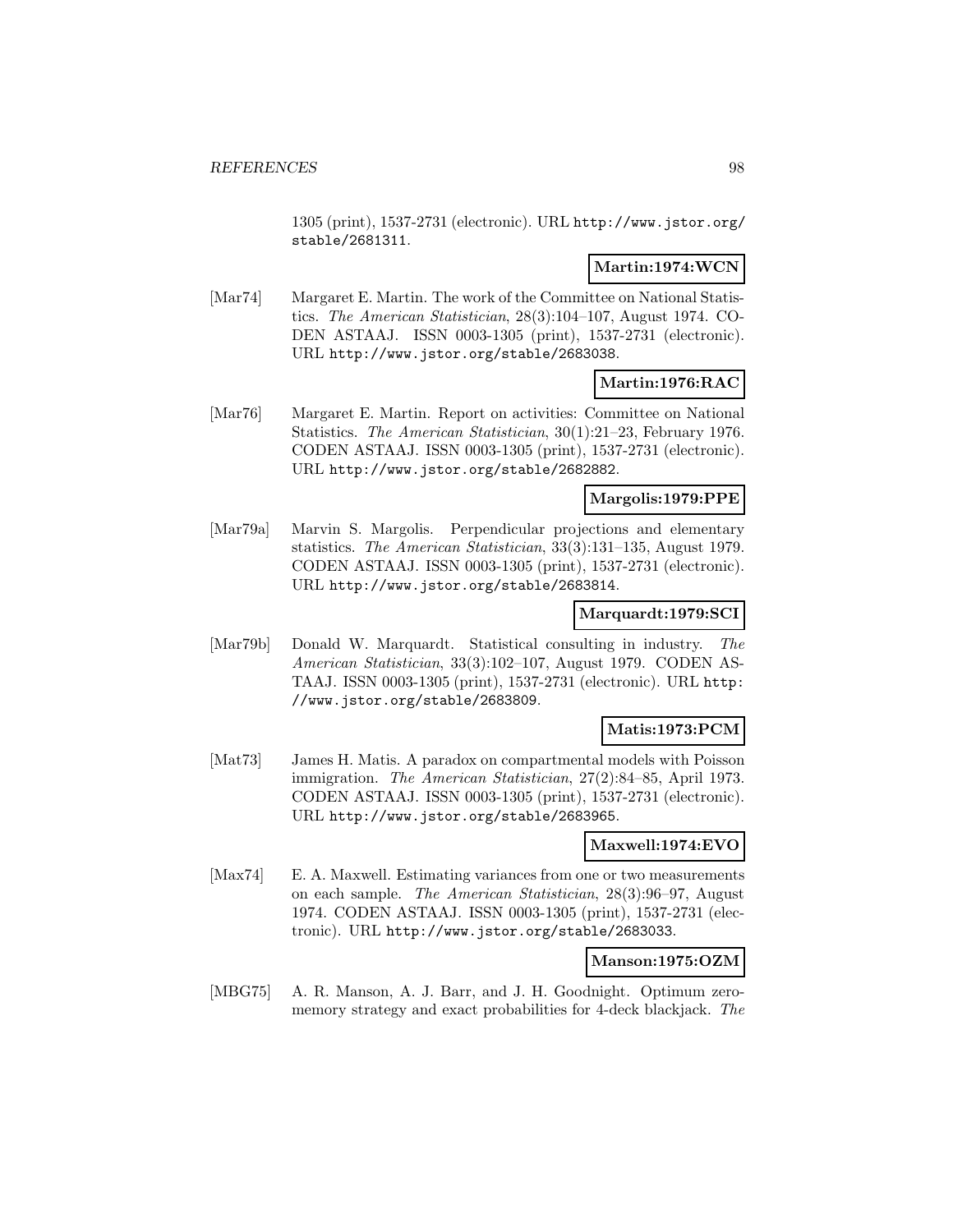American Statistician, 29(2):84–88, May 1975. CODEN ASTAAJ. ISSN 0003-1305 (print), 1537-2731 (electronic). URL http://www. jstor.org/stable/2683270. See corrections [Ano75e].

# **McCafferty:1975:RHB**

[McC75] James A. McCafferty. Ronald H. Beattie, 1903–1974. The American Statistician, 29(3):131, August 1975. CODEN ASTAAJ. ISSN 0003- 1305 (print), 1537-2731 (electronic). URL http://www.jstor.org/ stable/2683442.

### **McVay:1978:HLL**

[McV78] F. E. McVay. Henry Laurence Lucas, Jr., 1916-1977. The American Statistician, 32(1):38, February 1978. CODEN ASTAAJ. ISSN 0003-1305 (print), 1537-2731 (electronic). URL http://www. jstor.org/stable/2683476.

### **Morgan:1972:LE**

[MDC<sup>+</sup>72] Joseph A. Morgan, Angus S. Deaton, Elliot M. Cramer, John Bibby, John J. Wiorkowski, Roger H. Moore, J. P. O'Neill, and Hal R. Varian. Letters to the Editor. The American Statistician, 26(3):62– 65, June 1972. CODEN ASTAAJ. ISSN 0003-1305 (print), 1537- 2731 (electronic). URL http://www.jstor.org/stable/2682871.

#### **Malone:1971:LE**

[MDH<sup>+</sup>71] J. M. Malone, II, Robyn M. Dawes, Charles C. Holt, Purnell Benson, S. S. Lewis, Samuel H. Plotkin, W. Edwards Deming, H. Leon Harter, Richard F. Potthoff, Giovanni Girone, Hubert Tolman, Anil P. Gore, Nader Fergany, Wei Shih, Thomas J. Valentine, and Hardeo Sahai. Letters to the Editor. The American Statistician, 25(1):56–63, February 1971. CODEN ASTAAJ. ISSN 0003- 1305 (print), 1537-2731 (electronic). URL http://www.jstor.org/ stable/2682220.

#### **Meeker:1978:TUO**

[Mee78] William Q. Meeker, Jr. TSERIES — a user-oriented computer program for time series analysis. The American Statistician, 32(3):111– 112, August 1978. CODEN ASTAAJ. ISSN 0003-1305 (print), 1537- 2731 (electronic). URL http://www.jstor.org/stable/2683361.

### **Mendelssohn:1970:PPS**

[Men70] Rudolph C. Mendelssohn. The principles of processing statistical data. The American Statistician, 24(4):15–19, October 1970. CO-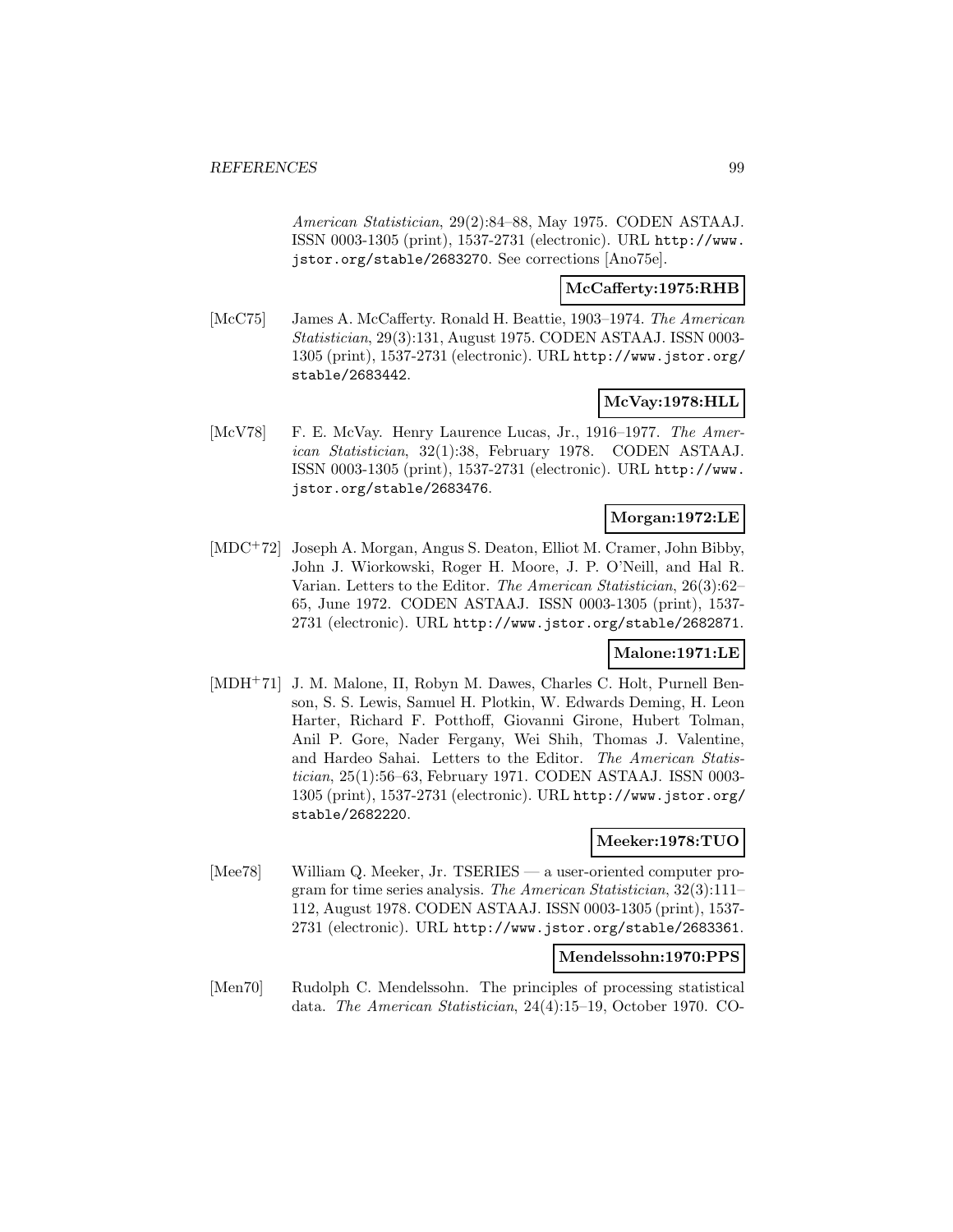DEN ASTAAJ. ISSN 0003-1305 (print), 1537-2731 (electronic). URL http://www.jstor.org/stable/2681308.

#### **Menezes:1971:DVM**

[Men71] O. J. Menezes. The dummy variable method for jointly estimating seasonal indexes and regression on non-seasonal variables. The American Statistician, 25(5):32–36, December 1971. CODEN AS-TAAJ. ISSN 0003-1305 (print), 1537-2731 (electronic). URL http: //www.jstor.org/stable/2686081.

### **Mendenhall:1979:RPW**

[Men79] William Mendenhall. Review of the Proceedings of the Workshop on the Teaching of Statistics. The American Statistician, 33(1):26, February 1979. CODEN ASTAAJ. ISSN 0003-1305 (print), 1537- 2731 (electronic). URL http://www.jstor.org/stable/2683064.

### **Merriam:1971:AMV**

[Mer71] Ida C. Merriam. ASA membership views on annual meetings. The American Statistician, 25(5):13–17, December 1971. CODEN AS-TAAJ. ISSN 0003-1305 (print), 1537-2731 (electronic). URL http: //www.jstor.org/stable/2686075.

#### **Meyer:1974:CL**

[Mey74] R. M. Meyer. On correlation and linearity. The American Statistician, 28(3):103, August 1974. CODEN ASTAAJ. ISSN 0003- 1305 (print), 1537-2731 (electronic). URL http://www.jstor.org/ stable/2683037.

### **Minton:1977:OCS**

[MF77] P. D. Minton and R. J. Freund. Organization for the conduct of statistical activities in colleges and universities. The American Statistician, 31(3):113–117, August 1977. CODEN ASTAAJ. ISSN 0003- 1305 (print), 1537-2731 (electronic). URL http://www.jstor.org/ stable/2682956.

#### **Mantel:1971:PAC**

[MH71] Nathan Mantel and Benjamin F. Hankey. Programmed analysis of a  $2 \times 2$  contingency table. The American Statistician, 25(5):40–44, December 1971. CODEN ASTAAJ. ISSN 0003-1305 (print), 1537- 2731 (electronic). URL http://www.jstor.org/stable/2686083.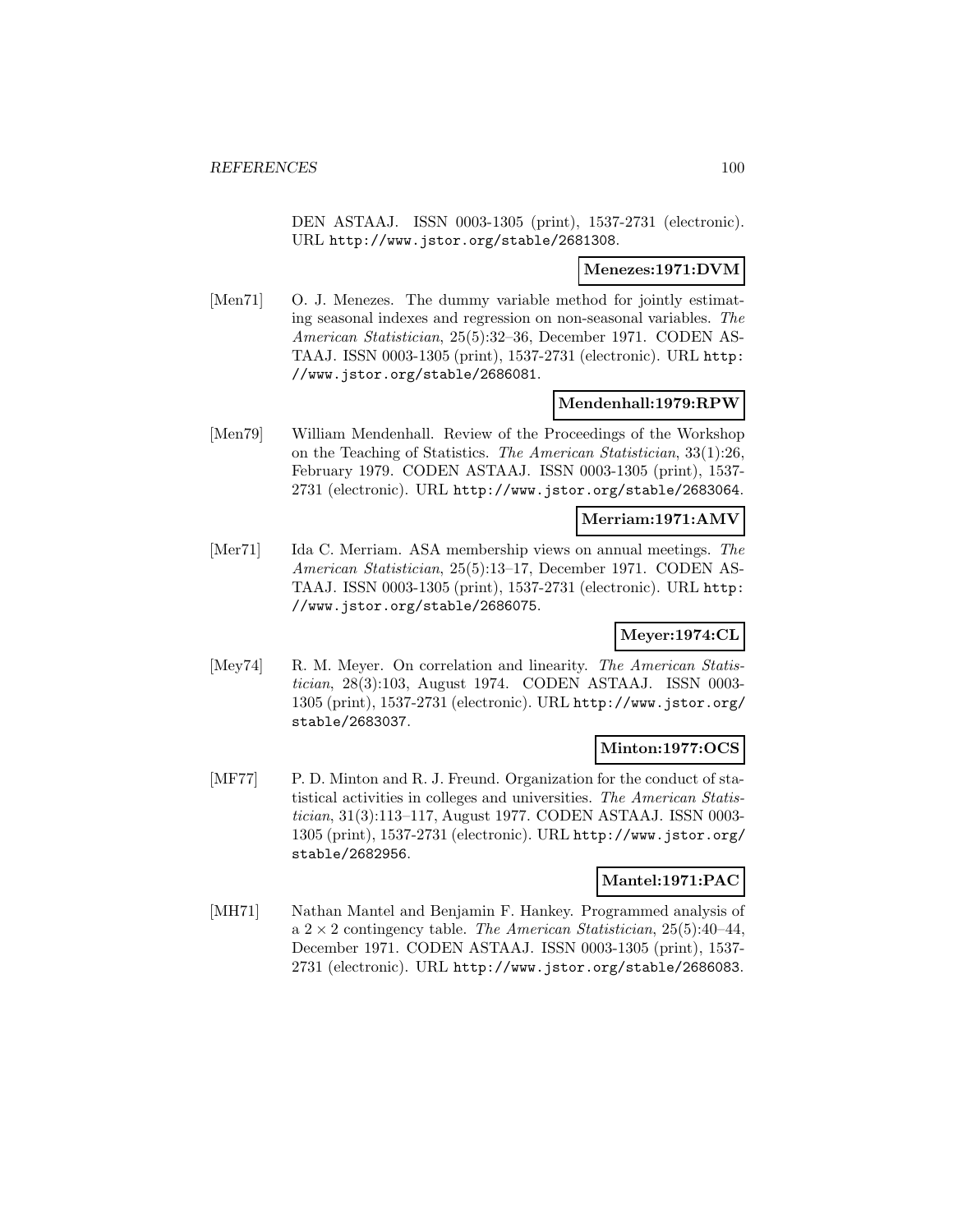#### **Mantel:1975:ORC**

[MH75] Nathan Mantel and Benjamin F. Hankey. The odds ratios of a  $2 \times 2$  contingency table. The American Statistician, 29(4):143-145, November 1975. CODEN ASTAAJ. ISSN 0003-1305 (print), 1537- 2731 (electronic). URL http://www.jstor.org/stable/2683481.

### **Maghsoodloo:1976:RSM**

[MH76] S. Maghsoodloo and J. N. Hool. On response surface methodology and its computer-assisted teaching. The American Statistician, 30(3):140–144, August 1976. CODEN ASTAAJ. ISSN 0003- 1305 (print), 1537-2731 (electronic). URL http://www.jstor.org/ stable/2683861.

### **Meeker:1975:CPE**

[MHF75] William Q. Meeker, Jr., Gerald J. Hahn, and Paul I. Feder. A computer program for evaluating and comparing experimental designs and some applications. The American Statistician, 29(1):60–64, February 1975. CODEN ASTAAJ. ISSN 0003-1305 (print), 1537- 2731 (electronic). URL http://www.jstor.org/stable/2683687.

### **Meeker:1977:NBE**

[MHF77] William Q. Meeker, Jr., Gerald J. Hahn, and Paul I. Feder. New bias evaluation features of  $EXPLOR - a$  program for assessing experimental design properties. The American Statistician, 31(2): 95–96, May 1977. CODEN ASTAAJ. ISSN 0003-1305 (print), 1537- 2731 (electronic). URL http://www.jstor.org/stable/2683053.

#### **Moussa-Hamouda:1977:ETN**

[MHL77] Effat Moussa-Hamouda and Fred C. Leone. The effect of trimming and normality assumptions on the efficiency of the O-BLUE estimators. The American Statistician, 31(4):158–160, November 1977. CODEN ASTAAJ. ISSN 0003-1305 (print), 1537-2731 (electronic). URL http://www.jstor.org/stable/2683538.

#### **Makridakis:1974:IFS**

[MHW74] Spyros Makridakis, Anne Hodgsdon, and Steven C. Wheelwright. An interactive forecasting system. The American Statistician, 28 (4):153–158, November 1974. CODEN ASTAAJ. ISSN 0003- 1305 (print), 1537-2731 (electronic). URL http://www.jstor.org/ stable/2683343.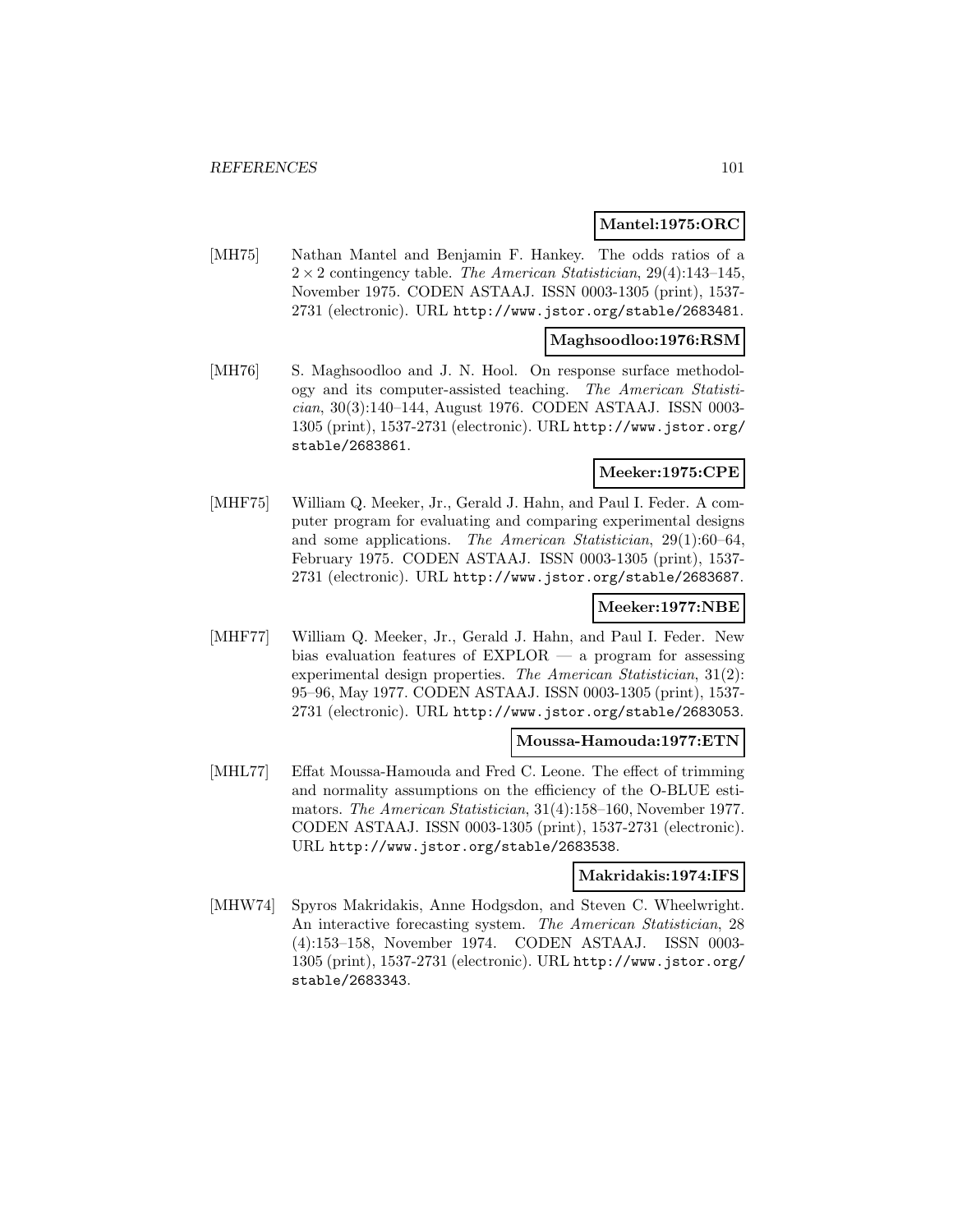### **Miller:1978:IFT**

[Mil78] John J. Miller. The inverse of the Freeman–Tukey double arcsine transformation. The American Statistician, 32(4):138, November 1978. CODEN ASTAAJ. ISSN 0003-1305 (print), 1537-2731 (electronic). URL http://www.jstor.org/stable/2682942.

#### **Moran:1971:ISS**

[MN71] P. A. P. Moran and J. Neyman. The IASPS and its satellite symposia. The American Statistician, 25(1):15–18, February 1971. CO-DEN ASTAAJ. ISSN 0003-1305 (print), 1537-2731 (electronic). URL http://www.jstor.org/stable/2682205.

#### **Monlezun:1979:TDP**

[Mon79] Charles J. Monlezun. Two-dimensional plots for interpreting interactions in the three-factor analysis of variance model. The American Statistician, 33(2):63–69, May 1979. CODEN ASTAAJ. ISSN 0003- 1305 (print), 1537-2731 (electronic). URL http://www.jstor.org/ stable/2683223.

#### **Morrison:1973:SRW**

[Mor73] Donald G. Morrison. Some results for waiting times with an application to survey data. The American Statistician, 27(5):226–227, December 1973. CODEN ASTAAJ. ISSN 0003-1305 (print), 1537- 2731 (electronic). URL http://www.jstor.org/stable/3087406.

#### **Morris:1975:CIO**

[Mor75] Wilson D. Morris, Jr. Combinations of indistinct objects. The American Statistician, 29(1):50–51, February 1975. CODEN AS-TAAJ. ISSN 0003-1305 (print), 1537-2731 (electronic). URL http: //www.jstor.org/stable/2683684.

#### **Morrison:1978:PMF**

[Mor78] Donald G. Morrison. A probability model for forced binary choices. The American Statistician, 32(1):23–25, February 1978. CODEN ASTAAJ. ISSN 0003-1305 (print), 1537-2731 (electronic). URL http://www.jstor.org/stable/2683470.

#### **Mosteller:1970:PRJ**

[Mos70] Frederick Mosteller. Progress report of the Joint Committee of the American Statistical Association and the National Council of Teachers of Mathematics. The American Statistician, 24(3):8–12,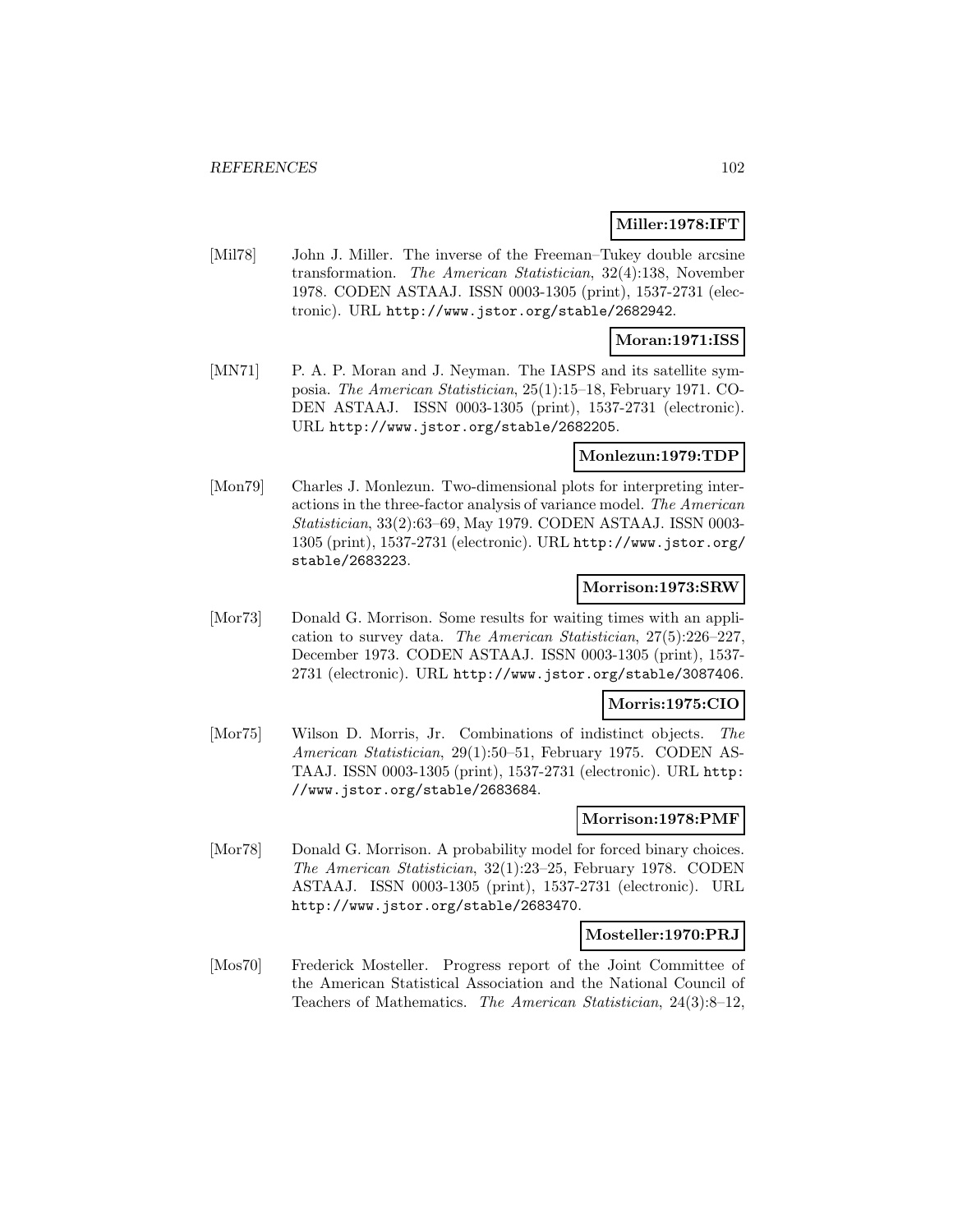June 1970. CODEN ASTAAJ. ISSN 0003-1305 (print), 1537-2731 (electronic). URL http://www.jstor.org/stable/2682417.

#### **Moss:1972:RB**

[Mos72] Milton Moss. Raymond T. Bowman, 1902–1971. The American Statistician, 26(1):45–46, February 1972. CODEN ASTAAJ. ISSN 0003-1305 (print), 1537-2731 (electronic). URL http://www. jstor.org/stable/2682848.

### **Moser:1976:RCS**

[Mos76] Claus Moser. The role of the Central Statistical Office in assisting public policy makers. The American Statistician, 30(2):59–67, May 1976. CODEN ASTAAJ. ISSN 0003-1305 (print), 1537-2731 (electronic). URL http://www.jstor.org/stable/2683794.

#### **Moses:1979:EST**

[Mos79a] Lincoln E. Moses. Early steps toward a National Energy Information System. The American Statistician, 33(3):97–101, August 1979. CODEN ASTAAJ. ISSN 0003-1305 (print), 1537-2731 (electronic). URL http://www.jstor.org/stable/2683808.

### **Moss:1979:ER**

[Mos79b] Milton Moss. Ernest Rubin, 1915–1978. The American Statistician, 33(4):208, November 1979. CODEN ASTAAJ. ISSN 0003- 1305 (print), 1537-2731 (electronic). URL http://www.jstor.org/ stable/2683735.

# **McBride:1979:LE**

[MRT<sup>+</sup>79] Noel A. McBride, Markley Roberts, Lazare Teper, Burton G. Malkiel, John P. Buonaccorsi, Gary O. Zerbe, Sanford Weisberg, James R. Beniger, Dorothy L. Robyn, and Claude Angers. Letters to the Editor. The American Statistician, 33(3):161–164, August 1979. CODEN ASTAAJ. ISSN 0003-1305 (print), 1537-2731 (electronic). URL http://www.jstor.org/stable/2683828.

### **Marquardt:1975:RRP**

[MS75] Donald W. Marquardt and Ronald D. Snee. Ridge regression in practice. The American Statistician, 29(1):3–20, February 1975. CODEN ASTAAJ. ISSN 0003-1305 (print), 1537-2731 (electronic). URL http://www.jstor.org/stable/2683673.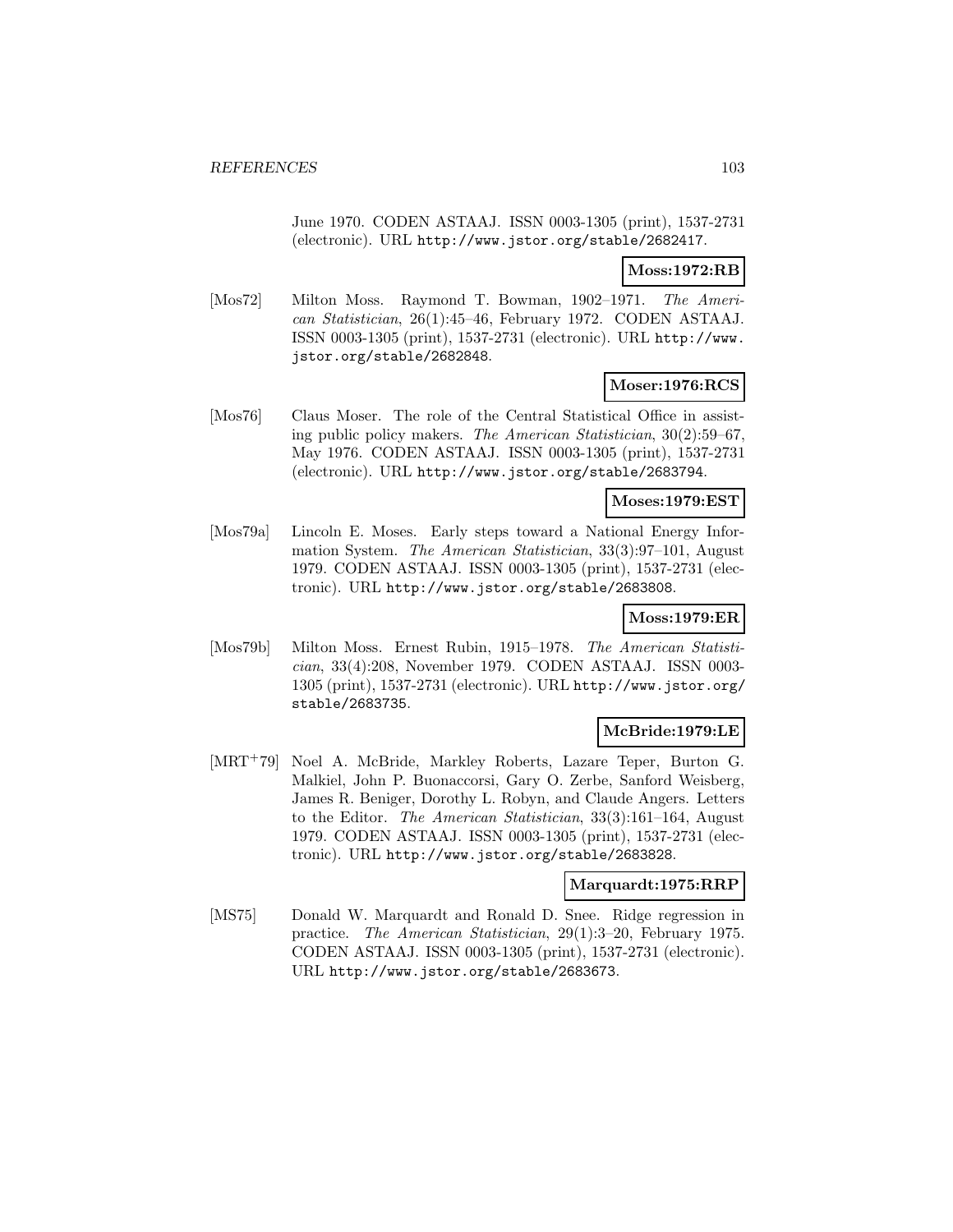#### **Michael:1976:GRV**

[MSH76] John R. Michael, William R. Schucany, and Roy W. Haas. Generating random variates using transformations with multiple roots. The American Statistician, 30(2):88–90, May 1976. CODEN ASTAAJ. ISSN 0003-1305 (print), 1537-2731 (electronic). URL http://www. jstor.org/stable/2683801.

# **McGill:1978:VBP**

[MTL78] Robert McGill, John W. Tukey, and Wayne A. Larsen. Variations of Box plots. The American Statistician, 32(1):12–16, February 1978. CODEN ASTAAJ. ISSN 0003-1305 (print), 1537-2731 (electronic). URL http://www.jstor.org/stable/2683468.

### **Mullet:1972:GIS**

[Mul72] Gary M. Mullet. A graphical illustration of simple (total) and partial regression. The American Statistician, 26(5):25–27, December 1972. CODEN ASTAAJ. ISSN 0003-1305 (print), 1537-2731 (electronic). URL http://www.jstor.org/stable/2683778.

# **Mullet:1977:SPN**

[Mul77] Gary M. Mullet. Simeon Poisson and the National Hockey League. The American Statistician, 31(1):8–12, February 1977. CODEN ASTAAJ. ISSN 0003-1305 (print), 1537-2731 (electronic). URL http://www.jstor.org/stable/2682970.

### **Munford:1977:NUA**

[Mun77] A. G. Munford. A note on the uniformity assumption in the Birthday Problem. The American Statistician, 31(3):119, August 1977. CODEN ASTAAJ. ISSN 0003-1305 (print), 1537-2731 (electronic). URL http://www.jstor.org/stable/2682958.

### **Makridakis:1978:NSR**

[MW78] Spyros Makridakis and Steven C. Wheelwright. The new SIBYL/ RUNNER Interactive Forecasting Package (1978). The American Statistician, 32(3):109–110, August 1978. CODEN ASTAAJ. ISSN 0003-1305 (print), 1537-2731 (electronic). URL http://www. jstor.org/stable/2683359.

#### **Namias:1978:RTE**

[Nam78] Jean Namias. Review of three exercises in data presentation. The American Statistician, 32(2):74, May 1978. CODEN ASTAAJ.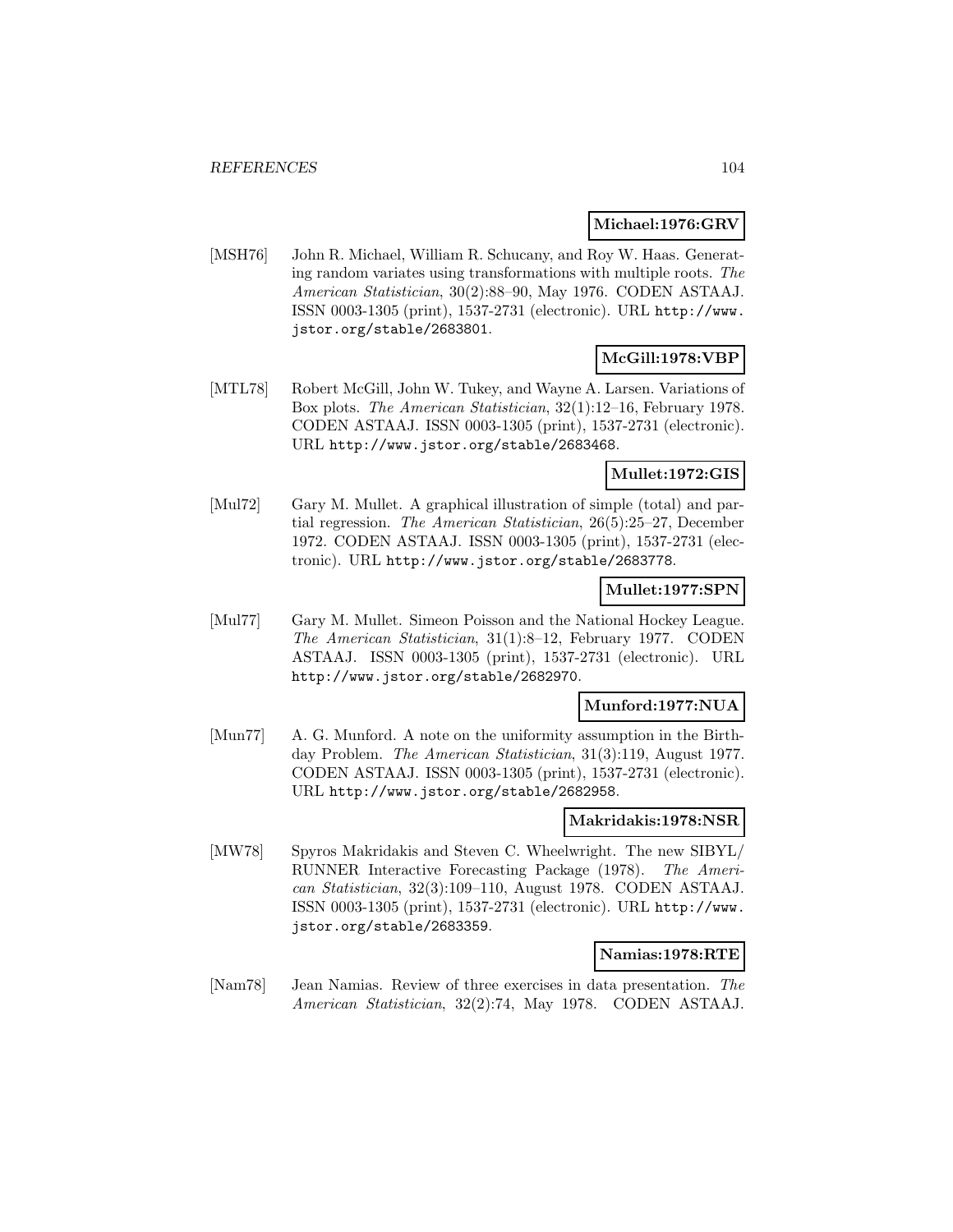ISSN 0003-1305 (print), 1537-2731 (electronic). URL http://www. jstor.org/stable/2683622.

### **Narula:1974:CLE**

[Nar74] Subhash C. Narula. Correction: Letters to the Editor. The American Statistician, 28(4):166, November 1974. CODEN ASTAAJ. ISSN 0003-1305 (print), 1537-2731 (electronic). URL http://www. jstor.org/stable/2683346.

### **Nelson:1972:SMR**

[Nel72] Wayne Nelson. Statistical methods for the ratio of two multinomial proportions. The American Statistician, 26(3):22–27, June 1972. CODEN ASTAAJ. ISSN 0003-1305 (print), 1537-2731 (electronic). URL http://www.jstor.org/stable/2682861.

# **Nelson:1976:IAM**

[Nel76] Charles R. Nelson. The interpretation of  $R^2$  in autoregressivemoving average time series models. The American Statistician, 30(4):175–180, November 1976. CODEN ASTAAJ. ISSN 0003- 1305 (print), 1537-2731 (electronic). URL http://www.jstor.org/ stable/2683756.

### **Nelson:1977:UTN**

[Nel77] Lloyd S. Nelson. Using tenth and ninetieth percentiles and the mode to characterize lognormal distributions. The American Statistician, 31(1):26–30, February 1977. CODEN ASTAAJ. ISSN 0003- 1305 (print), 1537-2731 (electronic). URL http://www.jstor.org/ stable/2682974.

#### **Nelson:1979:BRB**

[Nel79] Lloyd S. Nelson. Review of videotape course on manufacturing quality control. The American Statistician, 33(3):145–147, August 1979. CODEN ASTAAJ. ISSN 0003-1305 (print), 1537-2731 (electronic). URL http://www.jstor.org/stable/2683822.

#### **Novick:1979:CAD**

[NHC79] Melvin R. Novick, Robert M. Hamer, and James J. Chen. The Computer-Assisted Data Analysis (CADA) Monitor (1978). The American Statistician, 33(4):219–220, November 1979. CODEN ASTAAJ. ISSN 0003-1305 (print), 1537-2731 (electronic). URL http://www.jstor.org/stable/2683740.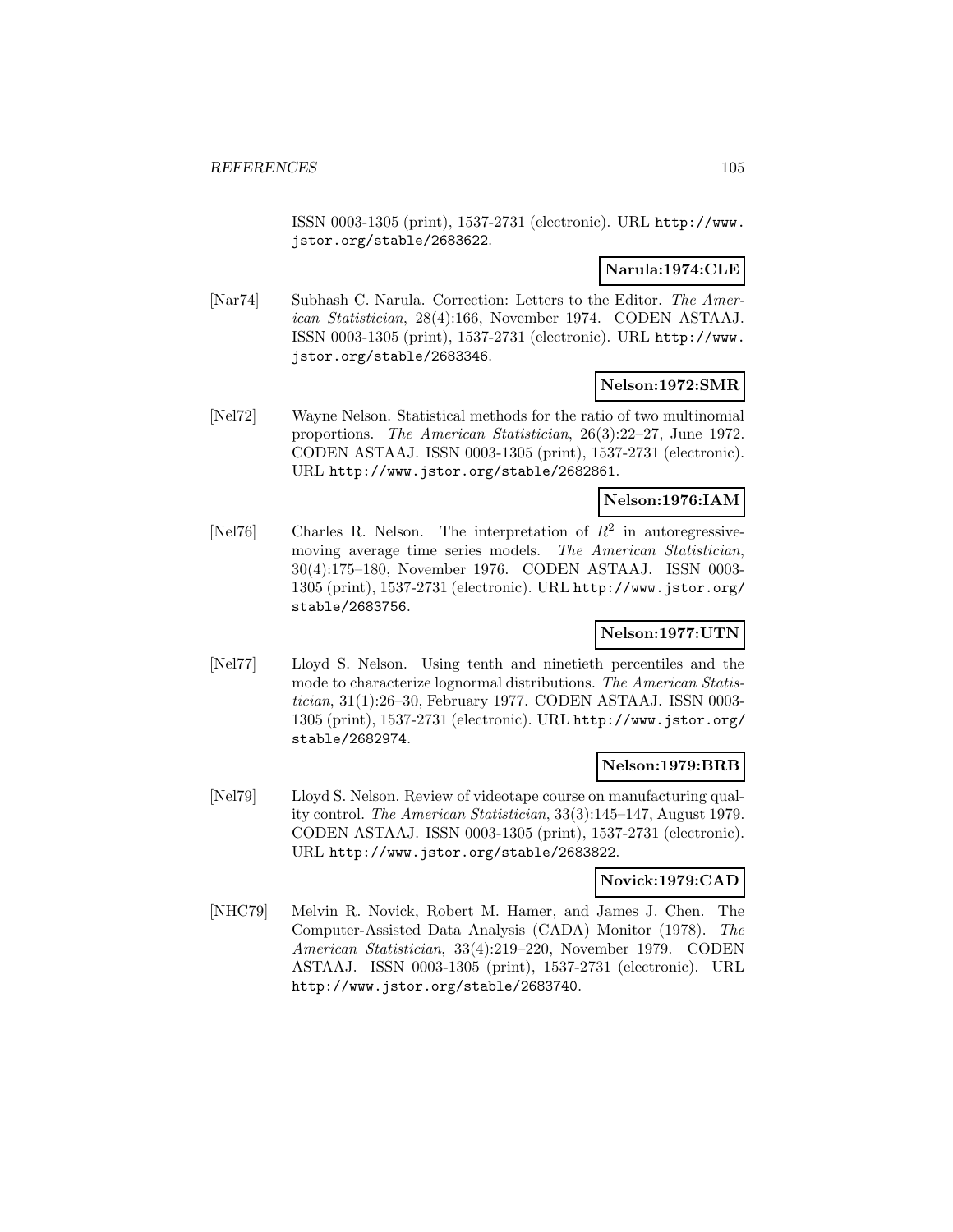#### **Nisselson:1979:IAT**

[Nis79] Harold Nisselson. [information and allocation: Two uses of the 1980 census]: Comment. The American Statistician, 33(2):50–52, May 1979. CODEN ASTAAJ. ISSN 0003-1305 (print), 1537-2731 (electronic). URL http://www.jstor.org/stable/2683219. See [Key79a].

# **Neudecker:1973:WAL**

[NJ73] H. Neudecker and Dallas E. Johnson. Who's afraid of Lagrange multipliers? The American Statistician, 27(5):243–244, December 1973. CODEN ASTAAJ. ISSN 0003-1305 (print), 1537-2731 (electronic). URL http://www.jstor.org/stable/3087419.

#### **Noether:1972:DFC**

[Noe72] Gottfried E. Noether. Distribution-free confidence intervals. The American Statistician, 26(1):39–41, February 1972. CODEN AS-TAAJ. ISSN 0003-1305 (print), 1537-2731 (electronic). URL http: //www.jstor.org/stable/2682846.

#### **Noether:1977:BRB**

[Noe77] Gottfried E. Noether. Book review: Didaktik der Mathematic. The American Statistician, 31(3):124, August 1977. CODEN ASTAAJ. ISSN 0003-1305 (print), 1537-2731 (electronic). URL http://www. jstor.org/stable/2682962.

#### **Norris:1976:GMS**

[Nor76] Nilan Norris. General means and statistical theory. The American Statistician, 30(1):8–12, February 1976. CODEN ASTAAJ. ISSN 0003-1305 (print), 1537-2731 (electronic). URL http://www. jstor.org/stable/2682879.

### **Norwood:1979:JS**

[Nor79] Janet L. Norwood. Julius Shiskin, 1912–1978. The American Statistician, 33(3):137, August 1979. CODEN ASTAAJ. ISSN 0003- 1305 (print), 1537-2731 (electronic). URL http://www.jstor.org/ stable/2683816.

#### **Novick:1975:CBS**

[Nov75] Melvin R. Novick. A course in Bayesian statistics. The American Statistician, 29(2):94–98, May 1975. CODEN ASTAAJ. ISSN 0003- 1305 (print), 1537-2731 (electronic). URL http://www.jstor.org/ stable/2683274.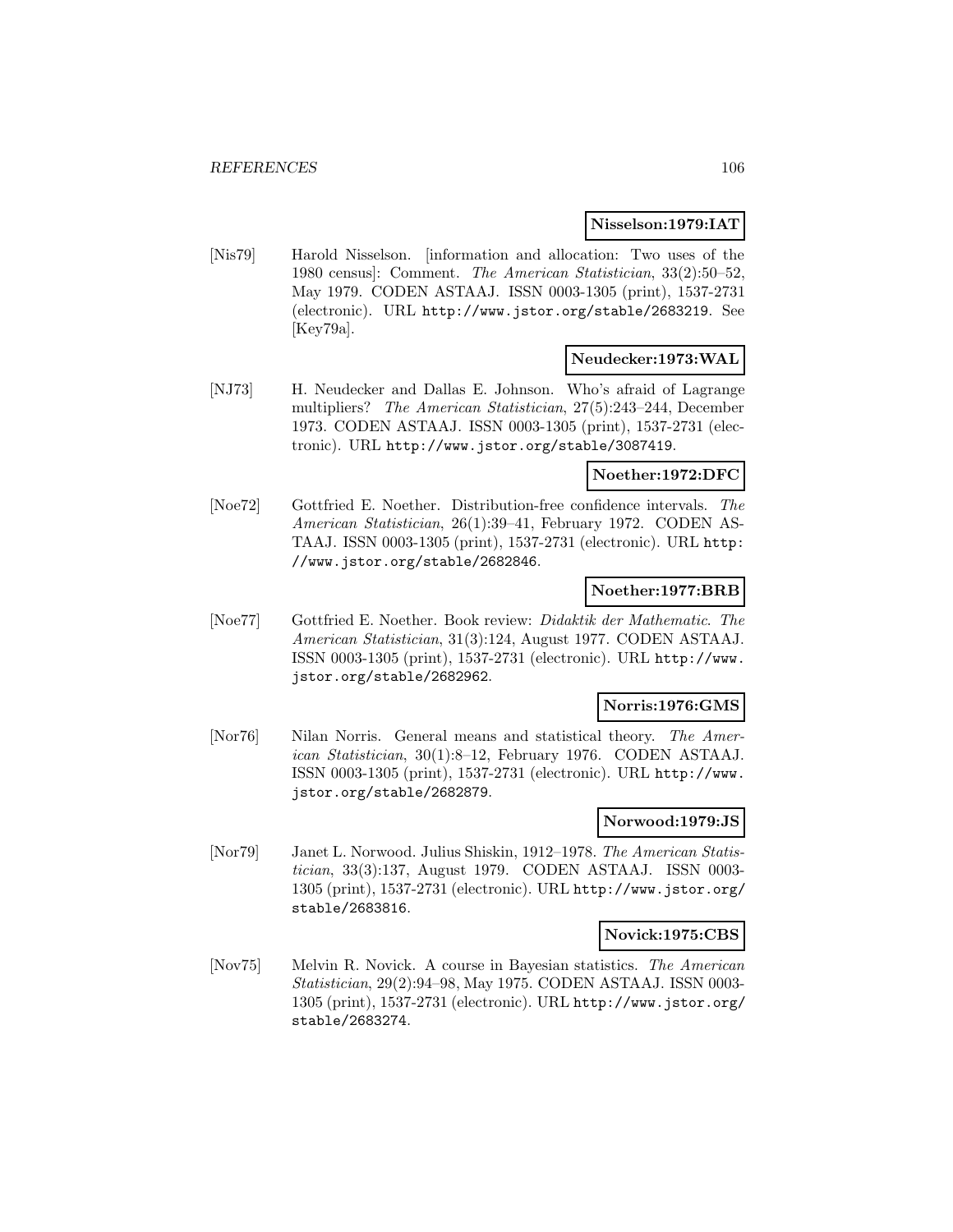### **Norusis:1978:LE**

[NVM<sup>+</sup>78] Marija J. Norusis, Neal Van Eck, Richard G. Montanelli, Jr., Leland Wilkinson, Gerard E. Dallal, John Neter, John Petkau, and W. J. Conover. Letters to the Editor. The American Statistician, 32(3):113–114, August 1978. CODEN ASTAAJ. ISSN 0003- 1305 (print), 1537-2731 (electronic). URL http://www.jstor.org/ stable/2683362.

### **Oliver:1972:MLO**

[Oli72] E. H. Oliver. A maximum likelihood oddity. The American Statistician, 26(3):43–44, June 1972. CODEN ASTAAJ. ISSN 0003- 1305 (print), 1537-2731 (electronic). URL http://www.jstor.org/ stable/2682867.

### **Orleans:1974:CSI**

[Orl74] Leo A. Orleans. Chinese statistics: The impossible dream. The American Statistician, 28(2):47–52, May 1974. CODEN ASTAAJ. ISSN 0003-1305 (print), 1537-2731 (electronic). URL http://www. jstor.org/stable/2683598.

#### **Padmanabhan:1977:ASW**

[Pad77] A. R. Padmanabhan. Ancillary statistics which are not invariant. The American Statistician, 31(3):124, August 1977. CODEN AS-TAAJ. ISSN 0003-1305 (print), 1537-2731 (electronic). URL http: //www.jstor.org/stable/2682961.

#### **Panjer:1973:DMC**

[Pan73] H. H. Panjer. On the decomposition of moments by conditional moments. The American Statistician, 27(4):170–171, October 1973. CODEN ASTAAJ. ISSN 0003-1305 (print), 1537-2731 (electronic). URL http://www.jstor.org/stable/2684052.

### **Phillips:1974:LE**

[PCM<sup>+</sup>74] Haynes Phillips, P. Clifford, James H. Matis, Herbert F. Spirer, C. Terrence Ireland, John P. Hoyt, G. A. Barnard, Theodore D. Sterling, Samuel B. Lyerly, I. J. Good, Julian L. Simon, Dan Weidenfeld, V. P. Godambe, Ernest W. Grove, George A. F. Seber, Nathan Mantel, John E. Alman, T. W. Anderson, John A. Gaines, and Michael A. Golberg. Letters to the Editor. The American Statistician, 28(4):160–166, November 1974. CODEN ASTAAJ. ISSN 0003-1305 (print), 1537-2731 (electronic). URL http://www. jstor.org/stable/2683345.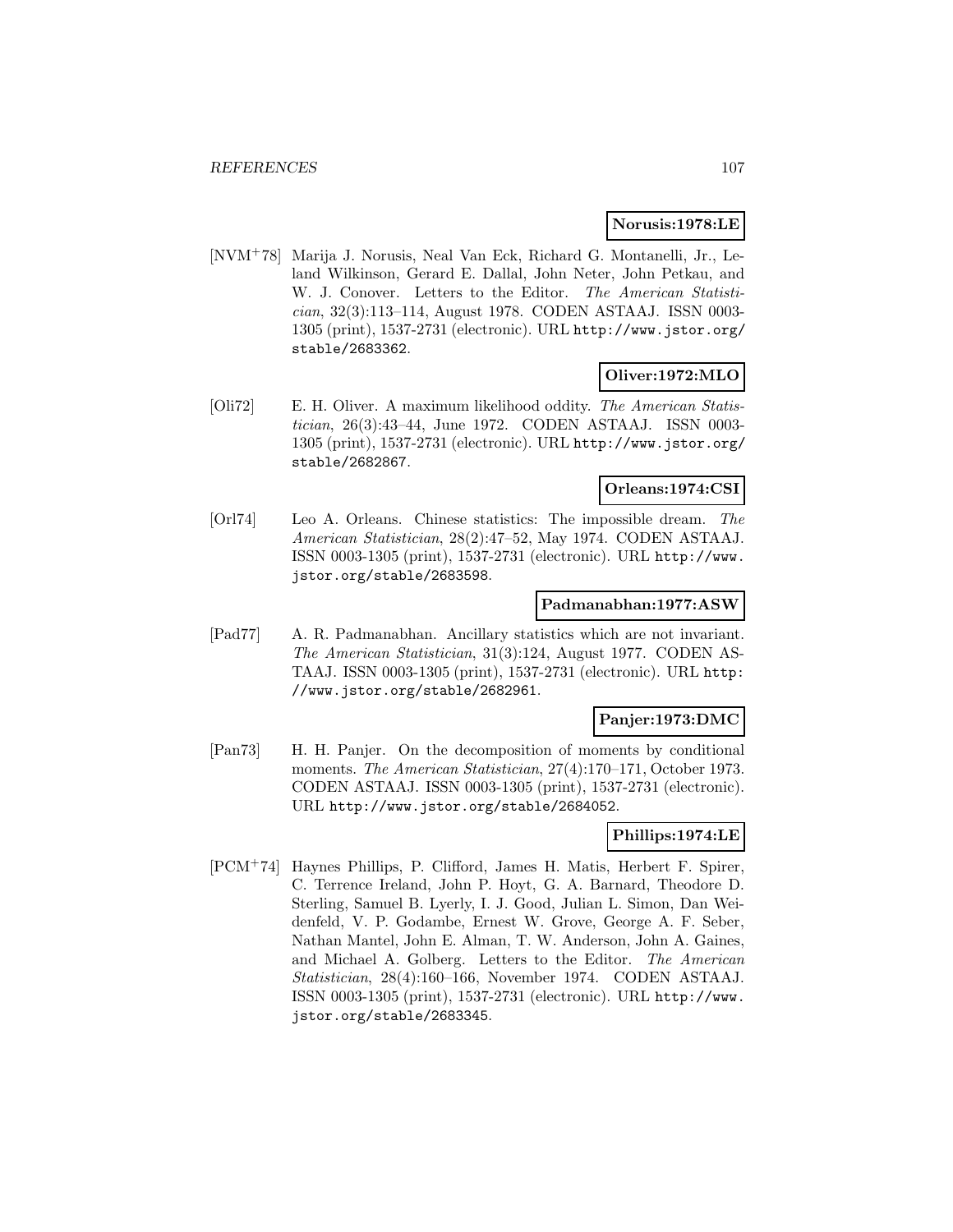# **Pirie:1979:LE**

[PGG<sup>+</sup>79] Walter R. Pirie, Michael L. Goodman, Hans U. Gerber, Jean D. Gibbons, Ingram Olkin, Milton Sobel, and David A. Pyne. Letters to the Editor. The American Statistician, 33(4):228–229, November 1979. CODEN ASTAAJ. ISSN 0003-1305 (print), 1537-2731 (electronic). URL http://www.jstor.org/stable/2683747.

# **Prescott:1977:TOM**

[PH77] P. Prescott and R. V. Hogg. Trimmed and outer means and their variances. The American Statistician, 31(4):156–157, November 1977. CODEN ASTAAJ. ISSN 0003-1305 (print), 1537-2731 (electronic). URL http://www.jstor.org/stable/2683537.

### **Pieters:1976:SHS**

[Pie76] Richard S. Pieters. Statistics in the high school curriculum. The American Statistician, 30(3):134–139, August 1976. CODEN AS-TAAJ. ISSN 0003-1305 (print), 1537-2731 (electronic). URL http: //www.jstor.org/stable/2683860.

### **Paper:1979:LE**

[PKT<sup>+</sup>79] Elinor S. Paper, C. G. Khatri, Ajit C. Tamhane, David W. Smith, Nathan Mantel, and S. K. Lee. Letters to the Editor. The American Statistician, 33(2):92–94, May 1979. CODEN ASTAAJ. ISSN 0003- 1305 (print), 1537-2731 (electronic). URL http://www.jstor.org/ stable/2683233.

### **Pollock:1978:IRV**

[Pol78] K. H. Pollock. Inference robustness vs. criterion robustness: An example. The American Statistician, 32(4):133–136, November 1978. CODEN ASTAAJ. ISSN 0003-1305 (print), 1537-2731 (electronic). URL http://www.jstor.org/stable/2682940. See corrigenda [Ano79f].

### **Posten:1974:ALB**

[Pos74] Harry O. Posten. An abbreviated list of book reviews 1960–1973. The American Statistician, 28(4):138–142, November 1974. CO-DEN ASTAAJ. ISSN 0003-1305 (print), 1537-2731 (electronic). URL http://www.jstor.org/stable/2683340.

### **Posten:1976:BAV**

[Pos76] Harry O. Posten. A bibliography on audio-visual materials for statistical education. The American Statistician, 30(2):91–96, May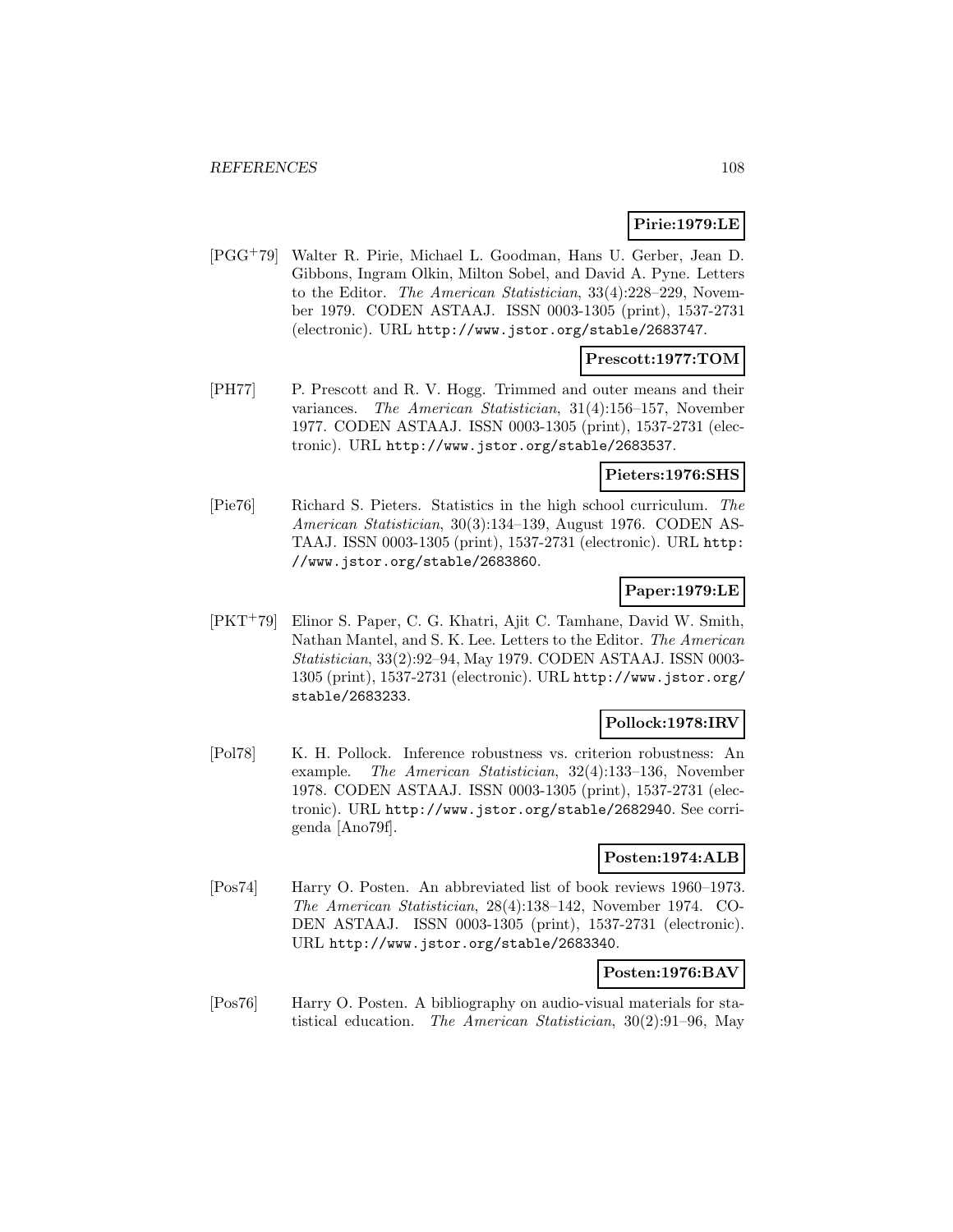1976. CODEN ASTAAJ. ISSN 0003-1305 (print), 1537-2731 (electronic). URL http://www.jstor.org/stable/2683802.

## **Posten:1977:LH**

[Pos77a] Harry O. Posten. Living histograms. The American Statistician, 31 (2):94, May 1977. CODEN ASTAAJ. ISSN 0003-1305 (print), 1537- 2731 (electronic). URL http://www.jstor.org/stable/2683052.

### **Posten:1977:SBA**

[Pos77b] Harry O. Posten. Supplement to a bibliography on audiovisual materials for statistical education. The American Statistician, 31 (4):163–165, November 1977. CODEN ASTAAJ. ISSN 0003- 1305 (print), 1537-2731 (electronic). URL http://www.jstor.org/ stable/2683540.

#### **Posten:1978:RPS**

[Pos78a] Harry O. Posten. Review of probability and statistics lab. The American Statistician, 32(3):108, August 1978. CODEN ASTAAJ. ISSN 0003-1305 (print), 1537-2731 (electronic). URL http://www. jstor.org/stable/2683358.

### **Posten:1978:RPD**

[Pos78b] Harry O. Posten. Review of probability device. The American Statistician, 32(1):37, February 1978. CODEN ASTAAJ. ISSN 0003-1305 (print), 1537-2731 (electronic). URL http://www. jstor.org/stable/2683475.

#### **Posten:1979:BRB**

[Pos79] Harry O. Posten. Book review: [untitled]. The American Statistician, 33(3):148, August 1979. CODEN ASTAAJ. ISSN 0003- 1305 (print), 1537-2731 (electronic). URL http://www.jstor.org/ stable/2683824.

#### **Prochaska:1973:NRB**

[Pro73] B. J. Prochaska. A note on the relationship between the geometric and exponential distributions. The American Statistician, 27(1):27, February 1973. CODEN ASTAAJ. ISSN 0003-1305 (print), 1537- 2731 (electronic). URL http://www.jstor.org/stable/2682902.

#### **Pollock:1979:SGU**

[PRPM79] K. H. Pollock, H. M. Ross-Parker, and R. Mead. A sequence of games useful in teaching experimental design to agriculture students. The American Statistician, 33(2):70–76, May 1979. CODEN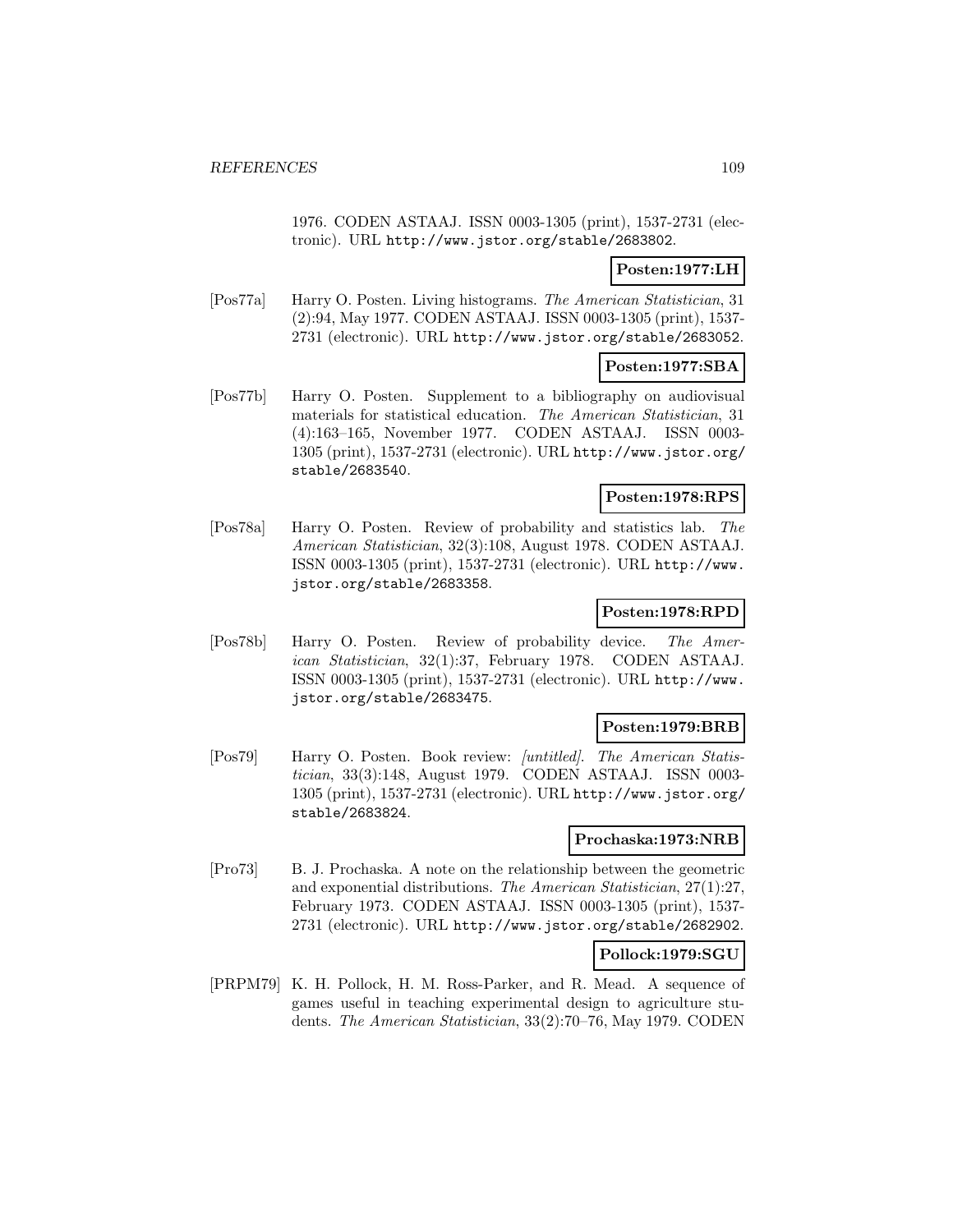ASTAAJ. ISSN 0003-1305 (print), 1537-2731 (electronic). URL http://www.jstor.org/stable/2683224.

### **Perlman:1975:SBN**

[PW75] Michael D. Perlman and Michael J. Wichura. Sharpening Buffon's needle. The American Statistician, 29(4):157–163, November 1975. CODEN ASTAAJ. ISSN 0003-1305 (print), 1537-2731 (electronic). URL http://www.jstor.org/stable/2683484.

## **Rubin:1971:QAc**

[RA71] Ernest Rubin and Henry Anderson. Questions and answers. The American Statistician, 25(3):46–50, June 1971. CODEN ASTAAJ. ISSN 0003-1305 (print), 1537-2731 (electronic). URL http://www. jstor.org/stable/2683325.

## **Rubin:1973:QAa**

[RA73] Ernest Rubin and Henry Anderson. Questions and answers. The American Statistician, 27(1):32–37, February 1973. CODEN AS-TAAJ. ISSN 0003-1305 (print), 1537-2731 (electronic). URL http: //www.jstor.org/stable/2682907.

# **Raff:1970:CGF**

[Raf70] Morton S. Raff. On calculating the gamma function of non-integral arguments. The American Statistician, 24(2):22–24, April 1970. CODEN ASTAAJ. ISSN 0003-1305 (print), 1537-2731 (electronic). URL http://www.jstor.org/stable/2681926.

## **Rubin:1970:QAd**

[RAM70] Ernest Rubin, William Alban, and Eleanor J. MacDonald. Questions and answers. The American Statistician, 24(4):31, October 1970. CODEN ASTAAJ. ISSN 0003-1305 (print), 1537-2731 (electronic). URL http://www.jstor.org/stable/2681314.

## **Rao:1971:SNM**

[Rao71] Potluri Rao. Some notes on misspecification in multiple regressions. The American Statistician, 25(5):37–39, December 1971. CODEN ASTAAJ. ISSN 0003-1305 (print), 1537-2731 (electronic). URL http://www.jstor.org/stable/2686082.

# **Rao:1973:SNE**

[Rao73] Potluri Rao. Some notes on the errors-in-variables model. The American Statistician, 27(5):217–218, December 1973. CODEN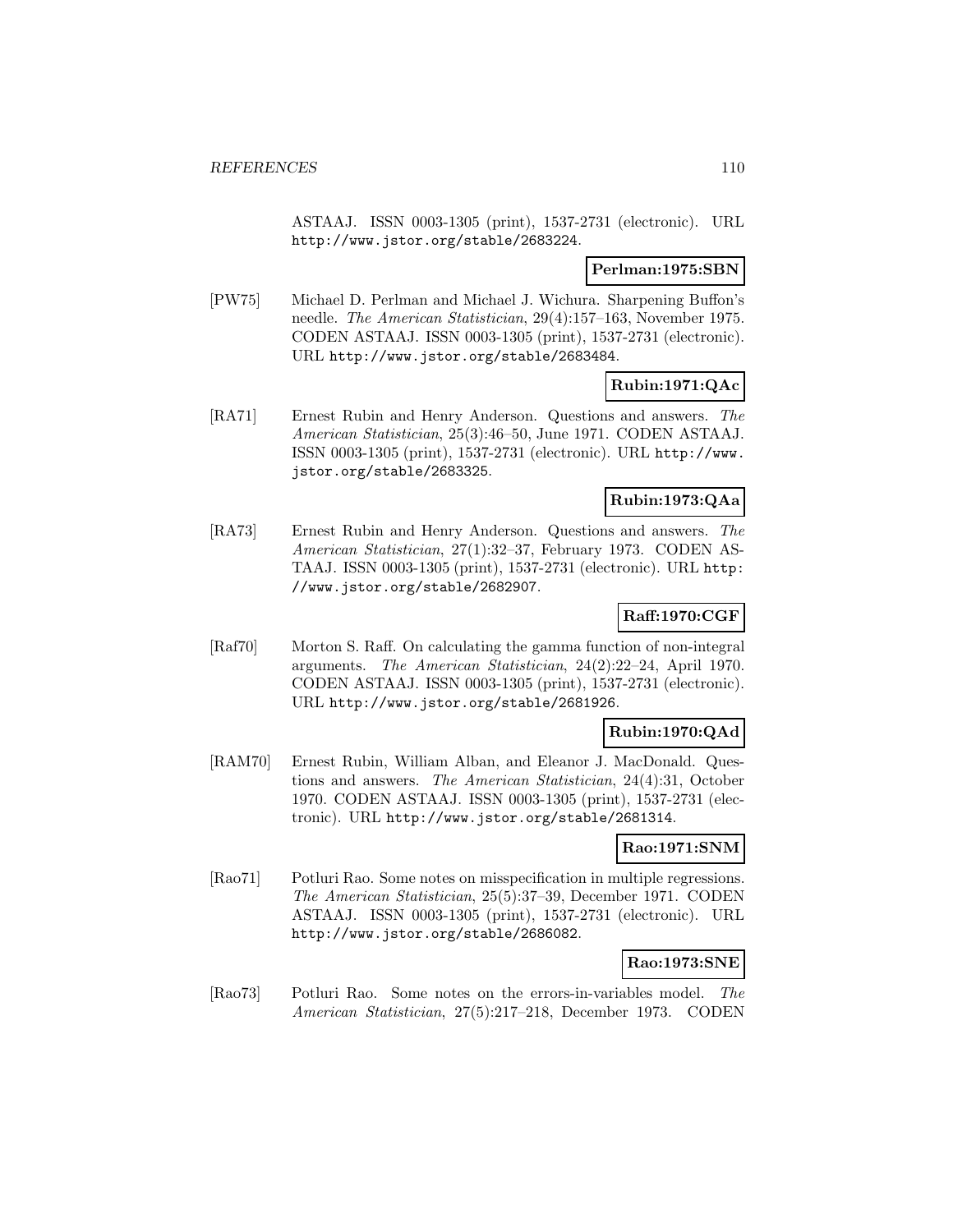ASTAAJ. ISSN 0003-1305 (print), 1537-2731 (electronic). URL http://www.jstor.org/stable/3087403.

# **Rao:1976:CBV**

[Rao76] Potluri Rao. On a correspondence between  $t$  and  $F$  values in multiple regressions. The American Statistician, 30(4):190–191, November 1976. CODEN ASTAAJ. ISSN 0003-1305 (print), 1537-2731 (electronic). URL http://www.jstor.org/stable/2683761.

## **Rao:1977:NEW**

[Rao77] C. Radhakrishna Rao. A natural example of a weighted binomial distribution. The American Statistician, 31(1):24–26, February 1977. CODEN ASTAAJ. ISSN 0003-1305 (print), 1537-2731 (electronic). URL http://www.jstor.org/stable/2682973.

## **Rubin:1970:QAa**

[RB70] Ernest Rubin and Irwin D. J. Bross. Questions and answers. The American Statistician, 24(1):53–56, February 1970. CODEN AS-TAAJ. ISSN 0003-1305 (print), 1537-2731 (electronic). URL http: //www.jstor.org/stable/2682301.

# **Rubin:1971:QAd**

[RB71] Ernest Rubin and Henry S. Bashkin. Questions and answers. The American Statistician, 25(4):43–45, October 1971. CODEN AS-TAAJ. ISSN 0003-1305 (print), 1537-2731 (electronic). URL http: //www.jstor.org/stable/2682928.

## **Rabinowitz:1974:CVM**

[RB74] M. Rabinowitz and M. L. Berenson. A comparison of various methods of obtaining random order statistics for Monte Carlo computations. The American Statistician, 28(1):27–29, February 1974. CODEN ASTAAJ. ISSN 0003-1305 (print), 1537-2731 (electronic). URL http://www.jstor.org/stable/2683528.

## **Rosenberg:1976:HRP**

[RD76] W. J. Rosenberg and J. J. Deely. The horse-racing problem — a Bayesian approach. The American Statistician, 30(1):26–29, February 1976. CODEN ASTAAJ. ISSN 0003-1305 (print), 1537-2731 (electronic). URL http://www.jstor.org/stable/2682883.

# **Rubin:1971:QAa**

[RGH71] Ernest Rubin, Robert Gillingham, and Dale Heien. Questions and answers. The American Statistician, 25(1):54–55, February 1971.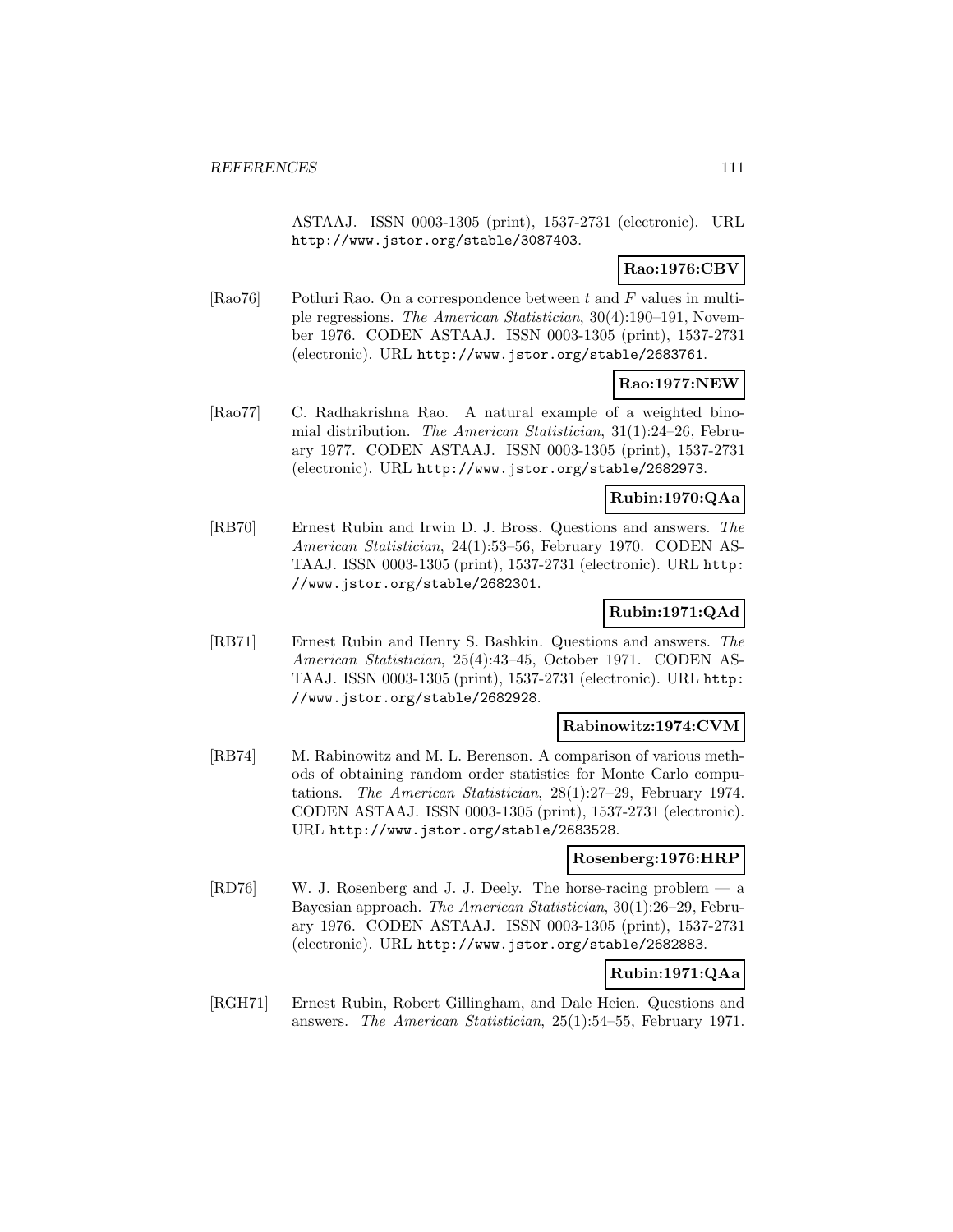CODEN ASTAAJ. ISSN 0003-1305 (print), 1537-2731 (electronic). URL http://www.jstor.org/stable/2682219.

#### **Rosenblatt:1970:PDA**

[RGW70] David Rosenblatt, Ezra Glaser, and Marshall K. Wood. Principles of design and appraisal of statistical information systems. The American Statistician, 24(4):10–15, October 1970. CODEN ASTAAJ. ISSN 0003-1305 (print), 1537-2731 (electronic). URL http://www. jstor.org/stable/2681307.

## **Rice:1977:RSD**

[Ric77] Dorothy P. Rice. The role of statistics in the development of health care policy. The American Statistician, 31(3):101–106, August 1977. CODEN ASTAAJ. ISSN 0003-1305 (print), 1537-2731 (electronic). URL http://www.jstor.org/stable/2682954.

### **Riddell:1977:PGL**

[Rid77] Wm. Craig Riddell. Prediction in generalized least squares. The American Statistician, 31(2):88–90, May 1977. CODEN ASTAAJ. ISSN 0003-1305 (print), 1537-2731 (electronic). URL http://www. jstor.org/stable/2683049.

## **Ryan:1973:MSC**

[RJ73] T. A. Ryan, Jr. and Brian L. Joiner. Minitab: a statistical computing system for students and researchers. The American Statistician, 27(5):222–225, December 1973. CODEN ASTAAJ. ISSN 0003- 1305 (print), 1537-2731 (electronic). URL http://www.jstor.org/ stable/3087405.

## **Roy:1974:PSE**

[RLM74] Roch Roy, Yves Lepage, and Marc Moore. On the power series expansion of the moment generating function. The American Statistician, 28(2):58–59, May 1974. CODEN ASTAAJ. ISSN 0003- 1305 (print), 1537-2731 (electronic). URL http://www.jstor.org/ stable/2683601.

## **Rosenberg:1977:SDC**

[RM77] Harry M. Rosenberg and George C. Myers. State demographic centers: Their current status. The American Statistician, 31 (4):141–146, November 1977. CODEN ASTAAJ. ISSN 0003- 1305 (print), 1537-2731 (electronic). URL http://www.jstor.org/ stable/2683534.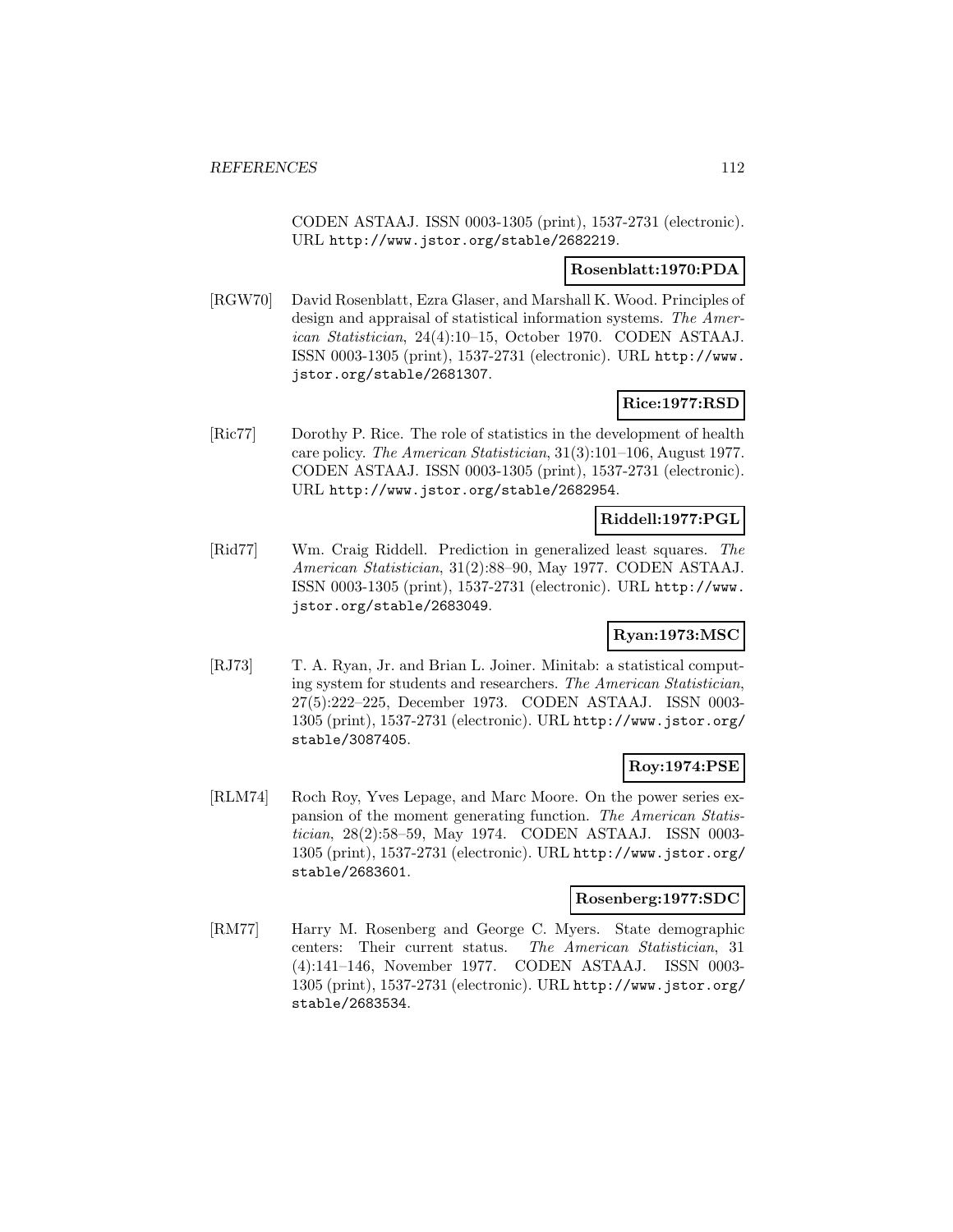#### **Roberts:1971:CSS**

[Rob71] Harry V. Roberts. Committee selection by statistical sampling. The American Statistician, 25(1):18–20, February 1971. CODEN ASTAAJ. ISSN 0003-1305 (print), 1537-2731 (electronic). URL http://www.jstor.org/stable/2682206.

### **Roberts:1978:SCMa**

[Rob78a] Harry V. Roberts. Statisticians can matter. The American Statistician, 32(2):45–51, May 1978. CODEN ASTAAJ. ISSN 0003- 1305 (print), 1537-2731 (electronic). URL http://www.jstor. org/stable/2683612. See comments [Wel78, Win78] and rejoinder [Rob78b].

### **Roberts:1978:SCMb**

[Rob78b] Harry V. Roberts. [statisticians can matter]: Rejoinder. The American Statistician, 32(2):57, May 1978. CODEN ASTAAJ. ISSN 0003- 1305 (print), 1537-2731 (electronic). URL http://www.jstor.org/ stable/2683615. See [Wel78, Win78, Rob78a].

### **Roberts:1979:IAT**

[Rob79] Harry V. Roberts. [information and allocation: Two uses of the 1980 census]: Comment. The American Statistician, 33(2):52–54, May 1979. CODEN ASTAAJ. ISSN 0003-1305 (print), 1537-2731 (electronic). URL http://www.jstor.org/stable/2683220. See [Key79a].

#### **Rosander:1970:AKC**

[Ros70] A. C. Rosander. Analysis of the Kaysen Committee Report. The American Statistician, 24(1):20–25, February 1970. CODEN AS-TAAJ. ISSN 0003-1305 (print), 1537-2731 (electronic). URL http: //www.jstor.org/stable/2682291.

#### **Rosenberg:1971:CDA**

[Ros71] Harry M. Rosenberg. Census data and the analysis of social trends. The American Statistician, 25(5):24–27, December 1971. CODEN ASTAAJ. ISSN 0003-1305 (print), 1537-2731 (electronic). URL http://www.jstor.org/stable/2686079.

#### **Rosenblatt:1979:RSK**

[Ros79] Judah Rosenblatt. Review of Statistical Kit No. 1. The American Statistician, 33(1):25, February 1979. CODEN ASTAAJ.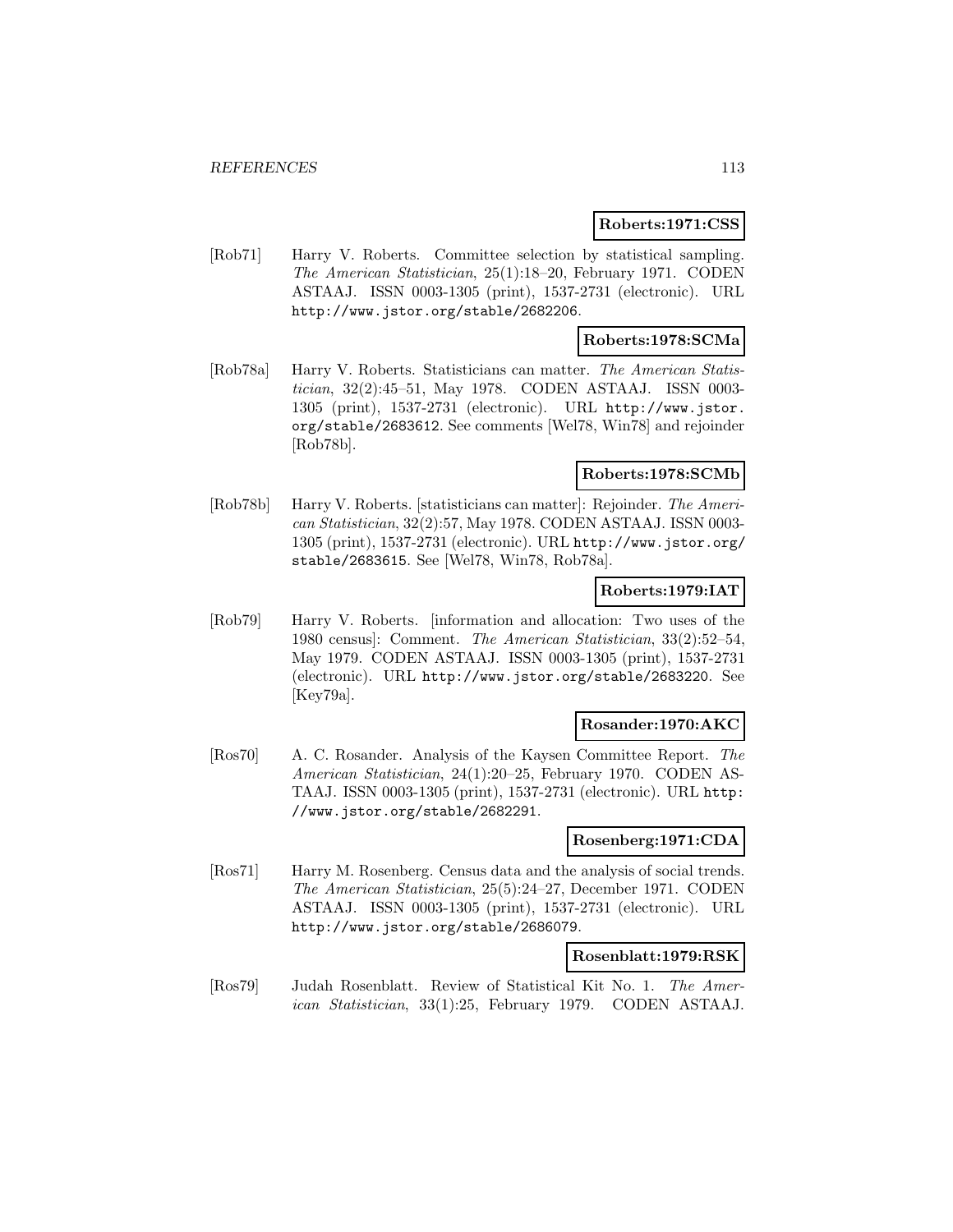ISSN 0003-1305 (print), 1537-2731 (electronic). URL http://www. jstor.org/stable/2683063.

## **Rubin:1973:QAc**

[RR73] Ernest Rubin and David Rothman. Questions and answers. The American Statistician, 27(4):186–191, October 1973. CODEN AS-TAAJ. ISSN 0003-1305 (print), 1537-2731 (electronic). URL http: //www.jstor.org/stable/2684054.

# **Rubin:1970:QAc**

[RS70] Ernest Rubin and John H. Smith. Questions and answers. The American Statistician, 24(3):16–20, June 1970. CODEN ASTAAJ. ISSN 0003-1305 (print), 1537-2731 (electronic). URL http://www. jstor.org/stable/2682420.

## **Rubin:1972:QAc**

[RS72] Ernest Rubin and John H. Smith. Questions and answers. The American Statistician, 26(3):59–61, June 1972. CODEN ASTAAJ. ISSN 0003-1305 (print), 1537-2731 (electronic). URL http://www. jstor.org/stable/2682870.

## **Rothman:1973:MPE**

[RS73] David Rothman and William C. Shelton. Majorities and pluralities in elections. The American Statistician, 27(5):240, December 1973. CODEN ASTAAJ. ISSN 0003-1305 (print), 1537-2731 (electronic). URL http://www.jstor.org/stable/3087414.

## **Rubin:1970:QAb**

[Rub70a] Ernest Rubin. Questions and answers. The American Statistician, 24(2):33–34, April 1970. CODEN ASTAAJ. ISSN 0003- 1305 (print), 1537-2731 (electronic). URL http://www.jstor.org/ stable/2681930.

## **Rubin:1970:QAe**

[Rub70b] Ernest Rubin. Questions and answers. The American Statistician, 24(5):33–36, December 1970. CODEN ASTAAJ. ISSN 0003- 1305 (print), 1537-2731 (electronic). URL http://www.jstor.org/ stable/2682451.

## **Rubin:1971:QAb**

[Rub71a] Ernest Rubin. Questions and answers. The American Statistician, 25(2):34–35, April 1971. CODEN ASTAAJ. ISSN 0003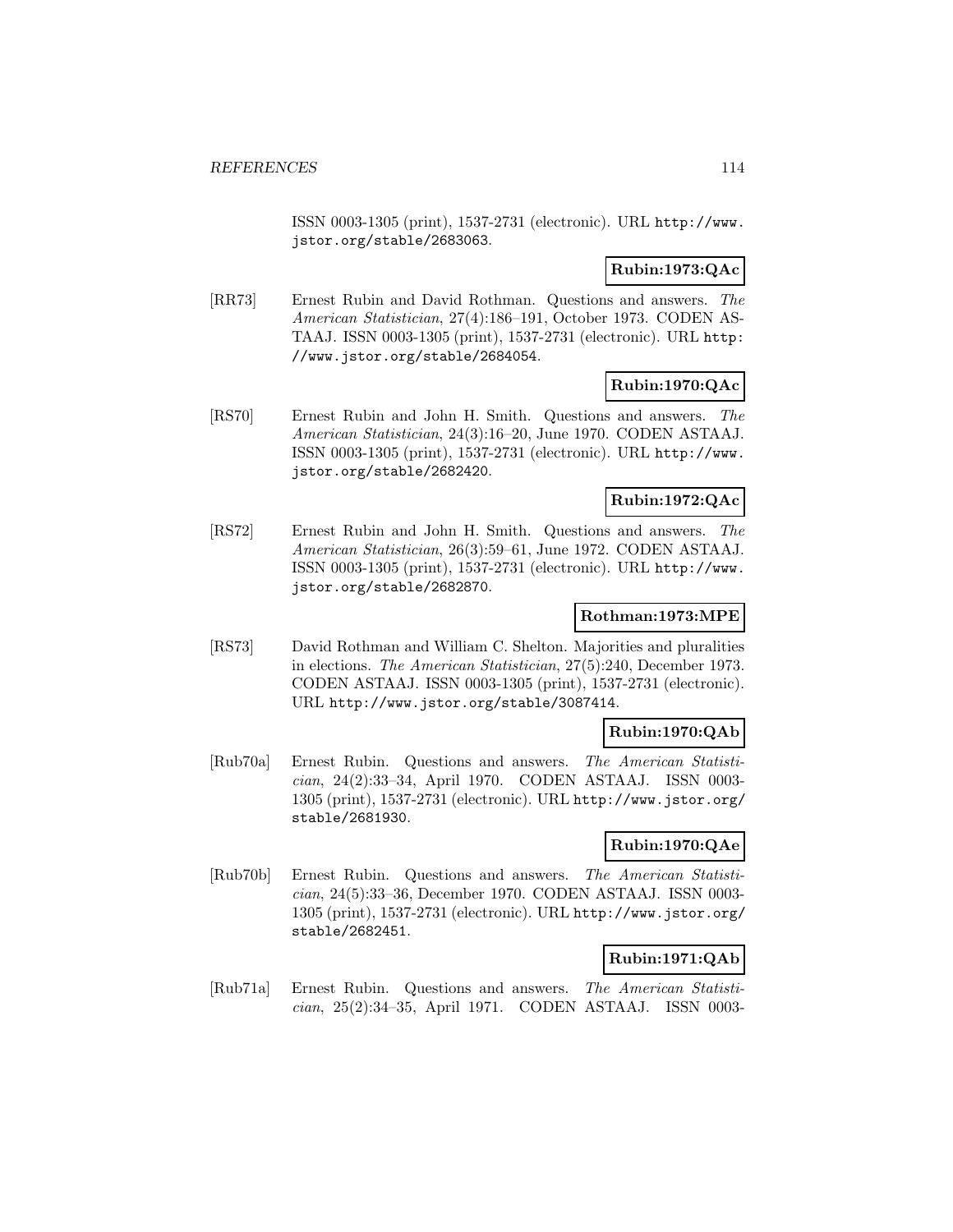1305 (print), 1537-2731 (electronic). URL http://www.jstor.org/ stable/2682006.

## **Rubin:1971:QAe**

[Rub71b] Ernest Rubin. Questions and answers. The American Statistician, 25(5):52–54, December 1971. CODEN ASTAAJ. ISSN 0003- 1305 (print), 1537-2731 (electronic). URL http://www.jstor.org/ stable/2686088.

## **Rubin:1972:QAa**

[Rub72a] Ernest Rubin. Questions and answers. The American Statistician, 26(1):42–44, February 1972. CODEN ASTAAJ. ISSN 0003- 1305 (print), 1537-2731 (electronic). URL http://www.jstor.org/ stable/2682847.

## **Rubin:1972:QAb**

[Rub72b] Ernest Rubin. Questions and answers. The American Statistician, 26(2):34–36, April 1972. CODEN ASTAAJ. ISSN 0003- 1305 (print), 1537-2731 (electronic). URL http://www.jstor.org/ stable/2683461.

## **Rubin:1972:QAd**

[Rub72c] Ernest Rubin. Questions and answers. The American Statistician, 26(4):44–47, October 1972. CODEN ASTAAJ. ISSN 0003- 1305 (print), 1537-2731 (electronic). URL http://www.jstor.org/ stable/2683212.

## **Rubin:1972:QAe**

[Rub72d] Ernest Rubin. Questions and answers. The American Statistician, 26(5):37–39, December 1972. CODEN ASTAAJ. ISSN 0003- 1305 (print), 1537-2731 (electronic). URL http://www.jstor.org/ stable/2683786.

## **Rubin:1973:EMS**

[Rub73a] Ernest Rubin. Estimating marriageable spouses in the single population. The American Statistician, 27(5):233–238, December 1973. CODEN ASTAAJ. ISSN 0003-1305 (print), 1537-2731 (electronic). URL http://www.jstor.org/stable/3087411.

## **Rubin:1973:QAb**

[Rub73b] Ernest Rubin. Questions and answers. The American Statistician, 27(3):119–122, June 1973. CODEN ASTAAJ. ISSN 0003- 1305 (print), 1537-2731 (electronic). URL http://www.jstor.org/ stable/2683638.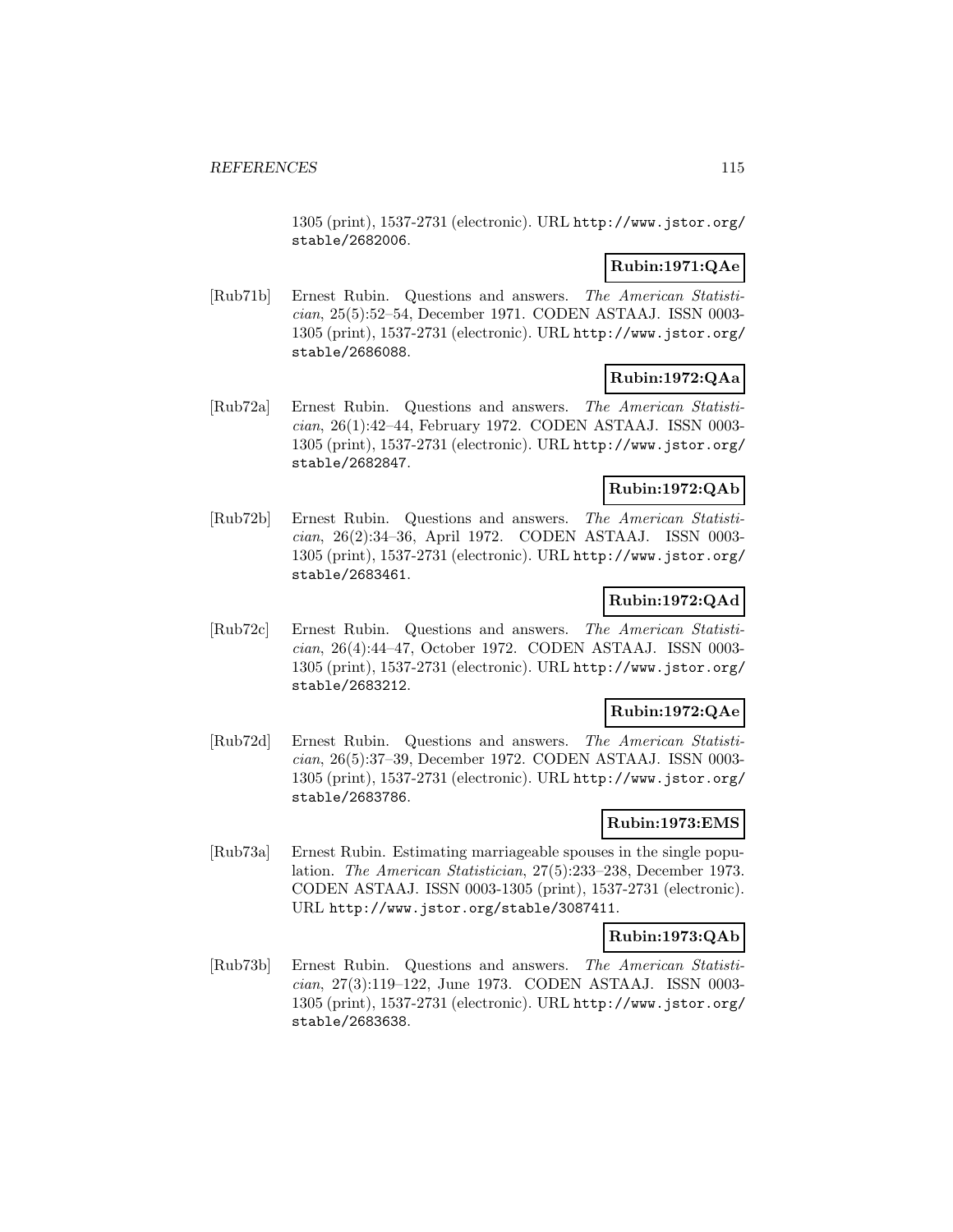## **Rust:1976:ELY**

[Rus76] Philip F. Rust. The effect of leap years and seasonal trends on the birthday problem. The American Statistician, 30(4):197–198, November 1976. CODEN ASTAAJ. ISSN 0003-1305 (print), 1537- 2731 (electronic). URL http://www.jstor.org/stable/2683764.

### **Rutherford:1971:NVC**

[Rut71] J. R. Rutherford. A note on variances in the components of variance model. The American Statistician, 25(3):26–27, June 1971. CODEN ASTAAJ. ISSN 0003-1305 (print), 1537-2731 (electronic). URL http://www.jstor.org/stable/2683319.

#### **Robertson:1974:CMD**

[RW74] Tim Robertson and F. T. Wright. Consistency of the midrange: Distributions whose tails are both light and smooth. The American Statistician, 28(4):135–137, November 1974. CODEN ASTAAJ. ISSN 0003-1305 (print), 1537-2731 (electronic). URL http://www. jstor.org/stable/2683338.

## **Rich:1970:LE**

[RWH<sup>+</sup>70] Kenneth L. Rich, Edward J. Wegman, R. A. Hurtubise, David R. Segal, Raymond H. Burros, B. Eknath Rao, Joan M. Finucci, Julian C. Stanley, S. Mitra, S. R. Searle, A. L. Wilson, A. W. Douglas, Donald J. Wheeler, P. D. M. Macdonald, Charles E. Land, J. M. Maynard, and Alan J. Gross. Letters to the Editor. The American Statistician, 24(5):37–43, December 1970. CODEN ASTAAJ. ISSN 0003-1305 (print), 1537-2731 (electronic). URL http://www. jstor.org/stable/2682453.

## **Rathbun:1972:RPC**

[RWM<sup>+</sup>72] Daniel B. Rathbun, W. Allen Wallis, Frederick Mosteller, Ansley J. Coale, Paul M. Densen, Solomon Fabricant, Robert D. Fisher, W. Braddock Hickman, William Kruskal, Stanley Lebergott, Richard M. Scammon, William H. Shaw, Frank D. Stella, James A. Suffridge, and John W. Tukey. The report of the President's Commission on Federal Statistics. The American Statistician, 26(1):15–18, February 1972. CODEN ASTAAJ. ISSN 0003- 1305 (print), 1537-2731 (electronic). URL http://www.jstor.org/ stable/2682840.

# **Ryan:1979:TSC**

[Rya79] Barbara F. Ryan. [teaching statistical computing using computer packages]: Comment. The American Statistician, 33(1):33–34,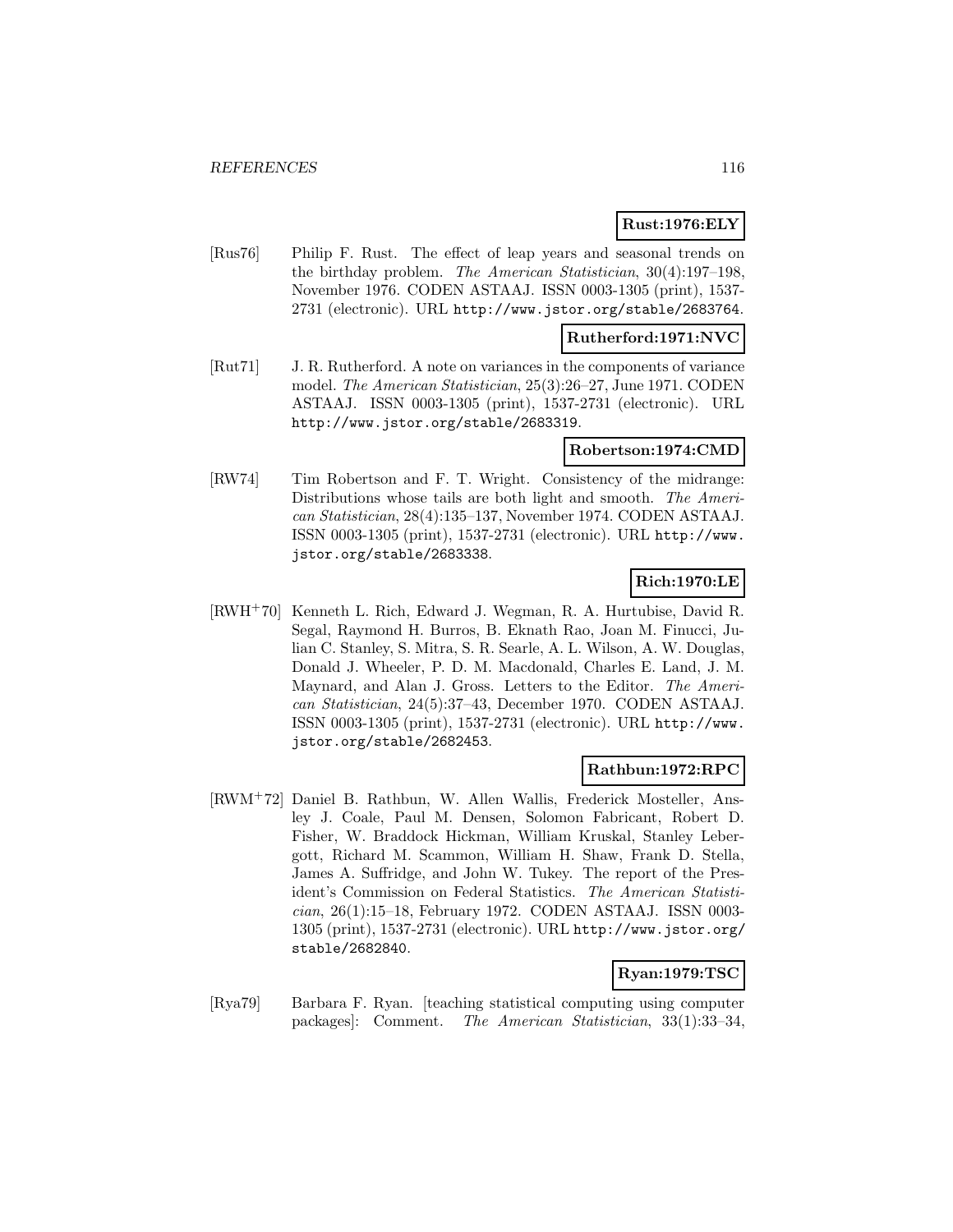February 1979. CODEN ASTAAJ. ISSN 0003-1305 (print), 1537- 2731 (electronic). URL http://www.jstor.org/stable/2683068. See [Thi79a].

## **Rybak:1975:DST**

[Ryb75] Janet Rybak. Diagrams for set theory and probability problems of four or more variables. The American Statistician, 29(2):91–93, May 1975. CODEN ASTAAJ. ISSN 0003-1305 (print), 1537-2731 (electronic). URL http://www.jstor.org/stable/2683272.

## **Salsburg:1973:SWI**

[Sal73] David S. Salsburg. Sufficiency and the waste of information. The American Statistician, 27(4):152–154, October 1973. CODEN AS-TAAJ. ISSN 0003-1305 (print), 1537-2731 (electronic). URL http: //www.jstor.org/stable/2684044.

#### **Samaniego:1975:ME**

[Sam75] Francisco J. Samaniego. On T -minimax estimation. The American Statistician, 29(4):168–169, November 1975. CODEN ASTAAJ. ISSN 0003-1305 (print), 1537-2731 (electronic). URL http://www. jstor.org/stable/2683487.

## **Sastry:1970:SLT**

[Sas70] M. V. Rama Sastry. Some limits in the theory of multicollinearity. The American Statistician, 24(1):39–40, February 1970. CODEN ASTAAJ. ISSN 0003-1305 (print), 1537-2731 (electronic). URL http://www.jstor.org/stable/2682295.

### **Savage:1970:RSF**

[Sav70] Leonard J. Savage. Reading suggestions for the foundations of statistics. The American Statistician, 24(4):23–27, October 1970. CODEN ASTAAJ. ISSN 0003-1305 (print), 1537-2731 (electronic). URL http://www.jstor.org/stable/2681310.

### **Stoops:1971:MCC**

[SB71] Glenn Stoops and Donald Barr. Moments of certain Cauchy order statistics. The American Statistician, 25(5):51, December 1971. CODEN ASTAAJ. ISSN 0003-1305 (print), 1537-2731 (electronic). URL http://www.jstor.org/stable/2686087.

## **Selvin:1975:LE**

[SBK<sup>+</sup>75] Steve Selvin, M. Bloxham, A. I. Khuri, Michael Moore, Rodney Coleman, G. Rex Bryce, James A. Hagans, Thomas C. Chalmers,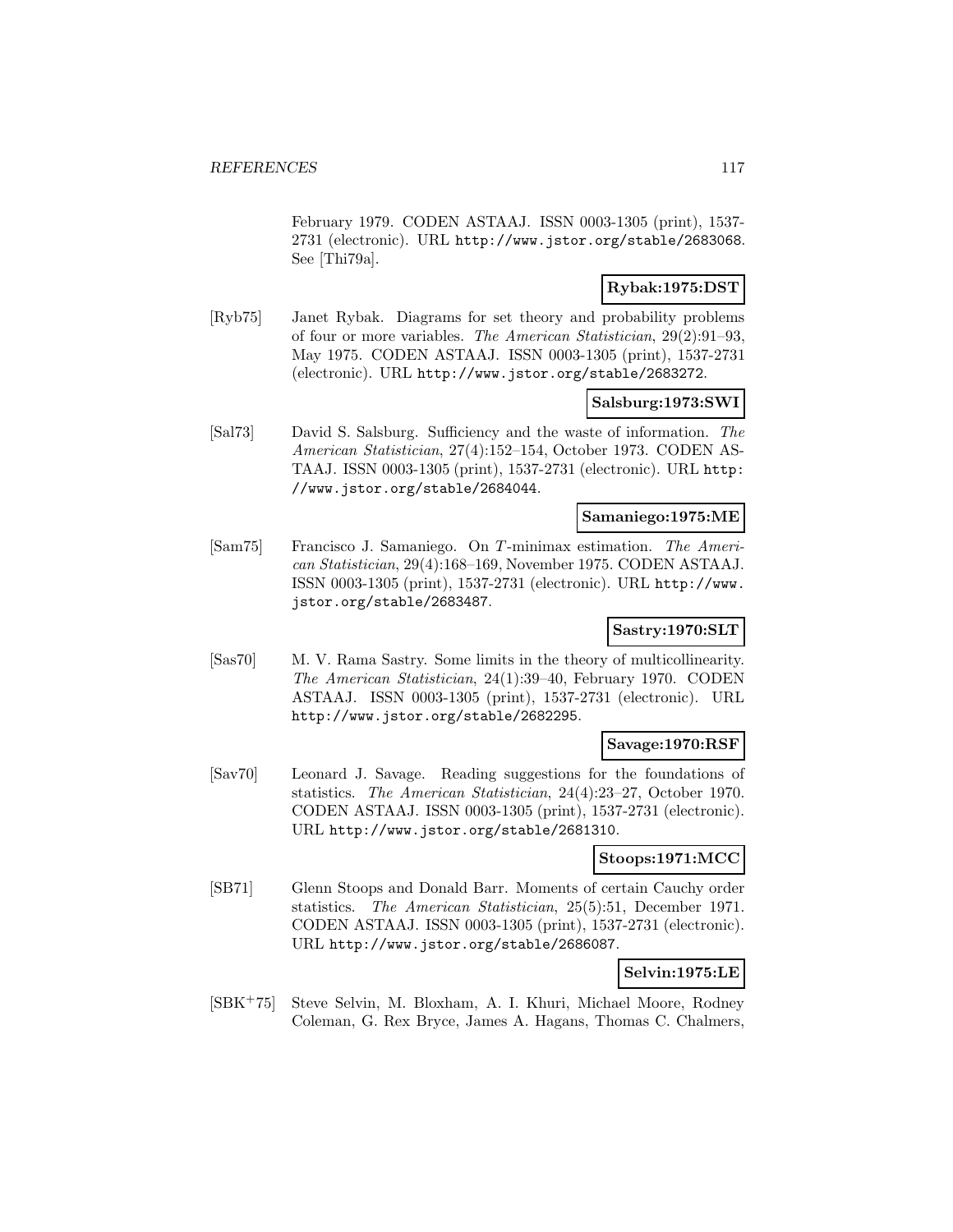E. A. Maxwell, and Gary N. Smith. Letters to the Editor. The American Statistician, 29(1):67–71, February 1975. CODEN AS-TAAJ. ISSN 0003-1305 (print), 1537-2731 (electronic). URL http: //www.jstor.org/stable/2683689.

#### **Skvarcius:1971:NUC**

[SC71] Romualdas Skvarcius and Fred Cromer. A note on the use of categorical vectors in testing for equality of two regression equations. The American Statistician, 25(3):27–29, June 1971. CODEN AS-TAAJ. ISSN 0003-1305 (print), 1537-2731 (electronic). URL http: //www.jstor.org/stable/2683320.

## **Schwartz:1971:OTF**

[Sch71] Ronald D. Schwartz. Operational techniques of a factor analysis model. The American Statistician, 25(4):38–42, October 1971. CO-DEN ASTAAJ. ISSN 0003-1305 (print), 1537-2731 (electronic). URL http://www.jstor.org/stable/2682927.

### **Schafer:1976:MEB**

[Sch76] Ray E. Schafer. Modified estimators for the binomial parameter. The American Statistician, 30(2):98–100, May 1976. CODEN AS-TAAJ. ISSN 0003-1305 (print), 1537-2731 (electronic). URL http: //www.jstor.org/stable/2683804.

## **Scherer:1979:SGR**

[Sch79a] F. M. Scherer. Statistics for governmental regulation. The American Statistician, 33(1):1–5, February 1979. CODEN ASTAAJ. ISSN 0003-1305 (print), 1537-2731 (electronic). URL http://www. jstor.org/stable/2683057.

#### **Schulman:1979:GMR**

[Sch79b] Robert S. Schulman. A geometric model of rank correlation. The American Statistician, 33(2):77–80, May 1979. CODEN ASTAAJ. ISSN 0003-1305 (print), 1537-2731 (electronic). URL http://www. jstor.org/stable/2683225.

### **Sclove:1972:MVE**

[Scl72] Stanley L. Sclove. On missing value estimation in experimental design models. The American Statistician, 26(2):25–26, April 1972. CODEN ASTAAJ. ISSN 0003-1305 (print), 1537-2731 (electronic). URL http://www.jstor.org/stable/2683456.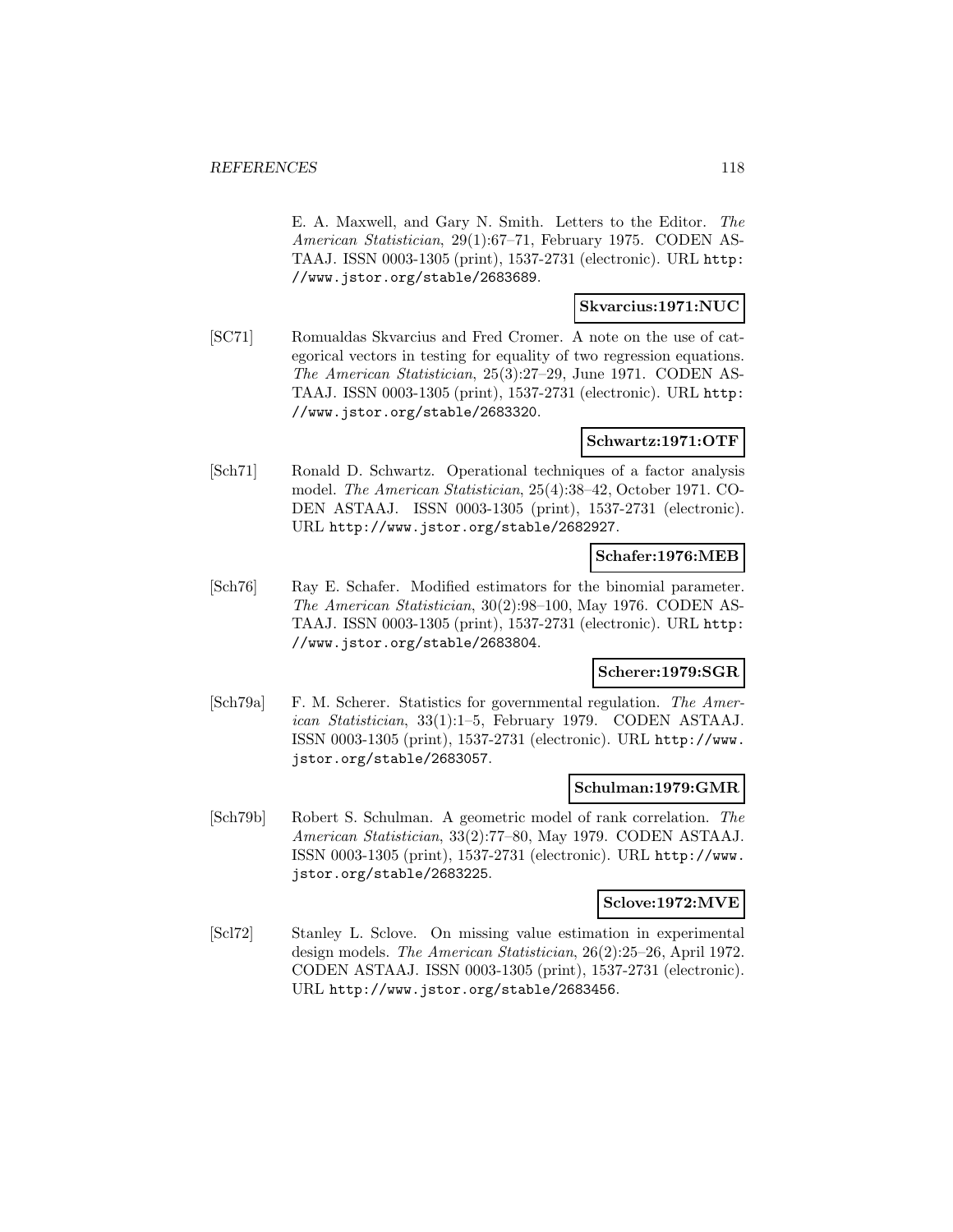### **Searle:1973:PEA**

[Sea73] S. R. Searle. On publishing extended abstracts, and reviews. The American Statistician, 27(4):155–157, October 1973. CODEN AS-TAAJ. ISSN 0003-1305 (print), 1537-2731 (electronic). URL http: //www.jstor.org/stable/2684045.

## **Searle:1979:ACO**

[Sea79] S. R. Searle. Annotated computer output for analysis of variance of unequal-subclass-numbers data. The American Statistician, 33(4):222–223, November 1979. CODEN ASTAAJ. ISSN 0003- 1305 (print), 1537-2731 (electronic). URL http://www.jstor.org/ stable/2683742.

## **Seber:1973:INV**

[Seb73] G. A. F. Seber. Independence and normal variables. The American Statistician, 27(3):110–111, June 1973. CODEN ASTAAJ. ISSN 0003-1305 (print), 1537-2731 (electronic). URL http://www. jstor.org/stable/2683633.

## **Seely:1977:ELH**

[See77] Justus Seely. Estimability and linear hypotheses. The American Statistician, 31(3):121–123, August 1977. CODEN ASTAAJ. ISSN 0003-1305 (print), 1537-2731 (electronic). URL http://www. jstor.org/stable/2682960.

## **Seigel:1975:SAM**

[Sei75] Daniel G. Seigel. Several approaches for measuring average rates of change for a second degree polynomial. The American Statistician, 29(1):36–37, February 1975. CODEN ASTAAJ. ISSN 0003- 1305 (print), 1537-2731 (electronic). URL http://www.jstor.org/ stable/2683678.

## **Selvin:1971:MLE**

[Sel71] Steve Selvin. Maximum likelihood estimation in the truncated, single parameter, discrete exponential family. The American Statistician, 25(1):41–42, February 1971. CODEN ASTAAJ. ISSN 0003- 1305 (print), 1537-2731 (electronic). URL http://www.jstor.org/ stable/2682212.

## **Schawe:1977:LE**

[SGM77] David Schawe, Gerald R. Garside, and Nathan Mantel. Letters to the Editor. The American Statistician, 31(3):134–135, August 1977.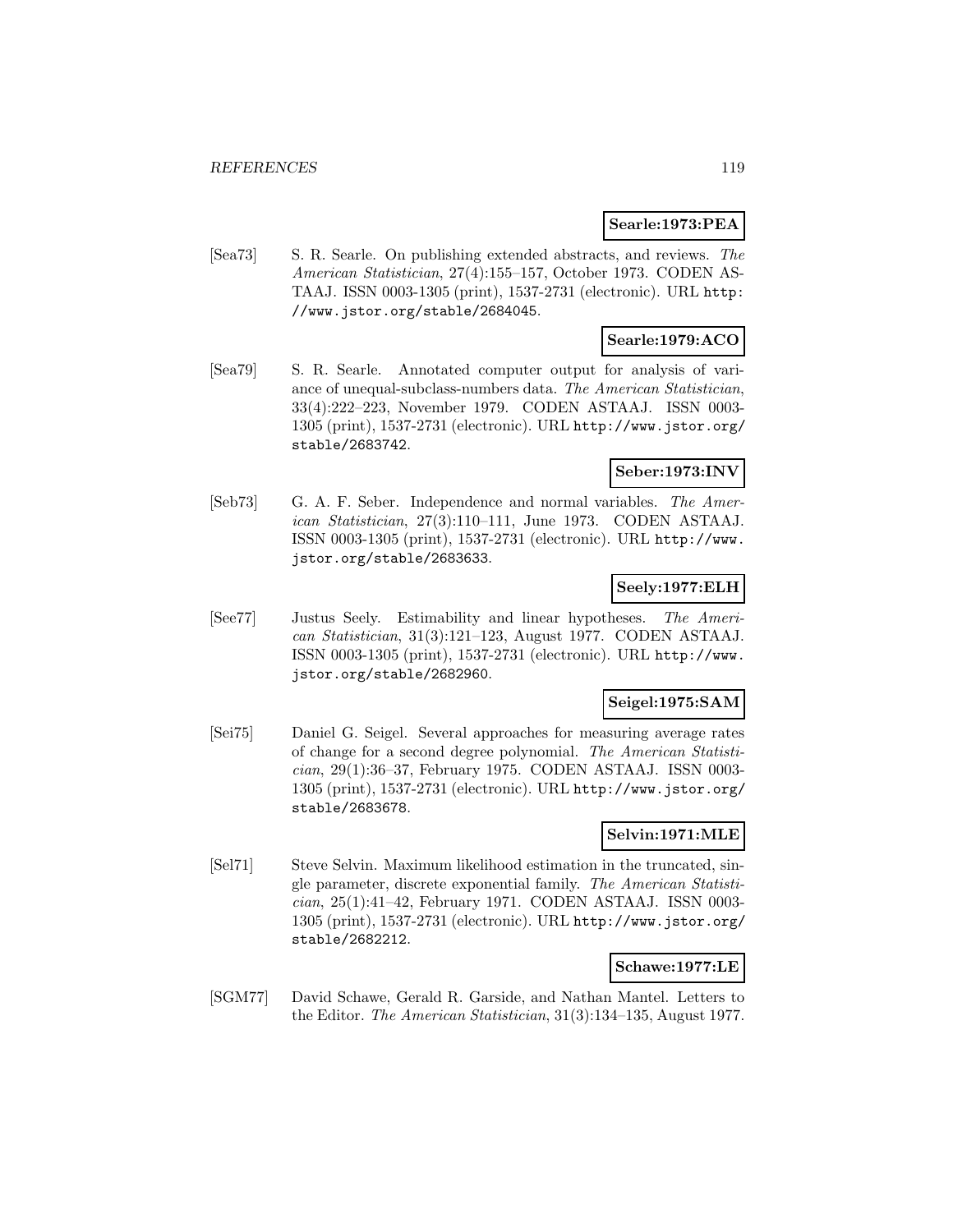CODEN ASTAAJ. ISSN 0003-1305 (print), 1537-2731 (electronic). URL http://www.jstor.org/stable/2682966.

## **Speed:1976:UNU**

[SH76] F. M. Speed and R. R. Hocking. The use of the  $R()$ -notation with unbalanced data. The American Statistician, 30(1):30–33, February 1976. CODEN ASTAAJ. ISSN 0003-1305 (print), 1537-2731 (electronic). URL http://www.jstor.org/stable/2682884.

### **Shahabuddin:1979:TIC**

[Sha79] Syed Shahabuddin. TIMESERIES — an interactive computer program for time series analysis. The American Statistician, 33(4):223, November 1979. CODEN ASTAAJ. ISSN 0003-1305 (print), 1537- 2731 (electronic). URL http://www.jstor.org/stable/2683743.

#### **Shelton:1972:MPE**

[She72] William C. Shelton. Majorities and pluralities in elections. The American Statistician, 26(5):17–19, December 1972. CODEN AS-TAAJ. ISSN 0003-1305 (print), 1537-2731 (electronic). URL http: //www.jstor.org/stable/2683774.

### **Sheehan:1978:SMS**

[She78] T. Joseph Sheehan. Statistics for medical students: Personalizing the Keller plan. The American Statistician, 32(3):96–99, August 1978. CODEN ASTAAJ. ISSN 0003-1305 (print), 1537-2731 (electronic). URL http://www.jstor.org/stable/2683351.

## **Searle:1976:LE**

[SHG76] S. R. Searle, J. J. Hubert, and Robert Gilchrist. Letters to the Editor. The American Statistician, 30(1):43–44, February 1976. CODEN ASTAAJ. ISSN 0003-1305 (print), 1537-2731 (electronic). URL http://www.jstor.org/stable/2682889.

#### **Shiskin:1970:SFS**

[Shi70] Julius Shiskin. Strengthening federal statistics. The American Statistician, 24(1):15–20, February 1970. CODEN ASTAAJ. ISSN 0003-1305 (print), 1537-2731 (electronic). URL http://www. jstor.org/stable/2682290.

#### **Shiskin:1971:MBC**

[Shi71a] Julius Shiskin. Modernizing business cycle concepts. The American Statistician, 25(4):17–19, October 1971. CODEN ASTAAJ.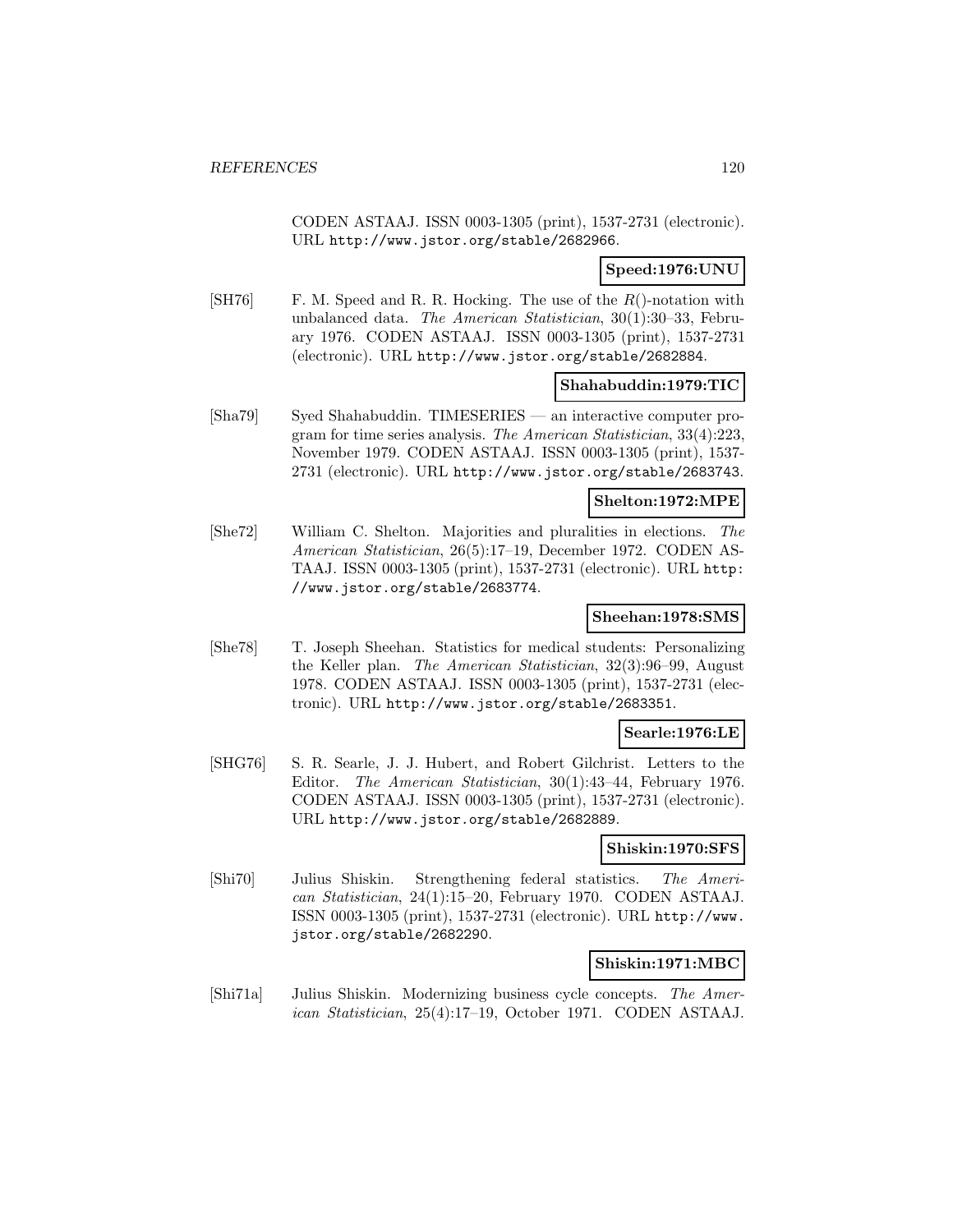ISSN 0003-1305 (print), 1537-2731 (electronic). URL http://www. jstor.org/stable/2682919.

### **Shiskin:1971:RDF**

[Shi71b] Julius Shiskin. Recent developments in federal statistics. The American Statistician, 25(5):18–21, December 1971. CODEN ASTAAJ. ISSN 0003-1305 (print), 1537-2731 (electronic). URL http://www. jstor.org/stable/2686077.

### **Shuster:1973:SMT**

[Shu73] Jonathan Shuster. A simple method of teaching the independence of  $\overline{X}$  and  $s^2$ . The American Statistician, 27(1):29–30, February 1973. CODEN ASTAAJ. ISSN 0003-1305 (print), 1537-2731 (electronic). URL http://www.jstor.org/stable/2682904.

### **Shulte:1978:BRBb**

[Shu78a] Albert P. Shulte. Book review: Proceedings of the Fourth ISI Round Table Conference. The American Statistician, 32(4):141–142, November 1978. CODEN ASTAAJ. ISSN 0003-1305 (print), 1537- 2731 (electronic). URL http://www.jstor.org/stable/2682945.

## **Shulte:1978:BRBa**

[Shu78b] Albert P. Shulte. Book review: Proceedings of the Third ISI Round Table Conference. The American Statistician, 32(4):140–141, November 1978. CODEN ASTAAJ. ISSN 0003-1305 (print), 1537- 2731 (electronic). URL http://www.jstor.org/stable/2682944.

## **Siddiqui:1974:VLP**

[Sid74] M. M. Siddiqui. The visiting lecturer program in statistics. The American Statistician, 28(3):94–96, August 1974. CODEN AS-TAAJ. ISSN 0003-1305 (print), 1537-2731 (electronic). URL http: //www.jstor.org/stable/2683032.

#### **Simons:1976:IAF**

[Sim76] Gordon Simons. An interesting application of Fatou's Lemma. The American Statistician, 30(3):146, August 1976. CODEN ASTAAJ. ISSN 0003-1305 (print), 1537-2731 (electronic). URL http://www. jstor.org/stable/2683863.

## **Sirotnik:1971:MMA**

[Sir71] Ken Sirotnik. On the meaning of the mean in ANOVA (or the case of the missing degree of freedom). The American Statisti-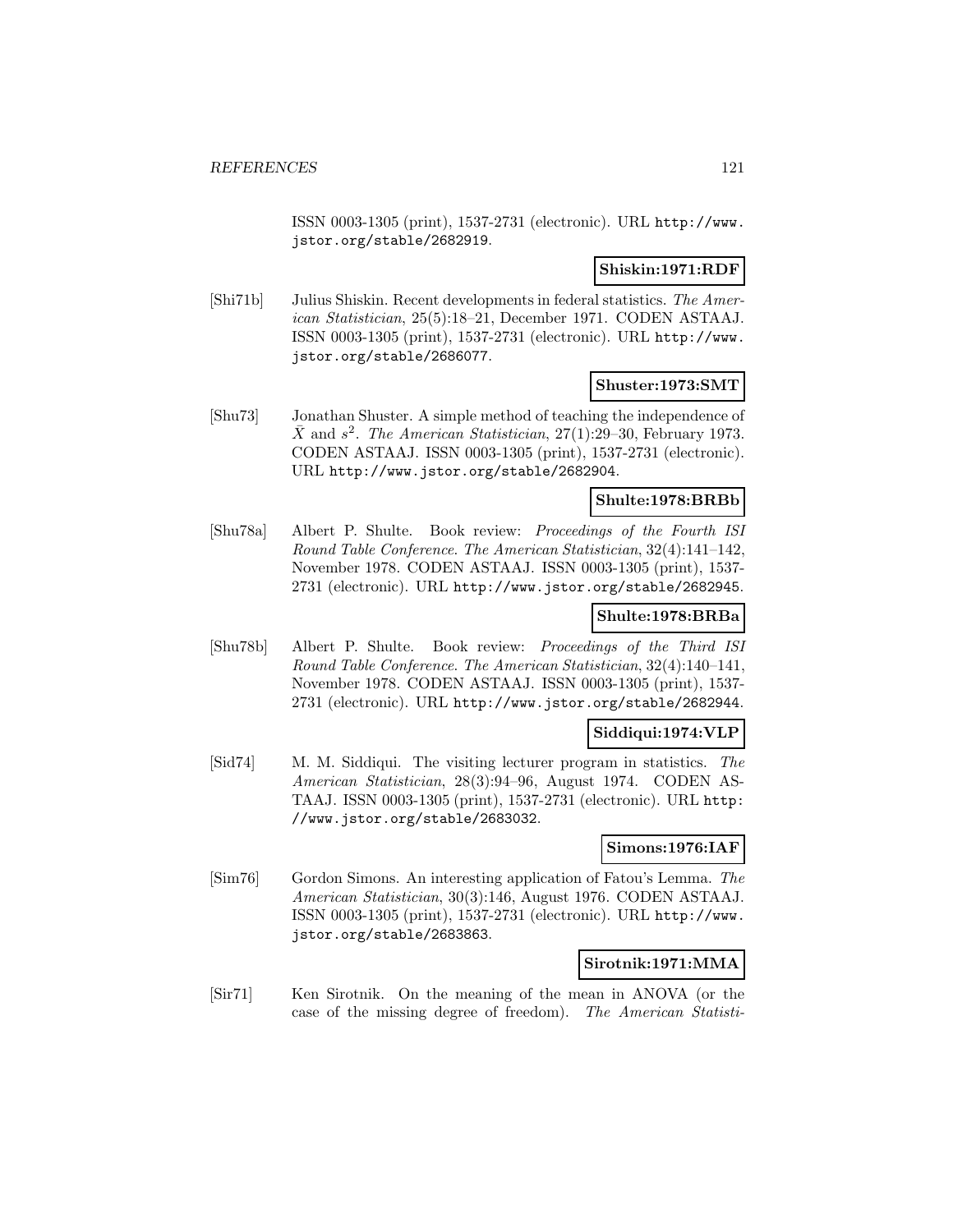cian, 25(4):36–37, October 1971. CODEN ASTAAJ. ISSN 0003- 1305 (print), 1537-2731 (electronic). URL http://www.jstor.org/ stable/2682926.

## **Srirama:1971:LE**

[SKR<sup>+</sup>71] M. Srirama, Scott A. Krane, B. E. Rodden, Robert W. Kennard, Robert A. Agnew, Edward Pollak, I. J. Good, J. A. Hartigan, Edward E. Cureton, D. C. Crocker, C. Philip Cox, E. Ann Blair, David M. Brown, and Al Wilson. Letters to the Editor. The American Statistician, 25(3):52–56, June 1971. CODEN ASTAAJ. ISSN 0003-1305 (print), 1537-2731 (electronic). URL http://www. jstor.org/stable/2683328.

#### **Sutherland:1979:BRB**

[SL79] Mike Sutherland and Stanley Lemeshow. Book review: Numerian Population Simulator. The American Statistician, 33(3):145, August 1979. CODEN ASTAAJ. ISSN 0003-1305 (print), 1537-2731 (electronic). URL http://www.jstor.org/stable/2683821.

### **Speed:1979:ETM**

[SM79] F. M. Speed and Charles J. Monlezun. Exact F tests for the method of unweighted means in a  $2^k$  experiment. The American Statistician, 33(1):15–18, February 1979. CODEN ASTAAJ. ISSN 0003- 1305 (print), 1537-2731 (electronic). URL http://www.jstor.org/ stable/2683060.

## **Smith:1978:SAM**

[Smi78] David W. Smith. A simplified approach to the maximum likelihood estimation of the covariance matrix. The American Statistician, 32(1):28–29, February 1978. CODEN ASTAAJ. ISSN 0003- 1305 (print), 1537-2731 (electronic). URL http://www.jstor.org/ stable/2683472.

## **Smith:1979:SUC**

[Smi79] Patricia L. Smith. Splines as a useful and convenient statistical tool. The American Statistician, 33(2):57–62, May 1979. CODEN ASTAAJ. ISSN 0003-1305 (print), 1537-2731 (electronic). URL http://www.jstor.org/stable/2683222.

#### **Snee:1974:GDT**

[Sne74] Ronald D. Snee. Graphical display of two-way contingency tables. The American Statistician, 28(1):9–12, February 1974. CODEN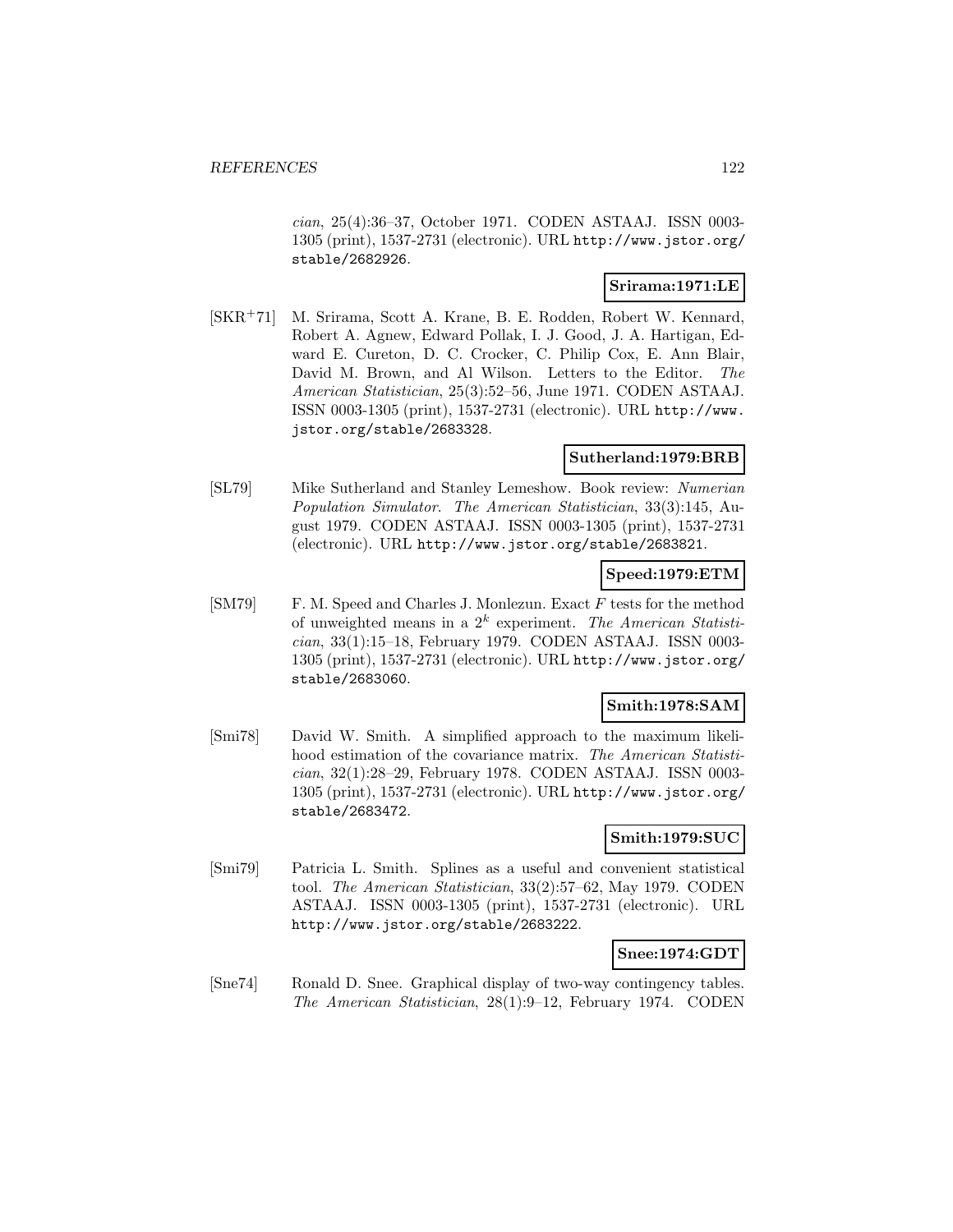ASTAAJ. ISSN 0003-1305 (print), 1537-2731 (electronic). URL http://www.jstor.org/stable/2683520.

### **Sogliero:1979:BRB**

[Sog79] Gene Sogliero. Book review: [untitled]. The American Statistician, 33(3):147, August 1979. CODEN ASTAAJ. ISSN 0003- 1305 (print), 1537-2731 (electronic). URL http://www.jstor.org/ stable/2683823.

### **Solomon:1972:TS**

[Sol72] Daniel L. Solomon. On testing for sufficiency. The American Statistician, 26(4):37, October 1972. CODEN ASTAAJ. ISSN 0003- 1305 (print), 1537-2731 (electronic). URL http://www.jstor.org/ stable/2683207.

## **Solomon:1975:NNE**

[Sol75] Daniel L. Solomon. A note on the non-equivalence of the Neyman– Pearson and generalized likelihood ratio tests for testing a simple null versus a simple alternative hypothesis. The American Statistician, 29(2):101–102, May 1975. CODEN ASTAAJ. ISSN 0003- 1305 (print), 1537-2731 (electronic). URL http://www.jstor.org/ stable/2683277.

## **Speed:1974:AGI**

[Spe74] F. M. Speed. An application of the generalized inverse to the oneway classification. The American Statistician, 28(1):16–18, February 1974. CODEN ASTAAJ. ISSN 0003-1305 (print), 1537-2731 (electronic). URL http://www.jstor.org/stable/2683522.

#### **Sprinchorn:1970:OH**

[Spr70] Evert Sprinchorn. The odds on Hamlet. The American Statistician, 24(5):14–17, December 1970. CODEN ASTAAJ. ISSN 0003- 1305 (print), 1537-2731 (electronic). URL http://www.jstor.org/ stable/2682444.

#### **Searle:1974:NEC**

[SR74] S. R. Searle and T. R. Rounsaville. A note on estimating covariance components. The American Statistician, 28(2):67–68, May 1974. CODEN ASTAAJ. ISSN 0003-1305 (print), 1537-2731 (electronic). URL http://www.jstor.org/stable/2683606.

## **Stewart:1970:NTL**

[SS70] W. C. Stewart and B. R. Siskin. A non-typical least-squares solution to an engineering problem. The American Statistician, 24(1):47–48,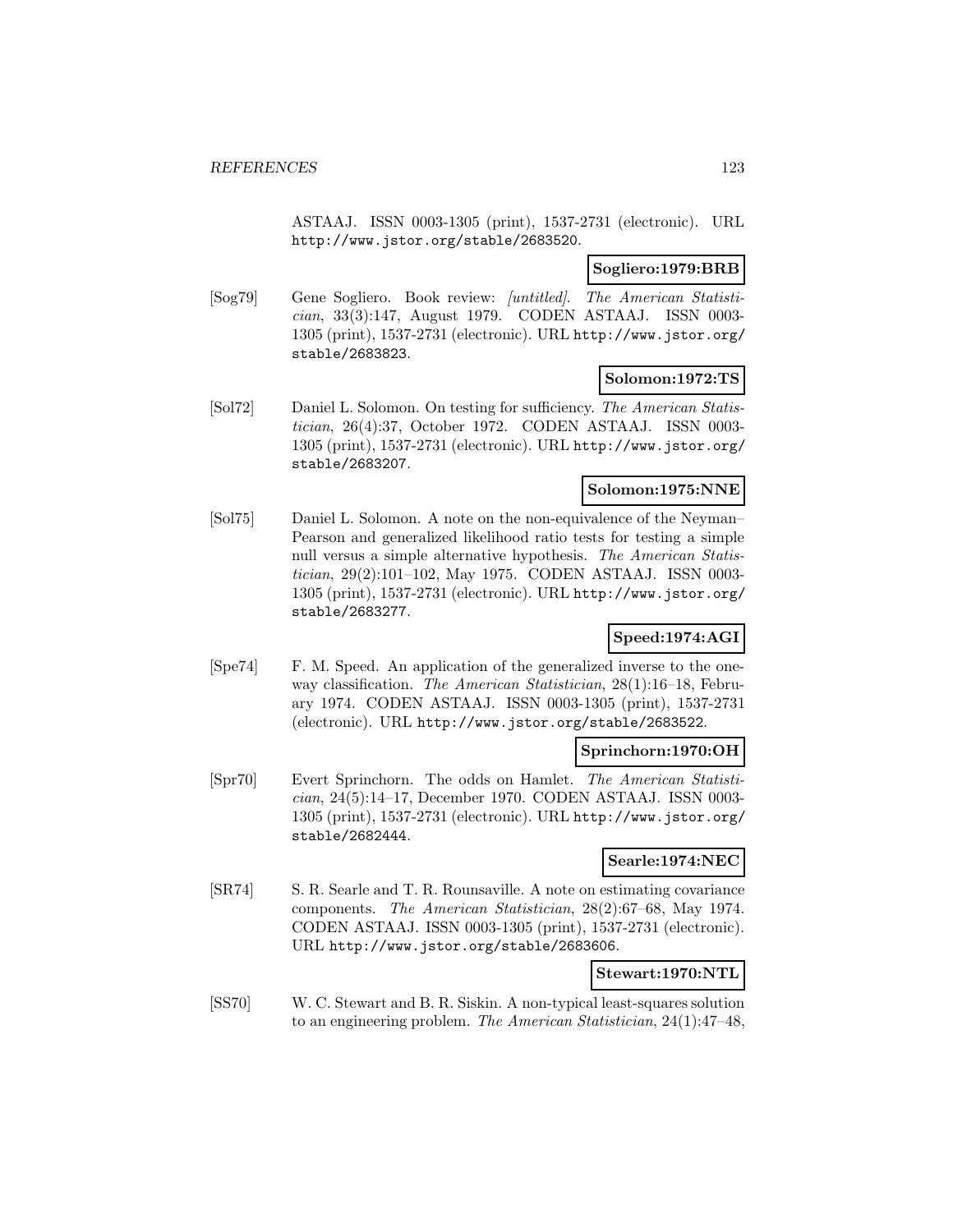February 1970. CODEN ASTAAJ. ISSN 0003-1305 (print), 1537- 2731 (electronic). URL http://www.jstor.org/stable/2682298.

#### **Sampson:1976:SMS**

[SS76] Allan Sampson and Bruce Spencer. Sufficiency, minimal sufficiency, and the lack thereof. The American Statistician, 30(1):34–35, February 1976. CODEN ASTAAJ. ISSN 0003-1305 (print), 1537- 2731 (electronic). URL http://www.jstor.org/stable/2682885. See corrigenda [Ano77e].

### **Sahai:1973:NNM**

[ST73] Hardeo Sahai and William O. Thompson. Non-negative maximum likelihood estimators of variance components in a simple linear model. The American Statistician, 27(3):112–113, June 1973. CO-DEN ASTAAJ. ISSN 0003-1305 (print), 1537-2731 (electronic). URL http://www.jstor.org/stable/2683634.

## **Steele:1973:WSF**

[Ste73a] J. M. Steele. When successes and failures are independent a compound process is Poisson. The American Statistician, 27(5):232, December 1973. CODEN ASTAAJ. ISSN 0003-1305 (print), 1537- 2731 (electronic). URL http://www.jstor.org/stable/3087410.

## **Sterling:1973:SVV**

[Ste73b] Theodor D. Sterling. The statistician vis-a-vis issues of public health. The American Statistician, 27(5):212–217, December 1973. CODEN ASTAAJ. ISSN 0003-1305 (print), 1537-2731 (electronic). URL http://www.jstor.org/stable/3087402.

## **Stigler:1972:CUE**

[Sti72] Stephen M. Stigler. Completeness and unbiased estimation. The American Statistician, 26(2):28–29, April 1972. CODEN ASTAAJ. ISSN 0003-1305 (print), 1537-2731 (electronic). URL http://www. jstor.org/stable/2683458.

#### **Strait:1971:NIC**

[Str71] Peggy Tang Strait. A note on independence and conditional probabilities. The American Statistician, 25(2):17–18, April 1971. CO-DEN ASTAAJ. ISSN 0003-1305 (print), 1537-2731 (electronic). URL http://www.jstor.org/stable/2682000.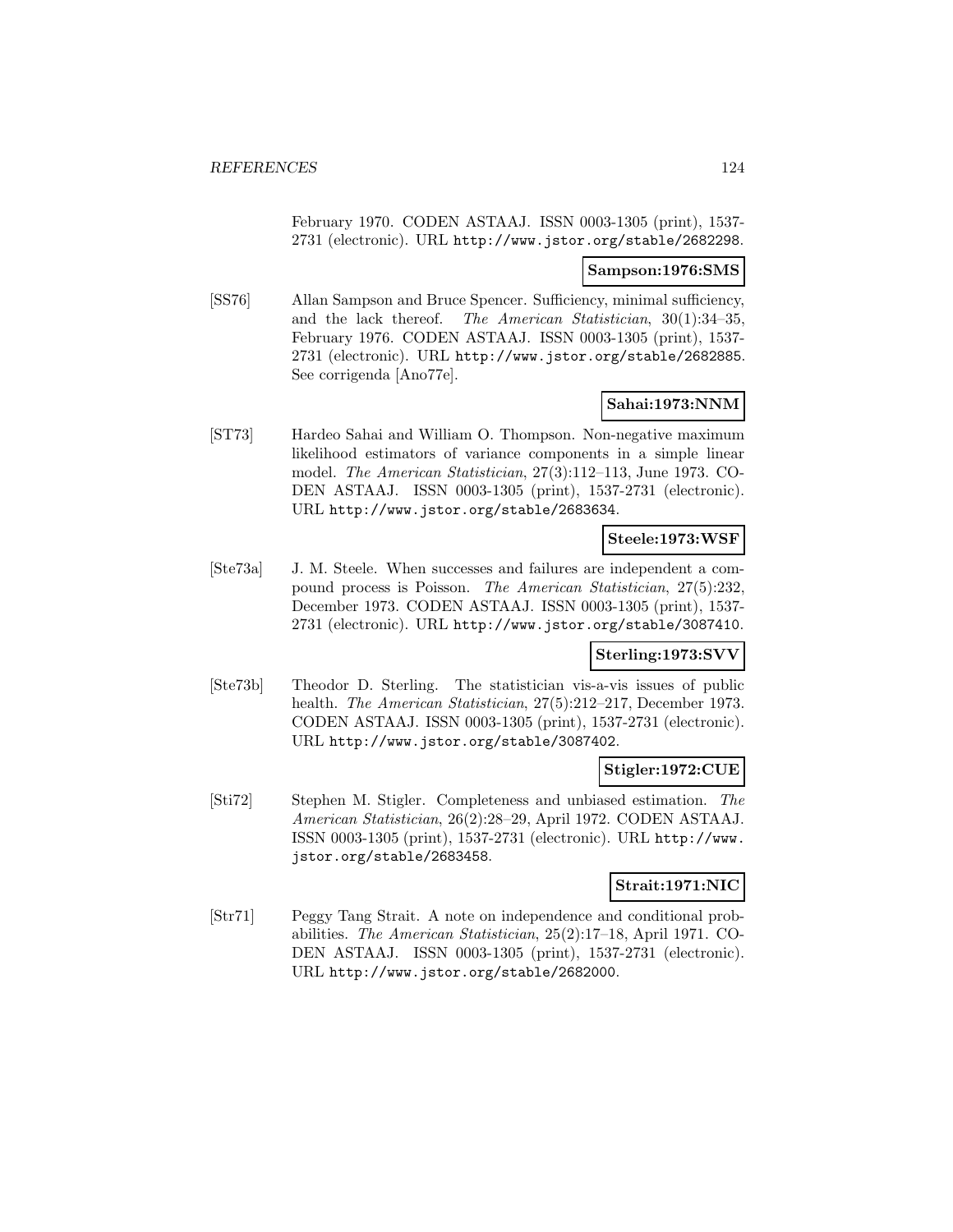### **Strand:1979:EPT**

[Str79] Michael M. Strand. Estimation of a population total under a "Bernoulli Sampling" procedure. The American Statistician, 33(2): 81–84, May 1979. CODEN ASTAAJ. ISSN 0003-1305 (print), 1537- 2731 (electronic). URL http://www.jstor.org/stable/2683226.

#### **Sweeney:1972:TSI**

[SU72] Robert E. Sweeney and Edwin F. Ulveling. A transformation for simplifying the interpretation of coefficients of binary variables in regression analysis. The American Statistician, 26(5):30–32, December 1972. CODEN ASTAAJ. ISSN 0003-1305 (print), 1537-2731 (electronic). URL http://www.jstor.org/stable/2683780.

#### **Swindel:1974:IRC**

[Swi74] Benee F. Swindel. Instability of regression coefficients illustrated. The American Statistician, 28(2):63–65, May 1974. CODEN AS-TAAJ. ISSN 0003-1305 (print), 1537-2731 (electronic). URL http: //www.jstor.org/stable/2683604.

### **Simonoff:1979:LE**

[SZM79] Jeffrey Simonoff, Alexis Zinger, and Gary M. Mullet. Letters to the Editor. The American Statistician, 33(1):36–37, February 1979. CODEN ASTAAJ. ISSN 0003-1305 (print), 1537-2731 (electronic). URL http://www.jstor.org/stable/2683071.

#### **Tanis:1979:ICB**

[Tan79] Elliot A. Tanis. An instructional computer-based package for probability and statistics. The American Statistician, 33(4):224–225, November 1979. CODEN ASTAAJ. ISSN 0003-1305 (print), 1537- 2731 (electronic). URL http://www.jstor.org/stable/2683745.

### **Taubman:1972:BTH**

[Tau72] Stephen Taubman. Best k of  $2k-1$  tests of hypotheses involving the normal distribution. The American Statistician, 26(4):32–33, October 1972. CODEN ASTAAJ. ISSN 0003-1305 (print), 1537- 2731 (electronic). URL http://www.jstor.org/stable/2683205.

#### **Tiao:1973:SCB**

[TB73] G. C. Tiao and G. E. P. Box. Some comments on "Bayes" estimators. The American Statistician, 27(1):12–14, February 1973. CODEN ASTAAJ. ISSN 0003-1305 (print), 1537-2731 (electronic). URL http://www.jstor.org/stable/2682897.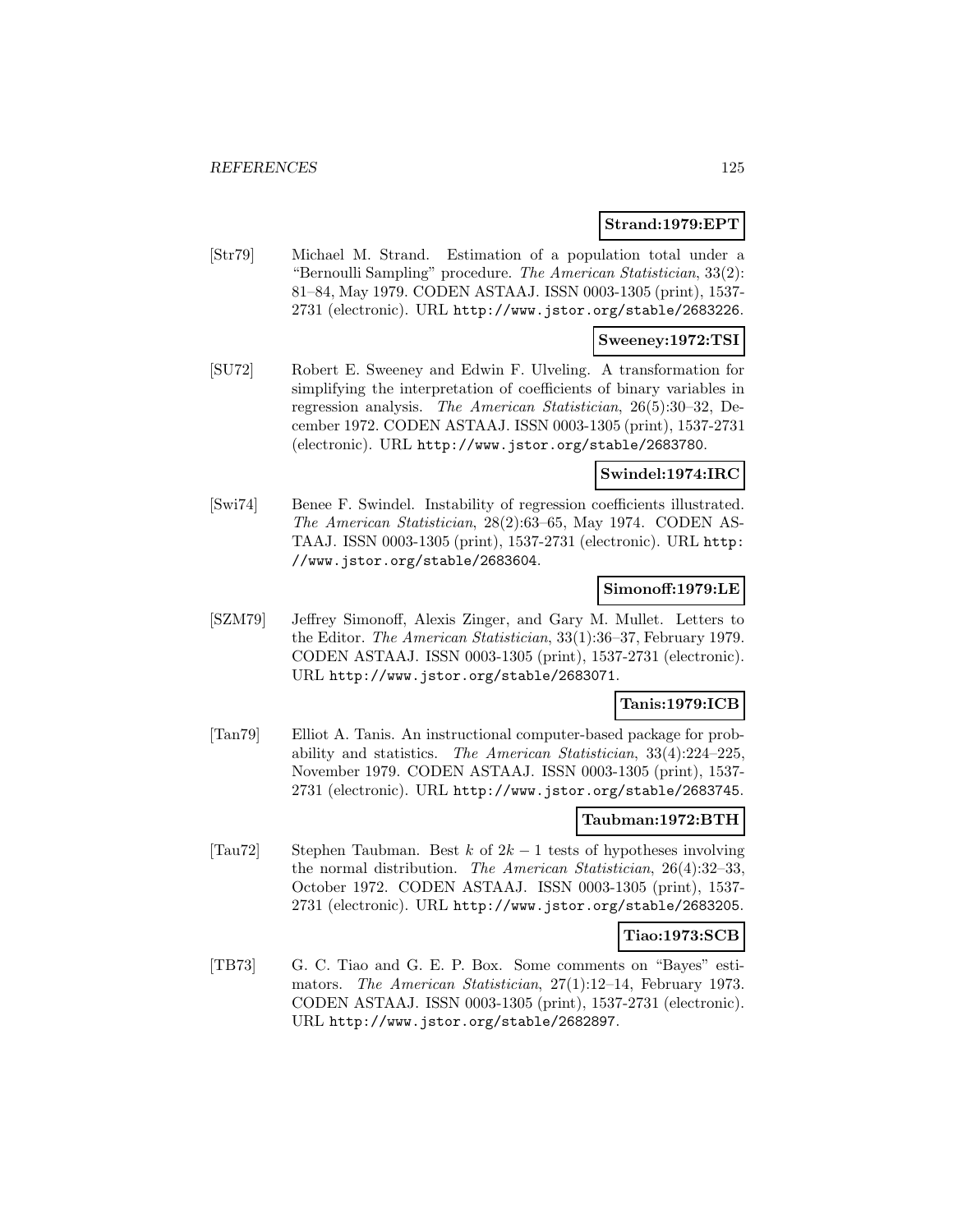#### **Temkin:1973:SSP**

[Tem73] Sanford Temkin. Statistics and social problems. The American Statistician, 27(5):245–246, December 1973. CODEN ASTAAJ. ISSN 0003-1305 (print), 1537-2731 (electronic). URL http://www. jstor.org/stable/3087423.

## **Tenenbein:1971:RCP**

[Ten71] Aaron Tenenbein. The racing car problem. The American Statistician, 25(1):38–40, February 1971. CODEN ASTAAJ. ISSN 0003- 1305 (print), 1537-2731 (electronic). URL http://www.jstor.org/ stable/2682211.

## **Thisted:1979:TSCa**

[Thi79a] Ronald A. Thisted. Teaching statistical computing using computer packages. The American Statistician, 33(1):27–30, February 1979. CODEN ASTAAJ. ISSN 0003-1305 (print), 1537-2731 (electronic). URL http://www.jstor.org/stable/2683065. See comments [DuM79, Hei79, Rya79, Wel79] and rejoinder [Thi79b].

## **Thisted:1979:TSCb**

[Thi79b] Ronald A. Thisted. [teaching statistical computing using computer packages]: Rejoinder. The American Statistician, 33(1):35, February 1979. CODEN ASTAAJ. ISSN 0003-1305 (print), 1537-2731 (electronic). URL http://www.jstor.org/stable/2683070. See [Thi79a].

## **Tarter:1976:IIT**

[TK76] M. E. Tarter and R. A. Kronmal. An introduction to the implementation and theory of nonparametric density estimation. The American Statistician, 30(3):105–112, August 1976. CODEN ASTAAJ. ISSN 0003-1305 (print), 1537-2731 (electronic). URL http://www. jstor.org/stable/2683854.

### **Tortora:1978:NSS**

[Tor78] Robert D. Tortora. A note on sample size estimation for multinomial populations. The American Statistician, 32(3):100–102, August 1978. CODEN ASTAAJ. ISSN 0003-1305 (print), 1537-2731 (electronic). URL http://www.jstor.org/stable/2683352.

#### **Trawinski:1978:BRB**

[Tra78] Irene M. Trawinski. Book review: Distribution Series. The American Statistician, 32(4):142–143, November 1978. CODEN ASTAAJ.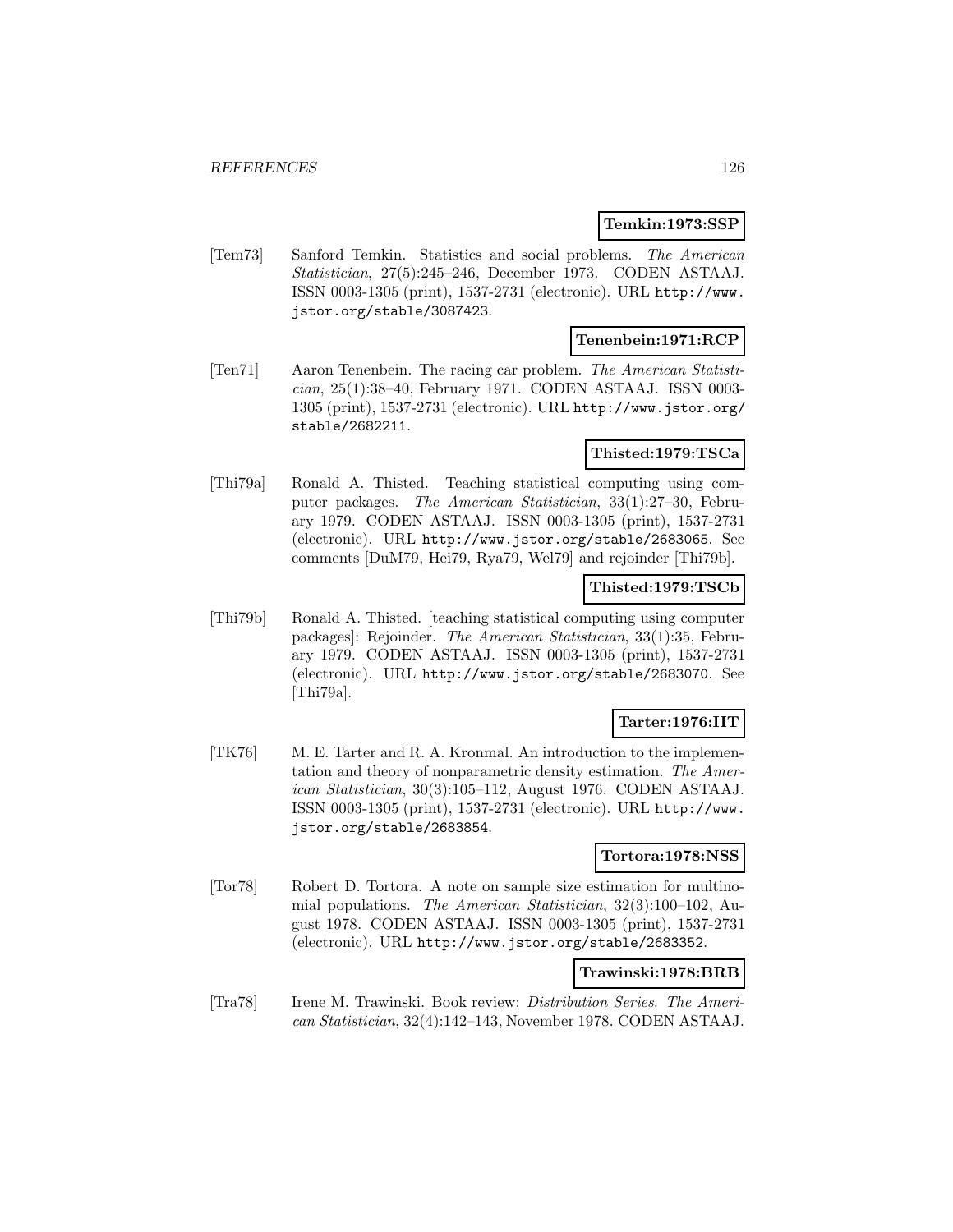ISSN 0003-1305 (print), 1537-2731 (electronic). URL http://www. jstor.org/stable/2682946.

### **Urquhart:1971:NIA**

[Urq71] N. S. Urquhart. Nonverbal instructional approaches for introductory statistics. The American Statistician, 25(2):20–25, April 1971. CODEN ASTAAJ. ISSN 0003-1305 (print), 1537-2731 (electronic). URL http://www.jstor.org/stable/2682002.

## **Urquhart:1975:SSC**

[Urq75] N. Scott Urquhart. Segmenting service courses. The American Statistician, 29(1):47–50, February 1975. CODEN ASTAAJ. ISSN 0003-1305 (print), 1537-2731 (electronic). URL http://www. jstor.org/stable/2683683.

### **Varian:1972:LEB**

[Var72] Hal R. Varian. Letter to the Editor: Benford's Law. The American Statistician, 26(3):65–66, June 1972. CODEN ASTAAJ. ISSN 0003-1305 (print), 1537-2731 (electronic). URL http:/ /links.jstor.org/sici?sici=0003-1305%28197206%2926%3A3% 3C62%3ALTTE%3E2.0.CO%3B2-Q.

### **VanMatre:1976:SEW**

[VC76] Joseph G. Van Matre and William N. Clark. The statistician as expert witness. The American Statistician, 30(1):2–5, February 1976. CODEN ASTAAJ. ISSN 0003-1305 (print), 1537-2731 (electronic). URL http://www.jstor.org/stable/2682878.

### **VanMatre:1979:RTM**

[VK79] Joseph G. Van Matre and Alan H. Kvanli. Review of teaching materials on census data. The American Statistician, 33(4):211–212, November 1979. CODEN ASTAAJ. ISSN 0003-1305 (print), 1537- 2731 (electronic). URL http://www.jstor.org/stable/2683737.

#### **Wackerly:1976:DCS**

[Wac76] Dennis D. Wackerly. On deriving a complete sufficient statistic. The American Statistician, 30(1):37–38, February 1976. CODEN ASTAAJ. ISSN 0003-1305 (print), 1537-2731 (electronic). URL http://www.jstor.org/stable/2682887.

#### **Wainer:1974:SRO**

[Wai74] Howard Wainer. The suspended rootogram and other visual displays: An empirical validation. The American Statistician, 28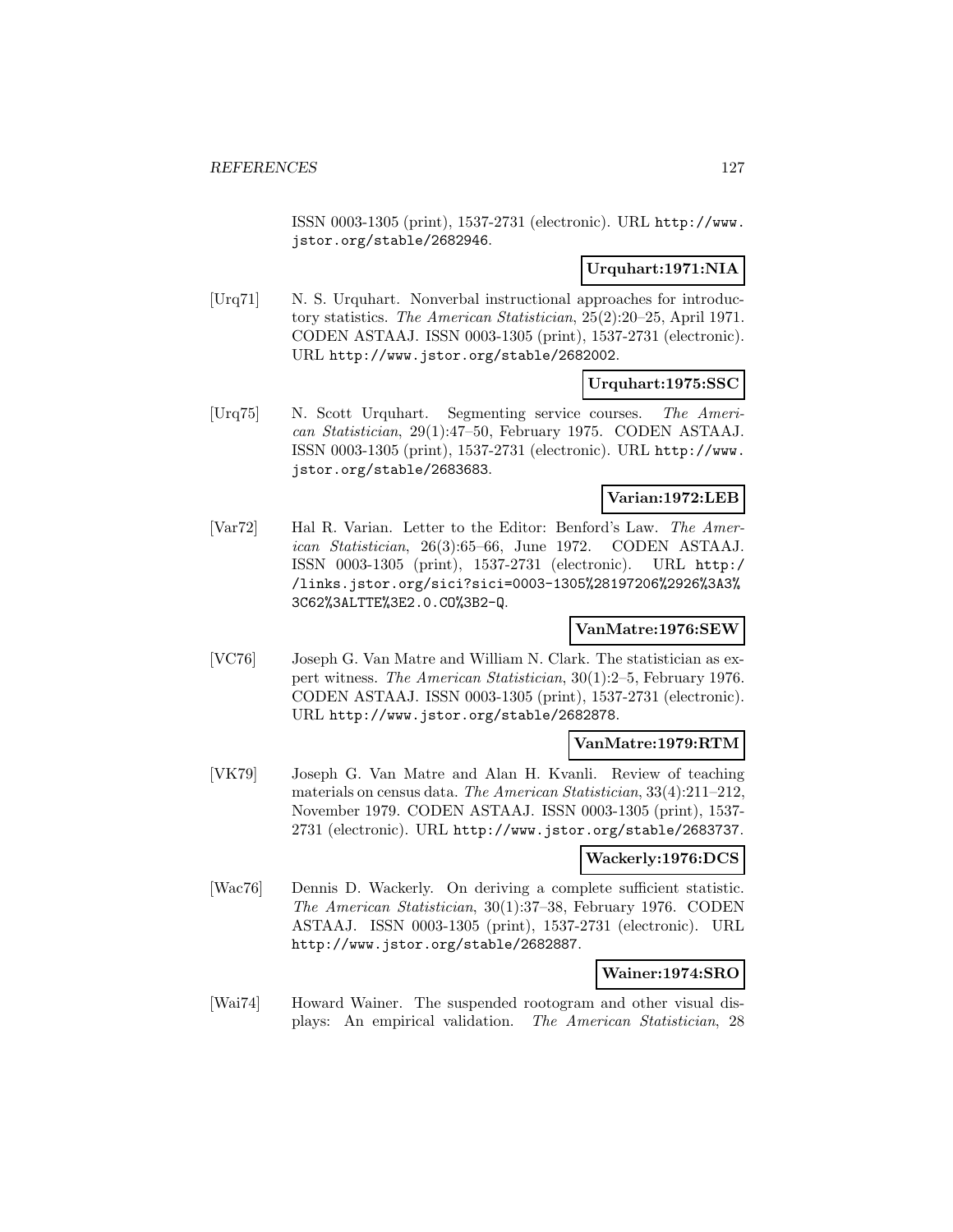(4):143–145, November 1974. CODEN ASTAAJ. ISSN 0003- 1305 (print), 1537-2731 (electronic). URL http://www.jstor.org/ stable/2683341.

### **Wallenius:1971:CCF**

[Wal71] K. T. Wallenius. A conditional covariance formula with applications. The American Statistician, 25(3):32–33, June 1971. CODEN ASTAAJ. ISSN 0003-1305 (print), 1537-2731 (electronic). URL http://www.jstor.org/stable/2683323.

### **Wallis:1976:SNC**

[Wal76] W. Allen Wallis. Statistics in nonstatistical contexts. The American Statistician, 30(4):159–164, November 1976. CODEN ASTAAJ. ISSN 0003-1305 (print), 1537-2731 (electronic). URL http://www. jstor.org/stable/2683752.

## **Warren:1973:PC**

[War73] W. G. Warren. On partial correlation. The American Statistician, 27(5):239, December 1973. CODEN ASTAAJ. ISSN 0003- 1305 (print), 1537-2731 (electronic). URL http://www.jstor.org/ stable/3087412.

## **Watts:1973:TMT**

[Wat73] Donald G. Watts. Transformations made transparently easy, or, so that's what a Jacobian is! The American Statistician, 27(1):22–25, February 1973. CODEN ASTAAJ. ISSN 0003-1305 (print), 1537- 2731 (electronic). URL http://www.jstor.org/stable/2682900.

#### **Walster:1970:PNE**

[WC70] G. William Walster and T. Anne Cleary. A proposal for a new editorial policy in the social sciences. The American Statistician, 24(2):16–19, April 1970. CODEN ASTAAJ. ISSN 0003- 1305 (print), 1537-2731 (electronic). URL http://www.jstor.org/ stable/2681924.

## **Wilkinson:1977:ASM**

[WD77] Leland Wilkinson and Gerard E. Dallal. Accuracy of sample moments calculations among widely used statistical programs. The American Statistician, 31(3):128–131, August 1977. CODEN AS-TAAJ. ISSN 0003-1305 (print), 1537-2731 (electronic). URL http: //www.jstor.org/stable/2682964.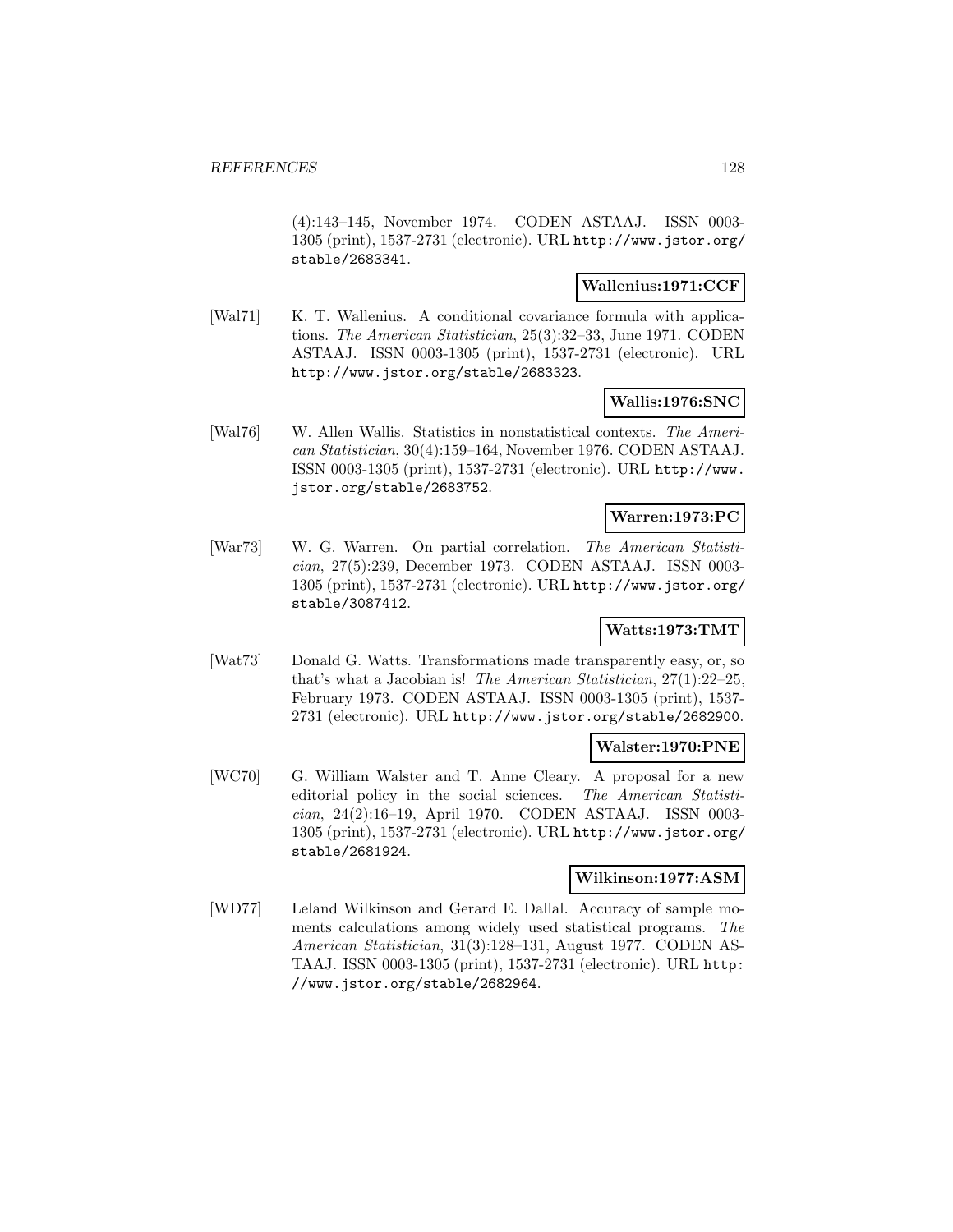#### **Weiss:1970:GRR**

[Wei70] Neil S. Weiss. A graphical representation of the relationships between multiple regression and multiple correlation. The American Statistician, 24(2):25–29, April 1970. CODEN ASTAAJ. ISSN 0003-1305 (print), 1537-2731 (electronic). URL http://www. jstor.org/stable/2681927.

## **Weiner:1974:RPC**

[Wei74] Neil S. Weiner. The report of the President's Commission on Federal Statistics: a summary of recommendations, views and counterviews. The American Statistician, 28(2):42–46, May 1974. CODEN ASTAAJ. ISSN 0003-1305 (print), 1537-2731 (electronic). URL http://www.jstor.org/stable/2683597.

## **Wells:1975:MJB**

[Wel75] Oris V. Wells. Mordecai J. B. Ezekiel, 1899–1974. The American Statistician, 29(2):106, May 1975. CODEN ASTAAJ. ISSN 0003- 1305 (print), 1537-2731 (electronic). URL http://www.jstor.org/ stable/2683279.

#### **Welsch:1978:SCM**

[Wel78] Roy E. Welsch. [statisticians can matter]: Comment. The American Statistician, 32(2):52–53, May 1978. CODEN ASTAAJ. ISSN 0003- 1305 (print), 1537-2731 (electronic). URL http://www.jstor.org/ stable/2683613. See [Rob78a, Win78, Rob78b].

#### **Welsch:1979:TSC**

[Wel79] Roy E. Welsch. [teaching statistical computing using computer packages]: Comment. The American Statistician, 33(1):34, February 1979. CODEN ASTAAJ. ISSN 0003-1305 (print), 1537-2731 (electronic). URL http://www.jstor.org/stable/2683069. See [Thi79a].

#### **Wertheimer:1977:LE**

[WER<sup>+</sup>77] Isabel Wertheimer, A. S. C. Ehrenberg, Herbert Robbins, David C. Hoaglin, R. W. Farebrother, and John W. Pratt. Letters to the Editor. The American Statistician, 31(2):97–99, May 1977. CODEN ASTAAJ. ISSN 0003-1305 (print), 1537-2731 (electronic). URL http://www.jstor.org/stable/2683054.

## **Wolfe:1971:CSR**

[WH71] Douglas A. Wolfe and Robert V. Hogg. On constructing statistics and reporting data. The American Statistician, 25(4):27–30, Octo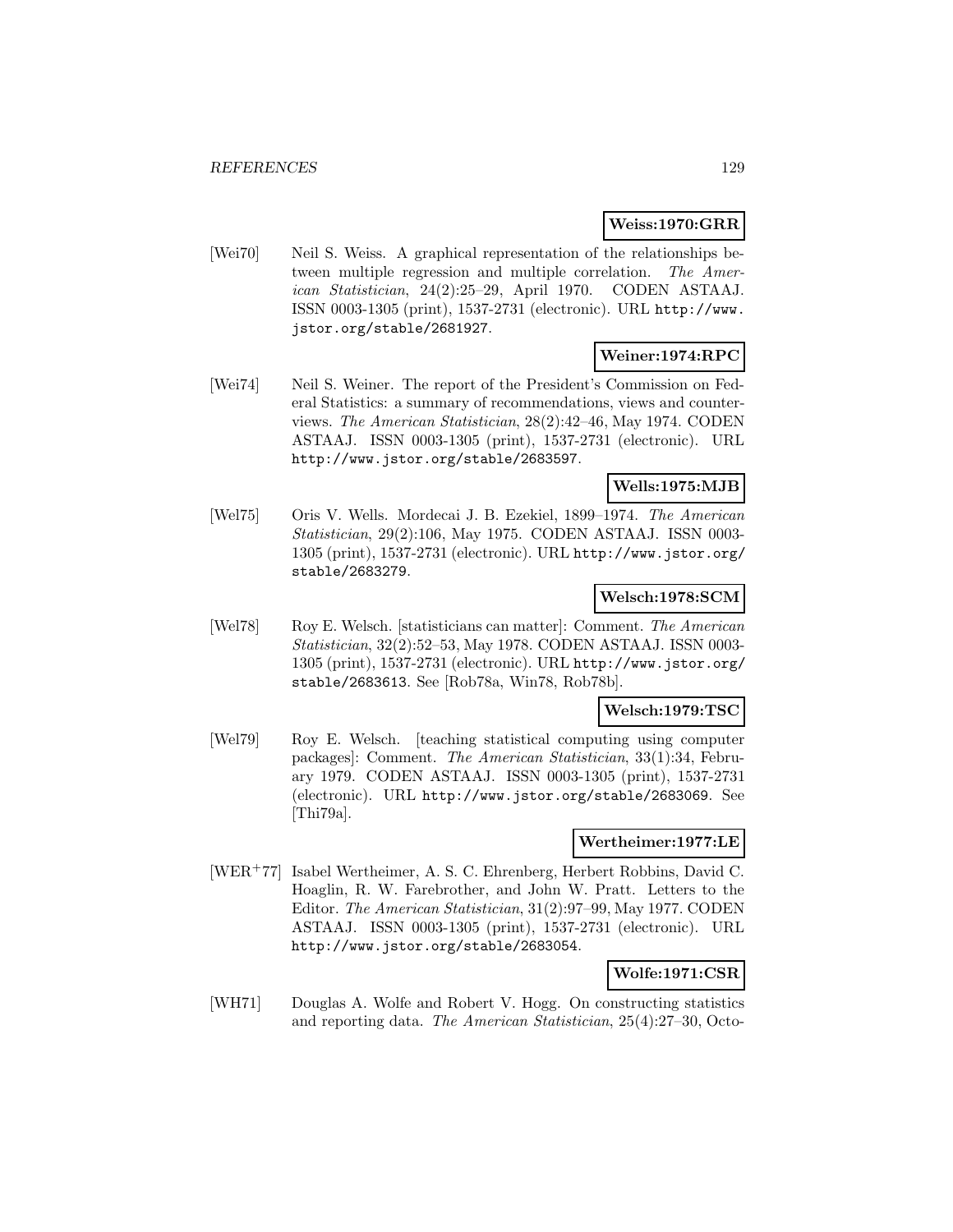ber 1971. CODEN ASTAAJ. ISSN 0003-1305 (print), 1537-2731 (electronic). URL http://www.jstor.org/stable/2682922.

## **White:1971:CP**

[Whi71] Colin White. The committee problem. The American Statistician, 25(4):25–26, October 1971. CODEN ASTAAJ. ISSN 0003- 1305 (print), 1537-2731 (electronic). URL http://www.jstor.org/ stable/2682921.

## **Whittaker:1973:VDS**

[Whi73] J. Whittaker. A visual derivation of some elementary discrete distributions. The American Statistician, 27(3):116–118, June 1973. CODEN ASTAAJ. ISSN 0003-1305 (print), 1537-2731 (electronic). URL http://www.jstor.org/stable/2683637.

## **Wickens:1979:IL**

[Wic79] Aryness Joy Wickens. Isador Lubin, 1896–1978. The American Statistician, 33(4):207, November 1979. CODEN ASTAAJ. ISSN 0003-1305 (print), 1537-2731 (electronic). URL http://www. jstor.org/stable/2683734.

# **Willis:1973:CPC**

[Wil73a] Raymond E. Willis. Confidence procedures and the cost of sampling. The American Statistician, 27(5):219–221, December 1973. CODEN ASTAAJ. ISSN 0003-1305 (print), 1537-2731 (electronic). URL http://www.jstor.org/stable/3087404.

## **Wilson:1973:ZCI**

[Wil73b] William J. Wilson. Zero covariance and independence. The American Statistician, 27(5):242, December 1973. CODEN ASTAAJ. ISSN 0003-1305 (print), 1537-2731 (electronic). URL http://www. jstor.org/stable/3087417.

## **Willits:1976:JSD**

[Wil76] Joseph H. Willits. Joseph Stancliffe Davis, (1885–1975). The American Statistician, 30(4):199, November 1976. CODEN ASTAAJ. ISSN 0003-1305 (print), 1537-2731 (electronic). URL http://www. jstor.org/stable/2683765.

#### **Williams:1978:HBC**

[Wil78a] W. H. Williams. How bad can "good" data really be? The American Statistician, 32(2):61–65, May 1978. CODEN ASTAAJ. ISSN 0003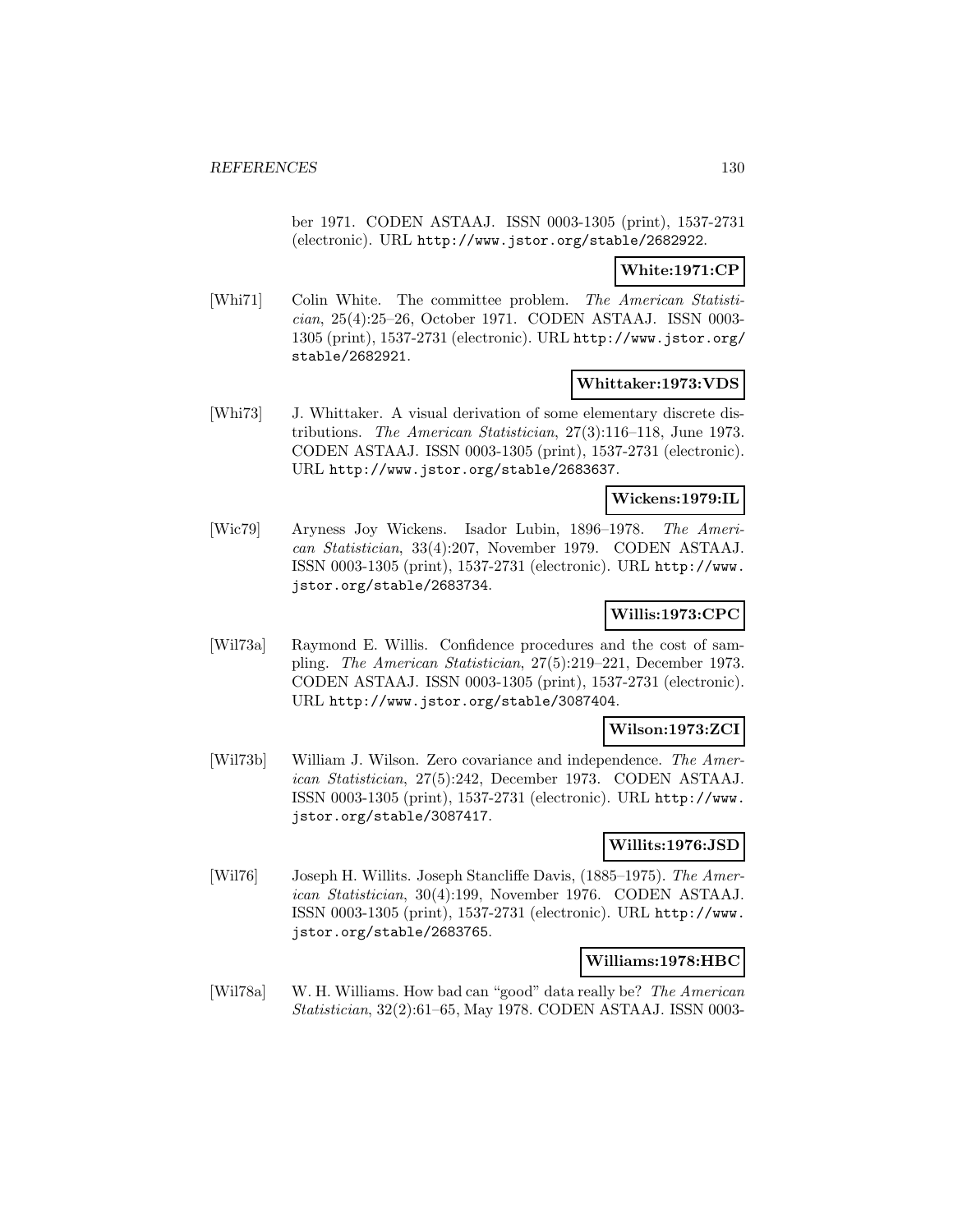1305 (print), 1537-2731 (electronic). URL http://www.jstor.org/ stable/2683617.

### **Wilson:1978:WCT**

[Wil78b] A. L. Wilson. When is the Chow test UMP? The American Statistician, 32(2):66–68, May 1978. CODEN ASTAAJ. ISSN 0003- 1305 (print), 1537-2731 (electronic). URL http://www.jstor.org/ stable/2683618. See corrigenda [Ano79h].

### **Winkler:1978:SCM**

[Win78] Robert L. Winkler. [statisticians can matter]: Comment. The American Statistician, 32(2):54–56, May 1978. CODEN ASTAAJ. ISSN 0003-1305 (print), 1537-2731 (electronic). URL http://www. jstor.org/stable/2683614. See [Rob78a, Wel78, Rob78b].

### **Winterbottom:1979:NDF**

[Win79] Alan Winterbottom. A note on the derivation of Fisher's transformation of the correlation coefficient. The American Statistician, 33(3):142–143, August 1979. CODEN ASTAAJ. ISSN 0003- 1305 (print), 1537-2731 (electronic). URL http://www.jstor.org/ stable/2683819.

## **Wiorkowski:1972:CAK**

[Wio72] John J. Wiorkowski. A curious aspect of knockout tournaments of size  $2^m$ . The American Statistician, 26(3):28-30, June 1972. CODEN ASTAAJ. ISSN 0003-1305 (print), 1537-2731 (electronic). URL http://www.jstor.org/stable/2682862.

## **Wiorkowski:1975:WCI**

[Wio75] John J. Wiorkowski. The Wind Chill Index — a case study in table sleuthing. The American Statistician, 29(4):152–156, November 1975. CODEN ASTAAJ. ISSN 0003-1305 (print), 1537-2731 (electronic). URL http://www.jstor.org/stable/2683483.

#### **Wani:1970:CMP**

[WK70] J. K. Wani and D. G. Kabe. On a certain minimization problem. The American Statistician, 24(4):29–30, October 1970. CODEN ASTAAJ. ISSN 0003-1305 (print), 1537-2731 (electronic). URL http://www.jstor.org/stable/2681313.

#### **Wagner:1972:PSI**

[WM72] G. R. Wagner and B. Motazed. The proctorial system of instruction combined with computer pedagogy for teaching applied statis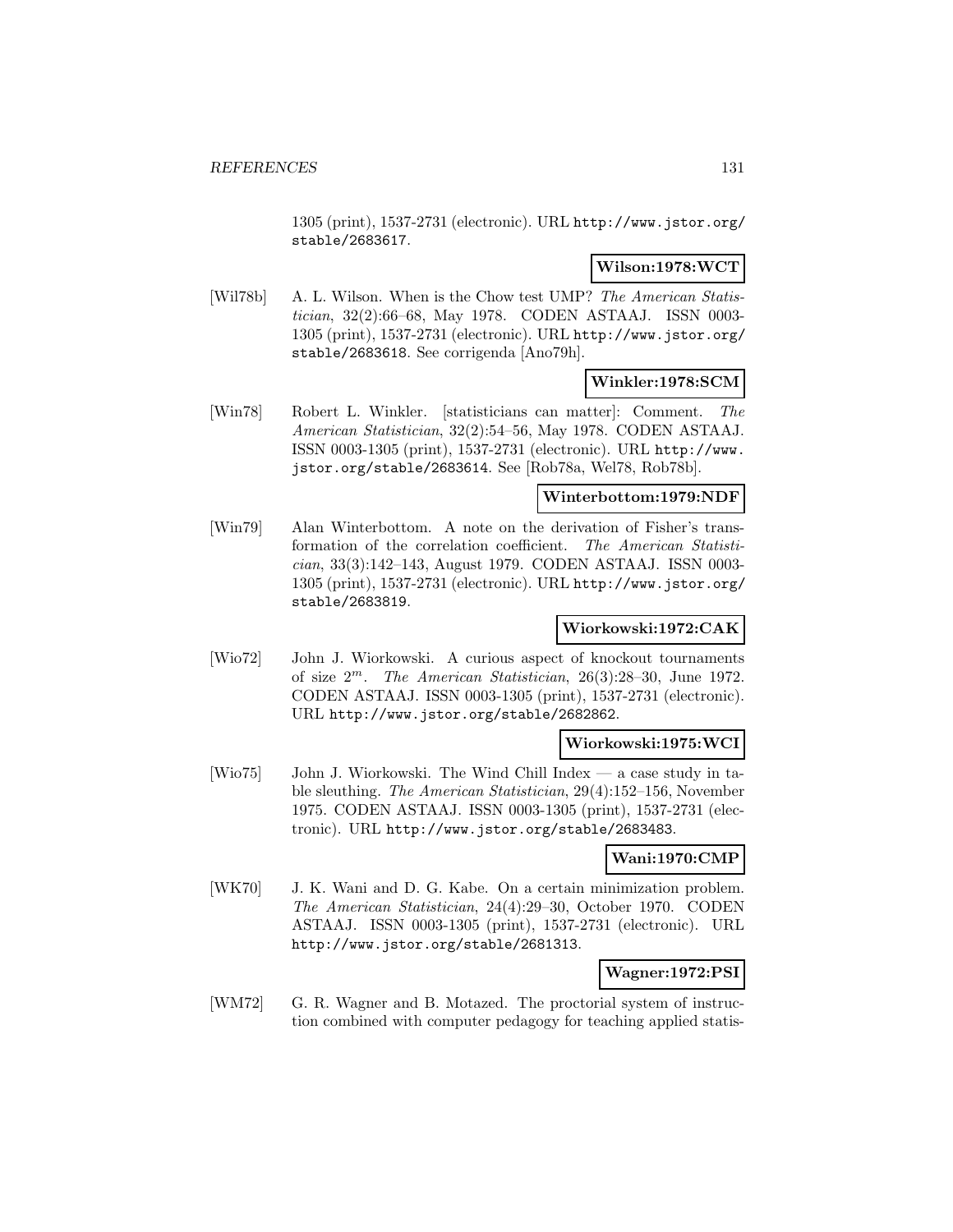tics. The American Statistician, 26(3):36–39, June 1972. CODEN ASTAAJ. ISSN 0003-1305 (print), 1537-2731 (electronic). URL http://www.jstor.org/stable/2682865.

## **Wagner:1973:ICQ**

[WM73] G. R. Wagner and M. M. McCants. An interactive computer quizzing system to support the proctorial system of instruction. The American Statistician, 27(3):113–115, June 1973. CODEN AS-TAAJ. ISSN 0003-1305 (print), 1537-2731 (electronic). URL http: //www.jstor.org/stable/2683635.

## **Wong:1972:NMI**

[Won72] C. K. Wong. A note on mutually independent events. The American Statistician, 26(2):27–28, April 1972. CODEN ASTAAJ. ISSN 0003-1305 (print), 1537-2731 (electronic). URL http://www. jstor.org/stable/2683457.

### **Woodworth:1976:TPA**

[Woo76] George G. Woodworth. t for two, or preposterior analysis for two decision makers: Interval estimates for the mean. The American Statistician, 30(4):168–171, November 1976. CODEN ASTAAJ. ISSN 0003-1305 (print), 1537-2731 (electronic). URL http://www. jstor.org/stable/2683754.

## **Weiss:1970:LE**

[WRH<sup>+</sup>70] Moshe Weiss, J. N. K. Rao, H. O. Hartley, W. Edwards Deming, David Durand, Edward J. Dudewicz, Mrs. Maryeve Schick, Hans K. Ury, James C. Forrester, Andreas N. Philippou, Ram C. Dahiya, Potluri Rao, Henry E. Schaffer, Thomas F. Green, Prakash C. Joshi, and Morton S. Raff. Letters to the Editor. The American Statistician, 24(3):20–29, June 1970. CODEN ASTAAJ. ISSN 0003- 1305 (print), 1537-2731 (electronic). URL http://www.jstor.org/ stable/2682421.

### **Wolkowicz:1979:ESI**

[WS79] Henry Wolkowicz and George P. H. Styan. Extensions of Samuelson's inequality. The American Statistician, 33(3):143–144, August 1979. CODEN ASTAAJ. ISSN 0003-1305 (print), 1537-2731 (electronic). URL http://www.jstor.org/stable/2683820.

#### **Wadycki:1973:LE**

[WSG<sup>+</sup>73] Walter J. Wadycki, B. K. Shah, P. D. Ghangurde, Edward J. Dudewicz, Nathan Mantel, Charles C. Brown, Harold J. Larson,